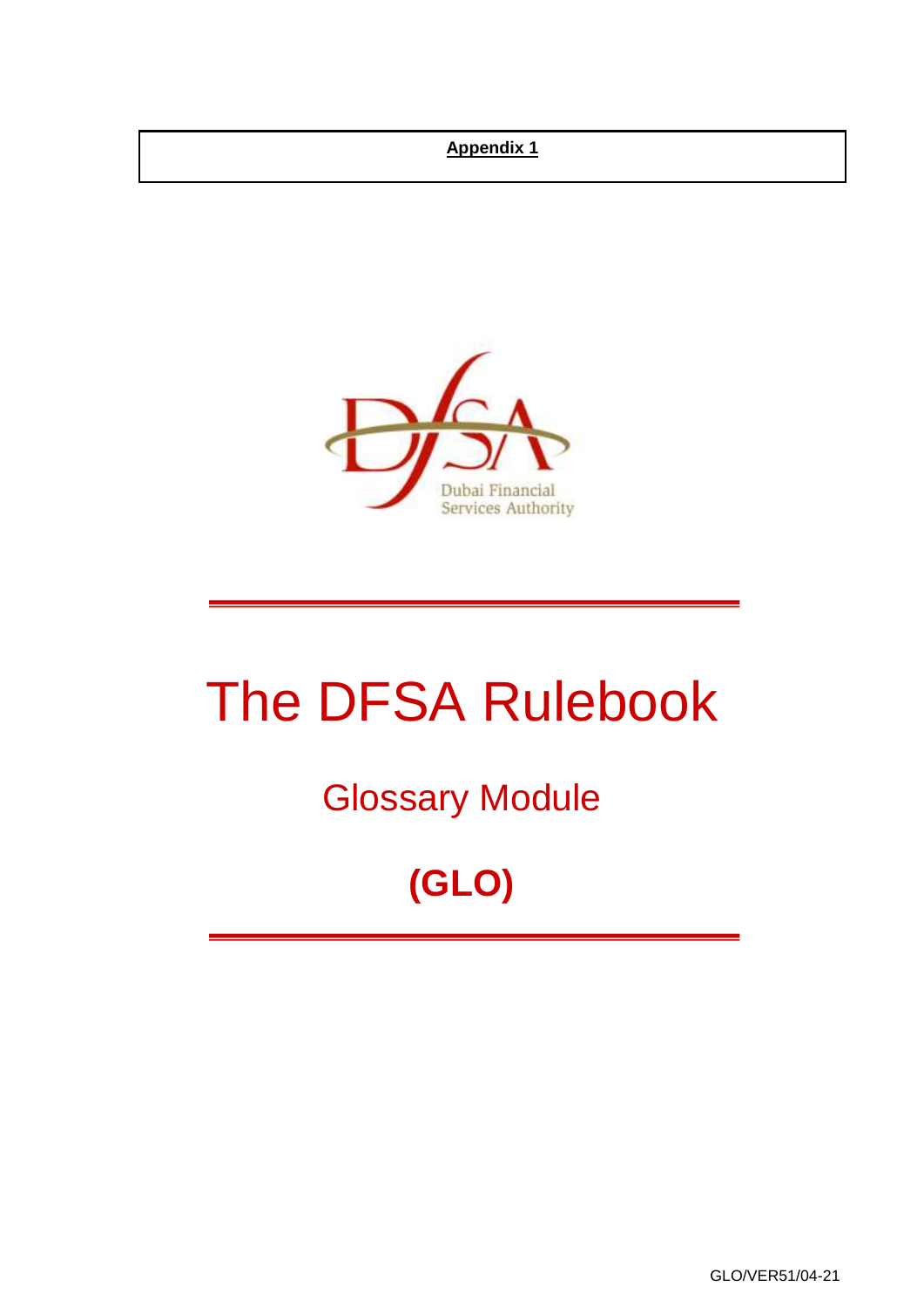

#### <u>[A](#page-2-0) [B](#page-7-0) [C](#page-9-0) [D](#page-19-0) [E](#page-23-0) [F](#page-25-0) [G](#page-28-0) [H](#page-32-0) [I](#page-33-0) [J](#page-38-0) [K](#page-38-1) [L](#page-39-0) [M](#page-42-0) [N](#page-46-0) [O](#page-48-0) [P](#page-50-0) [Q](#page-56-0) [R](#page-57-0) [S](#page-62-0) [T](#page-67-0) [U](#page-69-0) [V](#page-70-0) [W](#page-71-0) [X](#page-72-0) [Y](#page-73-0) [Z](#page-74-0)</u>

#### <span id="page-1-0"></span>**1 INTRODUCTION**

#### **1.1 Application**

**1.1.1** This module (GLO) applies to every Person to whom any module of the Rulebook applies.

#### **1.2 Defined Terms**

- **1.2.1** (1) In the Rulebook:
	- (a) a word or phrase which is defined in this module is a defined term and has the meaning given in this module (GLO); and
	- (b) a word or phrase which relates to a defined term must be interpreted accordingly;
	- (2) In the PIB, AML and FPR modules:
		- (a) a word or phrase which is defined solely for the purposes of a module is also a defined term and has the meaning given in that module; and
		- (b) a word or phrase in that module which relates to such a defined term must be interpreted accordingly.

#### **Guidance**

- 1. Defined terms are identified throughout the Rulebook by the capitalisation of the initial letter of a word or of each word in a phrase. Unless the context otherwise requires, where capitalisation of the initial letter or letters is not used, an expression has its natural meaning.
- 2. A word or phrase which appears with capitalisation of the initial letter, but is not itself defined should be read in the same sense as the expression to which it relates, for example 'Advice on Financial Products' is related to 'Advising on Financial Products', so the reader should refer to the definition of 'Advising on Financial Products' for its meaning.
- 3. Many of the defined expressions in GLO are used or defined in the relevant DIFC law or in legislation made under it. In these cases, GLO may refer to the statutory provision which is the source of the Rulebook definition. Where there is a short statutory definition, GLO sets out the definition in full. Where the statutory definition is long, GLO gives a summary of it, and states that it is a summary.
- 4. Each module of the Rulebook has a reference code of three letters, usually a contraction or abbreviation of its title (for example, COB stands for the Conduct of Business module). The meaning of each of these codes is given in GLO.
- 5. GEN section 6.2 provides further important guidance on interpreting words and phrases.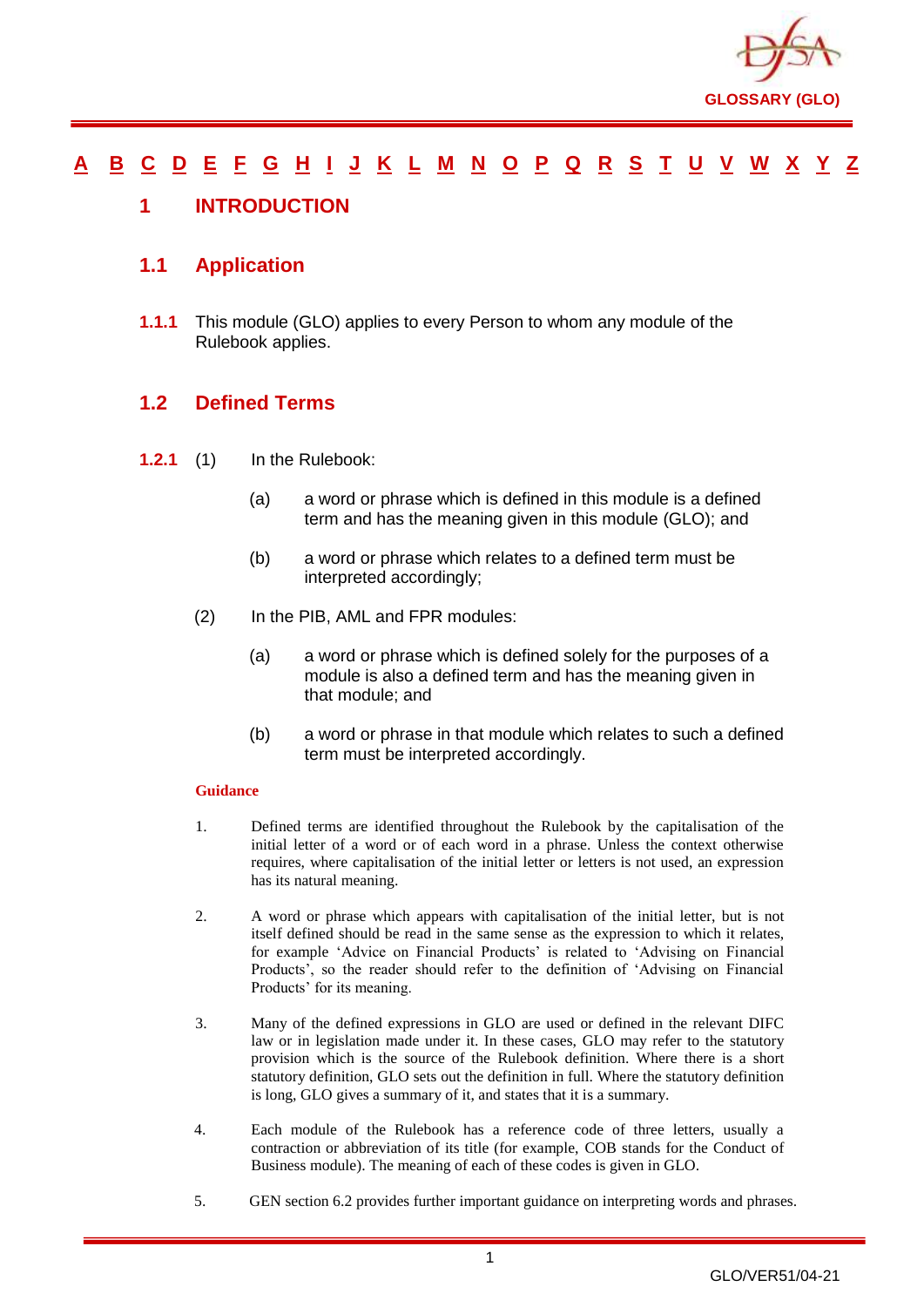

#### **2 GLOSSARY**

#### <span id="page-2-0"></span>**A [Back to top](#page-1-0)**

| <b>Defined Term</b>                                                           | <b>Definition</b>                                                                                                                                                                                  |
|-------------------------------------------------------------------------------|----------------------------------------------------------------------------------------------------------------------------------------------------------------------------------------------------|
| <b>Accepting Deposits</b>                                                     | Has the meaning given in GEN section 2.4.                                                                                                                                                          |
| <b>Account Information Service</b>                                            | Has the meaning given in GEN Rule 2.32.1(3).                                                                                                                                                       |
| <b>Accounting Records</b>                                                     | Means records and underlying documents comprising<br>initial and other accounting entries and associated<br>supporting documents such as:                                                          |
|                                                                               | (a)<br>cheques;                                                                                                                                                                                    |
|                                                                               | (b)<br>records of electronic fund transfers;                                                                                                                                                       |
|                                                                               | invoices;<br>(c)                                                                                                                                                                                   |
|                                                                               | (d)<br>contracts;                                                                                                                                                                                  |
|                                                                               | the general and subsidiary ledgers, journal entries<br>(e)<br>and other adjustments to the financial statements<br>that are not reflected in journal entries; and                                  |
|                                                                               | (f)<br>work sheets and spread sheets supporting cost<br>allocations, computations, reconciliations<br>and<br>disclosures.                                                                          |
| Acting as the Trustee of a<br>Fund                                            | Has the meaning given in GEN section 2.25.                                                                                                                                                         |
| Acting as the Administrator<br>of an Employee Money<br><b>Purchase Scheme</b> | Has the meaning given in GEN Rule 2.31.1.                                                                                                                                                          |
| Actuary                                                                       | An individual who is a 'Fellow', or the holder of an<br>equivalent qualification or rank, of a professional<br>actuarial body that is a full member of the International<br>Actuarial Association. |
| <b>Adjusted Capital Resources</b>                                             | Capital resources calculated in accordance with PIN<br>Rule A3.2.1.                                                                                                                                |
| <b>Adjusted Cellular Capital</b><br><b>Resources</b>                          | Cellular capital resources calculated in accordance with<br><b>PIN Rule A5.6.1.</b>                                                                                                                |
| <b>Adjusted Fund Capital</b><br><b>Resources</b>                              | Fund capital resources calculated in accordance with<br><b>PIN Rule A7.2.1.</b>                                                                                                                    |
| <b>Adjusted Non-Cellular</b><br><b>Capital Resources</b>                      | Non-cellular capital resources calculated in accordance<br>with PIN Rule A5.2.1.                                                                                                                   |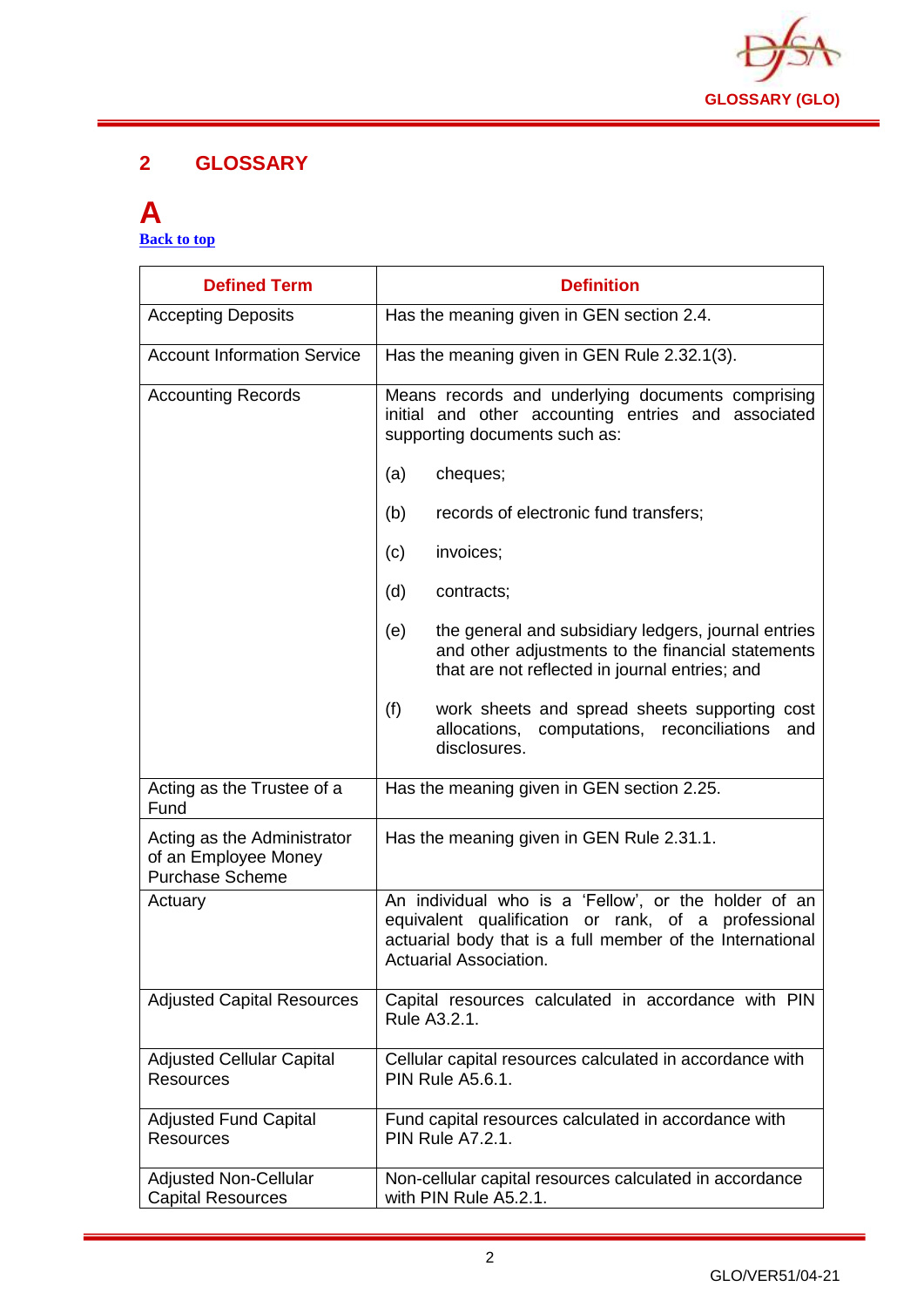

| <b>Defined Term</b>               | <b>Definition</b>                                                                                                                                                                                                                 |
|-----------------------------------|-----------------------------------------------------------------------------------------------------------------------------------------------------------------------------------------------------------------------------------|
| Administrator                     | Means an Authorised Firm Acting as the Administrator of<br>an Employee Money Purchase Scheme.                                                                                                                                     |
| Advice                            | Advice of the type specified in GEN section 2.11 or 2.28.                                                                                                                                                                         |
| Advising                          | Advising on Credit or Advising on Financial Products.                                                                                                                                                                             |
| Advising on Credit                | Has the meaning given in GEN Rule $2.28.1(1)(b)$ .                                                                                                                                                                                |
| Advising on Financial<br>Products | Has the meaning given in GEN section 2.11.                                                                                                                                                                                        |
| Advisor                           | In relation to a Fund, a Person who is retained by the<br>Fund, its Eligible Custodian, a Person providing<br>oversight or its Fund Manager under a commercial<br>arrangement which is not a contract of service:                 |
|                                   | to supply any of them with the advice in relation to<br>(a)<br>the Fund as to the merits of investment<br>opportunities or information relevant to the making<br>of judgments about the merits of investment<br>opportunities; or |
|                                   | (b)<br>to exercise for any of the functions concerning the<br>management of the Fund Property.                                                                                                                                    |
| <b>AFN</b>                        | The Applications, Forms and Notices module of the<br>Sourcebook.                                                                                                                                                                  |
| Agent                             | In relation to a Passported Fund, a Licensed Person<br>appointed by the Fund Manager of the Fund to Promote<br>the Units of that Fund.                                                                                            |
| <b>Alternative Trading System</b> | A trading system or facility of a type specified under<br>GEN 2.22.1.                                                                                                                                                             |
| AMI                               | Market Institutions module of the<br>The Authorised<br>Rulebook.                                                                                                                                                                  |
| <b>AML</b>                        | Means either "anti-money laundering" or the Anti-Money<br>Laundering, Counter-Terrorist Financing and Sanctions<br>module depending on the context.                                                                               |
| <b>Annual Information Return</b>  | prepared by a Registered Auditor for<br>A<br>return<br>submission to the DFSA in accordance with AUD Rule<br>4.8.                                                                                                                 |
| <b>Annual Regulatory Return</b>   | An annual regulatory return of the type specified in PIN<br>Rule A10.3.1.                                                                                                                                                         |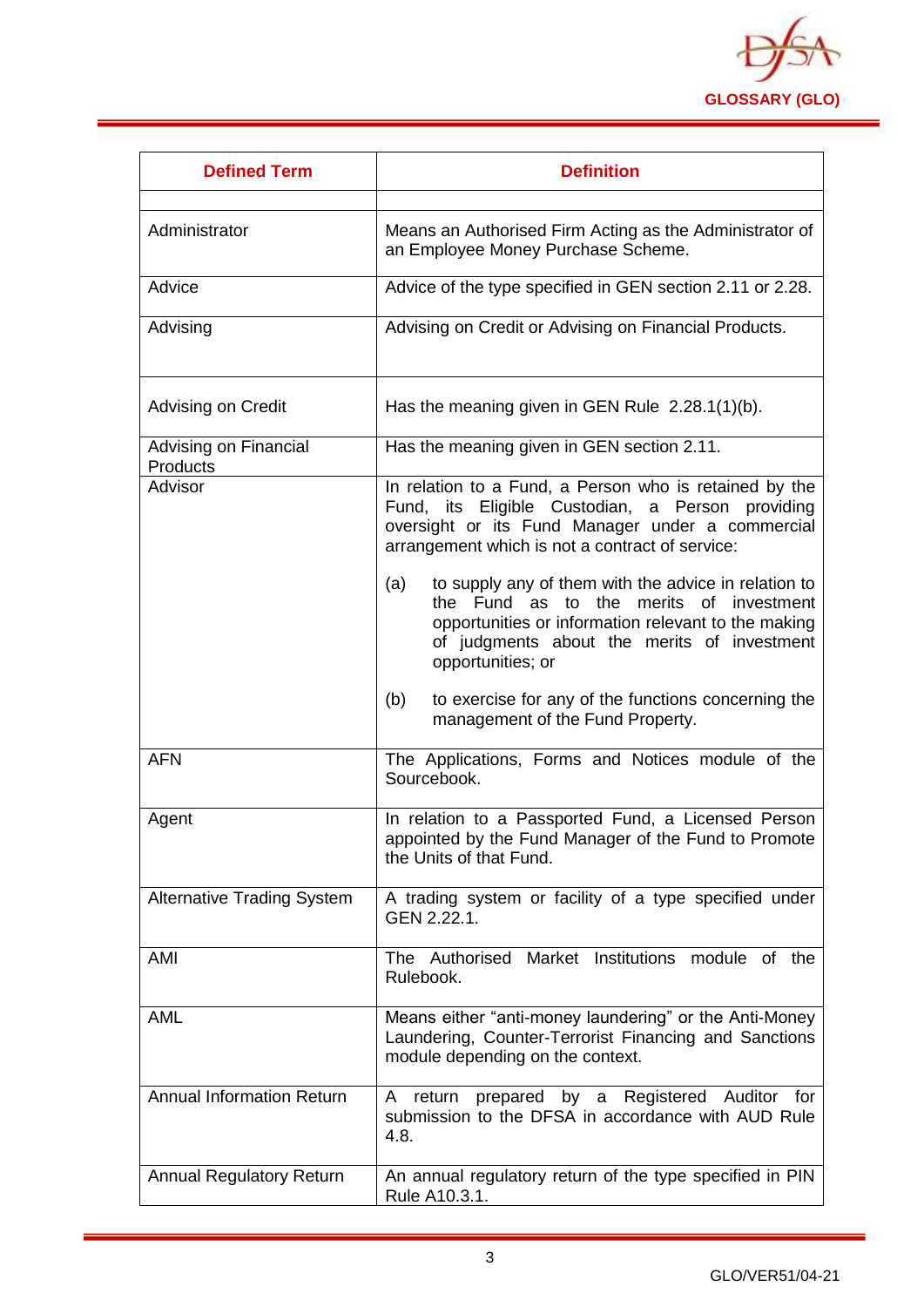

| <b>Defined Term</b>                               | <b>Definition</b>                                                                                                                                                                                                                                                                                                                                                                                                                                                                                                                                                                                                                                                                                                                                                                                                                                                                                                                                                            |
|---------------------------------------------------|------------------------------------------------------------------------------------------------------------------------------------------------------------------------------------------------------------------------------------------------------------------------------------------------------------------------------------------------------------------------------------------------------------------------------------------------------------------------------------------------------------------------------------------------------------------------------------------------------------------------------------------------------------------------------------------------------------------------------------------------------------------------------------------------------------------------------------------------------------------------------------------------------------------------------------------------------------------------------|
| <b>Approved Asset</b>                             | (1)<br>A certificate of deposit with a maximum term to<br>maturity of six months issued by and held with an<br>Eligible Bank;<br>a term deposit with an Eligible Bank with a<br>(2)<br>remaining term to maturity of one year or less;<br>a negotiable debt instrument, with a remaining<br>(3)<br>term to maturity of five years or less, where the<br>instrument, or issuer thereof, is Rated at least AA-<br>by Standard & Poor's, or the equivalent by another<br>Rating Agency;<br>(4)<br>repurchase<br>agreement which is<br>fully<br>a<br>collateralised with negotiable debt instruments<br>meeting the rating criterion in (3), and where the<br>credit rating of the counterparty also meets the<br>criteria; or<br>a bond fund meeting the rating criterion in (3) and where<br>the designated bank account for redeemed investment is<br>the an Insurance Bank Account held by the Authorised<br>Firm in accordance with the requirement of COB section<br>14.3. |
| <b>Approved Prospectus</b>                        | Has the meaning given in MKT Rule 2.6.2(2), 2.7.1(4)<br>and 6.3.2(2).                                                                                                                                                                                                                                                                                                                                                                                                                                                                                                                                                                                                                                                                                                                                                                                                                                                                                                        |
| Approved Stock Exchange                           | A stock exchange designated as approved by a written<br>notice from the DFSA, subject to any conditions that the<br>DFSA may specify in that notice.                                                                                                                                                                                                                                                                                                                                                                                                                                                                                                                                                                                                                                                                                                                                                                                                                         |
| Arranging Credit and<br>Advising on Credit        | Has the meaning given in GEN section 2.28.                                                                                                                                                                                                                                                                                                                                                                                                                                                                                                                                                                                                                                                                                                                                                                                                                                                                                                                                   |
| <b>Arranging Credit</b>                           | Has the meaning given in GEN Rule 2.28.1(1)(a).                                                                                                                                                                                                                                                                                                                                                                                                                                                                                                                                                                                                                                                                                                                                                                                                                                                                                                                              |
| <b>Arranging Custody</b>                          | Has the meaning given in GEN section 2.14.                                                                                                                                                                                                                                                                                                                                                                                                                                                                                                                                                                                                                                                                                                                                                                                                                                                                                                                                   |
| Arranging Deals in<br>Investments                 | Has the meaning given in GEN section 2.9.                                                                                                                                                                                                                                                                                                                                                                                                                                                                                                                                                                                                                                                                                                                                                                                                                                                                                                                                    |
| Arranging or Advising on<br><b>Money Services</b> | Has the meaning given in GEN Rule 2.32.1.                                                                                                                                                                                                                                                                                                                                                                                                                                                                                                                                                                                                                                                                                                                                                                                                                                                                                                                                    |
| Associate                                         | In Chapters 7 and 11 of GEN and Chapter 8 of AMI<br>(1)<br>means, in respect of a Person 'A' holding Shares or<br>entitled to exercise, or control the exercise of voting<br>power, in an Authorised Firm or a Holding Company<br>of an Authorised Firm:<br>the spouse of A;<br>(a)                                                                                                                                                                                                                                                                                                                                                                                                                                                                                                                                                                                                                                                                                          |
|                                                   | a child or stepchild of A;<br>(b)                                                                                                                                                                                                                                                                                                                                                                                                                                                                                                                                                                                                                                                                                                                                                                                                                                                                                                                                            |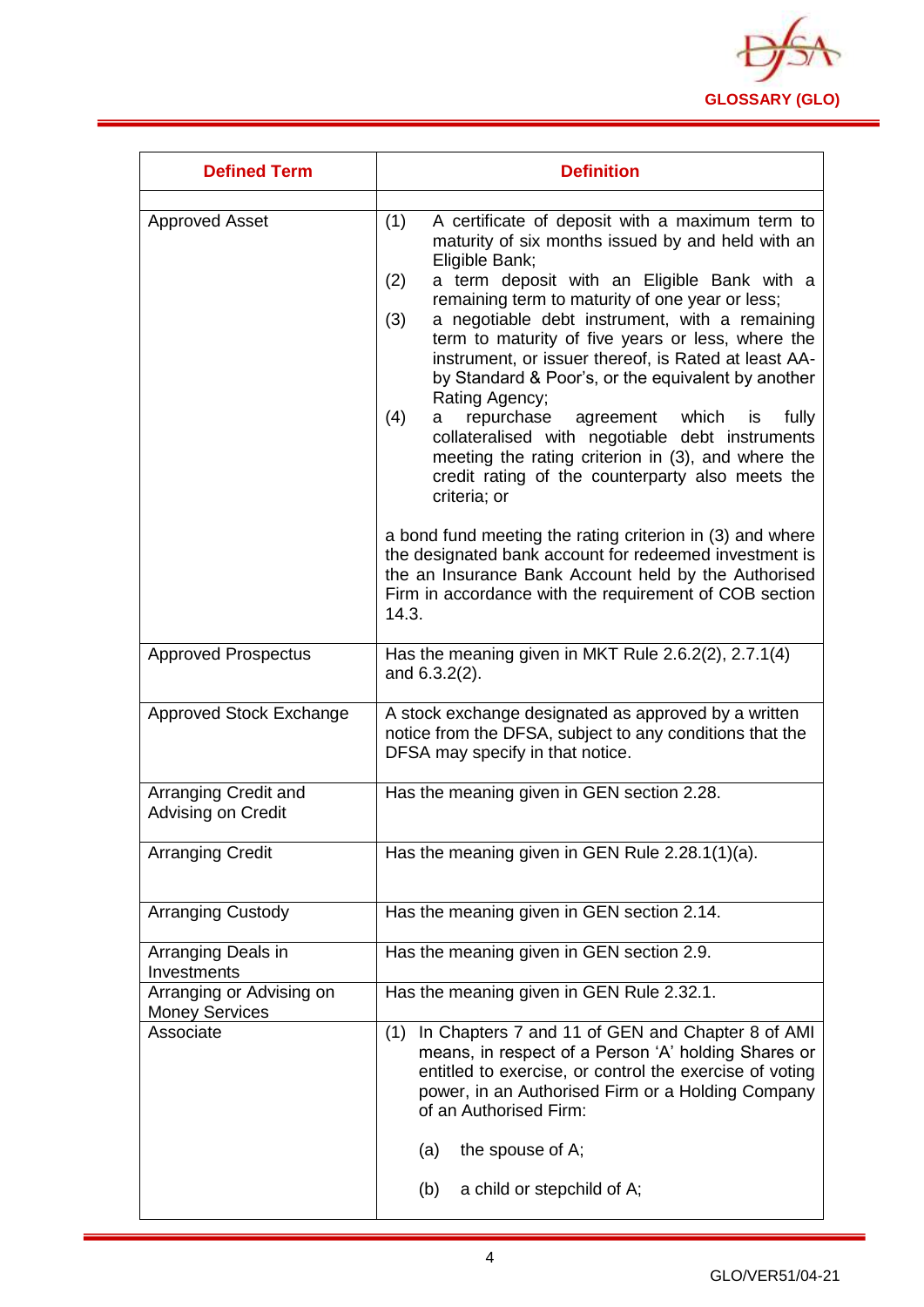

| <b>Defined Term</b> | <b>Definition</b>                                                                                                                                                                                                                                                                                                                                                                                                                           |  |
|---------------------|---------------------------------------------------------------------------------------------------------------------------------------------------------------------------------------------------------------------------------------------------------------------------------------------------------------------------------------------------------------------------------------------------------------------------------------------|--|
|                     | the trustee of any settlement, including<br>(c)<br>any<br>or arrangement<br>disposition<br>under which<br>property is held on trust or subject to a<br>comparable obligation, under which A has a<br>life interest in possession;                                                                                                                                                                                                           |  |
|                     | (d)<br>an Undertaking of which A is a director;                                                                                                                                                                                                                                                                                                                                                                                             |  |
|                     | a Person who is an Employee or partner of A;<br>(e)                                                                                                                                                                                                                                                                                                                                                                                         |  |
|                     | (f)<br>where A is an Undertaking:                                                                                                                                                                                                                                                                                                                                                                                                           |  |
|                     | (i)<br>a director of A;                                                                                                                                                                                                                                                                                                                                                                                                                     |  |
|                     | (ii)<br>a subsidiary or wholly owned subsidiary<br>of A; or                                                                                                                                                                                                                                                                                                                                                                                 |  |
|                     | a director or Employee of such a<br>(iii)<br>subsidiary or wholly owned subsidiary; or                                                                                                                                                                                                                                                                                                                                                      |  |
|                     | (g)<br>Person who<br>has<br>an<br>agreement<br>a<br>or<br>arrangement with A with respect to the<br>acquisition, holding or disposal of Shares or<br>other interests in the Authorised Firm or the<br>Holding Company of an Authorised Firm or<br>under which they undertake to act together in<br>exercising their voting power in relation to an<br>Authorised Firm or the Holding Company of an<br>Authorised Firm or that other Person. |  |
|                     | Except in Chapters 7 and 11 of GEN and Chapter 8<br>(2)<br>of AMI means in respect of a Person 'A', any<br>Person, including an affiliated company which is:                                                                                                                                                                                                                                                                                |  |
|                     | an undertaking in the same Group as A; or<br>(a)                                                                                                                                                                                                                                                                                                                                                                                            |  |
|                     | (b)<br>any other person whose business or domestic<br>relationship with A or his Associate might<br>reasonably be expected to give rise to a<br>community of interest between them which<br>may involve a conflict of interest in dealings<br>with third parties.                                                                                                                                                                           |  |
| <b>ATS</b>          | An Alternative Trading System.                                                                                                                                                                                                                                                                                                                                                                                                              |  |
| <b>ATS Operator</b> | An Authorised Firm carrying on the Financial Service of<br>Operating an Alternative Trading System for which it has<br>authorisation under its Licence.                                                                                                                                                                                                                                                                                     |  |
| <b>AUD</b>          | The Auditor module of the Rulebook.                                                                                                                                                                                                                                                                                                                                                                                                         |  |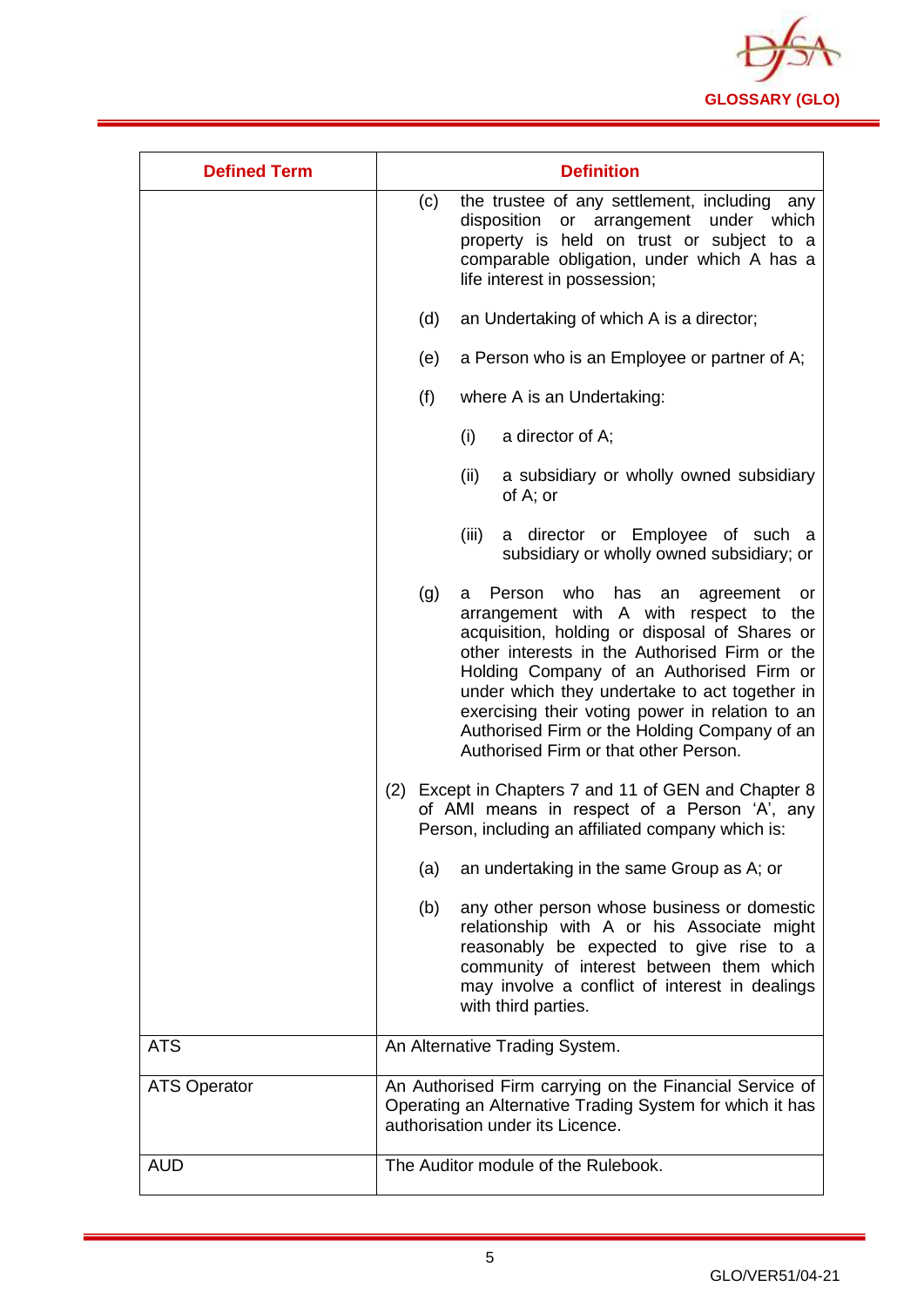

| <b>Defined Term</b>                  | <b>Definition</b>                                                                                                                                            |
|--------------------------------------|--------------------------------------------------------------------------------------------------------------------------------------------------------------|
| Auditor                              | Has the meaning given in Article 97 of the Regulatory<br>Law 2004.                                                                                           |
| <b>Audit Principal</b>               | Has the meaning given in Article 97 of the Regulatory<br>Law 2004.                                                                                           |
| <b>Audit Services</b>                | Has the meaning given in Article 97 of the Regulatory<br>Law 2004.                                                                                           |
| <b>Authorised Firm</b>               | A Person, other than an Authorised Market Institution,<br>who holds a Licence.                                                                               |
| Authorised Individual                | An individual who has been authorised by the DFSA to<br>perform one or more Licensed Functions for an<br>Authorised Firm.                                    |
| <b>Authorised ISPV</b>               | An ISPV which holds a Licence to carry on either or both<br>of the following Financial Services:                                                             |
|                                      | Effect Contracts of Insurance; or<br>(a)                                                                                                                     |
|                                      | (b)<br>Carry Out Contracts of Insurance                                                                                                                      |
| <b>Authorised Market Institution</b> | A Person who is Licensed by the DFSA in relation to the<br>carrying on either or both of the Financial Services<br>prescribed in GEN Rule 2.17.1 and 2.18.1. |
| <b>Authorised Participant</b>        | In relation to an ETF, a market maker appointed by the<br>Fund Manager of the ETF for the purposes referred to in<br>CIR Rule 3.1.12 or IFR Rule 6.13.1.     |
| <b>Authorised Person</b>             | An Authorised Firm or an Authorised Market Institution.                                                                                                      |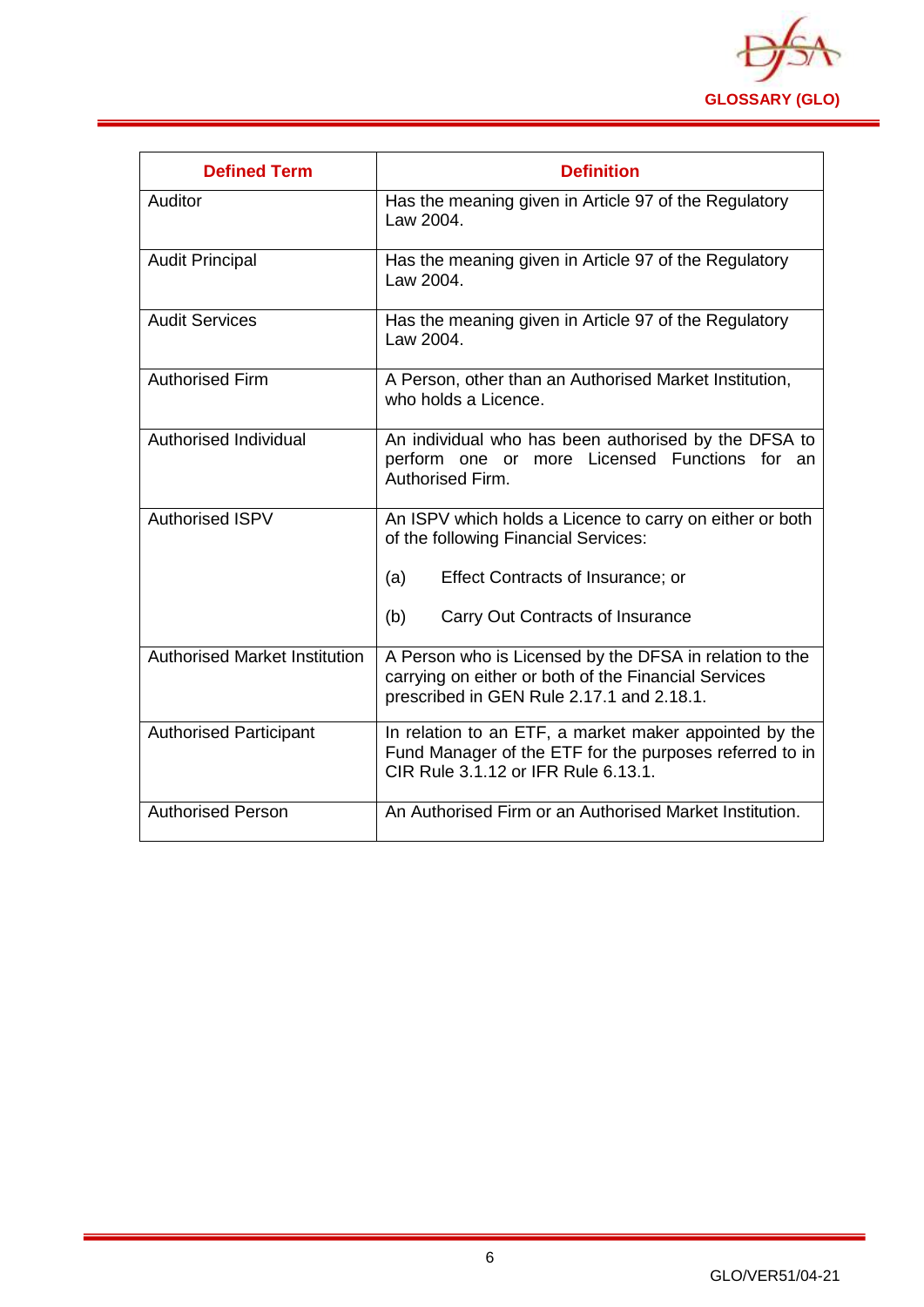

#### <span id="page-7-0"></span>**B [Back to top](#page-1-0)**

| <b>Defined Term</b>             | <b>Definition</b>                                                                                                                                                                                                                                                                                                                                                                                                                                                                                                                                                            |
|---------------------------------|------------------------------------------------------------------------------------------------------------------------------------------------------------------------------------------------------------------------------------------------------------------------------------------------------------------------------------------------------------------------------------------------------------------------------------------------------------------------------------------------------------------------------------------------------------------------------|
| <b>Bank</b>                     | An Authorised Firm which holds a Licence authorising it<br>to carry on the Financial Service of Accepting Deposits.                                                                                                                                                                                                                                                                                                                                                                                                                                                          |
| <b>Base Capital Requirement</b> | Has the meaning given in PIB section 3.6.                                                                                                                                                                                                                                                                                                                                                                                                                                                                                                                                    |
| <b>Bearer Share</b>             | A Share that cannot be registered in the name of the<br>holder and proof of ownership is possession of the<br>Share certificate.                                                                                                                                                                                                                                                                                                                                                                                                                                             |
| Beneficiary                     | Has the meaning given in COB Rule 12.1.2.                                                                                                                                                                                                                                                                                                                                                                                                                                                                                                                                    |
| <b>Bid</b>                      | Includes a Takeover transaction however effected,<br>including a reverse Takeover, partial bid, and also a bid<br>by a parent entity for Shares in its subsidiary.                                                                                                                                                                                                                                                                                                                                                                                                           |
| <b>Bidder</b>                   | Includes, but is not limited to, companies wherever<br>incorporated and individuals wherever resident who or<br>which make a Bid under TKO.                                                                                                                                                                                                                                                                                                                                                                                                                                  |
| <b>Bid Document</b>             | Means a document issued by a Bidder containing<br>stipulated under TKO (particularly<br>information as<br>Chapter 8) and posted in accordance with those Rules<br>(particularly Chapter 11).                                                                                                                                                                                                                                                                                                                                                                                 |
| <b>Bid Period</b>               | Means the period from the time when an announcement<br>is made of a proposed or possible Bid (with or without<br>terms) until the first closing date or, if this is later, the<br>date when the Bid becomes or is declared unconditional<br>as to acceptances or lapses. An announcement that a<br>holding, or aggregate holdings, of Shares carrying 30%<br>or more of the voting rights of a Reporting Entity is for<br>sale or that the Governing Body of a Reporting Entity is<br>seeking<br>potential Bidders will be treated as the<br>announcement of a possible Bid. |
| <b>Board</b>                    | In reference to the DFSA, the Governing Body of the<br>DFSA, established under Chapter 2 of Part 2 of the<br>Regulatory Law 2004.<br>In reference to a corporation, the Board of Directors of                                                                                                                                                                                                                                                                                                                                                                                |
|                                 | the corporation.                                                                                                                                                                                                                                                                                                                                                                                                                                                                                                                                                             |
| <b>Body Corporate</b>           | Any body corporate, including limited liability partnership<br>and a body corporate constituted under the law of a<br>country or territory outside of the DIFC.                                                                                                                                                                                                                                                                                                                                                                                                              |
| <b>Branch</b>                   | A place of business within the DIFC:                                                                                                                                                                                                                                                                                                                                                                                                                                                                                                                                         |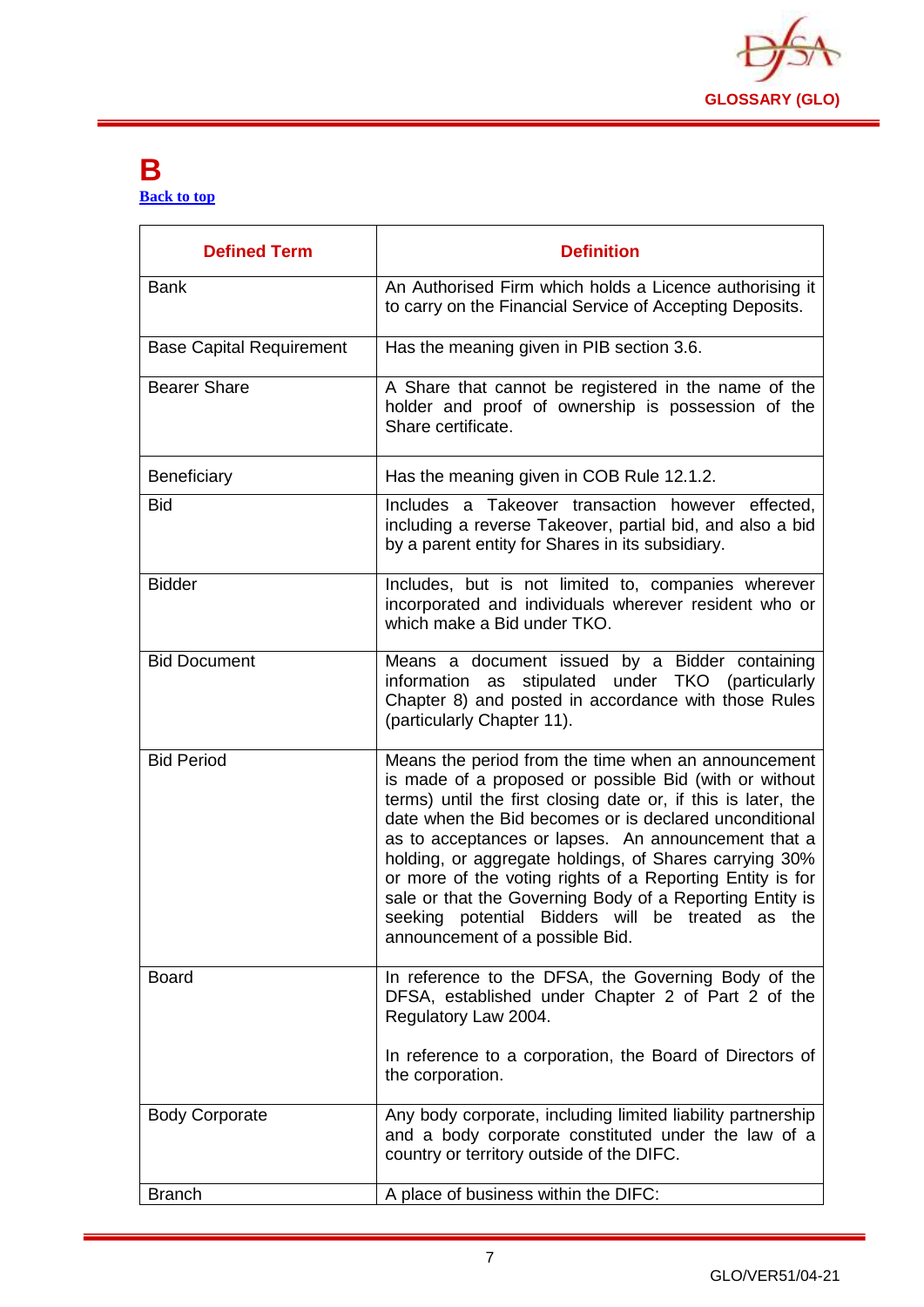

| <b>Defined Term</b>   | <b>Definition</b>                                                                                                                                                                   |
|-----------------------|-------------------------------------------------------------------------------------------------------------------------------------------------------------------------------------|
|                       | (a)<br>which has no separate legal personality;                                                                                                                                     |
|                       | (b)<br>forms a legally dependent part of a Regulated<br>Financial Institution whose principal place of<br>business and head office is in a jurisdiction other<br>than the DIFC; and |
|                       | which carries on Financial Services in or from the<br>(c)<br>DIFC under a DFSA Licence.                                                                                             |
| <b>Business Rules</b> | The written rules of an Authorised Market Institution<br>which govern its activities as an Authorised Market<br>Institution.                                                        |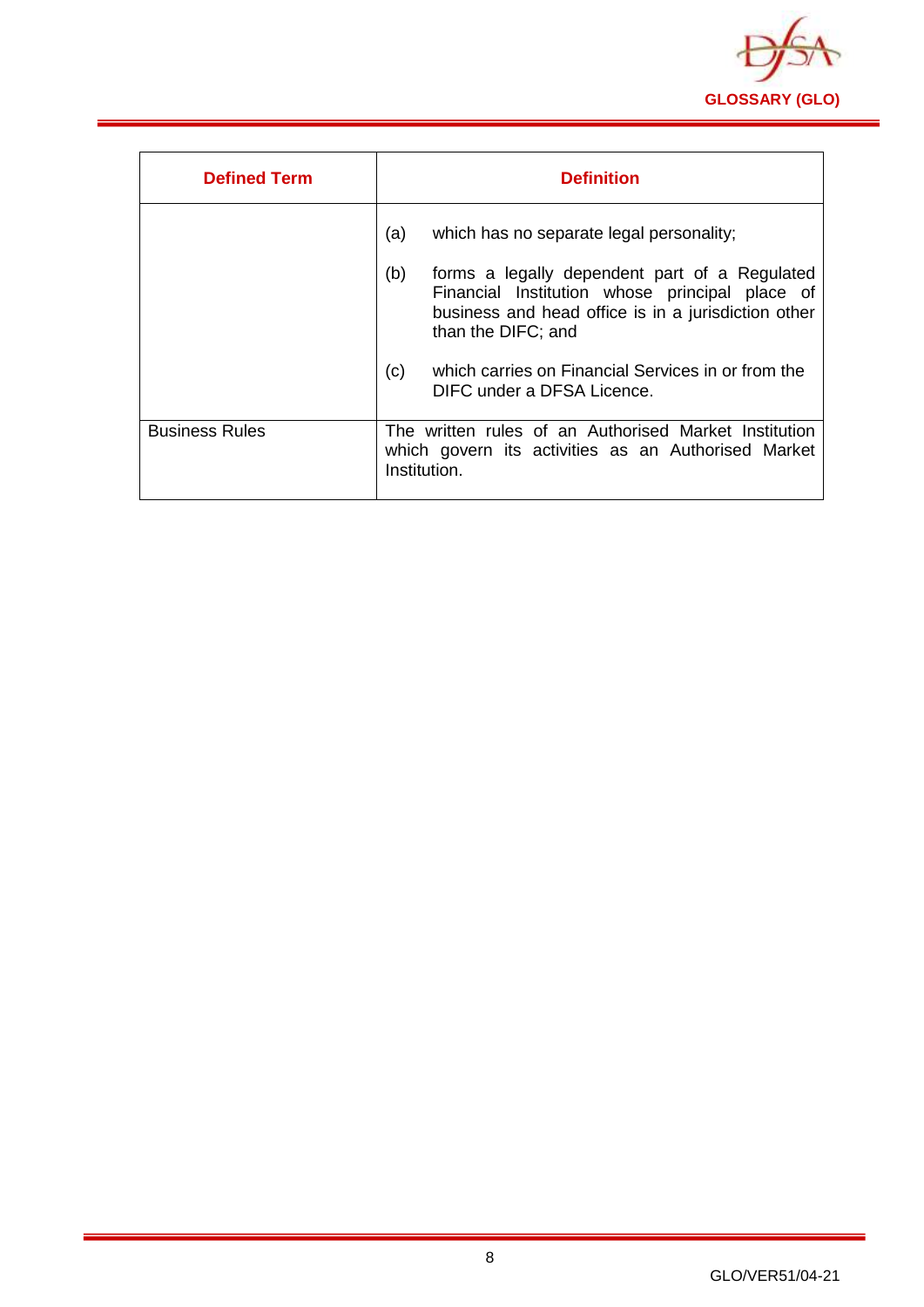

# <span id="page-9-0"></span>**C**

| <b>Back to top</b> |  |  |
|--------------------|--|--|
|                    |  |  |
|                    |  |  |

| <b>Defined Term</b>                    | <b>Definition</b>                                                                                                                                             |
|----------------------------------------|---------------------------------------------------------------------------------------------------------------------------------------------------------------|
| <b>Capital Requirement</b>             | The amount of capital an Authorised Firm must hold,<br>calculated in accordance with PIB sections 3.3, 3.4 or<br>3.5, as applicable.                          |
| <b>Capital Resources</b>               | The total capital resources of an Authorised Firm<br>calculated in accordance with PIB section 3.11.                                                          |
| Captive Insurer                        | A Captive Insurer means a:                                                                                                                                    |
|                                        | Class 1 Captive Insurer;<br>(a)                                                                                                                               |
|                                        | Class 2 Captive Insurer; or<br>(b)                                                                                                                            |
|                                        | Class 3 Captive Insurer.<br>(c)                                                                                                                               |
| Carrying Out Contracts of<br>Insurance | Has the meaning given in GEN section 2.16.                                                                                                                    |
| Category                               | A prudential grouping of Authorised Firms which<br>determines the application of the Rules in PIB.                                                            |
| <b>CCP</b>                             | Pursuant to GEN Rule 2.18.1(1)(a), a CCP is a Person<br>who Operates a Clearing House by becoming a Central<br>Counterparty.                                  |
| Cell                                   | A cell created by a Protected Cell Company for the<br>purpose of segregating and protecting cellular assets in<br>the manner provided by the PCC Regulations. |
| <b>Cell Return</b>                     | The return described in PIN Rule A10.2.4.                                                                                                                     |
| <b>Cell Share Capital</b>              | Capital comprising of the proceeds of the issue of Cell<br>Shares.                                                                                            |
| <b>Cell Shares</b>                     | Shares created and issued by a Protected Cell Company<br>in respect of one of its cells.                                                                      |
| <b>Cellular Asset</b>                  | The assets of the Protected Cell Company attributable to<br>the Company's Cells.                                                                              |
| <b>Cellular Liabilities</b>            | Liabilities that may be settled by disposition of cellular<br>assets.                                                                                         |
| <b>Central Bank</b>                    | The Central Bank of the U.A.E. or its equivalent in<br>another country or territory.                                                                          |
| <b>Central Counterparty</b>            | Pursuant to GEN Rule 2.18.1(3), a Person operates as a<br>Central Counterparty where it:                                                                      |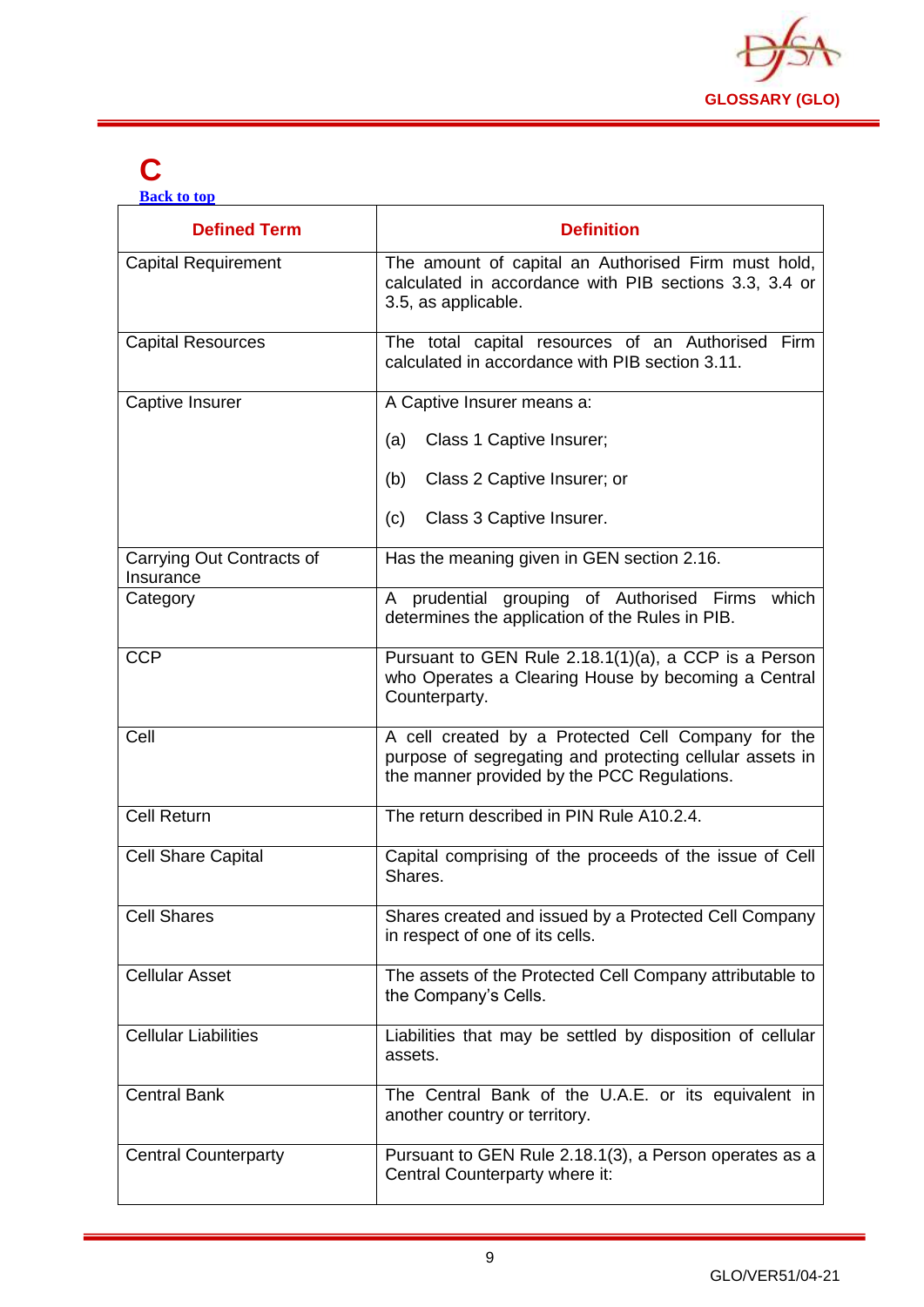

| <b>Defined Term</b>                  | <b>Definition</b>                                                                                                                                                                                                                                                                                                                                                                                               |  |
|--------------------------------------|-----------------------------------------------------------------------------------------------------------------------------------------------------------------------------------------------------------------------------------------------------------------------------------------------------------------------------------------------------------------------------------------------------------------|--|
|                                      | ensures the performance of open contracts relating<br>(a)<br>to Investments, made on a facility for trading<br>Investments; and                                                                                                                                                                                                                                                                                 |  |
|                                      | does so by interposing between counterparties to<br>(b)<br>such contracts by becoming the buyer to every<br>seller, or the seller to every buyer.                                                                                                                                                                                                                                                               |  |
| <b>Central Securities Depository</b> | In relation to:                                                                                                                                                                                                                                                                                                                                                                                                 |  |
|                                      | an Authorised Firm, the meaning given to that<br>(a)<br>term under GEN Rule 2.13.1(3); and                                                                                                                                                                                                                                                                                                                      |  |
|                                      | in the case of an Authorised Market Institution,<br>(b)<br>the meaning given to that term in GEN Rule<br>$2.18.1(5)$ .                                                                                                                                                                                                                                                                                          |  |
| Certificate                          | Has the meaning given in GEN Rule A2.2.1(d).                                                                                                                                                                                                                                                                                                                                                                    |  |
| Charge                               | Any Fee or charge made to a Client in connection with<br>Investment Business, whether levied by the Authorised<br>Firm or any other Person, including a Mark-up or Mark-<br>down.                                                                                                                                                                                                                               |  |
| <b>Chief Executive (CEO)</b>         | The individual appointed to the office of Chief Executive<br>of the DFSA by the Board.                                                                                                                                                                                                                                                                                                                          |  |
| <b>Chinese Wall</b>                  | An arrangement described in Article 63 of the Markets<br>Law 2012.                                                                                                                                                                                                                                                                                                                                              |  |
| <b>CIR</b>                           | The Collective Investment module of the Rulebook.                                                                                                                                                                                                                                                                                                                                                               |  |
| Class                                | In relation to a Contract of Insurance, the allocated<br>insurance class as specified in GEN App4.                                                                                                                                                                                                                                                                                                              |  |
| <b>Class 1 Captive Cell</b>          | A Cell established by a Protected Cell Company to<br>which are attributable assets and liabilities arising out of<br>Insurance Business only in respect of risks related to<br>arising out of the business or operations of members of<br>a Group which together hold a majority of Cell Shares,<br>including for this purpose only contracts of reinsurance<br>in respect of such risks insured by the cedant. |  |
| <b>Class 2 Captive Cell</b>          | A Cell established by a Protected Cell Company to<br>which are attributable assets and liabilities arising out of<br>Insurance Business, where:                                                                                                                                                                                                                                                                 |  |
|                                      | at least 51% of its Gross Written Premium in any<br>(a)<br>year is attributable to risks related to or arising out<br>of the business or operations of the Group which<br>together hold a majority of the Cell Shares; and                                                                                                                                                                                      |  |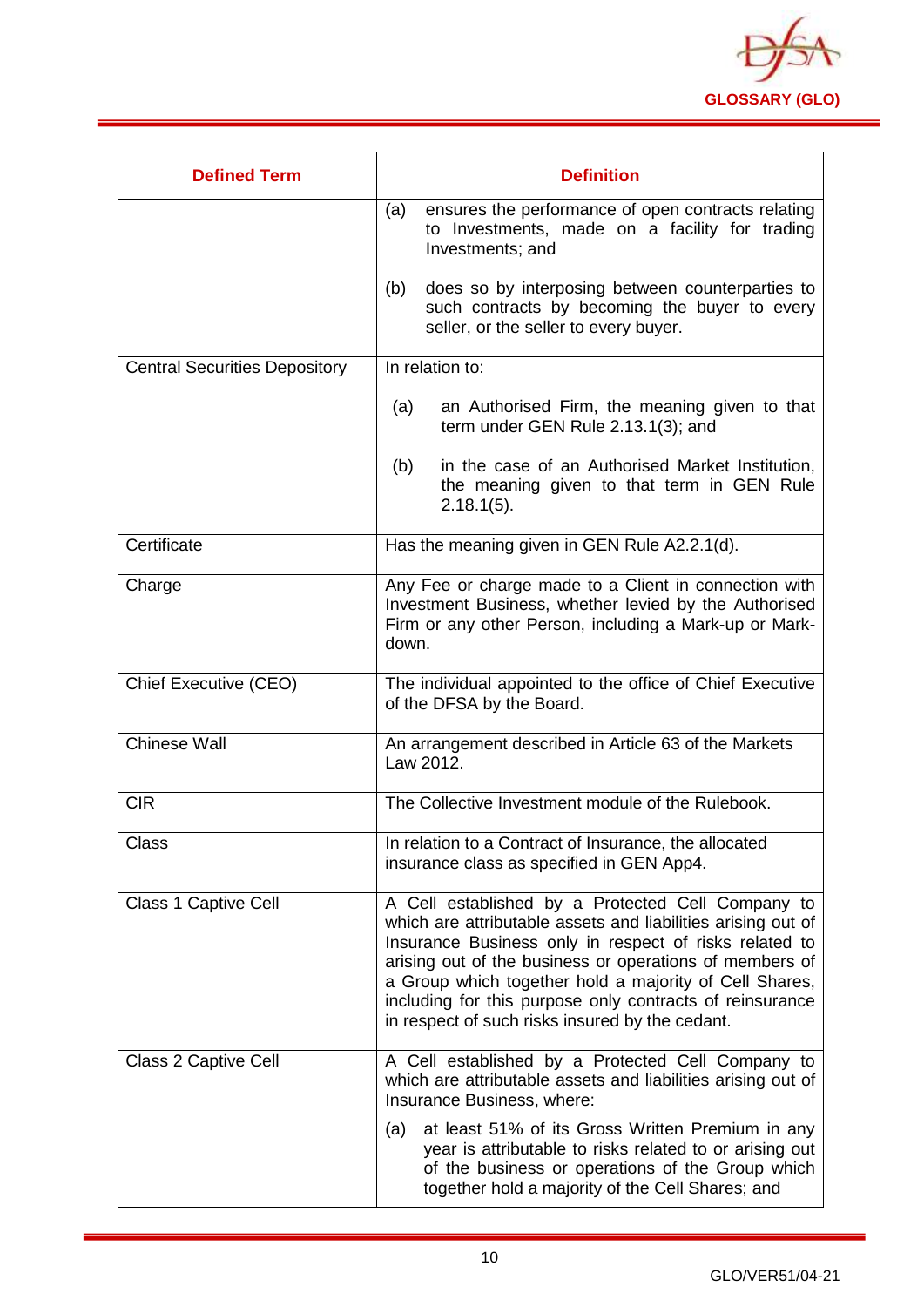

| <b>Defined Term</b>            | <b>Definition</b>                                                                                                                                                                                                                                                                                                                              |
|--------------------------------|------------------------------------------------------------------------------------------------------------------------------------------------------------------------------------------------------------------------------------------------------------------------------------------------------------------------------------------------|
|                                | the remainder of its Gross Written Premium in any<br>(b)<br>year is attributable to risks related to or arising out<br>of the business or operations of persons who<br>engage by way of business in commercial activities<br>with the Group through related or common:                                                                         |
|                                | (i)<br>businesses;                                                                                                                                                                                                                                                                                                                             |
|                                | (ii)<br>activities;                                                                                                                                                                                                                                                                                                                            |
|                                | (iii)<br>trade;                                                                                                                                                                                                                                                                                                                                |
|                                | (iv)<br>services; or                                                                                                                                                                                                                                                                                                                           |
|                                | (v)<br>operations,                                                                                                                                                                                                                                                                                                                             |
|                                | including, for this purpose only, contracts of reinsurance<br>in respect of such risks insured by the cedant.                                                                                                                                                                                                                                  |
| Class 3 Captive Cell           | A Cell established by a Protected Cell Company:                                                                                                                                                                                                                                                                                                |
|                                | to which are attributable assets and liabilities<br>(a)<br>arising out of Insurance Business only in respect<br>of risks related to or arising out of the business or<br>operations of persons who engage in similar,<br>related or common:                                                                                                    |
|                                | businesses;<br>(i)                                                                                                                                                                                                                                                                                                                             |
|                                | (ii)<br>activities;                                                                                                                                                                                                                                                                                                                            |
|                                | (iii)<br>trade;                                                                                                                                                                                                                                                                                                                                |
|                                | services; or<br>(iv)                                                                                                                                                                                                                                                                                                                           |
|                                | (v)<br>operations;                                                                                                                                                                                                                                                                                                                             |
|                                | including for this purpose only contracts of<br>reinsurance in respect of such risks insured by<br>the cedant; and                                                                                                                                                                                                                             |
|                                | owned by such Persons or by a Body Corporate of<br>(b)<br>which all such Persons are members.                                                                                                                                                                                                                                                  |
| <b>Class 1 Captive Insurer</b> | A DIFC Incorporated Insurer permitted under the<br>conditions of its licence to effect or carry out Contracts of<br>Insurance only in respect of risks related to or arising out<br>of the business or operations of the Group, including for<br>this purpose only contracts of reinsurance in respect of<br>such risks insured by the cedant. |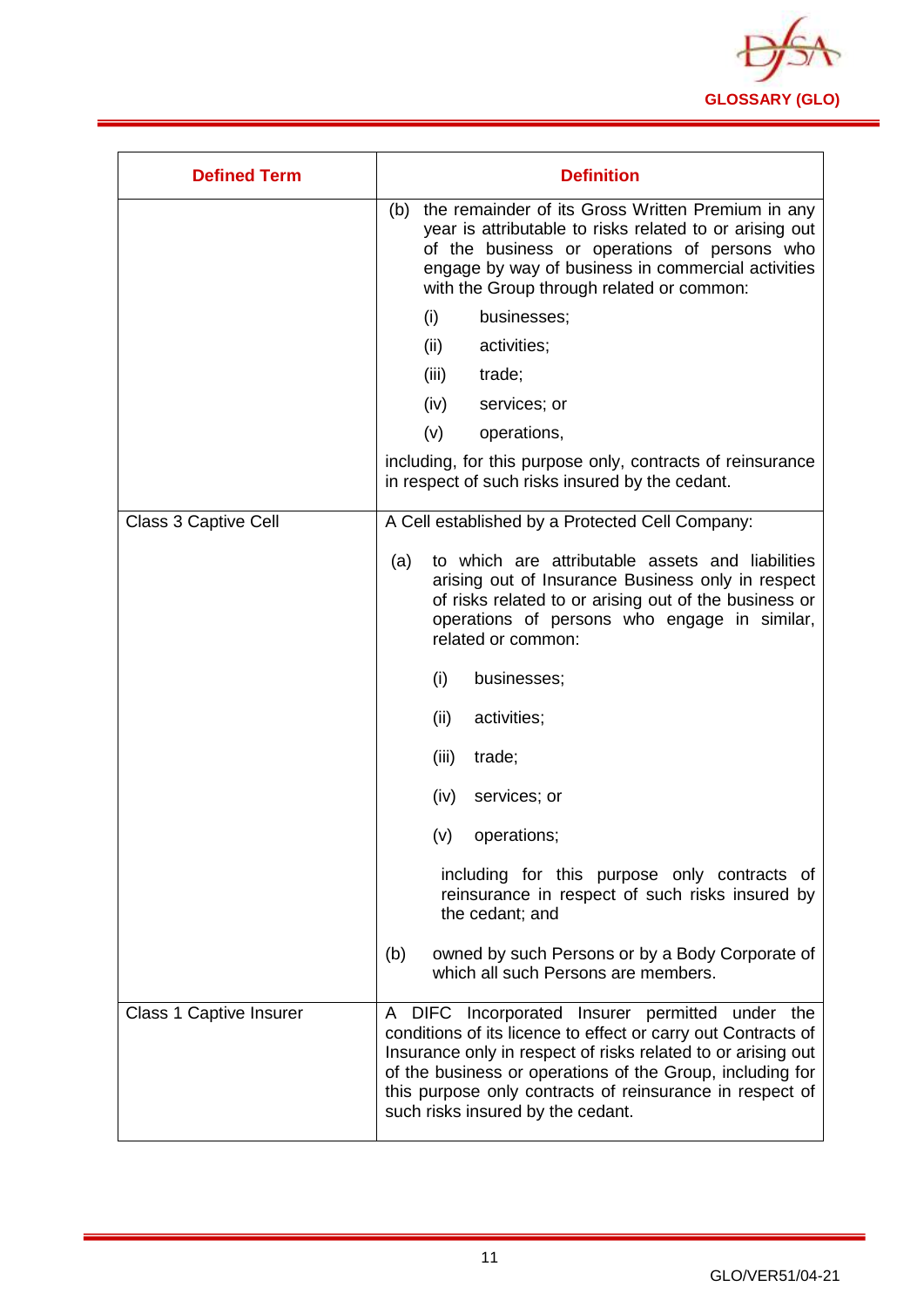

| <b>Defined Term</b>            | <b>Definition</b>                                                                                                                                                                                                                                                                                |  |
|--------------------------------|--------------------------------------------------------------------------------------------------------------------------------------------------------------------------------------------------------------------------------------------------------------------------------------------------|--|
| Class 2 Captive Insurer        | A DIFC Incorporated Insurer which is required under the<br>conditions of its licence to obtain:                                                                                                                                                                                                  |  |
|                                | at least 51% of its Gross Written Premium in any<br>(a)<br>year from Contracts of Insurance in respect of risks<br>related to or arising out of the business or<br>operations of the Group; and                                                                                                  |  |
|                                | the remainder of its Gross Written Premium in any<br>(b)<br>year from Contracts of Insurance in respect of risks<br>related to or arising out of the business or<br>operations of persons who engage by way of<br>business in commercial activities with the Group<br>through related or common: |  |
|                                | (i)<br>businesses;                                                                                                                                                                                                                                                                               |  |
|                                | (ii)<br>activities;                                                                                                                                                                                                                                                                              |  |
|                                | (iii)<br>trade;                                                                                                                                                                                                                                                                                  |  |
|                                | (iv)<br>services; or                                                                                                                                                                                                                                                                             |  |
|                                | (v)<br>operations,                                                                                                                                                                                                                                                                               |  |
|                                | including, for this purpose only, contracts of reinsurance<br>in respect of such risks insured by the cedant.                                                                                                                                                                                    |  |
| <b>Class 3 Captive Insurer</b> | A DIFC Incorporated Insurer which is:                                                                                                                                                                                                                                                            |  |
|                                | permitted under the conditions of its licence to<br>(a)<br>effect or carry out Contracts of Insurance only in<br>respect of risks related to or arising out of the<br>business or operations of persons who engage in<br>similar, related or common:                                             |  |
|                                | (i)<br>businesses;                                                                                                                                                                                                                                                                               |  |
|                                | (ii)<br>activities;                                                                                                                                                                                                                                                                              |  |
|                                | (iii)<br>trade;                                                                                                                                                                                                                                                                                  |  |
|                                | (iv)<br>services; or                                                                                                                                                                                                                                                                             |  |
|                                | (v)<br>operations;                                                                                                                                                                                                                                                                               |  |
|                                | including for this purpose only contracts of<br>reinsurance in respect of such risks insured by<br>the cedant, and                                                                                                                                                                               |  |
|                                | (b)<br>owned by such Persons or by a Body Corporate<br>of which all such Persons are members.                                                                                                                                                                                                    |  |
| <b>Class of Business</b>       | A classification of insurance contracts having similar<br>characteristics, specified in GEN App4.                                                                                                                                                                                                |  |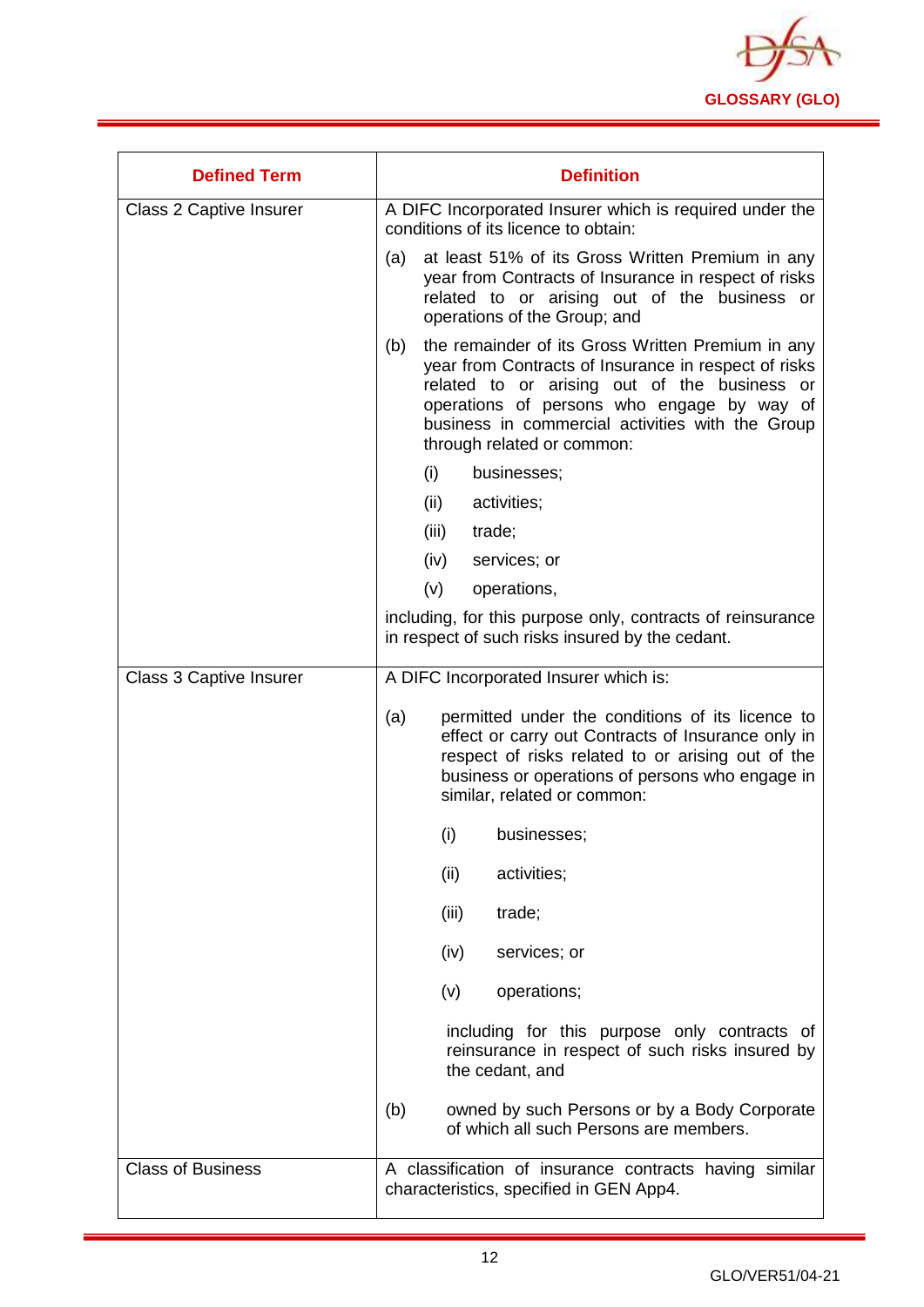

| <b>Defined Term</b>                    | <b>Definition</b>                                                                                                                             |
|----------------------------------------|-----------------------------------------------------------------------------------------------------------------------------------------------|
| <b>Clearing House</b>                  | An Authorised Market Institution which is authorised<br>under its Licence to carry on the Financial Service of<br>Operating a Clearing House. |
| Client                                 | Client, Professional<br>Retail<br>Client<br>Market<br>A<br>or<br>Counterparty as defined in COB chapter 2.                                    |
| <b>Client Account</b>                  | In relation to Client Money, an account specified in<br>(1)<br>COB Rule A5.4.1; and                                                           |
|                                        | in relation to a Safe Custody Investment an account<br>(2)<br>specified in COB Rule A6.4.2.                                                   |
| <b>Client Agreement</b>                | An agreement that is made in accordance with the<br>requirements of COB section 3.3                                                           |
| <b>Client Assets</b>                   | Client Money and Client Investments.                                                                                                          |
| <b>Client Investments</b>              | Has the meaning given in COB section 6.13.                                                                                                    |
| <b>Client Money</b>                    | Has the meaning given in COB section 6.12.                                                                                                    |
| <b>Client Money Auditor's Report</b>   | A report referred to in GEN Rule 8.6.1(c).                                                                                                    |
| <b>Client Money Distribution Rules</b> | The Rules under COB section A5.13.                                                                                                            |
| <b>Client Money Provisions</b>         | The provisions under COB App5.                                                                                                                |
| <b>Close Links</b>                     | A Person (Person A) has close links with a Person<br>(Person B) if:                                                                           |
|                                        | Person B:<br>(a)                                                                                                                              |
|                                        | is a Holding company of Person A;<br>(i)                                                                                                      |
|                                        | (ii) is a Subsidiary of Person A;                                                                                                             |
|                                        | (iii) is a Holding Company of the Subsidiary of<br>Person A;                                                                                  |
|                                        | (iv) is a Subsidiary of a Holding Company of<br>Person A; or                                                                                  |
|                                        | (v) owns and controls 20% or more of the voting<br>rights or shares of Person A; or                                                           |
|                                        | Person A owns and controls 20% or more of the<br>(b)<br>voting rights or shares of Person B.                                                  |
| <b>Close Out Netting</b>               | A process whereby the claims and obligations of two<br>Counterparties are accelerated, netted to form a single                                |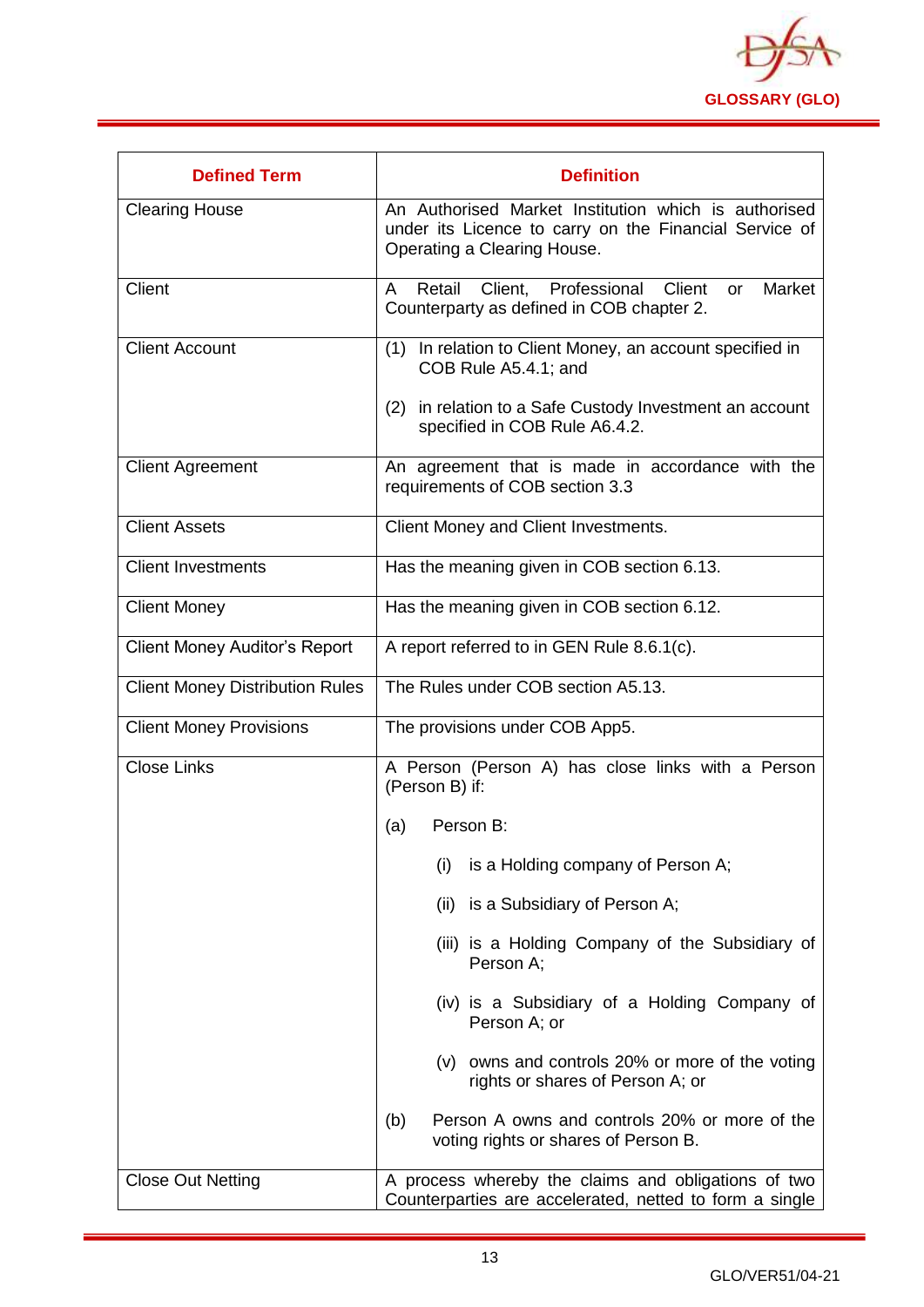

| <b>Defined Term</b>                                                                           | <b>Definition</b>                                                                                                                                                                                                          |
|-----------------------------------------------------------------------------------------------|----------------------------------------------------------------------------------------------------------------------------------------------------------------------------------------------------------------------------|
|                                                                                               | net sum and become immediately due upon the default,<br>bankruptcy, liquidation or other similar circumstance of<br>either of the Counterparties.                                                                          |
| <b>Close Relative</b>                                                                         | In relation to any individual:                                                                                                                                                                                             |
|                                                                                               | his spouse;<br>(a)                                                                                                                                                                                                         |
|                                                                                               | his children and step-children, his parents and<br>(b)<br>step-parents, his brothers and sisters and his<br>step-brothers and step-sisters; and                                                                            |
|                                                                                               | the spouse of any individual within (b).<br>(c)                                                                                                                                                                            |
| <b>Closed-ended Fund</b>                                                                      | Has the meaning given in Article 18A(3) of the Collective<br><b>Investment Law.</b>                                                                                                                                        |
| <b>Closely Related</b>                                                                        | Has the meaning given in PIB Rule A4.11.5.                                                                                                                                                                                 |
| <b>CMC</b>                                                                                    | The Code of Market Conduct module of the Sourcebook.                                                                                                                                                                       |
| <b>COB</b>                                                                                    | The Conduct of Business module of the Rulebook.                                                                                                                                                                            |
| Code of Ethics for Accountants<br>and Audit Firms of Islamic<br><b>Financial Institutions</b> | The code of ethics issued by the Accounting and<br>Auditing Organisation of Islamic Financial Institutions<br>from time to time (AAOIFI).                                                                                  |
| Code of Ethics for Professional<br>Accountants                                                | The code of ethics for accountants as issued and<br>amended from time to time by the International Ethics<br>Standard Board for Accountants (IESBA) of IFAC.                                                               |
| Collateral                                                                                    | In PIB, any form of asset, guarantee, or indemnity<br>(1)<br>which is held or controlled by an Authorised Firm<br>and is subject to a security interest or arrangement<br>in favour of that firm; and                      |
|                                                                                               | In COB, a Client Investment which has been paid for<br>(2)<br>in full by a Client and which is held or controlled by<br>the Authorised Firm under the terms of a deposit,<br>pledge, charge or other security arrangement. |
| <b>Collective Investment Fund</b>                                                             | An arrangement which amounts to a Fund under Article<br>11 of the Collective Investment Law 2010 and which is<br>not excluded under the Rules made under Article 12 set<br>out under CIR section 2.1.                      |
| <b>Commercial Paper</b>                                                                       | Debentures with a maturity of less than 2 years at the<br>date of issue.                                                                                                                                                   |
| Commission                                                                                    | Any form of commission, including a benefit of any kind,<br>offered or given in connection with Investment Business.                                                                                                       |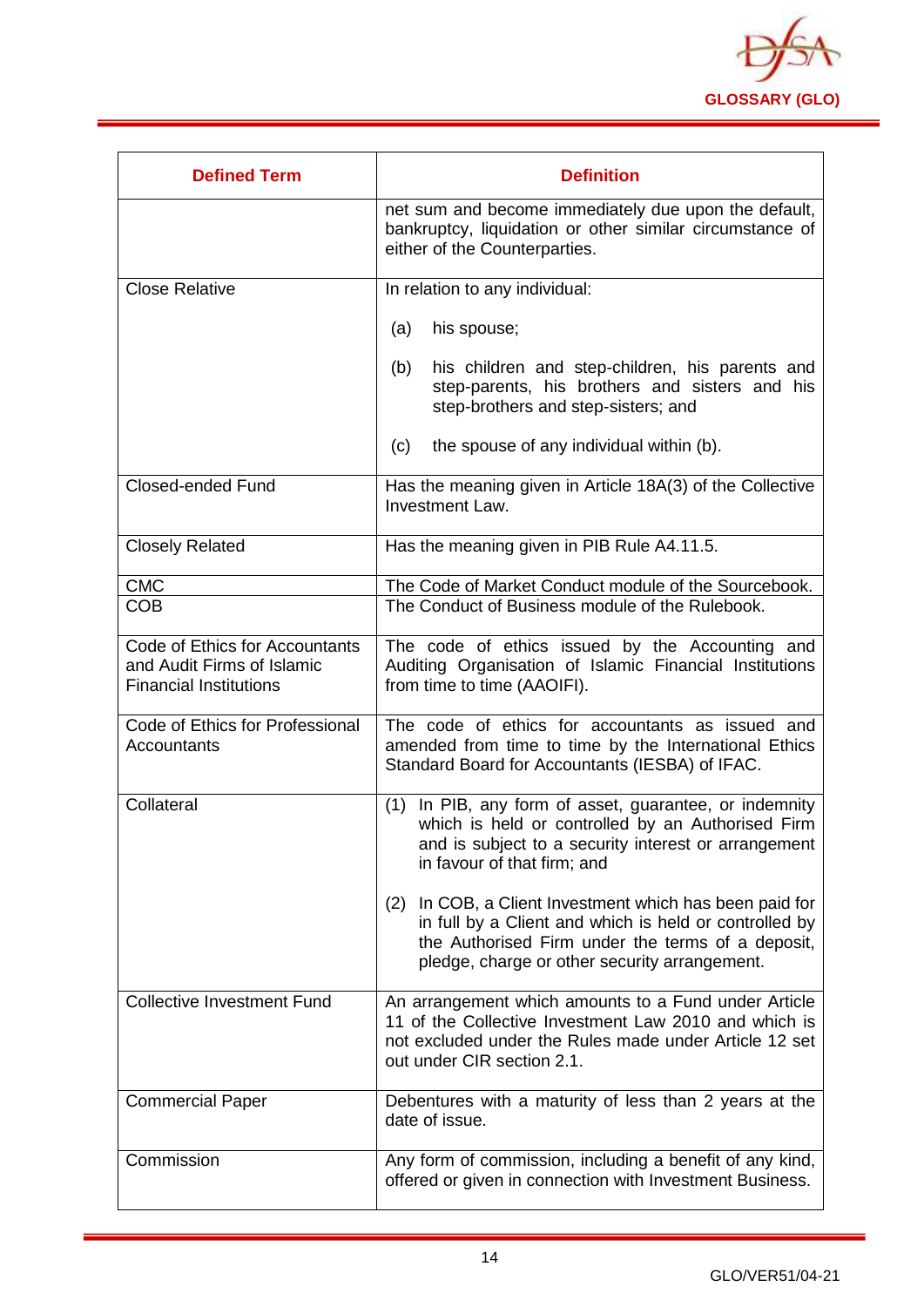

| <b>Defined Term</b>                            | <b>Definition</b>                                                                                                                                                                                                          |
|------------------------------------------------|----------------------------------------------------------------------------------------------------------------------------------------------------------------------------------------------------------------------------|
| <b>Commodities Risk Capital</b><br>Requirement | A component of the Market Risk Capital Requirement to<br>cover the risk of holding or taking positions in<br>commodities, including precious metals, but excluding<br>gold, calculated in accordance with PIB section 5.7. |
| <b>Commodity Derivative</b>                    | A Derivative over a commodity.                                                                                                                                                                                             |
| <b>Companies Law</b>                           | DIFC Law No. 5 of 2018 relating to the incorporation of<br>Companies.                                                                                                                                                      |
| Complaint                                      | Any oral or written expression of dissatisfaction from a<br>Client to an Authorised Firm in connection with the<br>provision of, or failure to provide, a Financial Service to<br>the Client.                              |
| <b>Compliance Officer</b>                      | In relation to:                                                                                                                                                                                                            |
|                                                | an Authorised Firm, the Licensed Function<br>(a)<br>described in GEN Rule 7.4.6; and                                                                                                                                       |
|                                                | (b)<br>Authorised<br>Market Institution, the Key<br>an<br>Individual function described in AMI Rule 5.3.6.                                                                                                                 |
| Concentration Risk                             | The risk faced by an Authorised Firm arising out of its<br>Large Exposures.                                                                                                                                                |
| Connected                                      | In relation to a Person (A), a Person which has or has at<br>any relevant time had the following relationship to A:                                                                                                        |
|                                                | a member of A's Group;<br>(a)                                                                                                                                                                                              |
|                                                | a Controller of A;<br>(b)                                                                                                                                                                                                  |
|                                                | a member of a partnership of which A is a<br>(c)<br>member;                                                                                                                                                                |
|                                                | (d)<br>an employee or former employee of A;                                                                                                                                                                                |
|                                                | if A is a company:<br>(e)                                                                                                                                                                                                  |
|                                                | (i)<br>an officer or manager of A or of a parent of<br>А;                                                                                                                                                                  |
|                                                | (ii)<br>an agent of A or of a parent of A;                                                                                                                                                                                 |
|                                                | (f)<br>if A is a partnership is or has been a member,<br>manager or agent of A; or                                                                                                                                         |
|                                                | if A is an unincorporated association of persons<br>(g)<br>which is not a partnership, is or has been an<br>officer, manager or agent of A.                                                                                |
| <b>Connected Counterparties</b>                | Has the meaning given in PIB Rule A4.11.7.                                                                                                                                                                                 |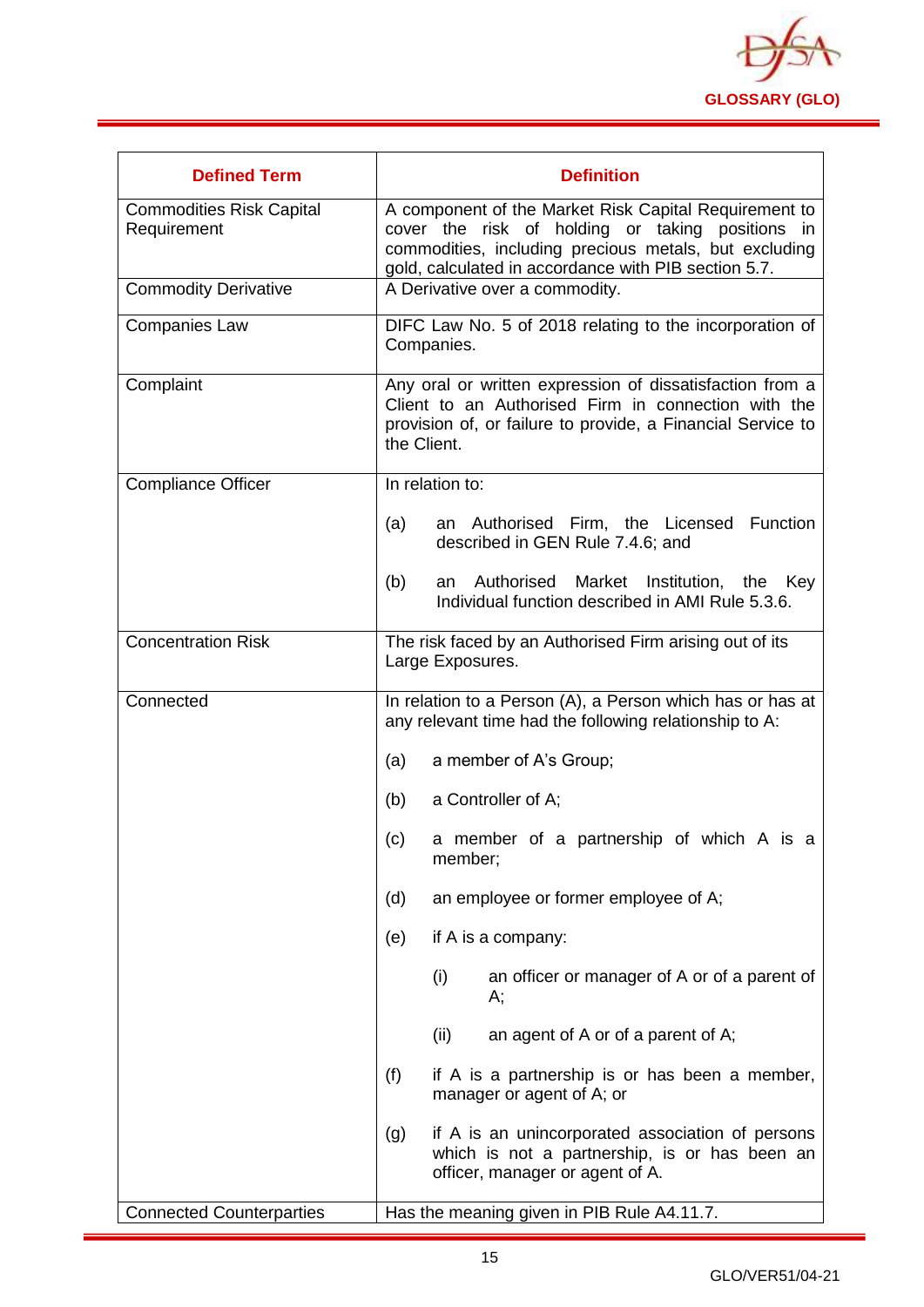

| <b>Defined Term</b>                    | <b>Definition</b>                                                                                                                                                                                                                                                  |  |
|----------------------------------------|--------------------------------------------------------------------------------------------------------------------------------------------------------------------------------------------------------------------------------------------------------------------|--|
| <b>Connected Person</b>                | In relation to:                                                                                                                                                                                                                                                    |  |
|                                        | a Reporting Entity other than that of a Listed Fund,<br>(a)<br>a Person referred to in MKT Rule 4.3.2; and                                                                                                                                                         |  |
|                                        | a Reporting Entity of a Listed Fund, a Person<br>(b)<br>referred to in MKT Rule 6.6.1.                                                                                                                                                                             |  |
| Constitution                           | In relation to a Fund:<br>(1)                                                                                                                                                                                                                                      |  |
|                                        | which is in the form of a Body Corporate, the<br>(a)<br>instrument of incorporation;                                                                                                                                                                               |  |
|                                        | which is in the form of a Trust, the trust<br>(b)<br>deed:                                                                                                                                                                                                         |  |
|                                        | which is in the form of a Partnership, the<br>(c)<br>partnership deed; or                                                                                                                                                                                          |  |
|                                        | adopting a form other than one specified in<br>(d)<br>(a) to (c), any instrument creating the legal<br>form of the Fund to which the Fund Manager<br>is a party setting out provisions relating to<br>any aspect of the operation or management<br>of the Fund.    |  |
|                                        | (2)<br>In relation to an Employee Money Purchase<br>Scheme, has the meaning given in COB Rule<br>12.1.2.                                                                                                                                                           |  |
| <b>Contingent Liability Investment</b> | A Derivative under the terms of which the Client will or<br>may be liable to make further payments (other than<br>Charges, and whether or not secured by margin) when<br>the transaction falls to be completed or upon the earlier<br>closing out of his position. |  |
| Contract of Insurance                  | Has the meaning given in GEN Rule A4.1.1.                                                                                                                                                                                                                          |  |
| Controller                             | In relation to an Authorised Firm, a Person who,<br>(1)<br>either alone or with any Associate fulfils the<br>criteria specified in GEN Rule 11.8.2; or                                                                                                             |  |
|                                        | in relation to an Authorised Market Institution a<br>(2)<br>Person who, either alone or with any Associate<br>fulfils the criteria specified in AMI Rule 8.1.2.                                                                                                    |  |
| Convertible                            | An Investment that gives an investor the right to convert<br>the Security into another form of Security at an agreed<br>price or on an agreed basis.                                                                                                               |  |
| <b>Corporate Director</b>              | In relation to an Investment Company that elects to have<br>its sole Corporate Director act as its Fund Manager, the                                                                                                                                               |  |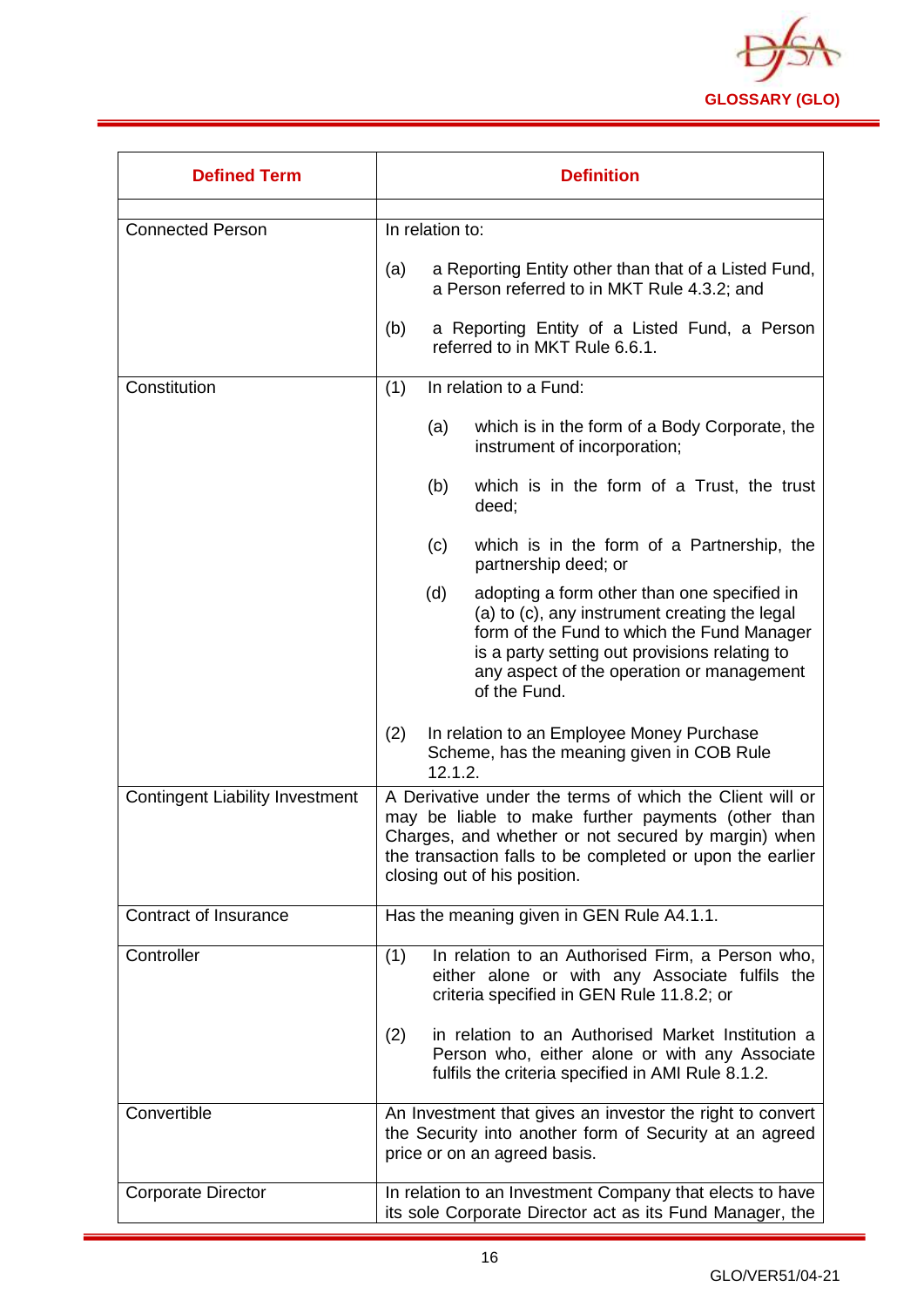

| <b>Defined Term</b>                       | <b>Definition</b>                                                                                                                                                                                                                                                                           |
|-------------------------------------------|---------------------------------------------------------------------------------------------------------------------------------------------------------------------------------------------------------------------------------------------------------------------------------------------|
|                                           | body corporate that acts or intends to act as the Fund<br>Manager.                                                                                                                                                                                                                          |
| <b>Corporate Governance</b><br>Principles | Principles prescribed in MKT Rules 3.2.3 - 3.2.9.                                                                                                                                                                                                                                           |
| <b>Correspondent Account</b>              | An account opened on behalf of a Correspondent<br>Banking Client to receive deposits from, to make<br>payments on behalf of or to otherwise handle financial<br>Transactions for or on behalf of the Correspondent<br>Banking Client.                                                       |
| <b>Correspondent Bank</b>                 | A bank in a jurisdiction other than the DIFC where an<br>Authorised Firm opens a Correspondent Account.                                                                                                                                                                                     |
| <b>Correspondent Banking Client</b>       | A Client of an Authorised Firm which uses the firm's<br>correspondent banking services account to<br>clear<br>Transactions for its own customer base.                                                                                                                                       |
| Counterparty                              | Means any person with or for whom an Authorised Firm<br>carries on, or intends to carry on, any regulated business<br>or associated business. In this context, a counterparty<br>includes an individual, unincorporated body, company,<br>government, local authority or other public body. |
| <b>Counterparty Risk</b>                  | The risk that an Authorised Firm's Counterparty does not<br>perform its obligations under the terms of a contract.                                                                                                                                                                          |
| Court                                     | The DIFC Court.                                                                                                                                                                                                                                                                             |
| <b>Credit Default Product</b>             | A swap or Option, which has a payout linked to changes<br>in an underlying Reference Asset's creditworthiness and<br>protects the Protection Buyer against the risk of credit<br>loss over a specified time period with the payout being<br>conditional on some form of Credit Event.       |
| <b>Credit Derivatives</b>                 | An over the counter financial Derivative instrument,<br>which enables the isolation and separate transfer of<br>Credit Risk and whose payout is linked to changes in the<br>Reference Assets' creditworthiness.                                                                             |
| <b>Credit Event</b>                       | An event related to the creditworthiness of Reference<br>Assets or Reference Entities in a Credit Derivatives<br>contract, which triggers the termination or a payout<br>under the contract.                                                                                                |
| <b>Credit Event Payment</b>               | The consideration, which the Protection Seller pays to<br>the Protection Buyer under a Credit Derivatives contract<br>upon occurrence of a Credit Event.                                                                                                                                    |
| <b>Credit Facility</b>                    | Any facility which includes any arrangement<br><b>or</b><br>agreement which extends monetary credit whether<br>funded or unfunded to a Person including but not limited<br>to any loan or syndicated loan, mortgage, overdraft,                                                             |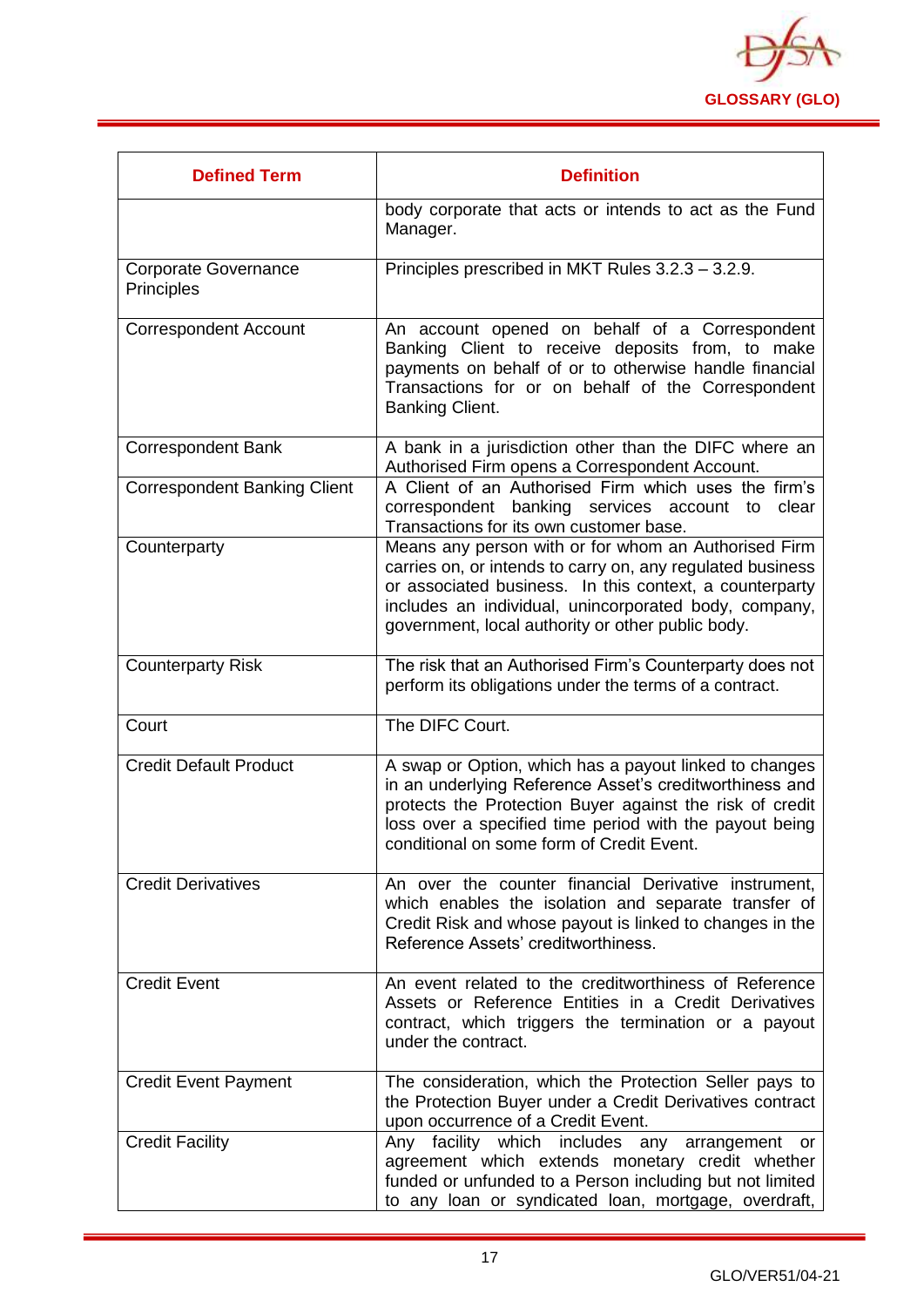

| <b>Defined Term</b>                       | <b>Definition</b>                                                                                                                                                                                                                                                                                                                                                                              |
|-------------------------------------------|------------------------------------------------------------------------------------------------------------------------------------------------------------------------------------------------------------------------------------------------------------------------------------------------------------------------------------------------------------------------------------------------|
|                                           | financial lease, letter of credit, financial guarantee, trade<br>finance, transaction finance, project finance, asset<br>finance, or the financing, discounting or factoring of<br>invoices.                                                                                                                                                                                                   |
|                                           | For the purposes of this definition, "monetary credit"<br>means any credit denominated in a national currency,<br>supranational currency or unit of precious metal having a<br>currency designation under the ISO 4217 (being the<br>International Organization of Standardization (ISO)<br>standard for the delineation of currency designation).                                             |
| <b>Credit Rating</b>                      | Has the meaning given to it in GEN Rule 2.27.1(2)(b).                                                                                                                                                                                                                                                                                                                                          |
| <b>Credit Rating Activities</b>           | Has the meaning given to it in GEN Rule 2.27.1(2)(a).                                                                                                                                                                                                                                                                                                                                          |
| <b>Credit Rating Agency</b>               | A Person carrying on in or from the DIFC the Financial<br>Service of Operating a Credit Rating Agency for which it<br>has an authorisation under its Licence.                                                                                                                                                                                                                                  |
| <b>Credit Risk</b>                        | In relation to an Authorised Firm, the risk of loss if<br>another party fails to perform on its financial obligation to<br>the Authorised Firm.                                                                                                                                                                                                                                                |
| <b>Credit Risk Capital</b><br>Requirement | The requirement calculated in accordance with PIB<br>section 4.6.                                                                                                                                                                                                                                                                                                                              |
| <b>Credit Spread Option</b>               | A type of contract where one Counterparty sells an<br>Option to another Counterparty on a nominal amount of<br>an asset swap on a specified Security, exercisable<br>during a set period of time, in exchange for a payment of<br>a premium where the Option gives the buyer the right to<br>put the asset swap back to the seller at a strike spread<br>over a pre-determined benchmark rate. |
| <b>Credit-linked Note</b>                 | A Security whose coupon payments are linked to the<br>return on, and repayment of principal and is linked to the<br>creditworthiness of, the Reference Assets.                                                                                                                                                                                                                                 |
| <b>Crowdfunding Loan Agreement</b>        | agreement entered into<br>A<br>loan<br>using<br>a<br>Loan<br>Crowdfunding Platform operated by a Crowdfunding<br>Operator.                                                                                                                                                                                                                                                                     |
| <b>Crowdfunding Operator</b>              | A Person who is authorised under a Licence to Operate<br>a Crowdfunding Platform.                                                                                                                                                                                                                                                                                                              |
| <b>Crowdfunding Platform</b>              | Investment Crowdfunding<br>Platform,<br>An<br>Loan<br>a<br>Crowdfunding Platform,<br>Property Investment<br>or a<br>Crowdfunding Platform.                                                                                                                                                                                                                                                     |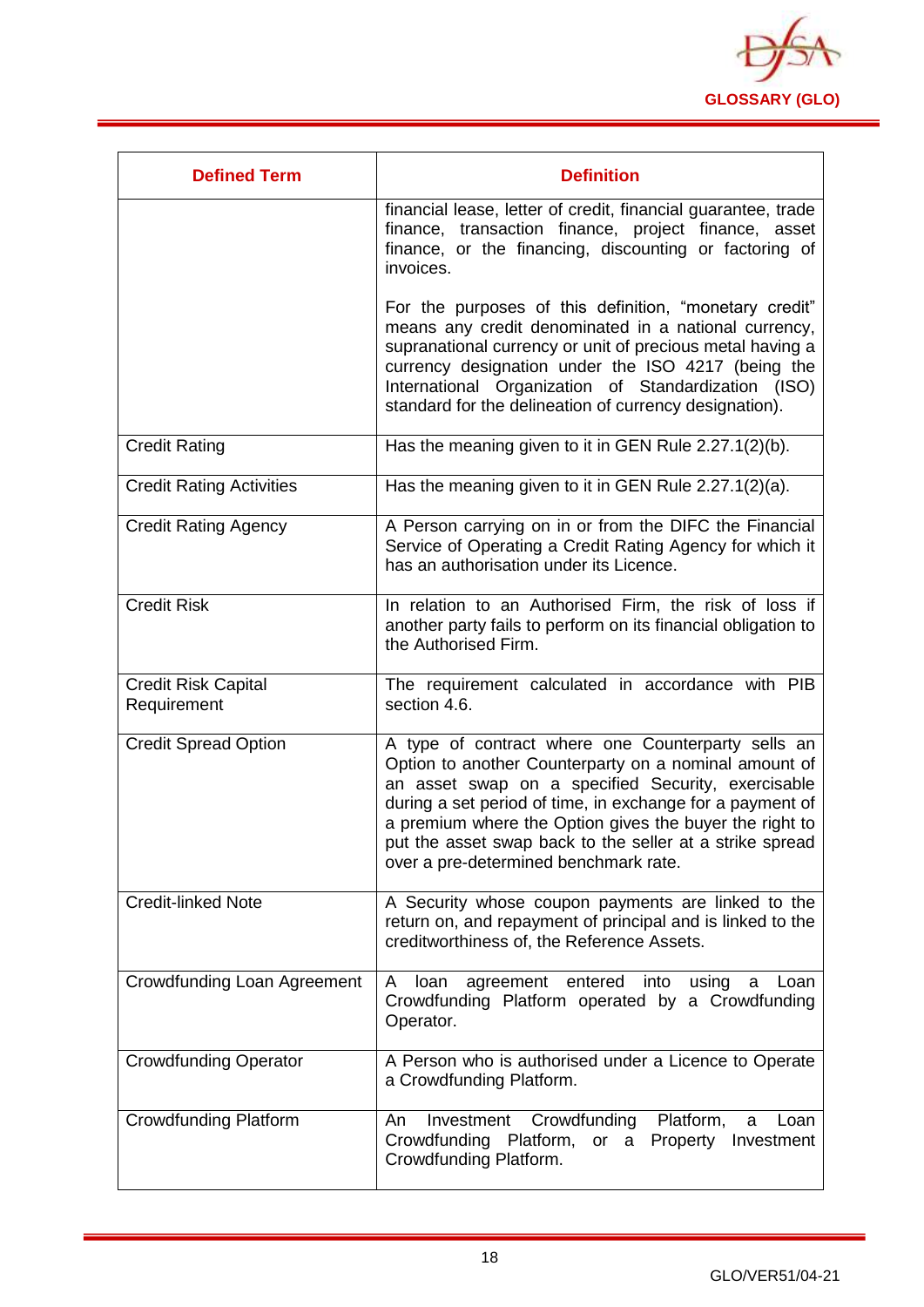

<span id="page-19-0"></span>

| <b>Defined Term</b>          | <b>Definition</b>                                                                                                       |
|------------------------------|-------------------------------------------------------------------------------------------------------------------------|
| <b>CSD</b>                   | In relation to:                                                                                                         |
|                              | an Authorised Firm, a Person who carries on the<br>(a)<br>activity specified in GEN Rule 2.13.1(3);                     |
|                              | an Authorised Market Institution, a Person who<br>(b)<br>carries on the activity specified in GEN Rule<br>$2.18.1(5)$ . |
| <b>CTF</b>                   | Means counter-terrorist financing.                                                                                      |
| Customer Due Diligence (CDD) | Has the meaning in AML Rule 7.3.1.                                                                                      |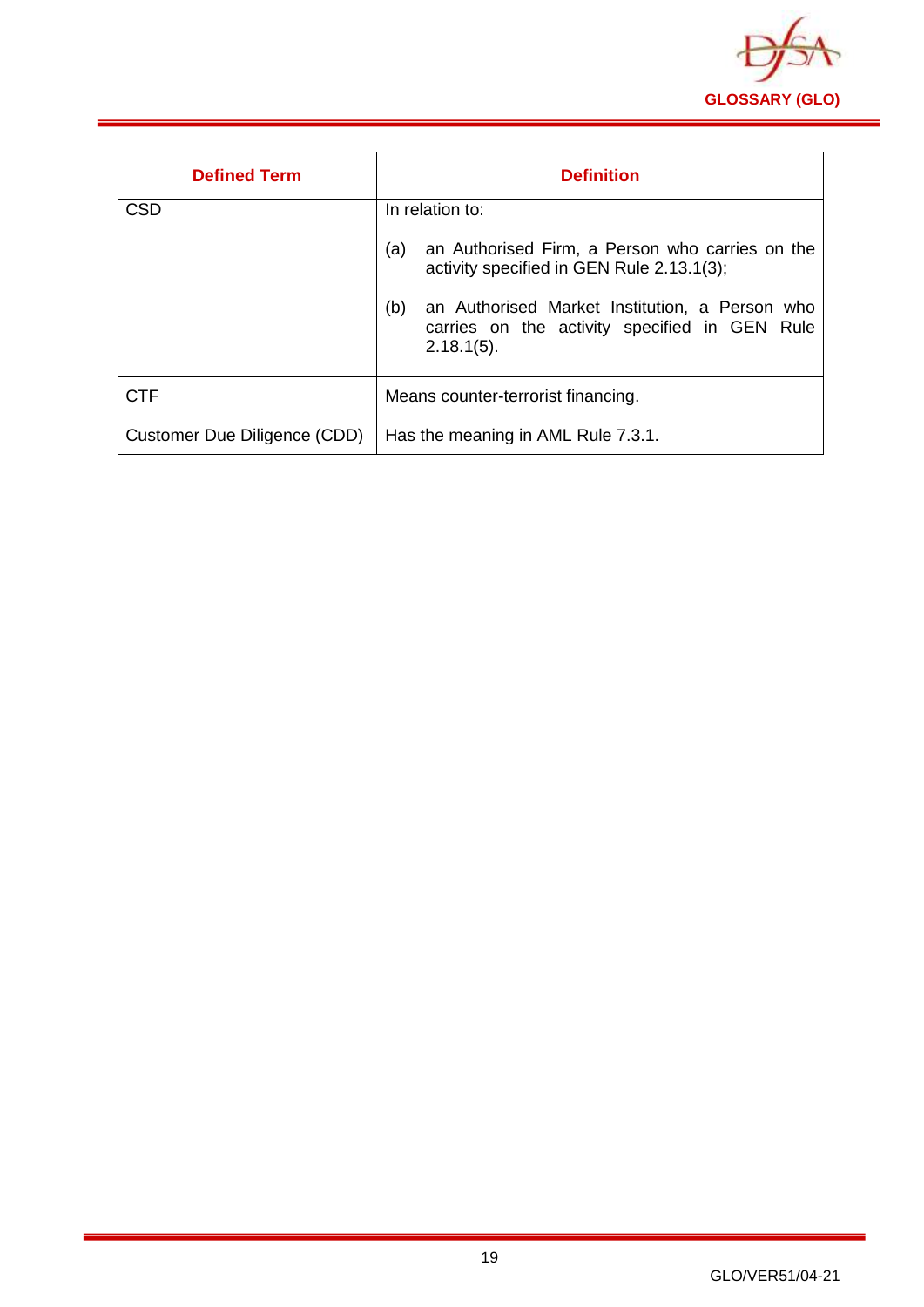

## **D**

| <b>Back to top</b> |  |  |
|--------------------|--|--|
|                    |  |  |

| <b>Defined Term</b>                           | <b>Definition</b>                                                                                                                                                                                                                  |
|-----------------------------------------------|------------------------------------------------------------------------------------------------------------------------------------------------------------------------------------------------------------------------------------|
| Dealing in Investments as<br>Agent            | Has the meaning given in GEN section 2.8.                                                                                                                                                                                          |
| Dealing in Investments as<br>Principal        | Has the meaning given in GEN section 2.7.                                                                                                                                                                                          |
| Debenture                                     | Has the meaning given in GEN Rule A2.2.1(b).                                                                                                                                                                                       |
| <b>Decision Notice</b>                        | a written notice given by the DFSA to a Person pursuant<br>to paragraph 5 of Schedule 3 to the Regulatory Law<br>2004.                                                                                                             |
| <b>Default Rules</b>                          | Rules of an Authorised Market Institution that set out<br>procedures dealing with circumstances where a<br>Member or other participant on its facilities is unable to<br>meet its obligations in respect of one or more contracts. |
| <b>Delegation Agreement</b>                   | An agreement in writing entered into by an Fund<br>Manager or Trustee with a Service Provider in relation<br>to delegated activities, which fulfils the criteria in CIR<br>App 1.                                                  |
| <b>Delivery Versus Payment</b><br>Transaction | A transaction in which the transfer of Investments and<br>the payment of Money between the buyer and seller are<br>intended to occur around the same time.                                                                         |
| Deposit                                       | Has the meaning given in GEN section A1.1.                                                                                                                                                                                         |
| Derivative                                    | Has the meaning given in GEN Rule A2.1.3.                                                                                                                                                                                          |
| <b>Designated Fund</b>                        | A Foreign Fund which has been designated by the<br>DFSA under Article 55 of the Collective Investment Law<br>2010 or, pursuant to Article 1(b) of that law, under<br>Article 20 of the Collective Investment Law 2006.             |
| <b>Designated Non-Financial</b>               | Means:                                                                                                                                                                                                                             |
| <b>Business or Profession</b><br>(DNFBP)      | (1)<br>The following class of Persons whose business<br>or profession is carried on in or from the DIFC:                                                                                                                           |
|                                               | a real estate developer or agency which<br>(a)<br>carries out transactions with a customer<br>involving the buying or selling of real<br>property;                                                                                 |
|                                               | a dealer in precious metals or precious<br>(b)<br>stones;                                                                                                                                                                          |
|                                               | deleted<br>(c)                                                                                                                                                                                                                     |
|                                               | (d)<br>firm, notary firm, or<br>other<br>law<br>a                                                                                                                                                                                  |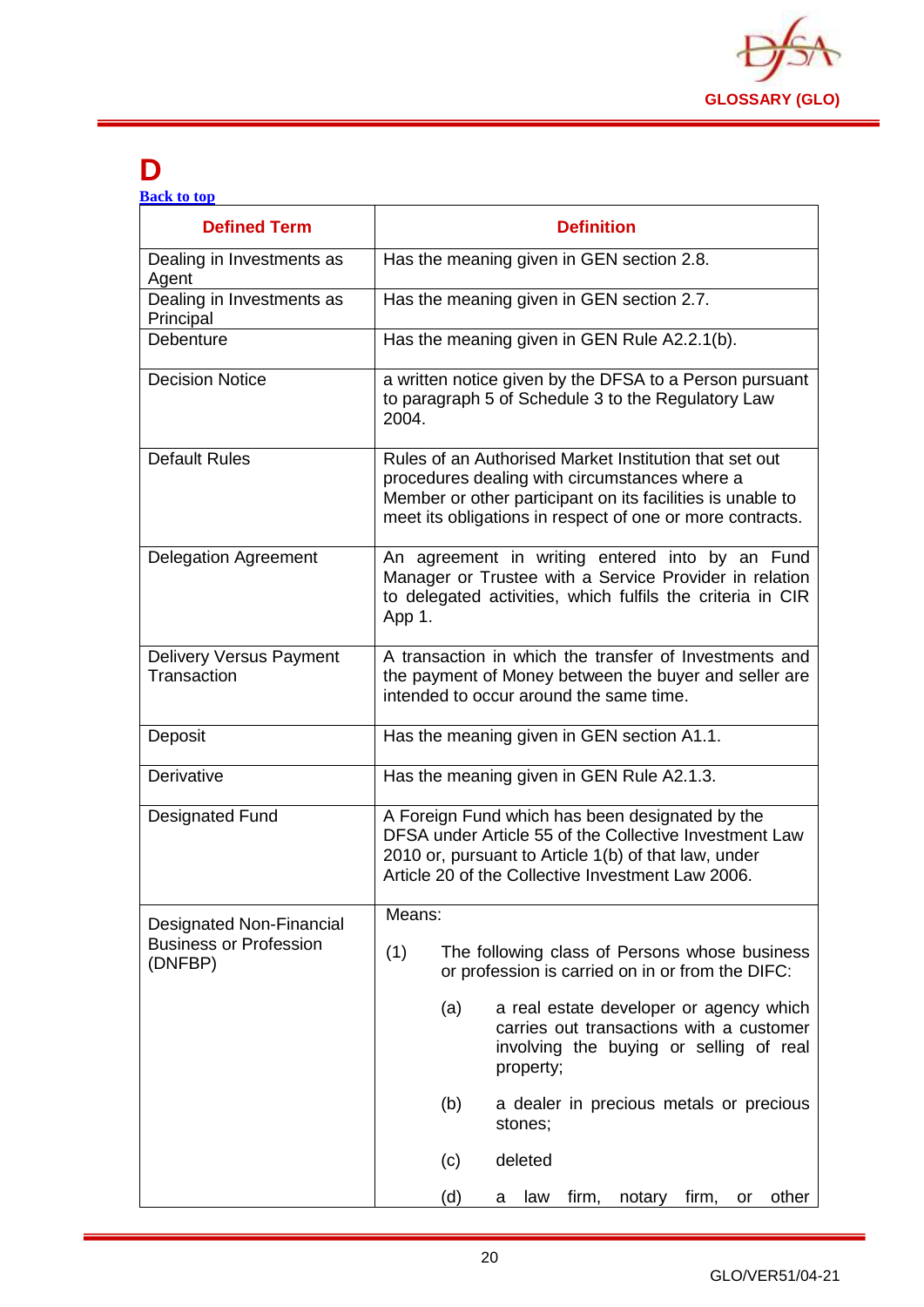

| <b>Defined Term</b>                                         | <b>Definition</b>                                                                                                                                                                                                                                                   |
|-------------------------------------------------------------|---------------------------------------------------------------------------------------------------------------------------------------------------------------------------------------------------------------------------------------------------------------------|
|                                                             | independent legal business;                                                                                                                                                                                                                                         |
|                                                             | (e)<br>accounting<br>firm, audit firm<br>an<br>or<br>insolvency firm;                                                                                                                                                                                               |
|                                                             | (f)<br>a company service provider; or                                                                                                                                                                                                                               |
|                                                             | a Single Family Office.<br>(g)                                                                                                                                                                                                                                      |
|                                                             | (2)<br>A Person who is an Authorised Person or an<br>Auditor is not a DNFBP.                                                                                                                                                                                        |
| <b>DFSA</b>                                                 | The Dubai Financial Services Authority.                                                                                                                                                                                                                             |
| <b>DIFC</b>                                                 | The Dubai International Financial Centre.                                                                                                                                                                                                                           |
| <b>DIFC Business Return</b>                                 | The return described in PIN Rule A10.2.6.                                                                                                                                                                                                                           |
| <b>DIFC Business Risk Capital</b><br>Requirement            | The capital requirement calculated in accordance with<br>PIN section A9.2.                                                                                                                                                                                          |
| <b>DIFC Incorporated Insurer</b>                            | An Insurer that is a Body Corporate incorporated under<br>the Companies Law.                                                                                                                                                                                        |
| <b>DIFC Registrar of</b><br>Companies                       | The registrar of companies appointed pursuant to the<br>Companies Law.                                                                                                                                                                                              |
| <b>Direct Electronic Access</b>                             | Has the meaning given in AMI Rule 5.7.3(3).                                                                                                                                                                                                                         |
| Direct Long-Term Insurance                                  | Long-Term Insurance that is not reinsurance                                                                                                                                                                                                                         |
| Direct Long-Term Insurance<br><b>Business</b>               | The business of Effecting Contracts of Insurance or<br>Carrying Out Contracts of Insurance, where the<br>Contracts of Insurance are contracts of Direct Long-<br>Term Insurance                                                                                     |
| <b>Director</b>                                             | In relation to an undertaking established under<br>(1)<br>the DIFC Companies Law, a Person who appears<br>on the Register of Directors maintained by the<br>DIFC Registrar of Companies; and                                                                        |
|                                                             | (2)<br>In relation to all other undertakings, a Person who<br>has been admitted to a register which has a<br>corresponding meaning to the<br>Register of<br>Directors or performs the function of acting in the<br>capacity of a Director, by whatever name called. |
| <b>Discretionary Portfolio</b><br><b>Management Account</b> | An account used by an Authorised Firm to manage the<br>investment portfolio of a Client on a discretionary basis<br>under<br>the<br>Discretionary<br>terms<br>of<br>$\mathsf{a}$<br>Portfolio<br>Management Agreement.                                              |
| <b>Discretionary Portfolio</b>                              | An agreement under which an Authorised Firm agrees                                                                                                                                                                                                                  |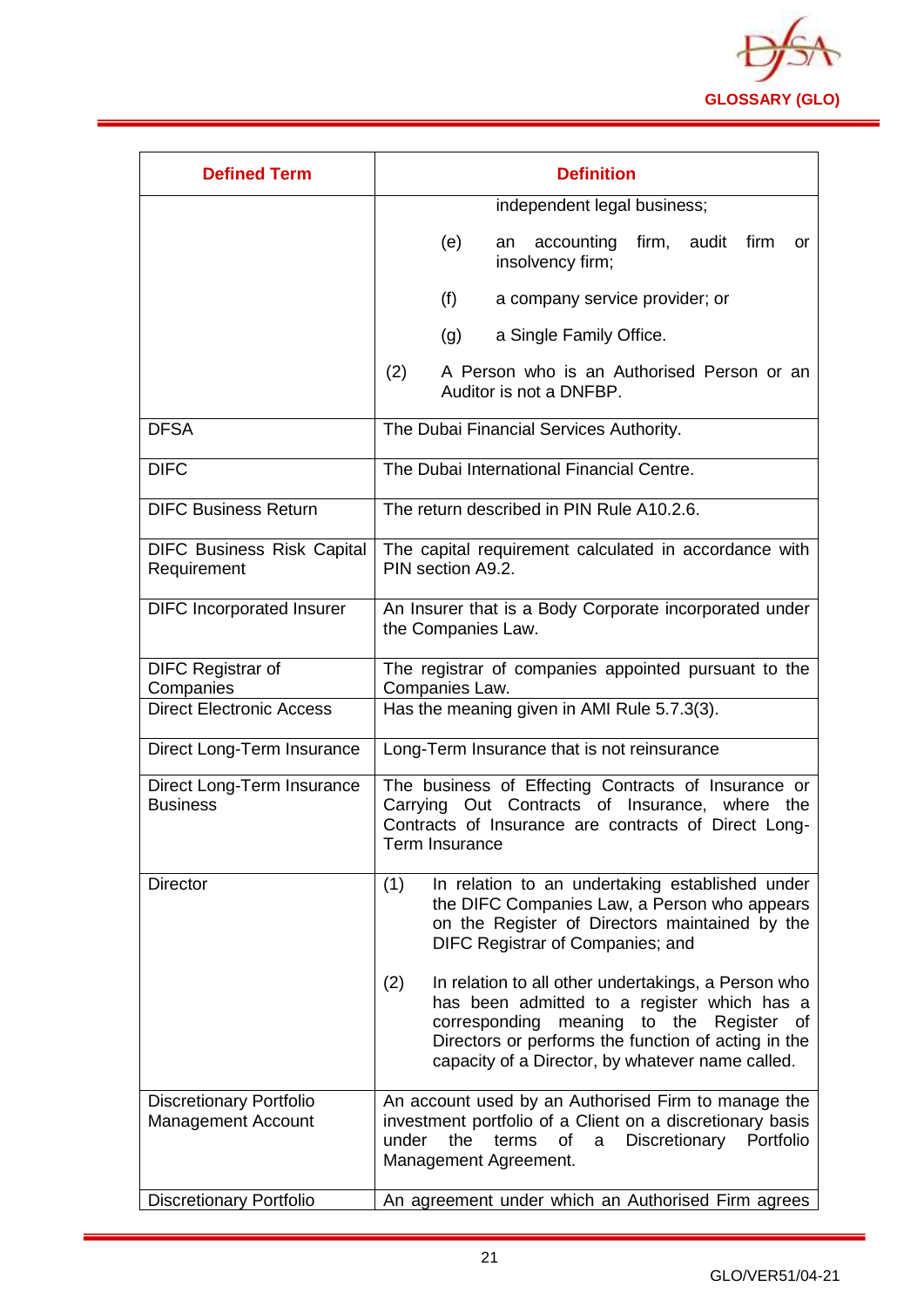

| <b>Defined Term</b>                                                         | <b>Definition</b>                                                                                                                                                                                                                                                                                              |
|-----------------------------------------------------------------------------|----------------------------------------------------------------------------------------------------------------------------------------------------------------------------------------------------------------------------------------------------------------------------------------------------------------|
| Management Agreement                                                        | with a Client to manage an investment portfolio for that<br>Client in accordance<br>with<br>particular<br>pre-agreed<br>investment parameters in that agreement and where:                                                                                                                                     |
|                                                                             | the Client's approval of any specific Transaction<br>(a)<br>undertaking<br>required<br>before<br>the<br>not<br>İS.<br>Transaction; and                                                                                                                                                                         |
|                                                                             | the assets of the Client are discretely held for that<br>(b)<br>Client and no pooling of those assets occurs with<br>the assets of any other Person, except purely for<br>transactional purposes.                                                                                                              |
| <b>Displaced Commercial Risk</b><br><b>Capital Requirement</b><br>(PSIACOM) | The requirement calculated in accordance with chapter<br>5 of the IFR Module.                                                                                                                                                                                                                                  |
| <b>Distribution Event</b>                                                   | A distribution event is:                                                                                                                                                                                                                                                                                       |
|                                                                             | the appointment of a liquidator, receiver or<br>(a)<br>administrator, or trustee in bankruptcy, over the<br>Authorised Firm or its Nominee Company;                                                                                                                                                            |
|                                                                             | the appointment of a liquidator, receiver or<br>(b)<br>administrator, or trustee in bankruptcy, over a<br>Third Party Agent of the Authorised Firm or its<br>Nominee Company; or<br>the coming into force of a direction by the DFSA<br>(c)<br>in respect of all Client Assets held by the<br>Authorised Firm. |
| <b>Domestic Firm</b>                                                        | An Authorised Person or DNFBP which:                                                                                                                                                                                                                                                                           |
|                                                                             | has its registered and head office in the DIFC; or<br>(a)                                                                                                                                                                                                                                                      |
|                                                                             | if it is a subsidiary of an Undertaking whose<br>(b)<br>principal place of business and head office is in a<br>jurisdiction other than the DIFC, has its registered<br>office in the DIFC.                                                                                                                     |
| Domestic Fund                                                               | (1) A Fund established or domiciled in the DIFC.                                                                                                                                                                                                                                                               |
|                                                                             | (2) In FPR, has the meaning given in section 1.3 of<br>those Rules.                                                                                                                                                                                                                                            |
| Dubai Law                                                                   | Law made by the Ruler, as applicable in the Emirate of<br>Dubai.                                                                                                                                                                                                                                               |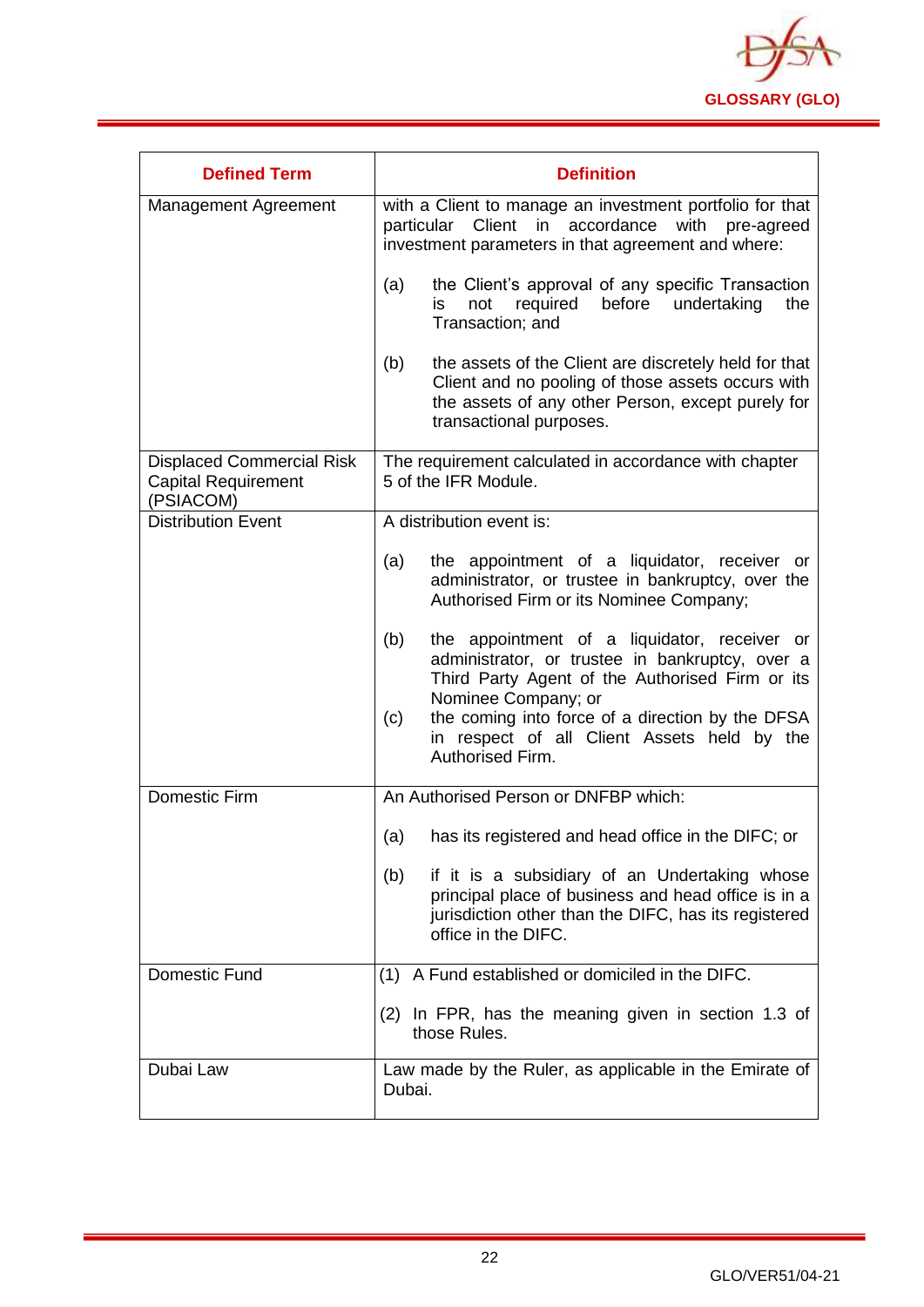

### <span id="page-23-0"></span>**E**

| <b>Back to top</b>                         |                                                                                                                                                                                                 |  |
|--------------------------------------------|-------------------------------------------------------------------------------------------------------------------------------------------------------------------------------------------------|--|
| <b>Defined Term</b>                        | <b>Definition</b>                                                                                                                                                                               |  |
| <b>Effecting Contracts of</b><br>Insurance | Has the meaning given in GEN section 2.15.                                                                                                                                                      |  |
| Eligible Bank                              | Means:                                                                                                                                                                                          |  |
|                                            | $(a)$ a Bank;                                                                                                                                                                                   |  |
|                                            | (b) a legal entity that is authorised to accept deposits<br>and supervised by the Central Bank of the State; or                                                                                 |  |
|                                            | (c) a legal entity that is:                                                                                                                                                                     |  |
|                                            | (i)<br>authorised to accept deposits and supervised<br>by a Financial Services Regulator in a<br>jurisdiction outside the State; and                                                            |  |
|                                            | (ii)<br>Rated at least A- by Standard & Poor's, or<br>the equivalent by another Rating Agency.                                                                                                  |  |
| Eligible Custodian                         | Has the meaning given in CIR Rule 8.2.4                                                                                                                                                         |  |
| <b>Eligible Security</b>                   | A Share, Debenture, Certificate over a Share or<br>Debenture, Warrant over a Share or Debenture or a Unit<br>that is a share representing the rights or interests of a<br>Unitholder in a Fund. |  |
| Employee                                   | An individual:                                                                                                                                                                                  |  |
|                                            | who is employed or appointed by a Person in<br>(a)<br>connection with that Person's business, whether<br>under a contract of service or for services or<br>otherwise; or                        |  |
|                                            | whose services, under an arrangement between<br>(b)<br>that Person and a third party, are placed at the<br>disposal and under the control of that Person.                                       |  |
| <b>Employee Money Purchase</b><br>Scheme   | Has the meaning given in Schedule 1 to the Regulatory<br>Law.                                                                                                                                   |  |
| <b>Employee Share Scheme</b>               | A scheme or arrangement for encouraging or facilitating<br>the holding of Securities of a Body Corporate by or for the<br>benefit of:                                                           |  |
|                                            | (a) existing or former Employees of the Body Corporate<br>or an entity in its Group; or<br>(b) Close Relatives of the Employees referred to in (a).                                             |  |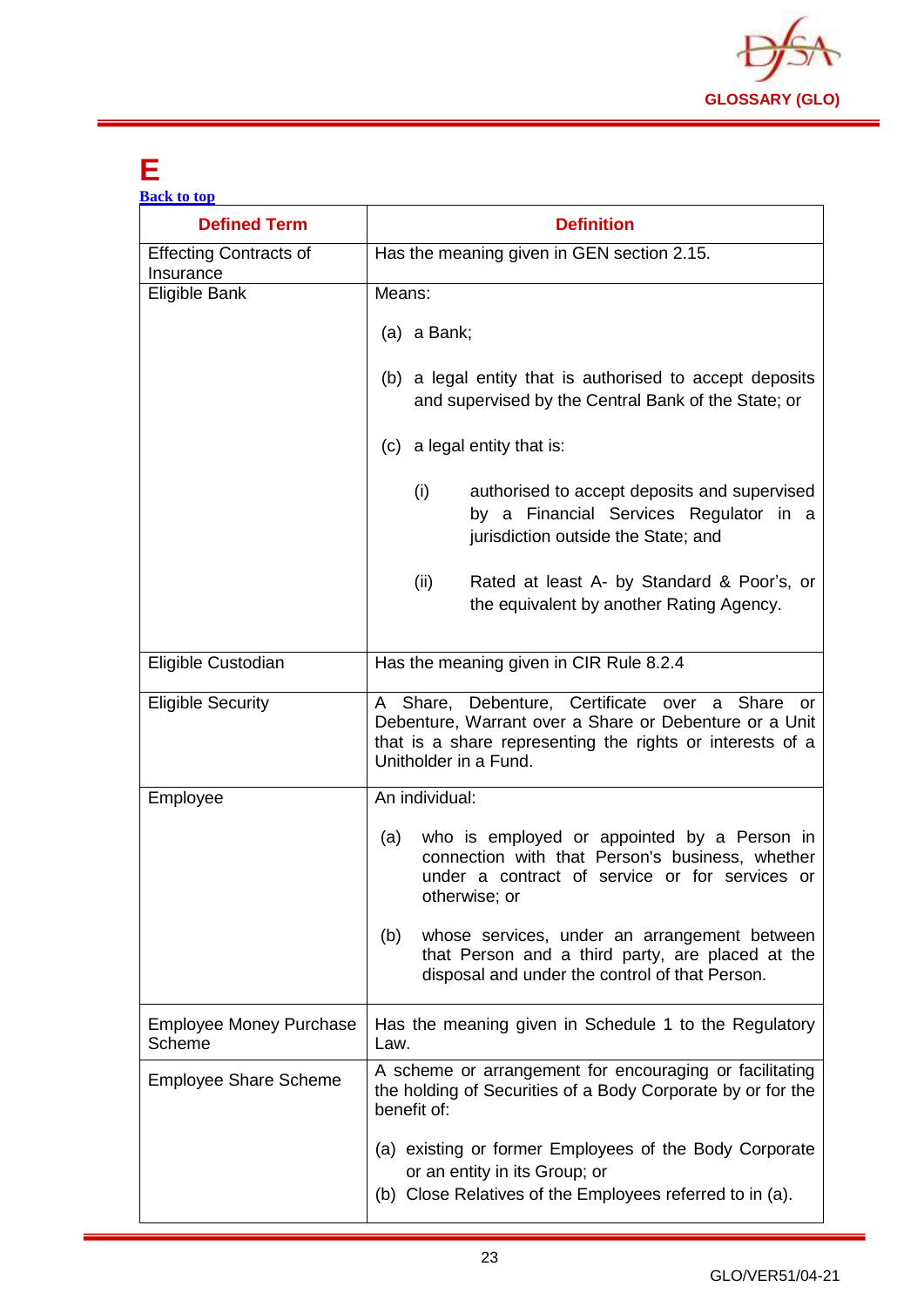

| <b>Defined Term</b>                         | <b>Definition</b>                                                                                                                                                                                                                                                                                                                                  |
|---------------------------------------------|----------------------------------------------------------------------------------------------------------------------------------------------------------------------------------------------------------------------------------------------------------------------------------------------------------------------------------------------------|
| <b>Employment Law</b>                       | The DIFC Employment Law 2018.                                                                                                                                                                                                                                                                                                                      |
| <b>Employment Regulations</b>               | The Regulations made under the DIFC Employment Law<br>as amended from time to time.                                                                                                                                                                                                                                                                |
| <b>Error Trade</b>                          | In relation to an:                                                                                                                                                                                                                                                                                                                                 |
|                                             | Authorised Market Institution, has the meaning given<br>(a)<br>in AMI Rule 6.6.1; and                                                                                                                                                                                                                                                              |
|                                             | (b)<br>Authorised Firm, has the meaning given in COB<br>Rule 9.6.5(3)                                                                                                                                                                                                                                                                              |
| <b>ETF</b>                                  | An Exchange Traded Fund.                                                                                                                                                                                                                                                                                                                           |
| <b>ETF Fund Manager</b>                     | The Fund Manager of an ETF.                                                                                                                                                                                                                                                                                                                        |
| Exchange                                    | An Authorised Market Institution which is authorised under<br>its Licence to carry on the Financial Service of Operating<br>an Exchange.                                                                                                                                                                                                           |
| <b>Exchange Traded Fund</b>                 | Has the meaning given in CIR Rule 3.1.12.                                                                                                                                                                                                                                                                                                          |
| Execute                                     | (In relation to a transaction) carry into effect or perform<br>the transaction, whether as principal or as agent, including<br>instructing another Person to execute the transaction.                                                                                                                                                              |
| Execution - Only<br>Transaction             | A Transaction executed by an Authorised Firm upon the<br>specific instructions of a Client where the Authorised Firm<br>does not give advice of the kind prescribed under GEN<br>Rule 2.11.1 in relation to the Transaction and where, in the<br>case only of Units, the Authorised Firm has not Offered<br>those particular Units to that Person. |
| <b>Exempt Communications</b>                | Communications referred to in MKT Rule 2.2.1.                                                                                                                                                                                                                                                                                                      |
| <b>Exempt Fund</b>                          | Has the meaning given in Article 16(4) of the Collective<br>Investment Law 2010.                                                                                                                                                                                                                                                                   |
| <b>Exempt Offers</b>                        | Offers prescribed in MKT Rule 2.3.1.                                                                                                                                                                                                                                                                                                               |
| <b>Exempt Property Fund</b>                 | A Property Fund that is also an Exempt Fund.                                                                                                                                                                                                                                                                                                       |
| <b>Exempt Securities</b>                    | In the case of Securities other than Units, Securities<br>prescribed in MKT Rule 2.4.1.                                                                                                                                                                                                                                                            |
|                                             | In the case of Units, those prescribed in Rule 6.3.3.                                                                                                                                                                                                                                                                                              |
| <b>Expenditure Based Capital</b><br>Minimum | A capital requirement calculated in accordance with PIB<br>section 3.7.                                                                                                                                                                                                                                                                            |
| Exposure                                    | The maximum loss that an Authorised Firm (and, where                                                                                                                                                                                                                                                                                               |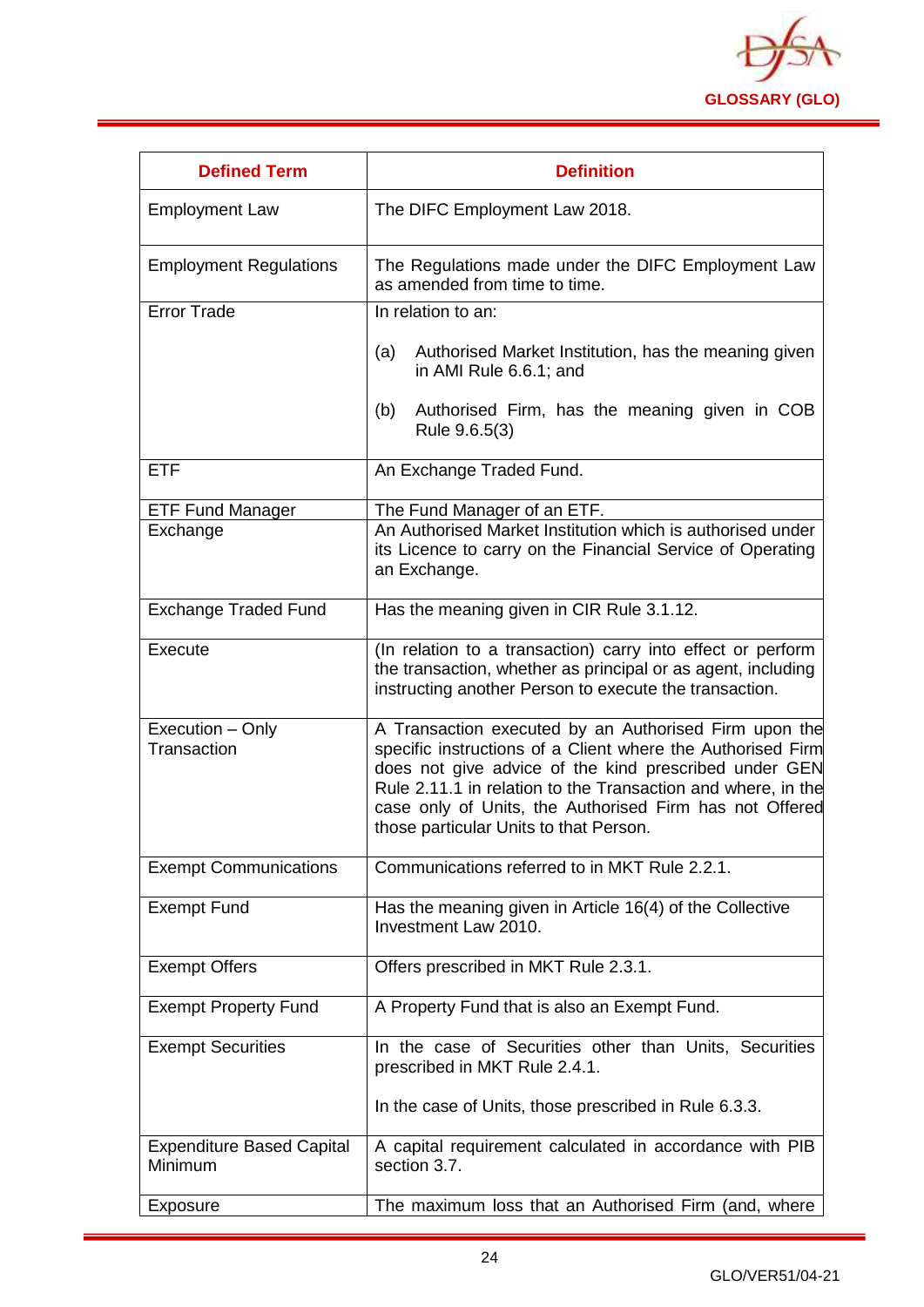

<span id="page-25-0"></span>

| <b>Defined Term</b>          | <b>Definition</b>                                                                                                                                                                                           |
|------------------------------|-------------------------------------------------------------------------------------------------------------------------------------------------------------------------------------------------------------|
|                              | applicable, its PSIA holders) might suffer as a result of the<br>default or failure of a Counterparty, or a group of Closely<br>Related Counterparties or an issuer or group of Closely<br>Related issuers. |
| <b>External Fund</b>         | Has the meaning given in Article 14 of the Collective<br>Investment Law 2010.                                                                                                                               |
| <b>External Fund Manager</b> | Has the meaning given in Article 20(5) of the Collective<br>Investment Law 2010.                                                                                                                            |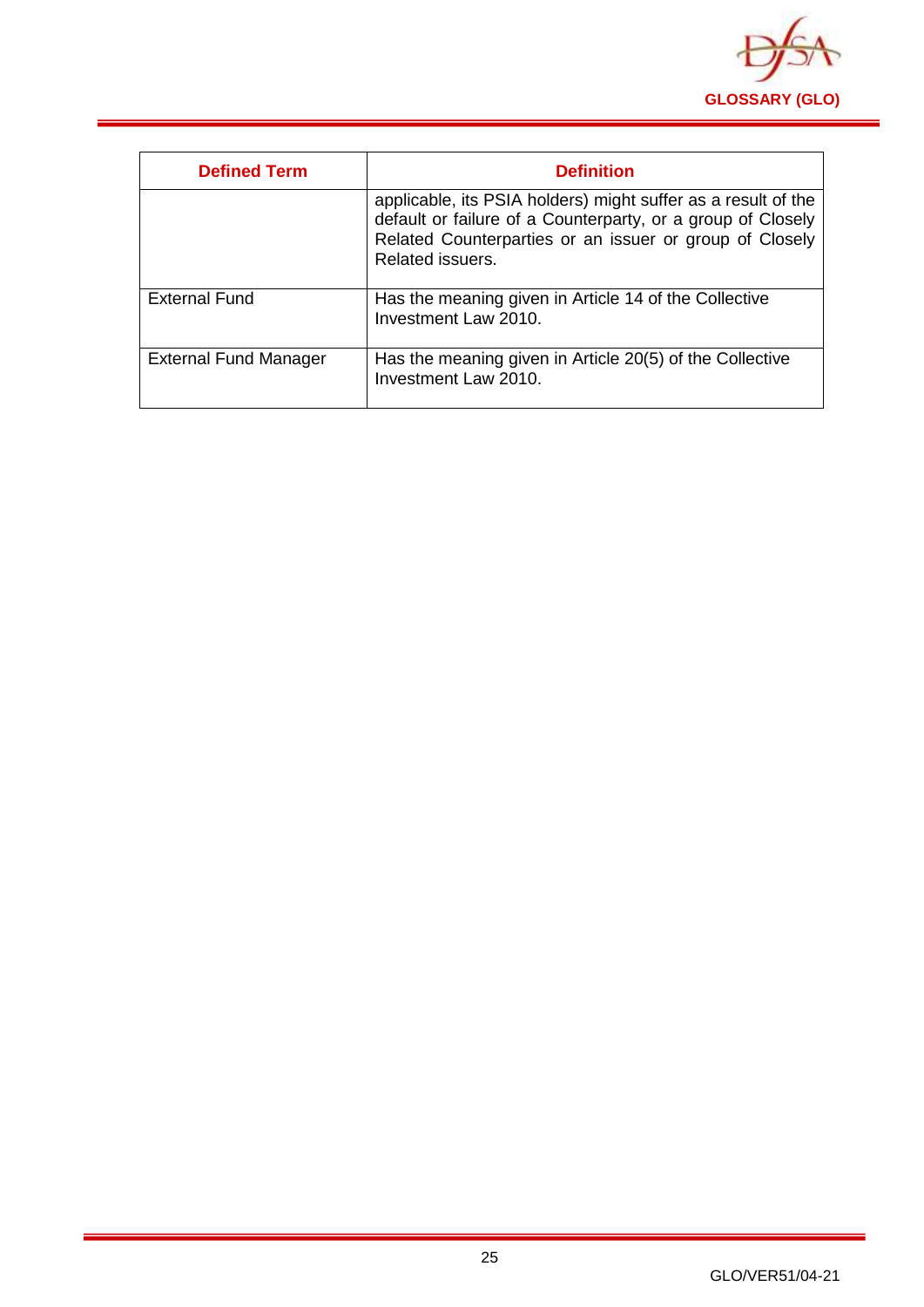

### **F**

| <b>Back to top</b> |  |  |
|--------------------|--|--|
|                    |  |  |
|                    |  |  |

| <b>Defined Term</b>                          | <b>Definition</b>                                                                                                                                                                                                                        |  |
|----------------------------------------------|------------------------------------------------------------------------------------------------------------------------------------------------------------------------------------------------------------------------------------------|--|
| <b>Family Entity</b>                         | Has the meaning given to that term in the DIFC Single<br>Family Office Regulations.                                                                                                                                                      |  |
| <b>Family Fiduciary Structure</b>            | Has the meaning given to that term in the DIFC Single<br>Family Office Regulations.                                                                                                                                                      |  |
| <b>Family Member</b>                         | Has the meaning given to that term in the DIFC Single<br>Family Office Regulations.                                                                                                                                                      |  |
| Fee                                          | Any payment offered or made by a Client to an<br>Authorised Firm in connection with Investment Business<br>or with any other business of the Authorised Firm,<br>including (where applicable) any Mark-up or Mark-down.                  |  |
| <b>Feeder Fund</b>                           | Has the meaning given in CIR Rule 3.1.4                                                                                                                                                                                                  |  |
| <b>Finance Officer</b>                       | In relation to:                                                                                                                                                                                                                          |  |
|                                              | an Authorised Firm, the Licensed<br>Function<br>(a)<br>described in GEN Rule 7.4.5; and                                                                                                                                                  |  |
|                                              | (b)<br>an Authorised Market Institution, the Key Individual<br>function described in AMI Rule 5.3.5.                                                                                                                                     |  |
| <b>Financial Action Task Force</b><br>(FATF) | An intergovernmental body responsible for developing<br>and promoting policies to combat money laundering and<br>terrorist financing.                                                                                                    |  |
| <b>Financial Free Zone</b>                   | a Financial Free Zone established under Federal Law<br>No. 8 of 2004 on Financial Free Zones.                                                                                                                                            |  |
| <b>Financial Group</b>                       | A group of entities which includes an Authorised Firm<br>and:                                                                                                                                                                            |  |
|                                              | (a) any Parent incorporated in the DIFC;                                                                                                                                                                                                 |  |
|                                              | (b) any Financial Institution subsidiaries (whether direct<br>or indirect) of the Parent or Parents in (a) or of the<br>Authorised Firm;                                                                                                 |  |
|                                              | (c) any Financial Institution in which the Parent or<br>Parents in (a), the Financial Institution subsidiaries<br>in (b) or the Authorised Firm (whether direct or<br>indirect) hold 20% or more of the voting rights or<br>capital; and |  |
|                                              | (d) any entity which the DFSA directs the Authorised<br>Firm to include in accordance with PIB Rule 8.1.2 or<br>PIN Rule 8.1.2.                                                                                                          |  |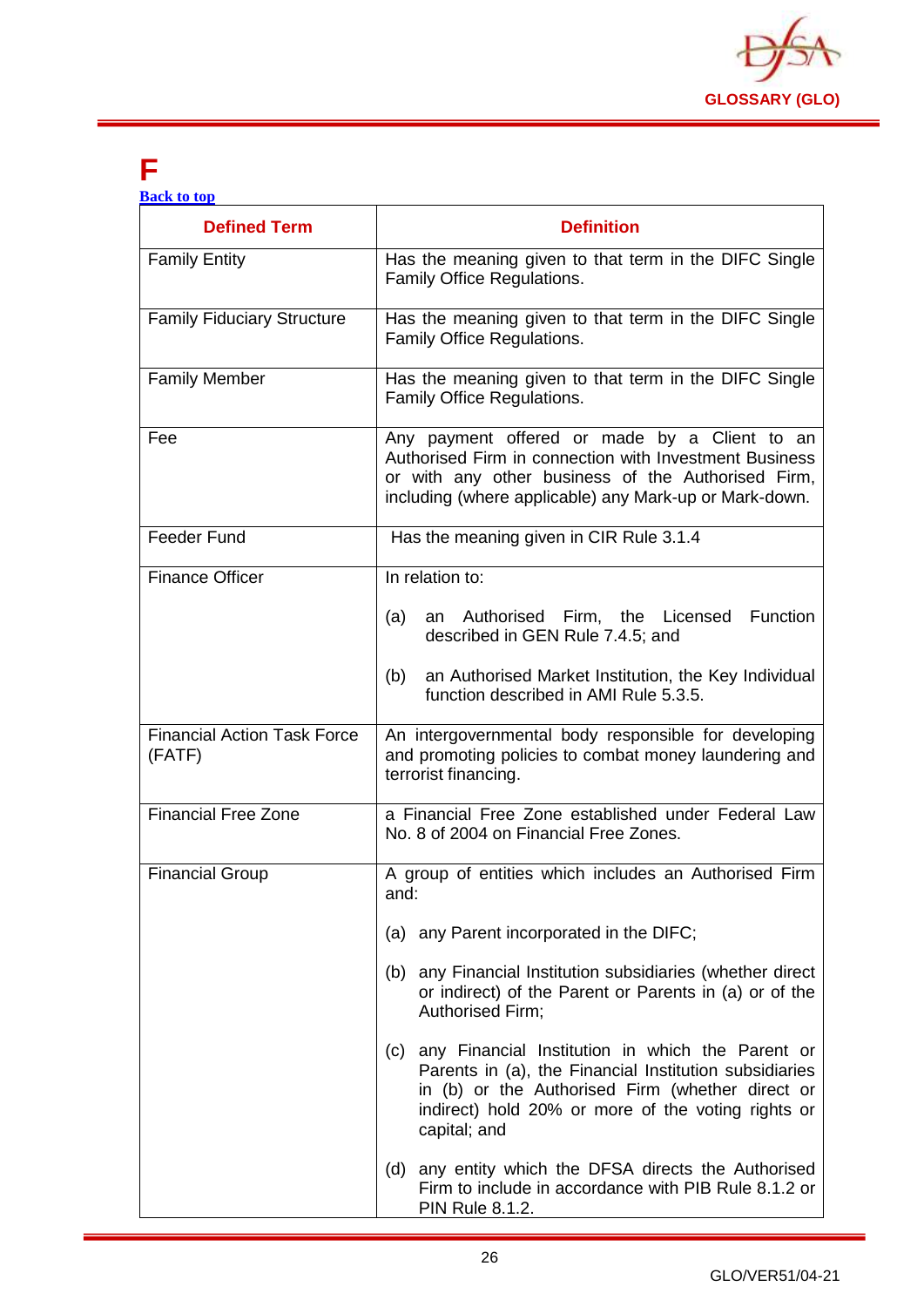

| <b>Defined Term</b>                                      | <b>Definition</b>                                                                                                                                                                                    |
|----------------------------------------------------------|------------------------------------------------------------------------------------------------------------------------------------------------------------------------------------------------------|
|                                                          |                                                                                                                                                                                                      |
| <b>Financial Group Capital</b><br><b>Adequacy Report</b> | The Report referred to in PIN Rule 6.6.1.                                                                                                                                                            |
| <b>Financial Group Capital</b><br>Requirement            | The Capital Requirement of a Financial Group calculated<br>in accordance with PIB Rule 8.3.3 or PIN Rule 8.3.3.                                                                                      |
| <b>Financial Group Capital</b><br>Resources              | The Capital Resources of a Financial Group calculated<br>in accordance with PIB Rule 8.3.4 or PIN 8.3.4.                                                                                             |
| <b>Financial Institution</b>                             | A regulated or unregulated entity, whose activities are<br>primarily financial in nature.                                                                                                            |
| <b>Financial Instrument</b>                              | Any contract that gives rise to both a financial asset of<br>one entity and a financial liability or equity instrument of<br>another entity.                                                         |
| <b>Financial Markets Tribunal</b>                        | the tribunal referred to in Article 26 of the Regulatory<br>Law 2004.                                                                                                                                |
| <b>Financial Promotion</b>                               | Has the meaning given in Article 41A(3) of the<br>Regulatory Law 2004.                                                                                                                               |
| <b>Financial Promotions</b><br>Prohibition               | Has the meaning given in Article 41A(1) of the<br>Regulatory Law 2004.                                                                                                                               |
| <b>Financial Service</b>                                 | Has the meaning given in GEN Rule 2.2.1.                                                                                                                                                             |
| <b>Financial Services Regulator</b>                      | A regulator of financial service activities established in a<br>jurisdiction other than the DIFC.                                                                                                    |
| <b>Financial Statement</b><br>Auditor's Report           | A report referred to in GEN Rule 8.6.1(a).                                                                                                                                                           |
| <b>First to Default</b>                                  | In relation to 'First to Default' baskets, the situation when<br>the entire Credit Derivative contract terminates following<br>the first Credit Event on any of the Reference Assets or<br>entities. |
| <b>FMT</b>                                               | <b>Financial Markets Tribunal.</b>                                                                                                                                                                   |
| <b>Foreign Currency</b>                                  | The currency of any country or territory other than the<br>currency in which the Authorised Firm, to whom the<br>expression relates, reports.                                                        |
| Foreign Exchange Risk<br><b>Capital Requirement</b>      | A component of the Market Risk Capital Requirement<br>and as calculated in accordance with PIB section 5.6.                                                                                          |
| Foreign Fund                                             | A Fund established or domiciled in a jurisdiction other<br>than the DIFC.                                                                                                                            |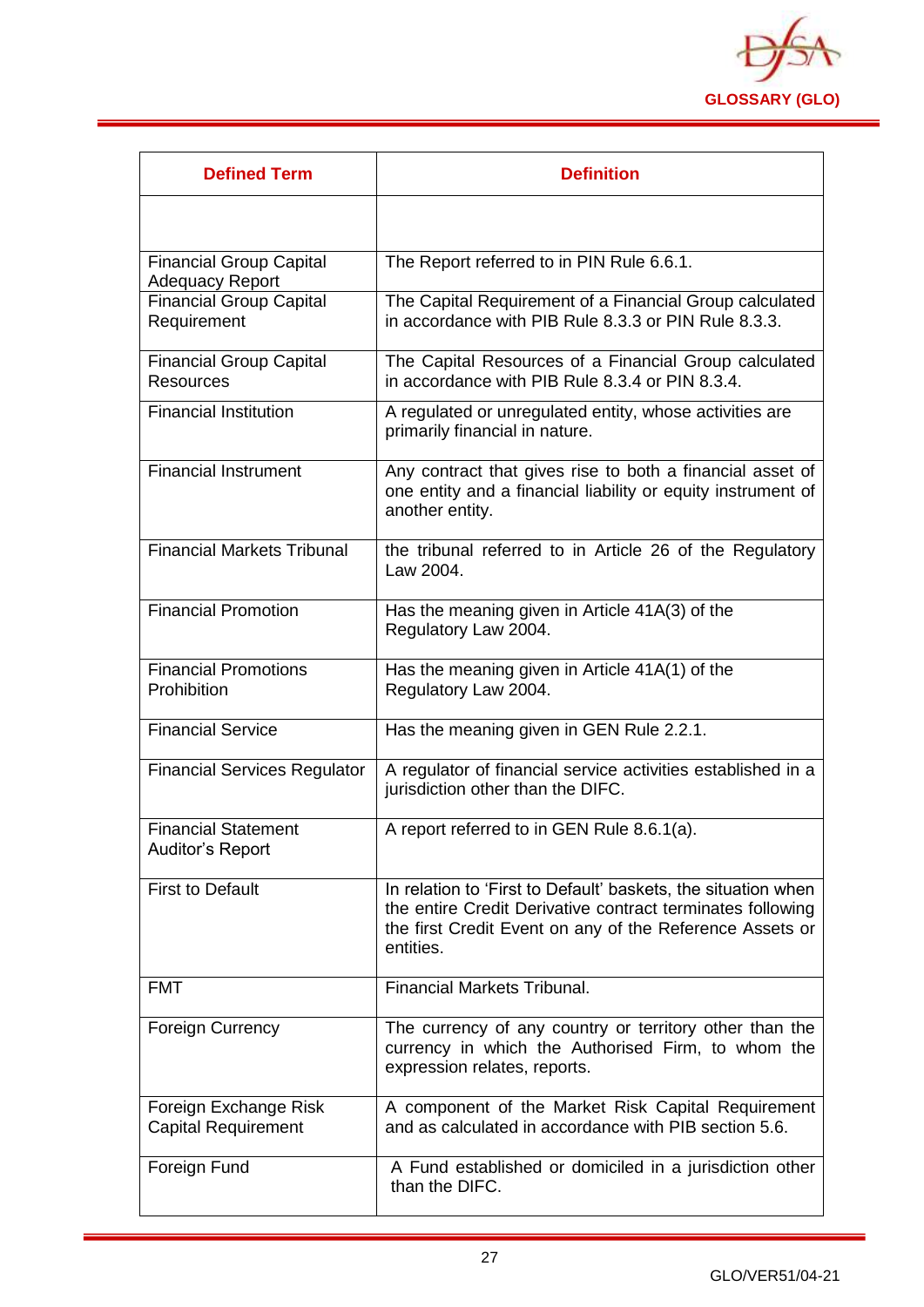

<span id="page-28-0"></span>

| <b>Defined Term</b>          | <b>Definition</b>                                                                                                                                                                                                                                                                                                                                                                                                                                       |
|------------------------------|---------------------------------------------------------------------------------------------------------------------------------------------------------------------------------------------------------------------------------------------------------------------------------------------------------------------------------------------------------------------------------------------------------------------------------------------------------|
| <b>Forward Price</b>         | A price calculated by reference to the valuation point<br>next following the fund manager's agreement to sell or,<br>as the case may be, to redeem the units in question.                                                                                                                                                                                                                                                                               |
| <b>FSRA</b>                  | The Financial Services Regulatory Authority of the Abu<br>Dhabi Global Market.                                                                                                                                                                                                                                                                                                                                                                          |
| Fund                         | A Collective Investment Fund.<br>(1)                                                                                                                                                                                                                                                                                                                                                                                                                    |
|                              | (2)<br>In relation to a Passported Fund, has the meaning<br>given in FPR section 1.3.                                                                                                                                                                                                                                                                                                                                                                   |
| <b>Fund Administrator</b>    | An Authorised Firm which is authorised under its<br>Licence to Provide Fund Administration or a Person<br>who is authorised or licensed by a Financial Service<br>Regulator to provide such administration.                                                                                                                                                                                                                                             |
| <b>Fund Auditor's Report</b> | A report referred to in CIR Rule 9.3.8(b).                                                                                                                                                                                                                                                                                                                                                                                                              |
| <b>Fund Manager</b>          | (1) The Person, described under Article 20(4) of the<br>Law<br>Collective<br>Investment<br>2010.<br>who<br>is.<br>responsible for the management of the property<br>held for or within a Fund and who otherwise<br>operates the Fund and, in relation to a Domestic<br>Fund, is authorised under a Licence granted by the<br>DFSA to operate the Fund.<br>(2) In relation to a Passported Fund, the Person<br>licensed by a Home Regulator to manage or |
|                              | operate the Fund.                                                                                                                                                                                                                                                                                                                                                                                                                                       |
| Fund of Funds                | Has the meaning given in CIR Rule 3.1.3                                                                                                                                                                                                                                                                                                                                                                                                                 |
| Fund on a Fund Platform      | A Fund that is an Incorporated Cell of an Incorporated<br>Cell Company.                                                                                                                                                                                                                                                                                                                                                                                 |
| <b>Fund Property</b>         | The property held for or within a Fund.                                                                                                                                                                                                                                                                                                                                                                                                                 |
| <b>Fund Prospectus</b>       | Has the meaning given in MKT Rule 6.3.1(b).                                                                                                                                                                                                                                                                                                                                                                                                             |
| <b>Fund Protocol Rules</b>   | The Fund Protocol Rules module of the Rulebook.                                                                                                                                                                                                                                                                                                                                                                                                         |
| <b>FPR</b>                   | The Fund Protocol Rules module of the Rulebook.                                                                                                                                                                                                                                                                                                                                                                                                         |
| <b>Fund Return</b>           | The return described in PIN Rule A10.2.5.                                                                                                                                                                                                                                                                                                                                                                                                               |
| <b>Future</b>                | Has the meaning given in GEN Rule A2.3.1(b).                                                                                                                                                                                                                                                                                                                                                                                                            |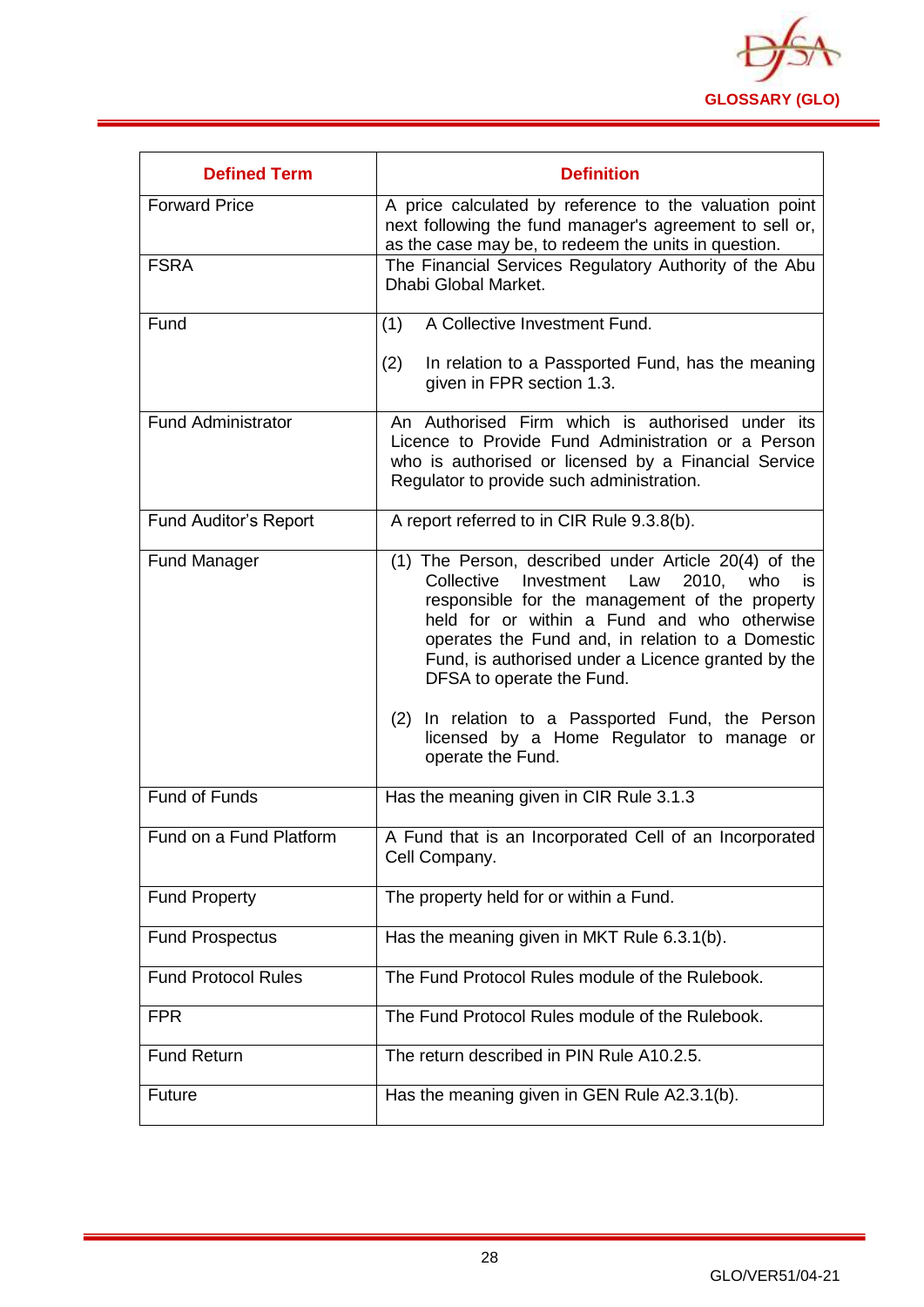

#### **G [Back to top](#page-1-0)**

| <b>Defined Term</b>                  | <b>Definition</b>                                                                                                                                                                                                                                                    |
|--------------------------------------|----------------------------------------------------------------------------------------------------------------------------------------------------------------------------------------------------------------------------------------------------------------------|
| <b>GEN</b>                           | The General module of the Rulebook.                                                                                                                                                                                                                                  |
| <b>General Insurance</b>             | Insurance other than Long-Term Insurance.                                                                                                                                                                                                                            |
| <b>General Insurance Business</b>    | The business of Effecting Contracts of Insurance or<br>Carrying Out Contracts of Insurance, where the<br>Contracts<br>of<br>Insurance<br>contracts of General<br>are<br>Insurance.                                                                                   |
| <b>General Insurance Liabilities</b> | Liabilities of an Insurer arising under or associated with<br>contracts of General Insurance entered into by it, as<br>insurer or cedant, including liabilities in respect of claims<br>(whether or not incurred), acquisition costs and claims<br>settlement costs. |
| <b>GLO</b>                           | The Glossary module of the Rulebook.                                                                                                                                                                                                                                 |
| <b>Global Return</b>                 | The return described in PIN Rule A10.2.3.                                                                                                                                                                                                                            |
| Governing Body                       | (1)<br>The board of directors, partners, committee of<br>management or other governing body of an<br>Undertaking.                                                                                                                                                    |
|                                      | (2)<br>In CIR, in relation to a Fund, a Person or a body<br>of Persons who together form the directing mind<br>of the Fund including but not limited to:                                                                                                             |
|                                      | its Fund Manager, a member of its main or<br>(a)<br>supervisory board, a General Partner; or                                                                                                                                                                         |
|                                      | (b)<br>any other Person or body of Persons<br>exercising equivalent powers and functions<br>in relation to directing the operation of the<br>Fund.                                                                                                                   |
|                                      | (3)<br>In AML, has the meaning in Rule 3.2.1.                                                                                                                                                                                                                        |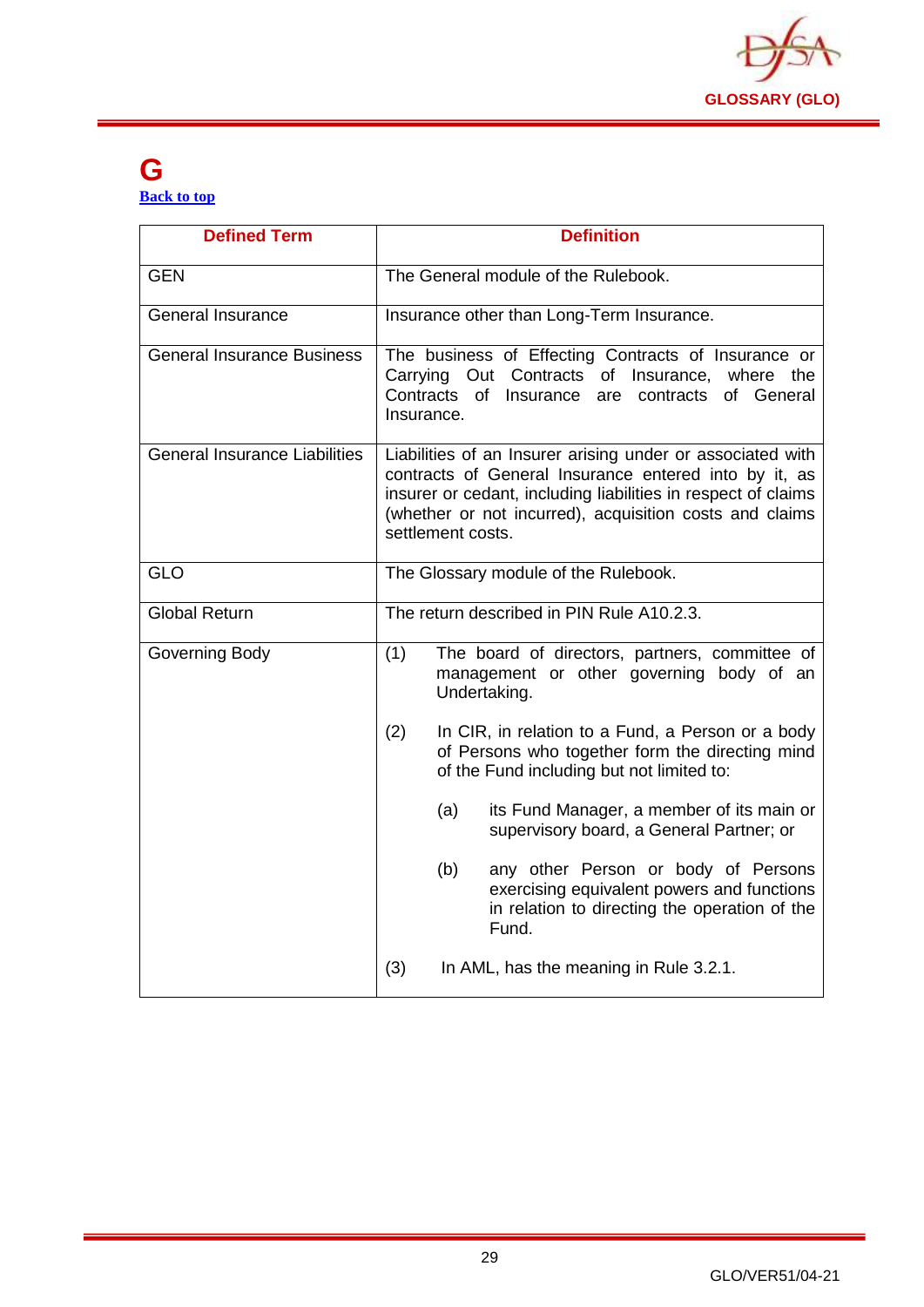

| <b>Defined Term</b>                               |     | <b>Definition</b>                                                                                                                                                                                                                                                                                                                     |
|---------------------------------------------------|-----|---------------------------------------------------------------------------------------------------------------------------------------------------------------------------------------------------------------------------------------------------------------------------------------------------------------------------------------|
| <b>Government and Public</b><br><b>Securities</b> | (1) | Securities that are loan stock, bonds or other<br>creating<br>acknowledging<br>instruments<br>or<br>indebtedness, issued by or on behalf of an<br>Exempt Offeror or a subdivision thereof or a<br>local or other public authority of any country or<br>jurisdiction which is an Exempt Offeror.                                       |
|                                                   | (2) | There are excluded from the Securities specified<br>in (1) so far as applicable:                                                                                                                                                                                                                                                      |
|                                                   | (a) | an instrument creating or acknowledging<br>indebtedness for, or for money borrowed to<br>defray, the consideration payable under a<br>contract for the supply of goods or<br>services;                                                                                                                                                |
|                                                   | (b) | a cheque or other bill of exchange, a<br>banker's draft or a letter of credit (but not a<br>bill of exchange accepted by a banker);                                                                                                                                                                                                   |
|                                                   | (c) | a banknote, a statement showing<br>а<br>balance on a bank account, or a lease or<br>other disposition of property; and                                                                                                                                                                                                                |
|                                                   | (d) | a Contract of Insurance.                                                                                                                                                                                                                                                                                                              |
| <b>Gross Outstanding Claims</b>                   |     | In relation to an Insurer as at a date, the amount of the<br>Insurer's provision for claims incurred but not yet paid as<br>at that date, including claims incurred but not yet<br>reported and provision for direct and indirect claims<br>settlement expenses in respect of those claims.                                           |
| <b>Gross Written Premium</b>                      | (1) | In relation to a Contract of Insurance, the amount<br>of premium payable by the insured in respect of<br>that contract, excluding any excise taxes levied on<br>premiums and receivable by the Insurer but<br>without any deduction for commissions or other<br>acquisition expenses; and                                             |
|                                                   | (2) | in relation to an Insurer during a period:                                                                                                                                                                                                                                                                                            |
|                                                   | (a) | in respect of General Insurance, the<br>amount of<br>Gross Written<br>aggregate<br>Premium in respect of insurance and<br>reinsurance contracts entered into by the<br>Insurer as insurer during that period,<br>together with any adjustments arising in<br>that period in respect of contracts effected<br>in previous periods; and |
|                                                   | (b) | in respect of Long-Term Insurance, the<br>Gross<br>Written<br>aggregate<br>amount of                                                                                                                                                                                                                                                  |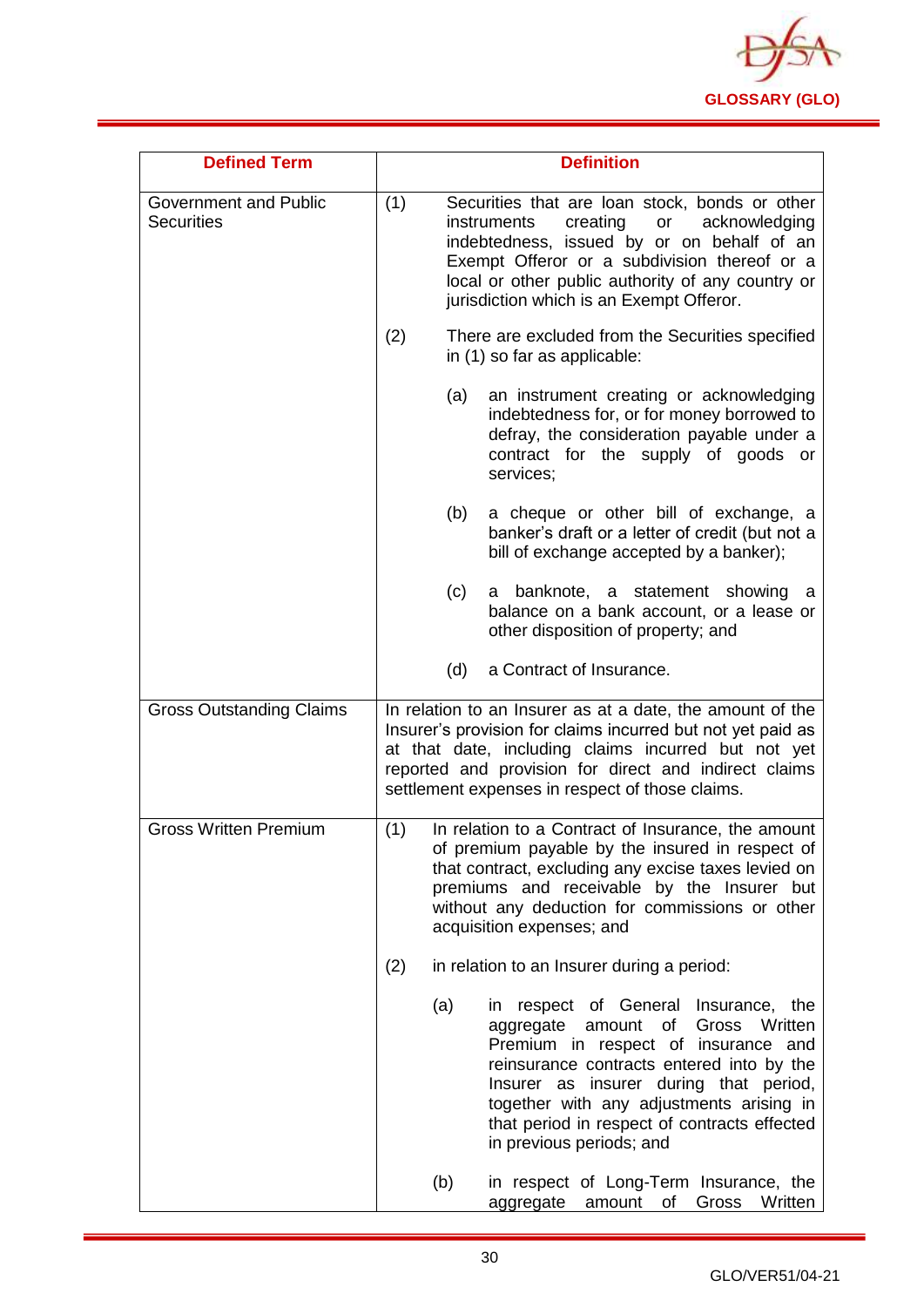

| <b>Defined Term</b> | <b>Definition</b>                                                                                        |
|---------------------|----------------------------------------------------------------------------------------------------------|
|                     | Premium becoming due for payment in that<br>period.                                                      |
| Group               | (1)<br>Means a group of entities which includes an entity<br>(the 'first entity') and:                   |
|                     | any Parent of the first entity; and<br>(a)                                                               |
|                     | any Subsidiary of the first entity or of any<br>(b)<br>Parent of the first entity.                       |
|                     | (2)<br>In AML, has the meaning in Rule 3.2.1.                                                            |
| Group Risk          | The risk of loss to the Authorised Firm as a result of its<br>membership of, or linkages within a Group. |
| Guidance            | Has the meaning given in Article 2 of Schedule 1 to the<br>Regulatory Law 2004.                          |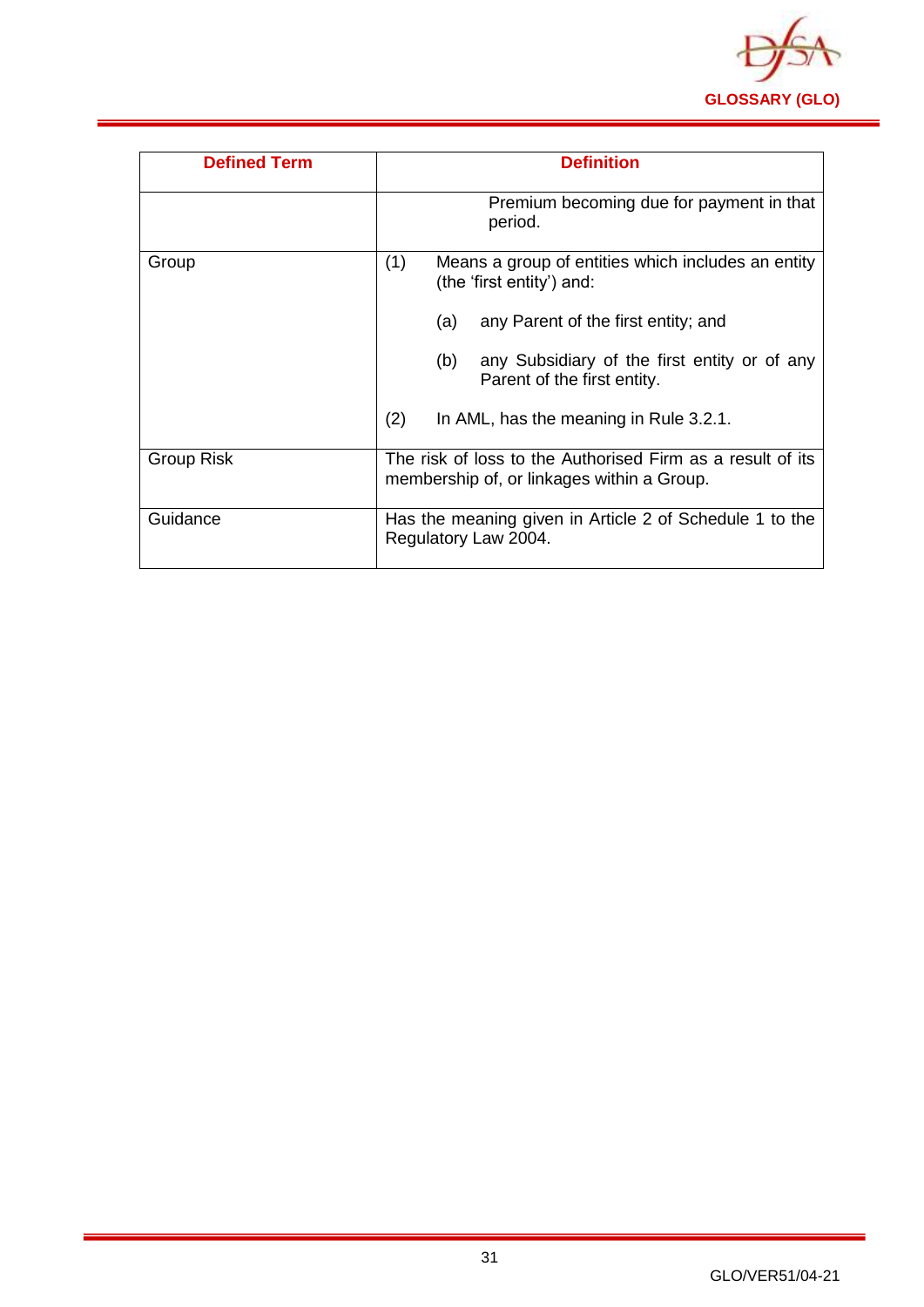

#### <span id="page-32-0"></span>**H [Back to top](#page-1-0)**

| <b>Defined Term</b>      | <b>Definition</b>                                                                                                                                                                                                                                                                                                                                           |
|--------------------------|-------------------------------------------------------------------------------------------------------------------------------------------------------------------------------------------------------------------------------------------------------------------------------------------------------------------------------------------------------------|
| Hedge Fund               | Has the meaning given in CIR Rule 3.1.9                                                                                                                                                                                                                                                                                                                     |
| <b>Historic Price</b>    | A price calculated by reference to the valuation point<br>immediately preceding the fund manager's agreement to<br>sell or, as the case may be, to redeem the units in<br>question.                                                                                                                                                                         |
| <b>Holding Company</b>   | Has the meaning given in Schedule 1 to the Companies<br>Law and, without limiting the generality of that definition,<br>is taken to include, in relation to a relevant Body<br>Corporate (the Subsidiary), the Subsidiary's ultimate<br>Holding Company and any Holding Company between<br>the Subsidiary and the Subsidiary's ultimate Holding<br>Company. |
| Home Jurisdiction        | Has the meaning given in FPR section 1.3.                                                                                                                                                                                                                                                                                                                   |
| Home Regulator           | Has the meaning given in FPR section 1.3.                                                                                                                                                                                                                                                                                                                   |
| <b>Host Jurisdiction</b> | Has the meaning given in FPR section 1.3.                                                                                                                                                                                                                                                                                                                   |
| <b>Host Regulator</b>    | Has the meaning given in FPR section 1.3.                                                                                                                                                                                                                                                                                                                   |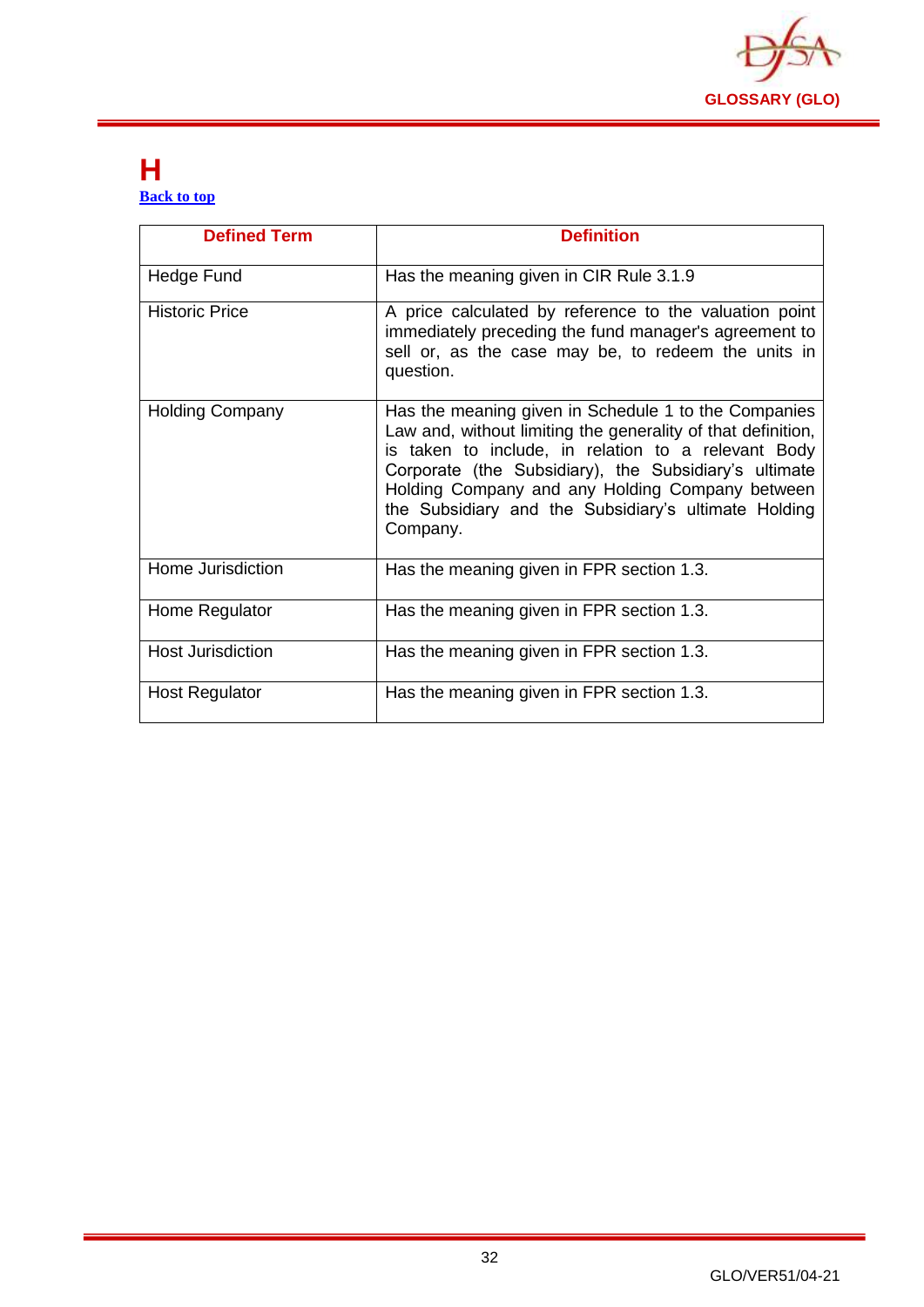

#### <span id="page-33-0"></span>**I [Back to top](#page-1-0)**

| <b>Defined Term</b>                                          | <b>Definition</b>                                                                                                                                                                        |
|--------------------------------------------------------------|------------------------------------------------------------------------------------------------------------------------------------------------------------------------------------------|
| <b>IFAC</b>                                                  | The International Federation of Accountants.                                                                                                                                             |
| <b>IFRS</b> for Small and Medium<br><b>Sized Enterprises</b> | The International Financial Reporting Standards for<br>small and medium sized enterprises as issued and<br>amended from time to time by the International<br>Accounting Standards Board. |
| <b>iNAV</b>                                                  | Indicative Net Asset Value of an ETF.                                                                                                                                                    |
| <b>Incorporated Cell</b>                                     | An Incorporated Cell of an Incorporated Cell Company,<br>created in accordance with the ICC Regulations.                                                                                 |
| Incorporated Cell Company<br>(ICC)                           | A company incorporated as an Incorporated Cell<br>Company under the ICC Regulations.                                                                                                     |
| <b>ICC Regulations</b>                                       | The Incorporated Cell Company (ICC) Regulations made<br>under the DIFC Companies Law.                                                                                                    |
| Independent Valuer                                           | A Person who carries on the business or profession of<br>valuing Real Property and who meets the criteria set out<br>under CIR Rule 13.4.19.                                             |
| Inside Information                                           | Information specified in Article 63(1)(a) of the Markets<br>Law 2012.                                                                                                                    |
| Insider                                                      | A Person specified in Article 63(1)(b) of the Markets Law<br>2012.                                                                                                                       |
| Instrument                                                   | Means, in relation to a Derivative, any Investment, asset<br>or thing on which the value of the Derivative may be<br>based.                                                              |
| Insurance Agent                                              | A Person who acts as an agent of one or more insurers.                                                                                                                                   |
| Insurance Aggregation Site                                   | A website or other form of electronic media that provides<br>a facility by means of which a Person can:                                                                                  |
|                                                              | search for a Contract of Insurance according to<br>(a)<br>selected criteria;                                                                                                             |
|                                                              | (b)<br>identify, obtain a quote for, compare, or obtain a<br>list ranking one or more Contracts of Insurance in<br>response to the search; and                                           |
|                                                              | conclude, directly or indirectly, a Contract of<br>(c)<br>Insurance.                                                                                                                     |
| Insurance Bank Account                                       | A bank account with an Eligible Bank which has been<br>opened by an Insurance Intermediary or Insurance                                                                                  |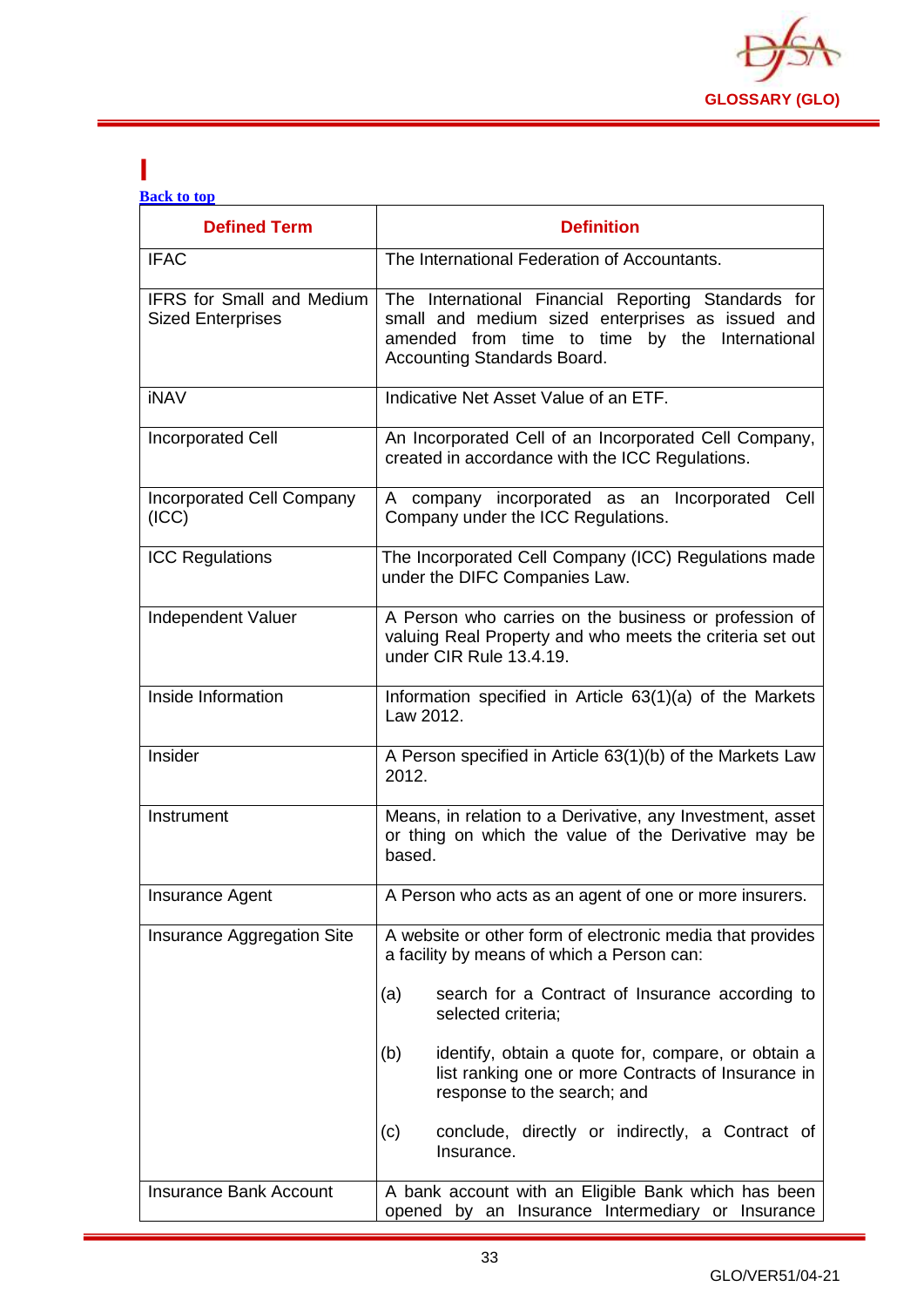

| <b>Defined Term</b>                  | <b>Definition</b>                                                                                                                                                                                                                                                                                                                                                                                                                                 |  |
|--------------------------------------|---------------------------------------------------------------------------------------------------------------------------------------------------------------------------------------------------------------------------------------------------------------------------------------------------------------------------------------------------------------------------------------------------------------------------------------------------|--|
|                                      | Manager in accordance with COB Rule 7.12.5.                                                                                                                                                                                                                                                                                                                                                                                                       |  |
| <b>Insurance Broker</b>              | A Person who acts as an agent of a Policyholder in<br>relation to a Contract of Insurance.                                                                                                                                                                                                                                                                                                                                                        |  |
| <b>Insurance Business</b>            | The business of Effecting Contracts of Insurance or<br>Carrying Out Contracts of Insurance, including effecting<br>or carrying out contracts of reinsurance (as reinsurer).                                                                                                                                                                                                                                                                       |  |
| Insurance Fund                       | In relation to a Takaful Insurer, the aggregate of the<br>assets and liabilities of the Insurer that are attributed to<br>the Takaful transactions of the Insurer and the amount of<br>any assets designated by the Insurer as a capital<br>transfer to the insurance fund; and includes the amount<br>of any profit, surplus or return (however called or<br>described), less attributable expenses, arising on the<br>investment of such funds. |  |
| Insurance Intermediary               | An Authorised Firm whose Licence authorises it to carry<br>on the Financial Service of Insurance Intermediation.                                                                                                                                                                                                                                                                                                                                  |  |
| Insurance Intermediation             | Has the meaning given in GEN section 2.19.                                                                                                                                                                                                                                                                                                                                                                                                        |  |
| Insurance Liabilities                | General Insurance liabilities and Long-Term Insurance<br>liabilities.                                                                                                                                                                                                                                                                                                                                                                             |  |
| Insurance Management                 | Has the meaning given in GEN section 2.20.                                                                                                                                                                                                                                                                                                                                                                                                        |  |
| <b>Insurance Manager</b>             | An Authorised Firm whose Licence authorises it to carry<br>on the Financial Service of Insurance Management.                                                                                                                                                                                                                                                                                                                                      |  |
| <b>Insurance Monies</b>              | Has the meaning given in COB Rule 7.12.2.                                                                                                                                                                                                                                                                                                                                                                                                         |  |
| Report                               | Insurance Monies Auditor's   A report referred to in GEN Rule 8.6.1(d).                                                                                                                                                                                                                                                                                                                                                                           |  |
| Insurance Special Purpose<br>Vehicle | An insurer which:                                                                                                                                                                                                                                                                                                                                                                                                                                 |  |
|                                      | assumes risks by way of reinsurance; and<br>(a)                                                                                                                                                                                                                                                                                                                                                                                                   |  |
|                                      | (b)<br>is required to fully fund its exposures to those risks<br>through the proceeds of a debt issuance or some<br>other financing arrangement where the repayment<br>obligations<br>those<br>under<br>arrangements<br>are<br>subordinated<br>the<br>insurer's<br>reinsurance<br>to<br>obligations.                                                                                                                                              |  |
| <b>Insurer</b>                       | A Person carrying on in the DIFC either or both of the<br>Financial Services<br>following<br>for<br>which<br>it<br>has<br>authorisation under its Licence:                                                                                                                                                                                                                                                                                        |  |
|                                      | Effecting Contracts of Insurance; or<br>(a)                                                                                                                                                                                                                                                                                                                                                                                                       |  |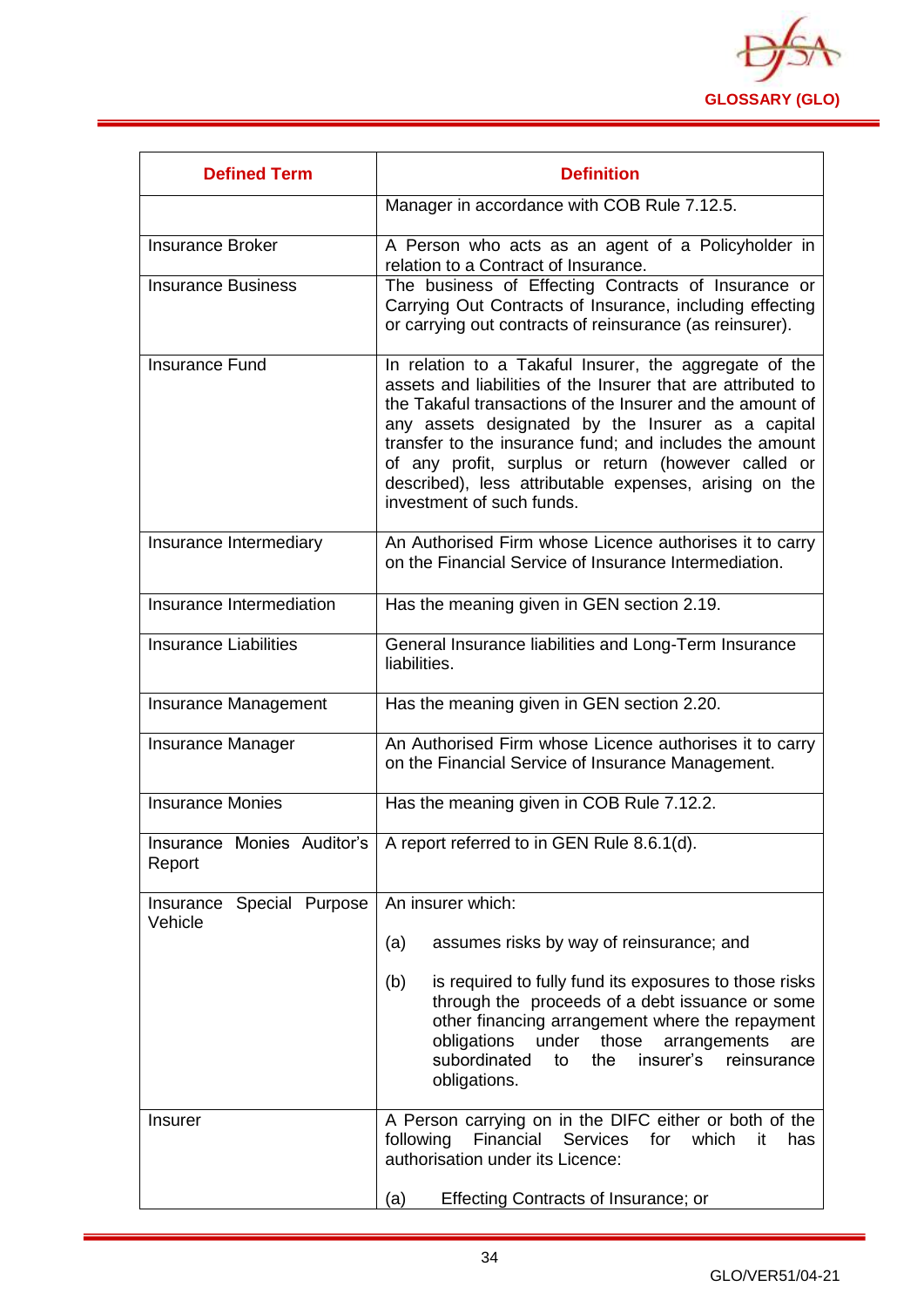

| <b>Defined Term</b>                                                 | <b>Definition</b>                                                                                                                                                                                                 |
|---------------------------------------------------------------------|-------------------------------------------------------------------------------------------------------------------------------------------------------------------------------------------------------------------|
|                                                                     | (b)<br>Carrying Out Contracts of Insurance.                                                                                                                                                                       |
| <b>Internal Auditor</b>                                             | The Key Individual function described in AMI Rule 5.3.9.                                                                                                                                                          |
| <b>International Financial</b><br><b>Reporting Standards (IFRS)</b> | The International Financial Reporting Standards as<br>issued and amended from time to time by the<br>International Accounting Standards Board.                                                                    |
| International Standards on<br>Assurance Engagement                  | The international standards on assurance engagement<br>as issued and amended from time to time by the<br>International Auditing and Assurance Standards Board<br>(IAASB) of IFAC.                                 |
| International Standards on<br>Auditing                              | The international standards on auditing as issued and<br>amended from time to time by the International Auditing<br>and Assurance Standards Board (IAASB) of IFAC.                                                |
| International Standards on<br><b>Quality Control</b>                | The international standards on quality control as issued<br>and amended from time to time by the International<br>Auditing and Assurance Standards Board (IAASB) of<br>IFAC.                                      |
| International Standards on<br><b>Related Services</b>               | The international standards on related services as<br>issued and amended from time to time by the<br>International Auditing and Assurance Standards Board<br>(IAASB) of IFAC.                                     |
| <b>Invested Assets</b>                                              | Any asset, right or interest of an Insurer that is held by<br>the Insurer for the primary purpose of generating<br>revenues or for directly providing funds to meet the<br>Insurer's cash outflows in the future. |
| Investment                                                          | Has the meaning given in GEN section A2.1.                                                                                                                                                                        |
| <b>Investment Analyst</b>                                           | An Employee of an Authorised Firm who prepares<br>Investment Research.                                                                                                                                            |
| <b>Investment Business</b>                                          | The business of:                                                                                                                                                                                                  |
|                                                                     | Dealing in Investments as Principal;<br>(a)                                                                                                                                                                       |
|                                                                     | Dealing in Investments as Agent;<br>(b)                                                                                                                                                                           |
|                                                                     | Arranging Deals in Investments;<br>(c)                                                                                                                                                                            |
|                                                                     | <b>Managing Assets;</b><br>(d)                                                                                                                                                                                    |
|                                                                     | Advising on Financial Products;<br>(e)                                                                                                                                                                            |
|                                                                     | (f)<br>Managing a Collective Investment Fund;                                                                                                                                                                     |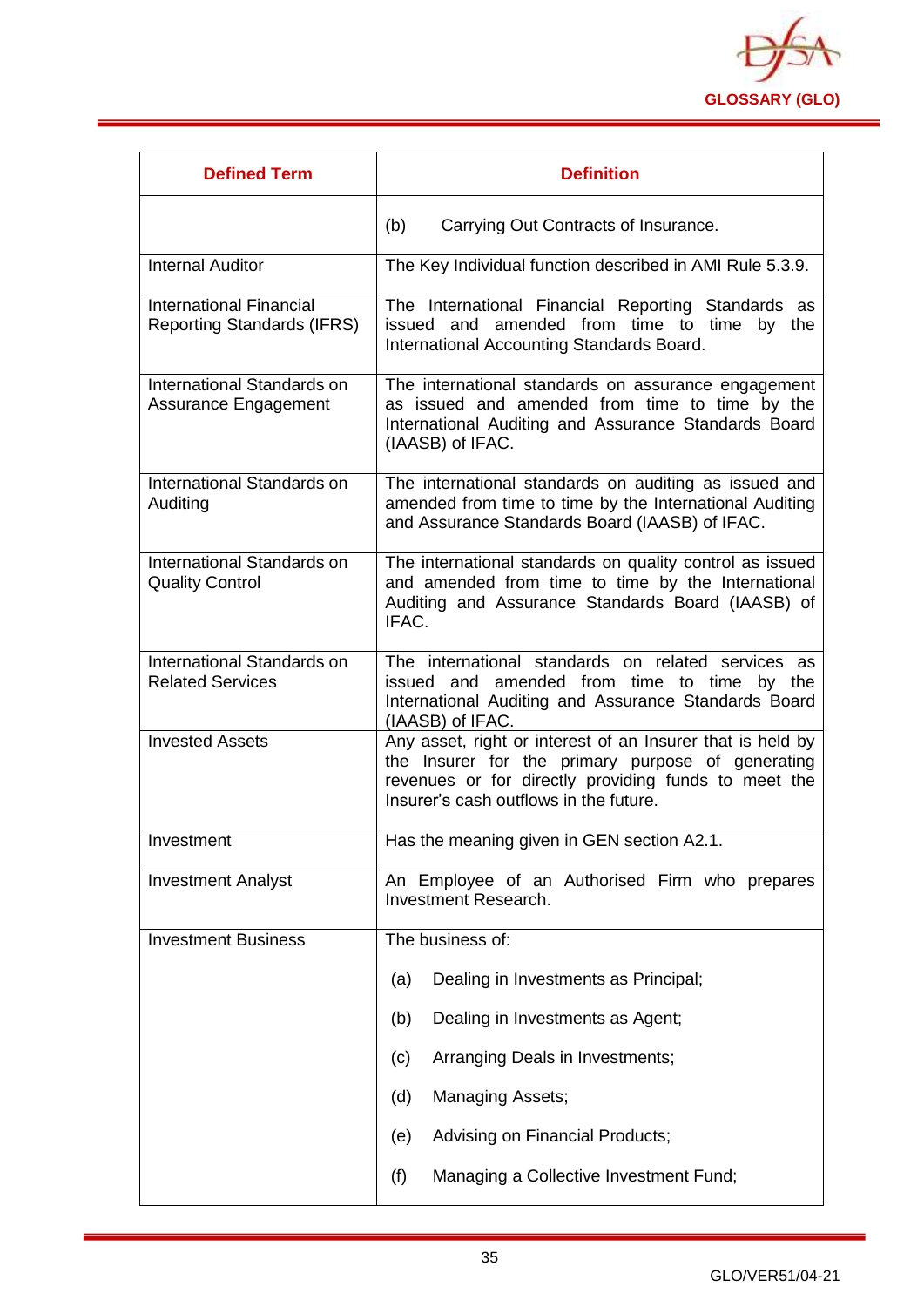

| <b>Defined Term</b>                        | <b>Definition</b>                                                                                                                                                                                                        |
|--------------------------------------------|--------------------------------------------------------------------------------------------------------------------------------------------------------------------------------------------------------------------------|
|                                            | Providing Custody;<br>(g)                                                                                                                                                                                                |
|                                            | (h)<br>Arranging Custody;                                                                                                                                                                                                |
|                                            | Managing a Profit Sharing Investment Account;<br>(i)                                                                                                                                                                     |
|                                            | (j)<br>Operating an Alternative Trading System;                                                                                                                                                                          |
|                                            | Acting as the Trustee of a Fund; or<br>(k)                                                                                                                                                                               |
|                                            | (1)<br>Arranging Credit and Advising on Credit.                                                                                                                                                                          |
| <b>Investment Company</b>                  | An open or closed ended company established for the<br>purpose of collective investment which<br>main<br><b>is</b><br>incorporated under of the Companies Law in accordance<br>with the Regulations made under that Law. |
| <b>Investment Crowdfunding</b>             | Has the meaning given in GEN Rules 2.29.1(4) and (6).                                                                                                                                                                    |
| <b>Investment Crowdfunding</b><br>Operator | A Person who is authorised under a Licence to Operate<br>an Investment Crowdfunding Platform.                                                                                                                            |
| <b>Investment Crowdfunding</b><br>Platform | An electronic platform or a facility referred to in GEN<br>Rule 2.29.1(4) or (6).                                                                                                                                        |
| <b>Investment Manager</b>                  | A Person who, acting only on behalf of a Client:                                                                                                                                                                         |
|                                            | manages Investments in an account or portfolio on<br>(a)<br>discretionary basis under the terms of a<br>discretionary management agreement; or                                                                           |
|                                            | (b)<br>manages Investments in an account or portfolio on<br>a non-discretionary basis under the terms of a<br>non-discretionary management agreement.                                                                    |
| Investment Partnership                     | A limited partnership established for the main purpose of<br>collective investment which is formed and registered<br>under the Limited Partnership Law in accordance with<br>the Regulations made under that Law.        |
| <b>Investment Platform</b>                 | Has the meaning given in GEN Rule 2.31.1                                                                                                                                                                                 |
| <b>Investment Research</b>                 | A publication which contains:                                                                                                                                                                                            |
|                                            | the results of research into Investments;<br>(a)                                                                                                                                                                         |
|                                            | analysis of factors likely to influence the future<br>(b)<br>performance of Investments; or                                                                                                                              |
|                                            | advice or recommendations based on those<br>(c)<br>results or analysis.                                                                                                                                                  |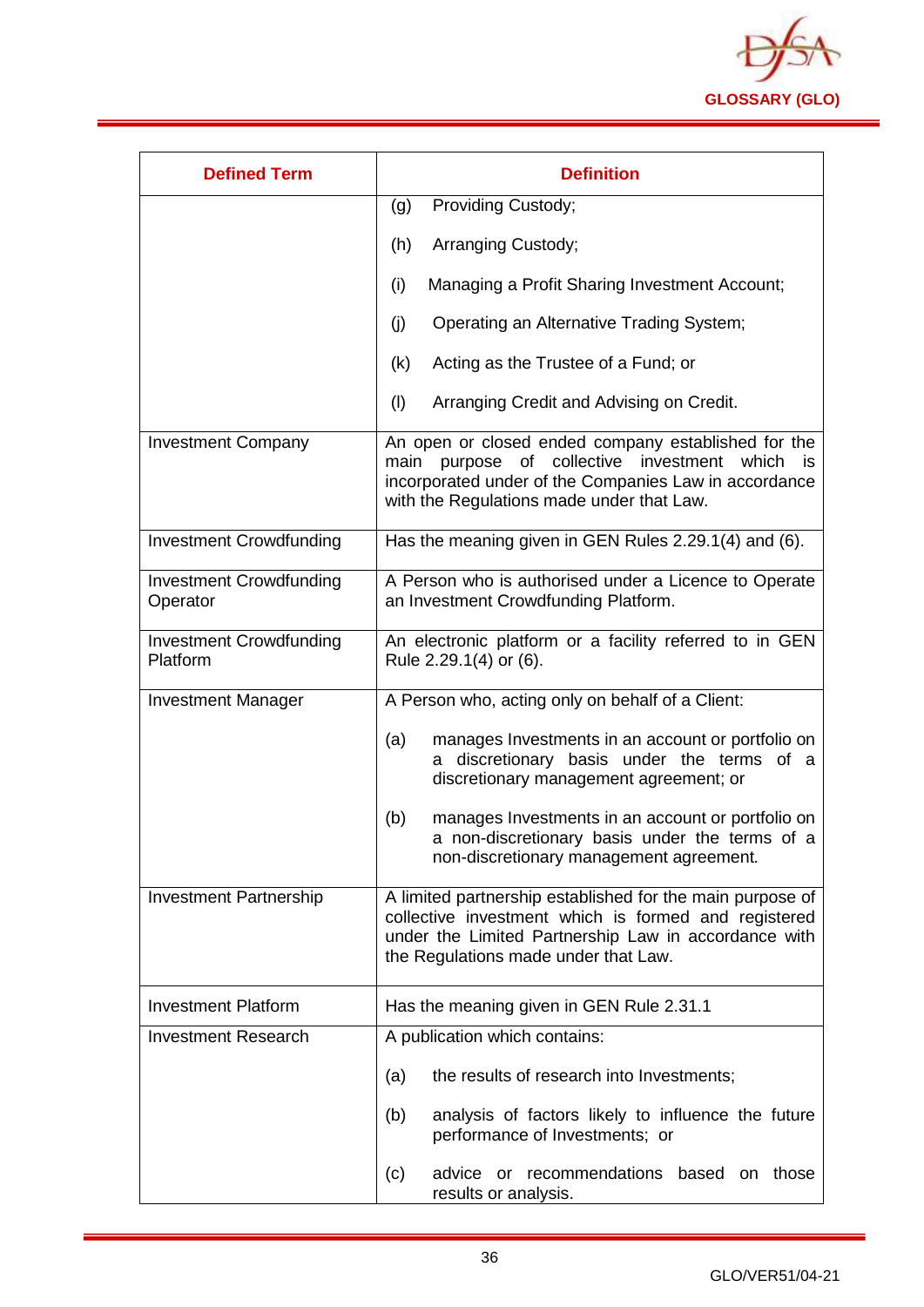

| <b>Defined Term</b>                                        | <b>Definition</b>                                                                                                                                                                                                                                                                                                                                       |
|------------------------------------------------------------|---------------------------------------------------------------------------------------------------------------------------------------------------------------------------------------------------------------------------------------------------------------------------------------------------------------------------------------------------------|
| <b>Investment Risk Reserve</b>                             | Represents the amount that is appropriated out of the<br>income of investment account holders, after allocating<br>the Mudarib's share, in order to meet future losses<br>attributable to investment account holders.                                                                                                                                   |
| <b>Investment Trust</b>                                    | An express trust created mainly for collective investment<br>purposes under the Investment Trust Law.                                                                                                                                                                                                                                                   |
| <b>Investment Undertaking</b>                              | An Investment Company, Investment Partnership, or<br>Investment Trust which is used as the investment<br>vehicle for a Fund.                                                                                                                                                                                                                            |
| Investment-Linked Insurance                                | Contracts of Insurance where the benefits are wholly or<br>partly to be determined by reference to the value of, or<br>the income from, property of any description (whether or<br>not specified in the contracts) or by reference to<br>fluctuations in, or in an index of, the value of property of<br>any description (whether or not so specified). |
| <b>IOSCO</b>                                               | The International Organisation of Securities<br>Commissions.                                                                                                                                                                                                                                                                                            |
| <b>IFR</b>                                                 | The Islamic Finance Rules module of the Rulebook.                                                                                                                                                                                                                                                                                                       |
| <b>Islamic Accounting and</b><br><b>Auditing Standards</b> | The auditing and accounting standards issued by the<br>Accounting<br>and Auditing<br>Organisation<br>Islamic<br>of<br>Financial Institutions (AAOIFI).                                                                                                                                                                                                  |
| <b>Islamic Contract</b>                                    | Any contract designed to comply with Shari'a.                                                                                                                                                                                                                                                                                                           |
| <b>Islamic Exchange Traded</b><br>Fund or Islamic ETF      | Has the meaning given in IFR Rule 6.13.1.                                                                                                                                                                                                                                                                                                               |
| <b>Islamic Financial Business</b>                          | Any part of the financial business of an Authorised<br>Person which is carried out in accordance with Shari'a.                                                                                                                                                                                                                                          |
| <b>Islamic Financial Institution</b>                       | An Authorised Person which has, on its Licence, an<br>endorsement authorising it to conduct its entire financial<br>business in accordance with Sharia'a.                                                                                                                                                                                               |
| <b>Islamic Fund</b>                                        | Has the meaning given in CIR Rule 3.1.2                                                                                                                                                                                                                                                                                                                 |
| <b>Islamic Securities</b>                                  | Any Security Offered, or held out expressly or implicitly,<br>as Islamic or Shari'a compliant.                                                                                                                                                                                                                                                          |
| <b>Islamic Window</b>                                      | That part of an Authorised Person, other than an Islamic<br>Financial Institution, which conducts Islamic Financial<br>Business.                                                                                                                                                                                                                        |
| <b>ISPV</b>                                                | Insurance Special Purpose Vehicle                                                                                                                                                                                                                                                                                                                       |
| <b>Issuer</b>                                              | (in relation to any Security) (other than a Unit in a<br>(1)<br>Collective Investment Fund) the Person by whom<br>it is or is to be issued;                                                                                                                                                                                                             |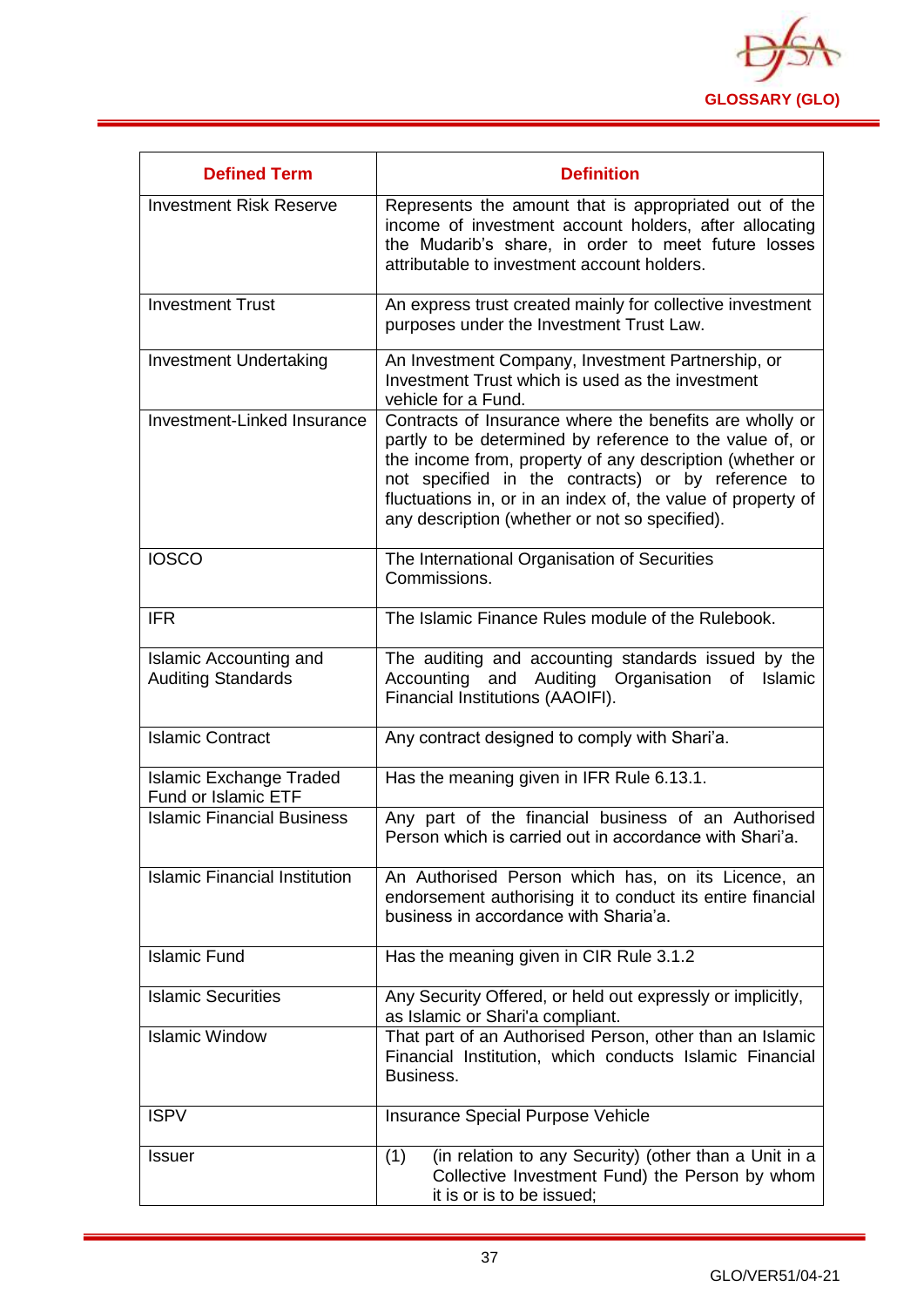

| <b>Defined Term</b> | <b>Definition</b> |                                                                                                                                             |
|---------------------|-------------------|---------------------------------------------------------------------------------------------------------------------------------------------|
|                     | (2)               | (in relation to a Unit in a Collective Investment<br>Fund) the Fund Manager;                                                                |
|                     | (3)               | (in relation to an interest in a limited Partnership)<br>the Partnership; and                                                               |
|                     | (4)               | (in relation to Certificates) the Person who issued<br>or is to issue the Security to which the Certificate<br>or other instrument relates. |

#### **J [Back to top](#page-1-0)**

| <b>Defined Term</b> | <b>Definition</b>                                                                                                                                                                               |
|---------------------|-------------------------------------------------------------------------------------------------------------------------------------------------------------------------------------------------|
| Joint Forum         | The Basel Committee on Banking Supervision (BCBS),<br>the International Organization of Securities Commissions<br>(IOSCO) and the International Association of Insurance<br>Supervisors (IAIS). |

# **K**

**[Back to top](#page-1-0)**

| <b>Defined Term</b> | <b>Definition</b>                                                                                                                       |
|---------------------|-----------------------------------------------------------------------------------------------------------------------------------------|
| Key Individual      | An individual who has been authorised by the DFSA to<br>perform one or more Licensed Functions for an<br>Authorised Market Institution. |
| Key Information     | Information prescribed in MKT Rule in 2.5.2(1)(b).                                                                                      |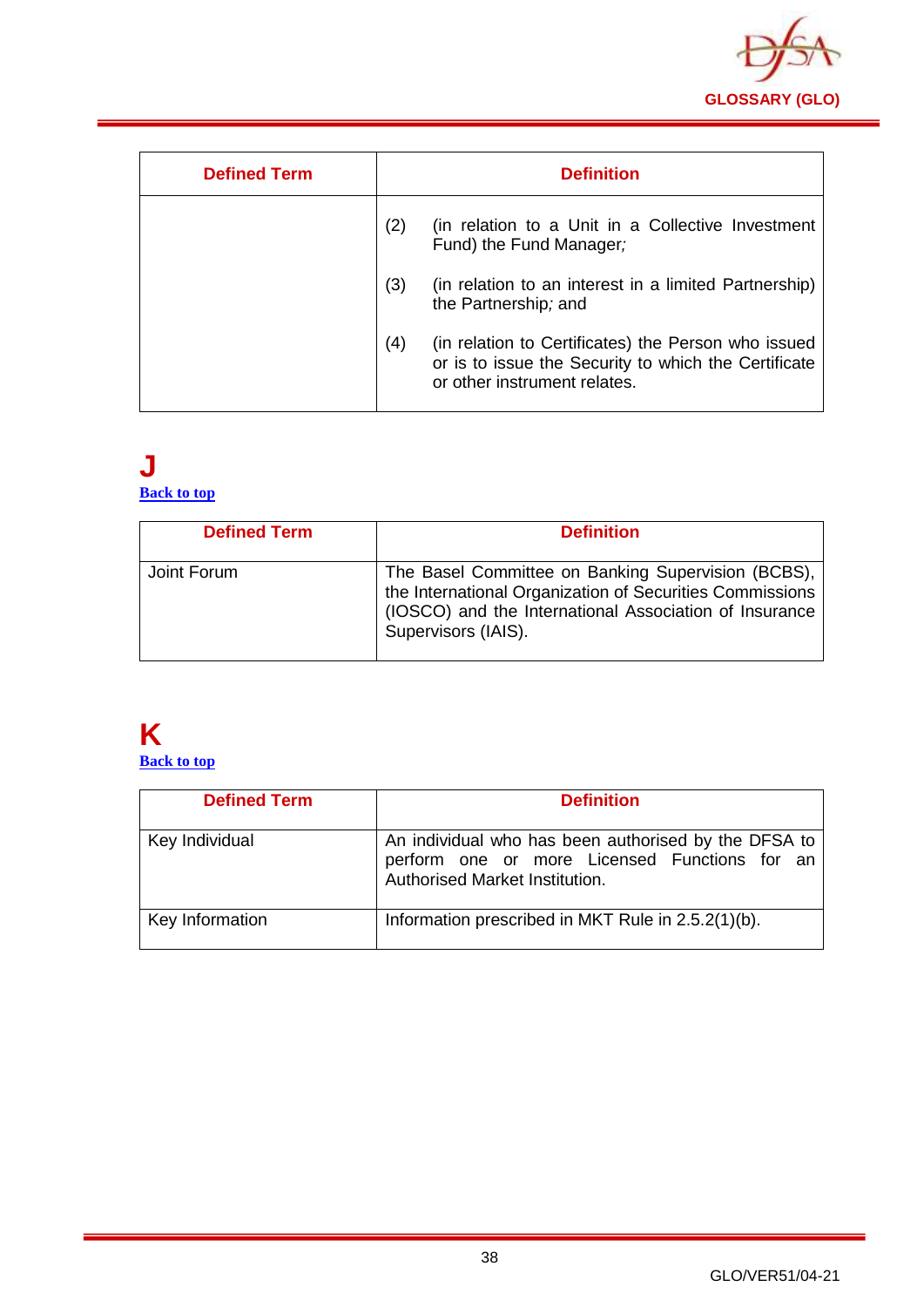

#### **L [Back to top](#page-1-0)**

| <b>Defined Term</b>                  | <b>Definition</b>                                                                                                                                                                                                                                                                                                                     |
|--------------------------------------|---------------------------------------------------------------------------------------------------------------------------------------------------------------------------------------------------------------------------------------------------------------------------------------------------------------------------------------|
| Large Exposure                       | An Exposure, whether in an Authorised Firm's Non-<br>Trading Book or Trading Book, or both, to a<br>Group of<br>Counterparty<br>or<br>Closely<br>Related<br>Counterparties or a Group of Counterparties connected<br>to the Authorised Firm which in aggregate is equal to or<br>exceeds 10% of the Authorised Firm's Tier 1 Capital. |
| Licence                              | A Licence granted by the DFSA under Chapter 2 of Part<br>3 of the Regulatory Law 2004.                                                                                                                                                                                                                                                |
| <b>Licensed Director</b>             | The Licensed Function described in GEN Rule 7.4.3.                                                                                                                                                                                                                                                                                    |
| <b>Licence Endorsement</b>           | an endorsement made by the DFSA on a Licence that<br>permits an Authorised Person to carry on an activity<br>prescribed under Article 44 of the Regulatory Law 2004.                                                                                                                                                                  |
| <b>Licensed Function</b>             | in relation to an Authorised Firm, a function<br>(1)<br>described in GEN section 7.4; and<br>in relation to an Authorised Market Institution, a<br>(2)<br>function described in AMI section 5.3.                                                                                                                                      |
| <b>Licensed Partner</b>              | The Licensed Function described in GEN Rule 7.4.4.                                                                                                                                                                                                                                                                                    |
| <b>Licensed Person</b>               | In relation to a Passported Fund, a Person who is<br>licensed or otherwise authorised by the Home Regulator<br>to Promote Funds.                                                                                                                                                                                                      |
| <b>Licensing Requirements</b>        | The requirements set out in AMI section 7.2 in relation to<br>the granting of a Licence to an Authorised Market<br>Institution.                                                                                                                                                                                                       |
| <b>Limited Liability Partnership</b> | A partnership incorporated under the Limited Liability<br>Partnership Law 2004 or under the law of a country or<br>territory outside the DIFC.                                                                                                                                                                                        |
| <b>Liquidity Risk</b>                | The risk of loss to an Authorised Firm as a result of<br>inability to meet its obligations as they fall due.                                                                                                                                                                                                                          |
| List                                 | The Official List of Securities.                                                                                                                                                                                                                                                                                                      |
| <b>Listed Entity</b>                 | Has the meaning given in MKT Rule 9.1.1(2).                                                                                                                                                                                                                                                                                           |
| <b>Listed Fund</b>                   | A Collective Investment Fund which has been admitted<br>to the Official List of Securities.                                                                                                                                                                                                                                           |
| <b>Listed Securities</b>             | Any Securities which have been admitted to the Official<br>List of Securities.                                                                                                                                                                                                                                                        |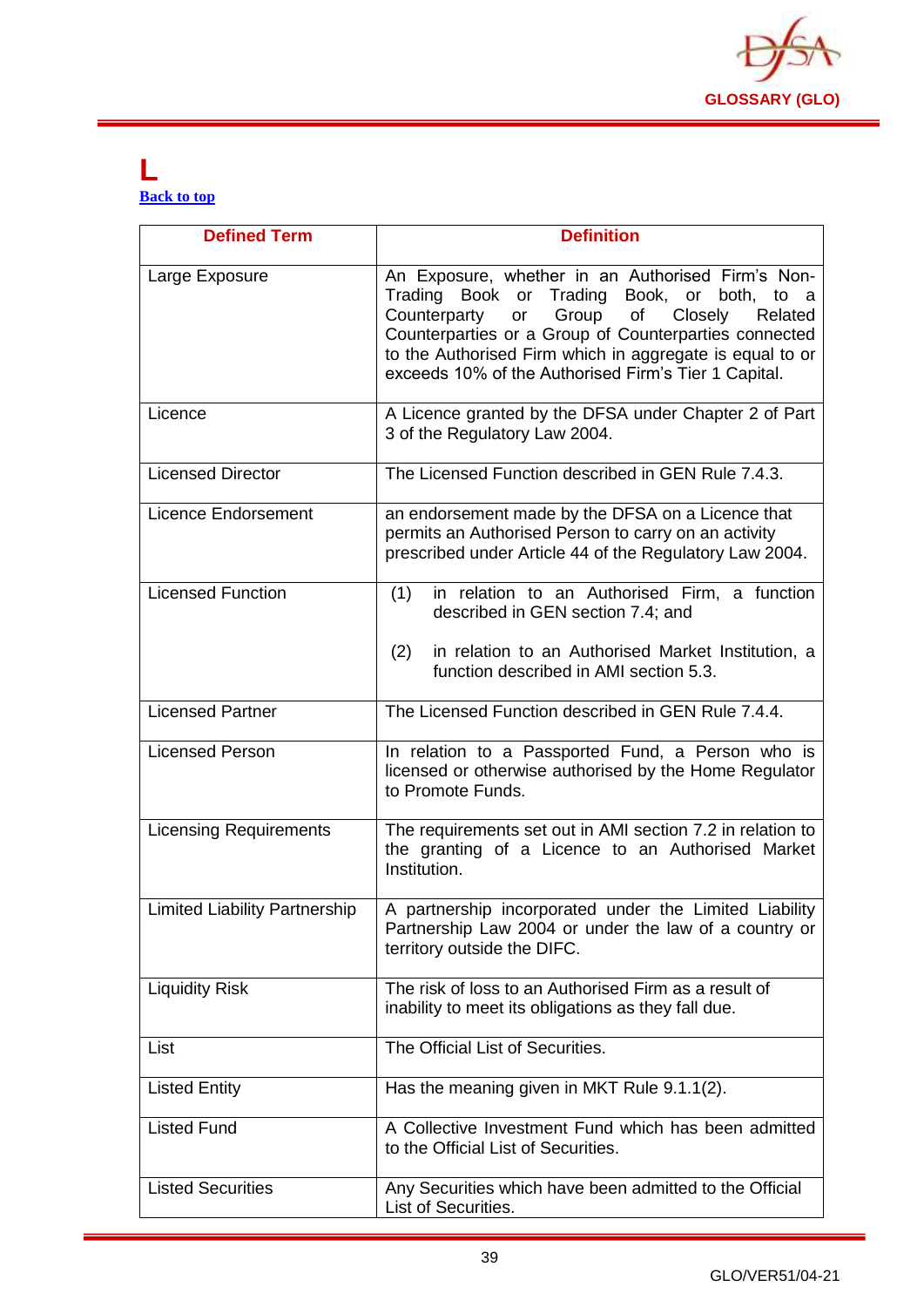

| <b>Defined Term</b>                    | <b>Definition</b>                                                                                                                                                                                       |
|----------------------------------------|---------------------------------------------------------------------------------------------------------------------------------------------------------------------------------------------------------|
| <b>Listing Principles</b>              | Means the Rules in MKT section 9.2.                                                                                                                                                                     |
| <b>Listing Rules</b>                   | The Rules in chapter 9 of MKT.                                                                                                                                                                          |
| Lloyd's                                | The society established in the United Kingdom and<br>known as Lloyd's.                                                                                                                                  |
| Lloyd's Underwriter                    | An underwriting member of Lloyds.                                                                                                                                                                       |
| Loan Crowdfunding                      | Has the meaning given in GEN Rules 2.29.1(2) and (3).                                                                                                                                                   |
| Loan Crowdfunding Operator             | A Person who is authorised under a Licence to Operate<br>a Loan Crowdfunding Platform.                                                                                                                  |
| Loan Crowdfunding Platform             | An electronic platform or a facility referred to in GEN<br>Rule 2.29.1(2) or (3).                                                                                                                       |
| <b>Local Authorities</b>               | Government or municipal authorities, which do not<br>operate at a national level.                                                                                                                       |
| Long-Term Insurance                    | A Contract of Insurance of a type specified in GEN Rule<br>A4.1.2, expressed to be in force for more than one year,<br>where under the terms of the contract any of the<br>following conditions exists: |
|                                        | the payment of the whole or part of the benefits is<br>(1)<br>dependent upon the termination or continuation or<br>human life;                                                                          |
|                                        | (2)<br>the payment of any part of the premiums is<br>dependent upon the termination or continuation of<br>human life;                                                                                   |
|                                        | the benefits under the contract include payment of<br>(3)<br>a sum on marriage or on the birth of a child; or                                                                                           |
|                                        | the contract is a permanent health insurance<br>(4)<br>contract.                                                                                                                                        |
| Long-Term Insurance<br><b>Business</b> | The business of Effecting Contracts of Insurance or<br>Carrying Out Contracts of Insurance, where the<br>Contracts of Insurance are contracts of Long-Term<br>Insurance.                                |
| Long-Term Insurance Fund               | A fund in respect of Long-Term Insurance Business<br>established and maintained in accordance with PIN<br>chapter 3.                                                                                    |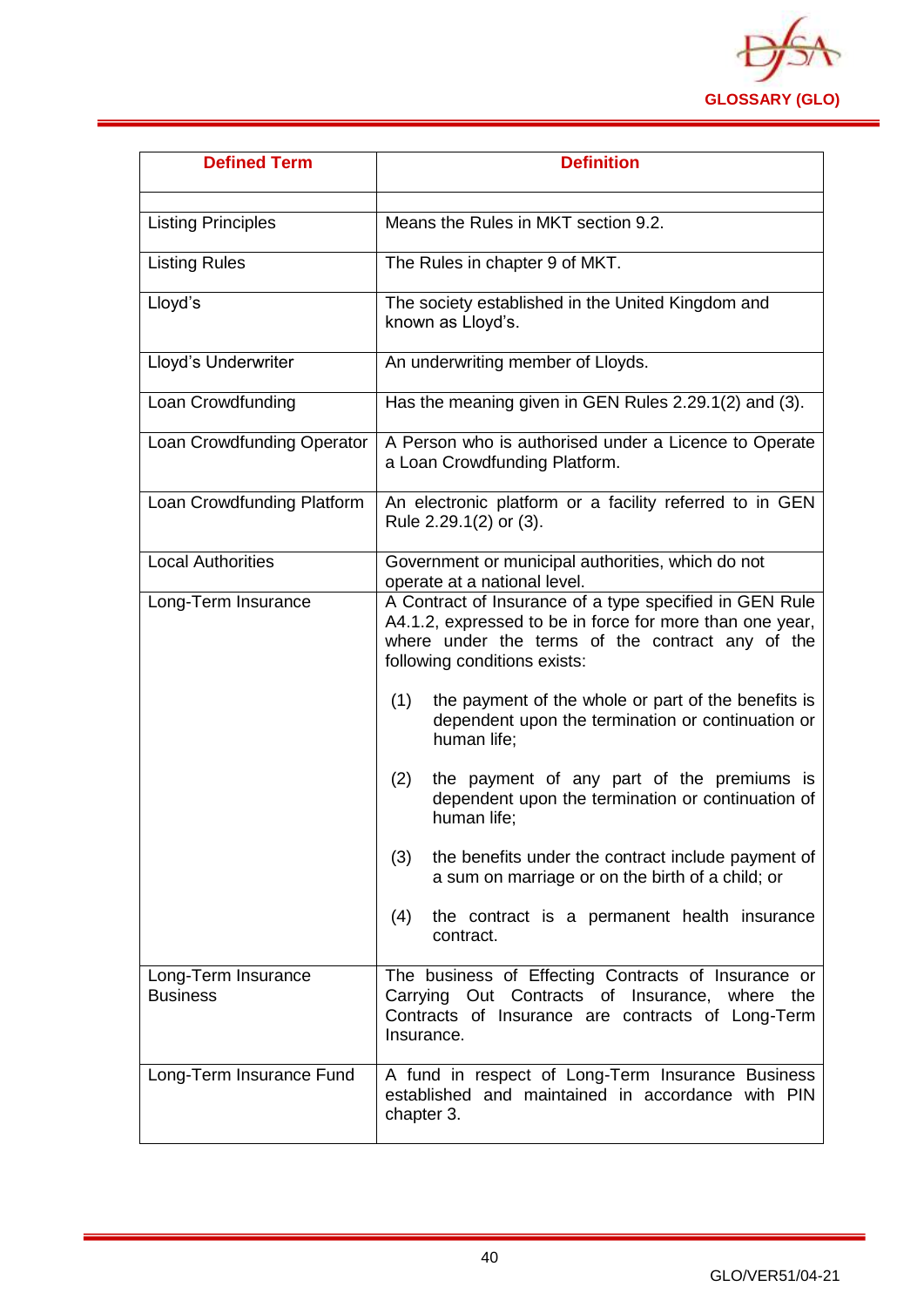

| <b>Defined Term</b>                | <b>Definition</b>                                                                                                                                                                                                           |
|------------------------------------|-----------------------------------------------------------------------------------------------------------------------------------------------------------------------------------------------------------------------------|
| Long-Term Insurance<br>Liabilities | Liabilities of an Insurer arising under or associated with<br>contracts of Long-Term Insurance, entered into by it as<br>insurer or cedant, including liabilities of the kinds<br>referred to in PIN Rules 5.6.6 and 5.6.7. |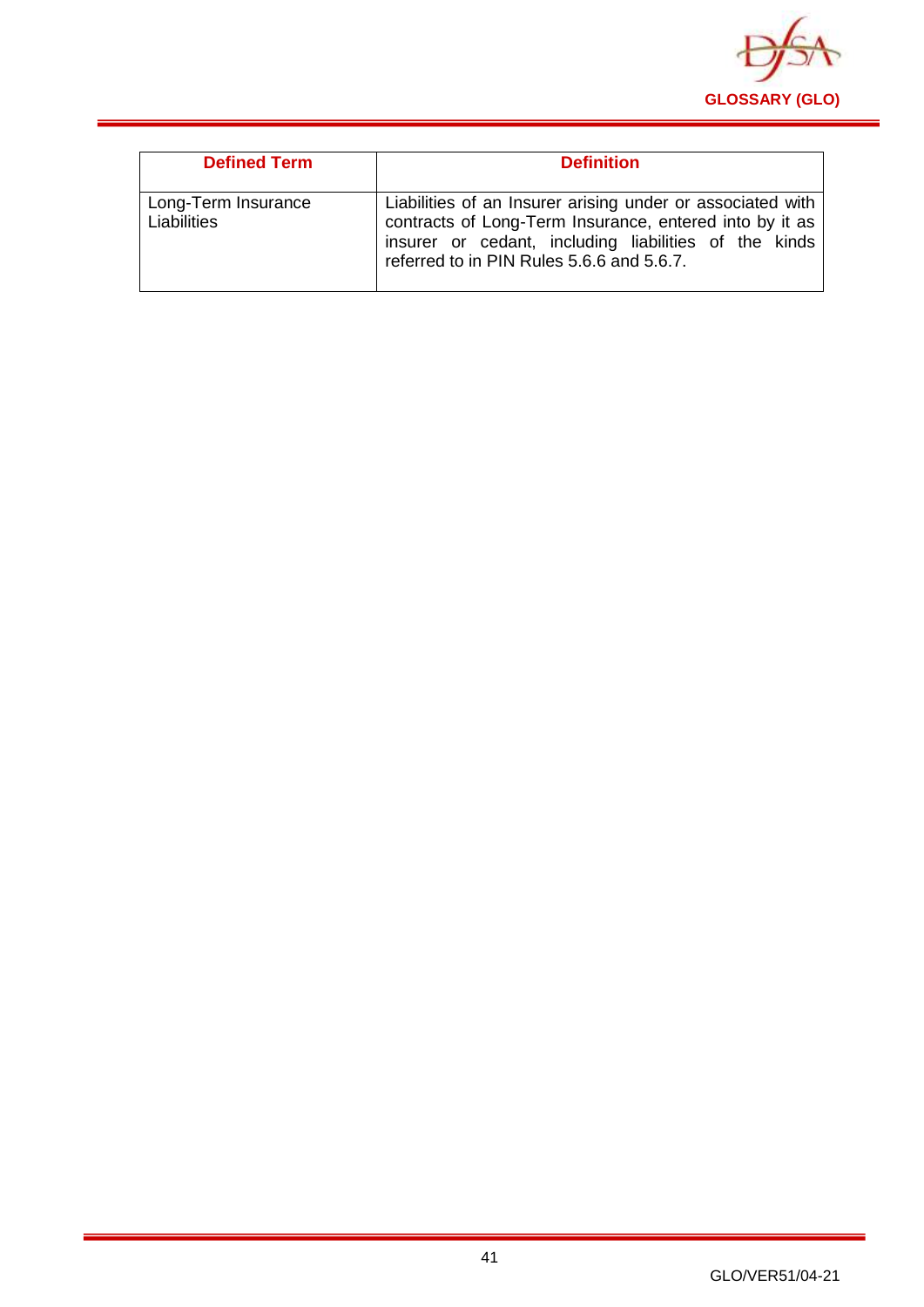

#### **M [Back to top](#page-1-0)**

| <b>Defined Term</b>                                    | <b>Definition</b>                                                                                                                                                                                                                                                                                                                                                                               |
|--------------------------------------------------------|-------------------------------------------------------------------------------------------------------------------------------------------------------------------------------------------------------------------------------------------------------------------------------------------------------------------------------------------------------------------------------------------------|
| <b>Major Acquisition</b>                               | Has the meaning given in GEN Rule 11.10.8(3).                                                                                                                                                                                                                                                                                                                                                   |
| <b>Managing Assets</b>                                 | Has the meaning given in GEN section 2.10.                                                                                                                                                                                                                                                                                                                                                      |
| Managing a Collective<br><b>Investment Fund</b>        | Has the meaning given in GEN section 2.12.                                                                                                                                                                                                                                                                                                                                                      |
| Managing a Profit Sharing<br><b>Investment Account</b> | Has the meaning given in GEN section 2.21.                                                                                                                                                                                                                                                                                                                                                      |
| Managing a PSIA                                        | Managing a Profit Sharing Investment Account.                                                                                                                                                                                                                                                                                                                                                   |
| Managing a Venture Capital<br>Fund                     | Acting as the Fund Manager of a Venture Capital Fund.                                                                                                                                                                                                                                                                                                                                           |
| <b>Market Abuse</b>                                    | Conduct which contravenes a provision contained in<br>chapter 1 of Part 6 of the Markets Law 2012.                                                                                                                                                                                                                                                                                              |
| <b>Market Counterparty</b>                             | A Client specified under COB Rule 2.3.9.                                                                                                                                                                                                                                                                                                                                                        |
| <b>Market Maker</b>                                    | In relation to an Investment, a Person who holds himself<br>out as able and willing to enter into transactions of sale<br>and purchase in Investments of that description at prices<br>determined by him generally and continuously rather<br>than in respect of each particular transaction.                                                                                                   |
| <b>Market Price</b>                                    | The price at which the Shares are being traded on an<br><b>Authorised Market Institution.</b>                                                                                                                                                                                                                                                                                                   |
| <b>Market Risk</b>                                     | The risk of loss that arises from fluctuations in the values<br>of, or income from, assets or in interest or exchange<br>rates.                                                                                                                                                                                                                                                                 |
| <b>Market Risk Capital</b><br>Requirement              | The requirement calculated in accordance with PIB Rule<br>5.3.1.                                                                                                                                                                                                                                                                                                                                |
| <b>Markets Law</b>                                     | The Markets Law 2012                                                                                                                                                                                                                                                                                                                                                                            |
| <b>Markets Rules</b>                                   | Rules prescribed in the Market Rules Module of the<br><b>DFSA Rulebook.</b>                                                                                                                                                                                                                                                                                                                     |
| Mark-up or Mark-down                                   | When an Authorised Firm receives instructions<br>(1)<br>from a Client and takes a principal position in the<br>relevant Investment in order to complete a<br>transaction, that is, when the Authorised Firm<br>principal position in the<br>takes<br>relevant<br>a<br>Investment which it would not otherwise take,<br>except to complete that transaction, the difference,<br>if any, between: |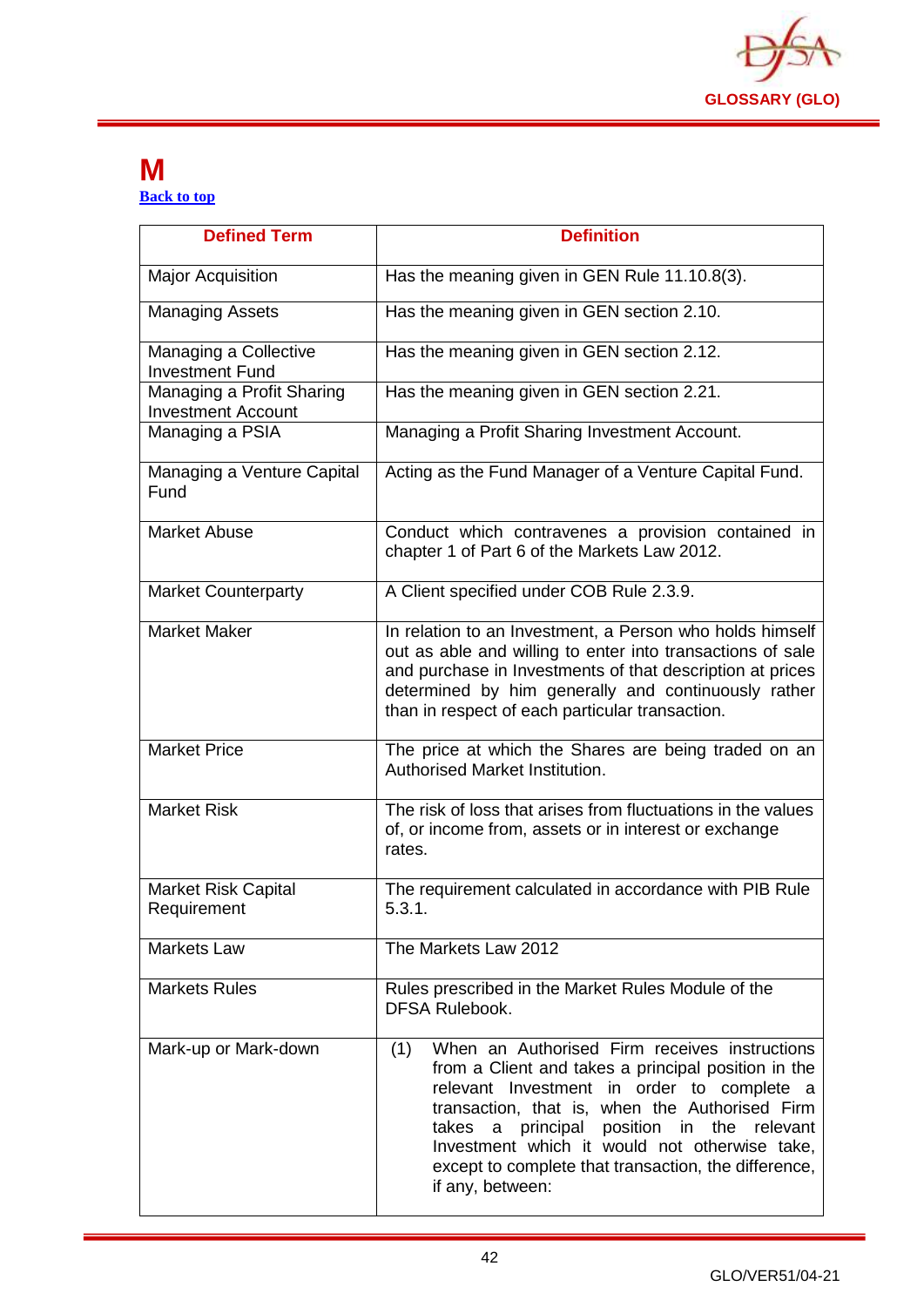

| <b>Defined Term</b>                                | <b>Definition</b>                                                                                                                                                       |
|----------------------------------------------------|-------------------------------------------------------------------------------------------------------------------------------------------------------------------------|
|                                                    | the price at which the Authorised Firm takes<br>(a)<br>principal<br>position<br>in<br>the<br>relevant<br>а<br>Investment; and                                           |
|                                                    | the price at which the Authorised Firm<br>(b)<br>Executes the transaction with its Client; or                                                                           |
|                                                    | When an Authorised Firm Executes a transaction<br>(2)<br>with its Client against its own book and owes a<br>duty of best execution, the difference between:             |
|                                                    | the price at which best execution would be<br>(a)<br>achieved; and                                                                                                      |
|                                                    | the price at which the Authorised Firm<br>(b)<br>Executes the transaction with its Client.                                                                              |
| <b>Master Fund</b>                                 | Has the meaning given in CIR Rule 3.1.5                                                                                                                                 |
| <b>Maturity Mismatch</b>                           | A difference between the maturity of an asset and the<br>corresponding liability.                                                                                       |
| Member                                             | (1) In relation to an Authorised Market Institution, a<br>person admitted as a member of the Authorised<br>Market Institution in accordance with its Business<br>Rules. |
|                                                    | (2) In relation to an Employee Money Purchase<br>Scheme, has the meaning given in GEN Rule 2.30.1                                                                       |
| Minimum Capital<br>Requirement                     | The requirement calculated in accordance with PIN Rule<br>A4.2.1.                                                                                                       |
| Minimum Cellular Capital<br>Requirement            | The Minimum Segmental Capital Requirement in respect<br>of a cell.                                                                                                      |
| Minimum Fund Capital<br>Requirement                | The requirement calculated in accordance with PIN Rule<br>A8.2.1.                                                                                                       |
| Minimum Non-Cellular<br><b>Capital Requirement</b> | The Minimum Segmental Capital Requirement in respect<br>of that part of a protected cell company that is not a cell.                                                    |
| Minimum Segmental Capital<br>Requirement           | The requirement calculated in accordance with PIN<br>section A6.2.                                                                                                      |
| <b>MKT</b>                                         | The Markets module of the Rulebook.                                                                                                                                     |
| Money                                              | Any form of money, including cheques and other<br>payable orders.                                                                                                       |
| Money Laundering Reporting<br>Officer (MLRO)       | For the purposes of AMI, the Key Individual<br>(1)<br>function described in AMI Rule 5.3.8.                                                                             |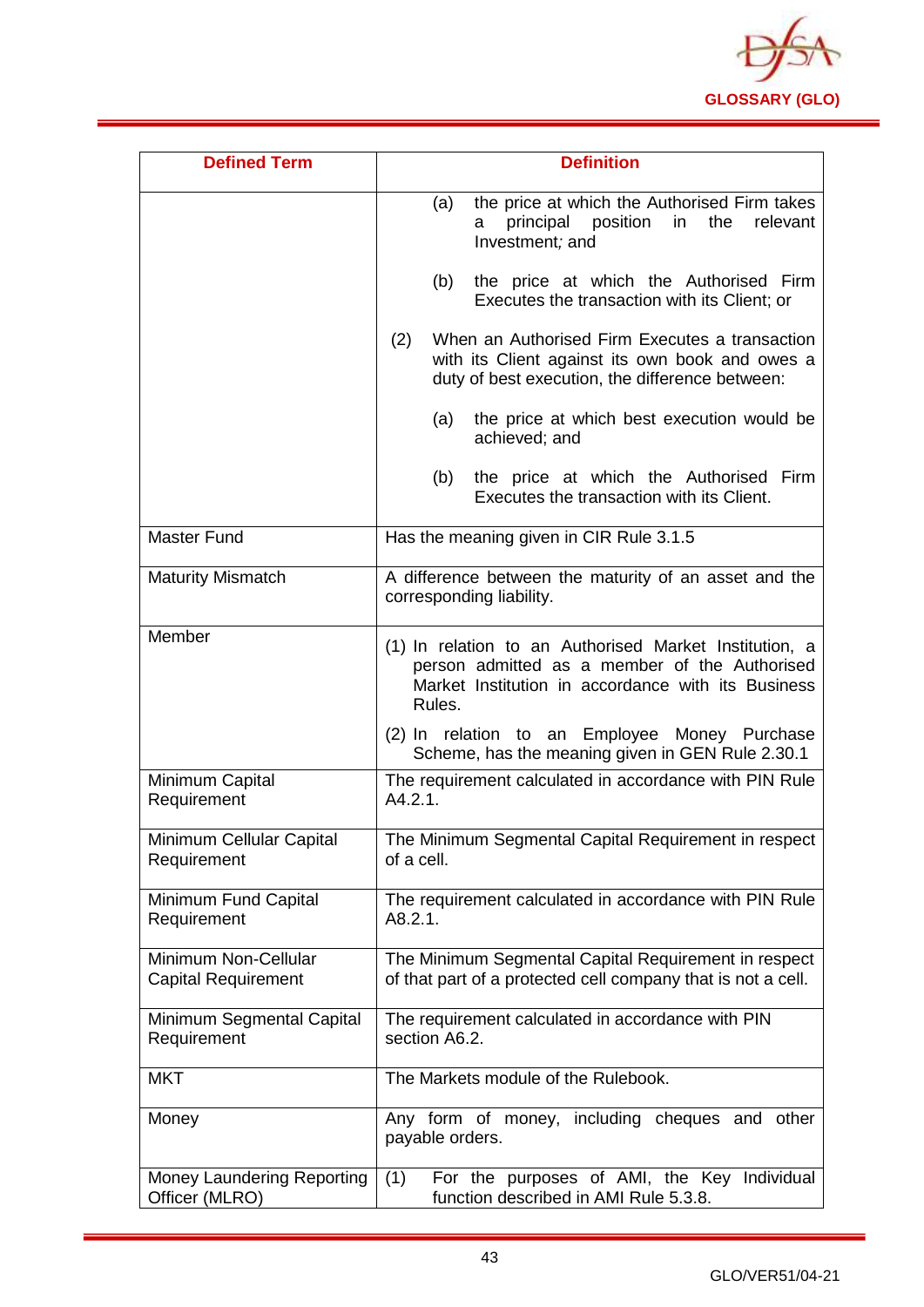

| <b>Defined Term</b>                            | <b>Definition</b>                                                                                                                                                                                  |
|------------------------------------------------|----------------------------------------------------------------------------------------------------------------------------------------------------------------------------------------------------|
|                                                | For the purposes of an Authorised Firm other than<br>(2)<br>a Credit Rating Agency, the Licensed Function<br>described in GEN Rule 7.4.8.<br>For all other purposes, has the meaning in AML<br>(3) |
|                                                | Rule 3.2.1.                                                                                                                                                                                        |
| Money Market Fund                              | Has the meaning given in CIR Rule 3.1.11.                                                                                                                                                          |
| <b>Money Services</b>                          | The services referred to in GEN Rule 2.6.1                                                                                                                                                         |
| Services Auditor's<br>Money<br>Report          | A report referred to in GEN Rule 8.6.1(f).                                                                                                                                                         |
| <b>Money Services Provider</b>                 | A Person that Provides Money Services.                                                                                                                                                             |
| <b>Money Transmission</b>                      | Has the meaning given in GEN Rule 2.6.1(2).                                                                                                                                                        |
| <b>MTF</b>                                     | A Multilateral Trading Facility.                                                                                                                                                                   |
| <b>Multilateral Development</b><br><b>Bank</b> | Any one of the following banks:                                                                                                                                                                    |
|                                                | African Development Bank (AfDB);<br>(a)                                                                                                                                                            |
|                                                | Asian Development Bank (ASB);<br>(b)                                                                                                                                                               |
|                                                | Caribbean Development Bank (CDB);<br>(c)                                                                                                                                                           |
|                                                | Council of Europe Development Bank;<br>(d)                                                                                                                                                         |
|                                                | European Bank for Reconstruction and<br>(e)<br>Development (EBRD);                                                                                                                                 |
|                                                | (f)<br>European Investment Bank (EIB);                                                                                                                                                             |
|                                                | European Investment Fund (EIF);<br>(g)                                                                                                                                                             |
|                                                | (h)<br>Inter-American Development Bank (IADB);                                                                                                                                                     |
|                                                | Inter-American Investment Corporation (IAIC);<br>(i)                                                                                                                                               |
|                                                | (j)<br>International Bank for Reconstruction and<br>Development (IBRD);                                                                                                                            |
|                                                | (k)<br>International Finance Corporation (IFC); or                                                                                                                                                 |
|                                                | (1)<br>Nordic Investment Bank (NIB).                                                                                                                                                               |
| <b>Multilateral Trading Facility</b>           | Pursuant to GEN Rule 2.22.1(a), a system which brings<br>together multiple third party buying and selling interests<br>in Investments, in accordance with its non-discretionary                    |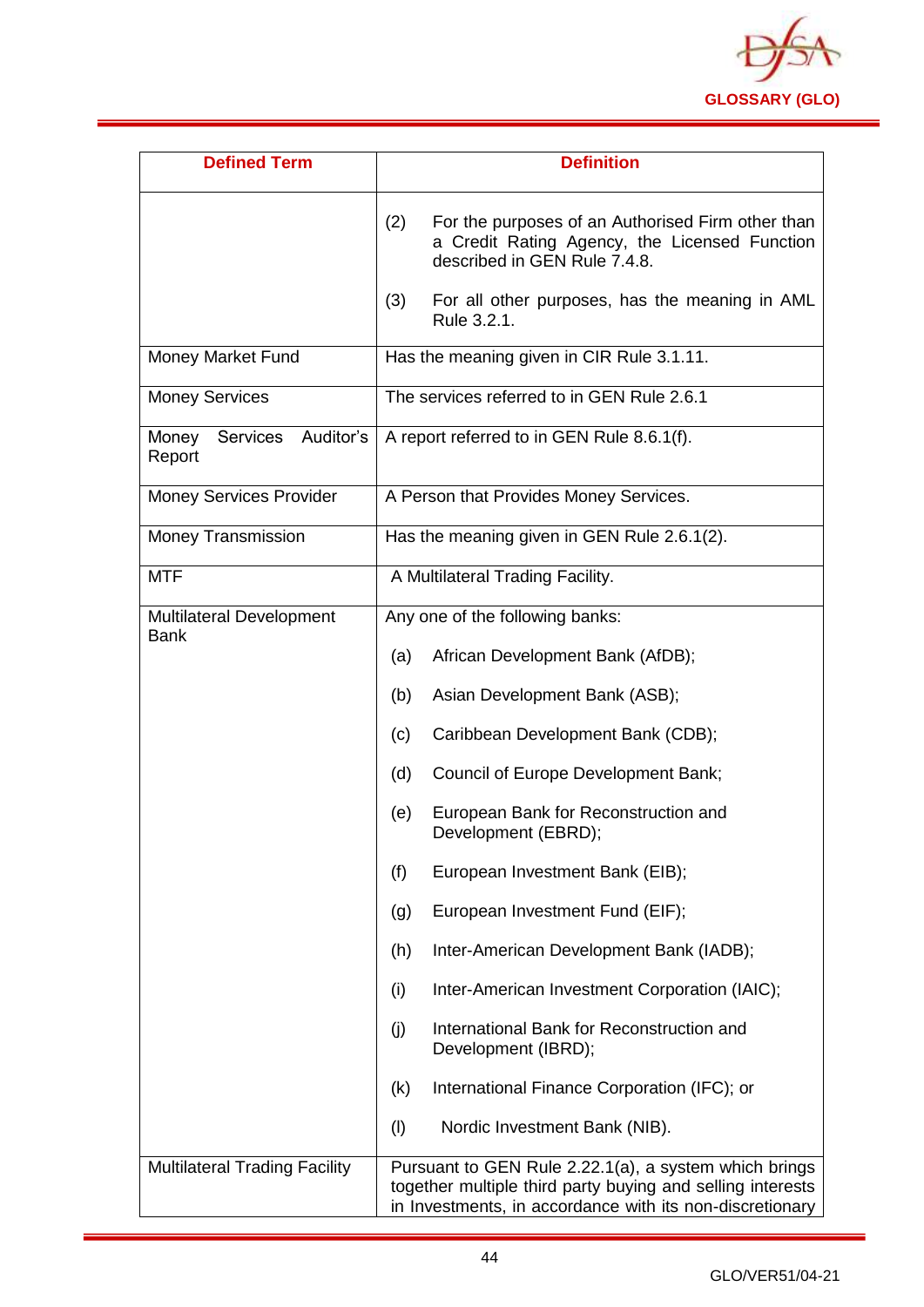

| <b>Defined Term</b> | <b>Definition</b>                                                             |
|---------------------|-------------------------------------------------------------------------------|
|                     | rules, in a way that results in a contract in respect of<br>such Investments. |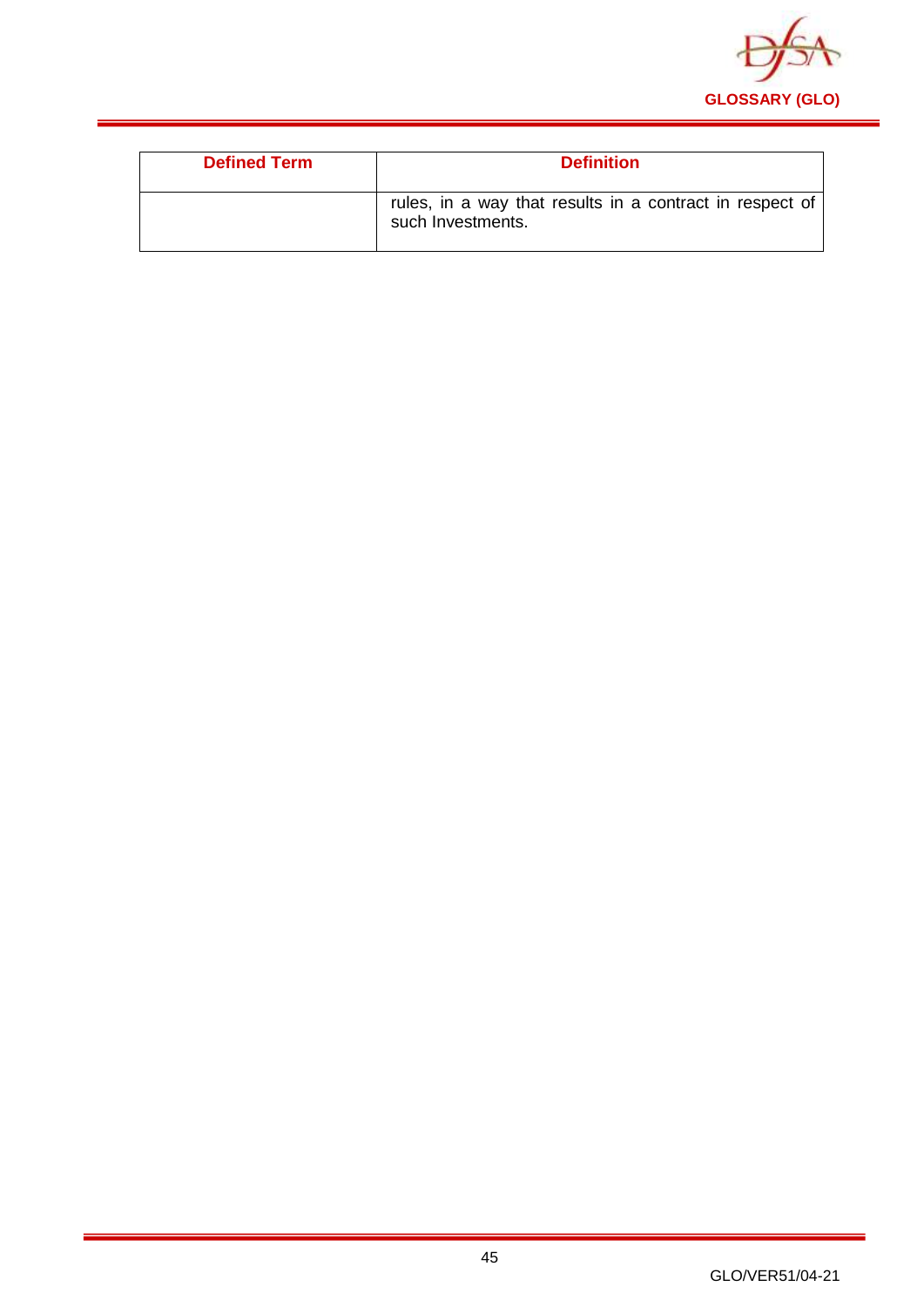

#### **N [Back to top](#page-1-0)**

| <b>Defined Term</b>             | <b>Definition</b>                                                                                                                                                                                                                                                                                                                                                                                                     |
|---------------------------------|-----------------------------------------------------------------------------------------------------------------------------------------------------------------------------------------------------------------------------------------------------------------------------------------------------------------------------------------------------------------------------------------------------------------------|
| <b>Net Outstanding Claims</b>   | In respect of an Insurer as at a date, Gross Outstanding<br>Claims of the Insurer as at that date, less the amount of<br>reinsurance and other recoveries expected to be<br>received in respect of those claims.                                                                                                                                                                                                      |
| <b>Net Written Premium</b>      | In respect of an Insurer during a period, Gross Written<br>Premium of the Insurer during that period less the<br>amount of premium on reinsurance contracts entered<br>into by the Insurer as cedant during the same period.                                                                                                                                                                                          |
| <b>Netting by Novation</b>      | The process of automatically amalgamating some or all<br>claims and obligations between two Counterparties to<br>create a single new claim or obligation replacing the<br>relevant former claims or obligations.                                                                                                                                                                                                      |
| Nominee Company                 | A company incorporated in the DIFC whose business<br>consists solely of acting as a holder of Client Assets<br>where such assets are held by the Nominee Company<br>as agent of an Authorised Firm.                                                                                                                                                                                                                   |
| <b>Non-Cellular Assets</b>      | Assets of a Protected Cell Company which are not<br>Cellular Assets.                                                                                                                                                                                                                                                                                                                                                  |
| <b>Non-Cellular Liabilities</b> | Liabilities that may not be settled by disposition of<br>cellular assets.                                                                                                                                                                                                                                                                                                                                             |
| Non-DIFC insurer                | A Person, other than an Insurer, who is authorised and<br>supervised as an insurer by a Financial Services<br>Regulator.                                                                                                                                                                                                                                                                                              |
| Non-Performing                  | (1) In the case of loans and other financial instruments<br>to which an Authorised Firm is exposed, having<br>either of the following qualities:                                                                                                                                                                                                                                                                      |
|                                 | (a)<br>Contractual payments of interest or principal<br>are 90 days or more past the date on which<br>they were due and payable, and the current<br>value of any security held in respect of the<br>financial<br>instrument<br>loan<br><b>or</b><br>other<br>is<br>insufficient,<br>after<br>making<br>for<br>allowance<br>expenses of realisation, to meet the total<br>amount of principal and accrued interest; or |
|                                 | having an enhanced risk of default, assessed<br>(b)<br>on the basis of reasonable criteria.                                                                                                                                                                                                                                                                                                                           |
|                                 | (2)<br>In regard to $(1)(a)$ , if a loan or other financial<br>instrument has a regular payment schedule, the<br>loan or other instrument is 90 days past due when                                                                                                                                                                                                                                                    |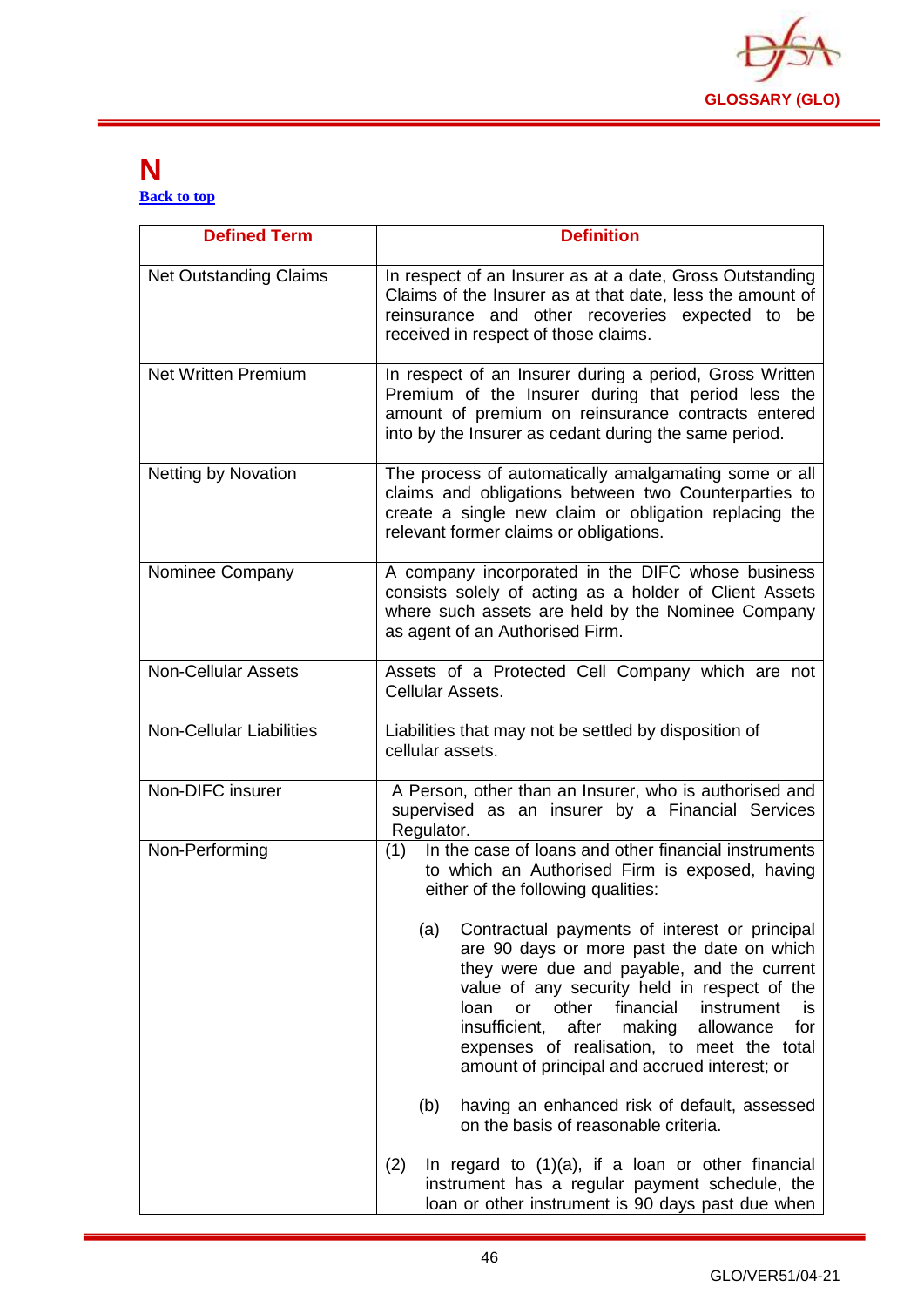

| <b>Defined Term</b> | <b>Definition</b>                                                                                                                                                                                                                                 |
|---------------------|---------------------------------------------------------------------------------------------------------------------------------------------------------------------------------------------------------------------------------------------------|
|                     | 90 calendar days have elapsed since the due date<br>of a contractual payment that has not been met in<br>full; and the total amount that is due but has not yet<br>been paid is equivalent to at least 90 days' worth of<br>contractual payments. |
| Non-Trading Book    | Describes positions, exposures and on-and off-balance<br>sheet items, which are not in the Trading Book.                                                                                                                                          |
| Notice of Objection | A notice filed by a Person who has received a Notice of<br>Administrative Censure or a Notice of Administrative<br>Fine who objects to the imposition of the censure or fine<br>as the case may be.                                               |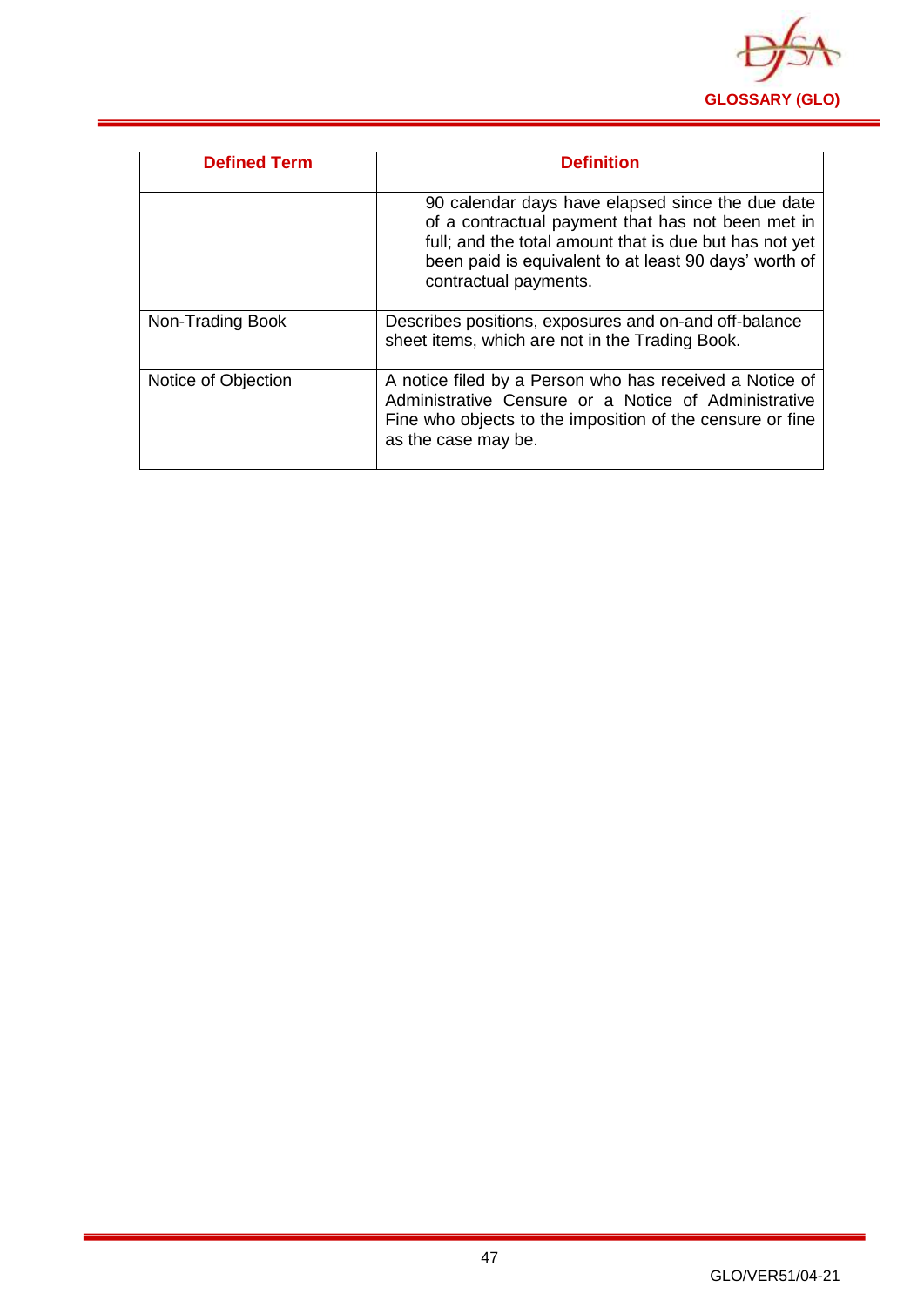

## **O**

| <b>Defined Term</b>                                                       | <b>Definition</b>                                                                                                                                                                                          |
|---------------------------------------------------------------------------|------------------------------------------------------------------------------------------------------------------------------------------------------------------------------------------------------------|
| Offer                                                                     | In relation to Securities other than Units, an offer<br>(1)<br>of Securities falling within Article 12 of the Markets<br>Law 2012.                                                                         |
|                                                                           | In relation to Units, an offer of Units falling within<br>(2)<br>Article 19 of the Collective Investment Law 2010.                                                                                         |
| Offer of Securities to the<br>Public                                      | Has the meaning given in Article 12 of the Markets Law<br>2012.                                                                                                                                            |
| <b>Offer Period</b>                                                       | The period during which an Offer of Securities to the<br>Public made pursuant to a Prospectus remains open to<br>investors.                                                                                |
| <b>Offer Price</b>                                                        | The price at which the Shares were offered and<br>accepted under the offer document. In the event that an<br>auction process was used to determine the offer price,<br>then that price is the offer price. |
| Offeree                                                                   | A Person to whom an Offer of Securities is made.                                                                                                                                                           |
| Offeror                                                                   | A Person who makes an Offer of Securities.                                                                                                                                                                 |
| <b>Official List of Securities</b>                                        | A list of Securities maintained by the DFSA in<br>accordance with the Markets Law 2012.                                                                                                                    |
| Open-ended Fund                                                           | Has the meaning given in Article 18A(2) of the Collective<br>Investment Law.                                                                                                                               |
| Operating a Clearing House                                                | Has the meaning given in GEN section 2.18.                                                                                                                                                                 |
| Operating a Crowdfunding<br>Platform                                      | Has the meaning given in GEN Rule 2.29.1.                                                                                                                                                                  |
| Operating an Employee<br>Money Purchase Scheme                            | Has the meaning given in GEN Rule 2.30.2.                                                                                                                                                                  |
| Operating a Loan<br><b>Crowdfunding Platform</b>                          | Has the meaning given in GEN Rules 2.29.1(2) and (3).                                                                                                                                                      |
| <b>Operating a Property</b><br><b>Investment Crowdfunding</b><br>Platform | Has the meaning given in GEN Rules 2.29.1(5) and (6).                                                                                                                                                      |
| Operating an Alternative<br><b>Trading System</b>                         | Has the meaning given in GEN section 2.22.                                                                                                                                                                 |
| Operating an Exchange                                                     | Has the meaning given in GEN section 2.17.                                                                                                                                                                 |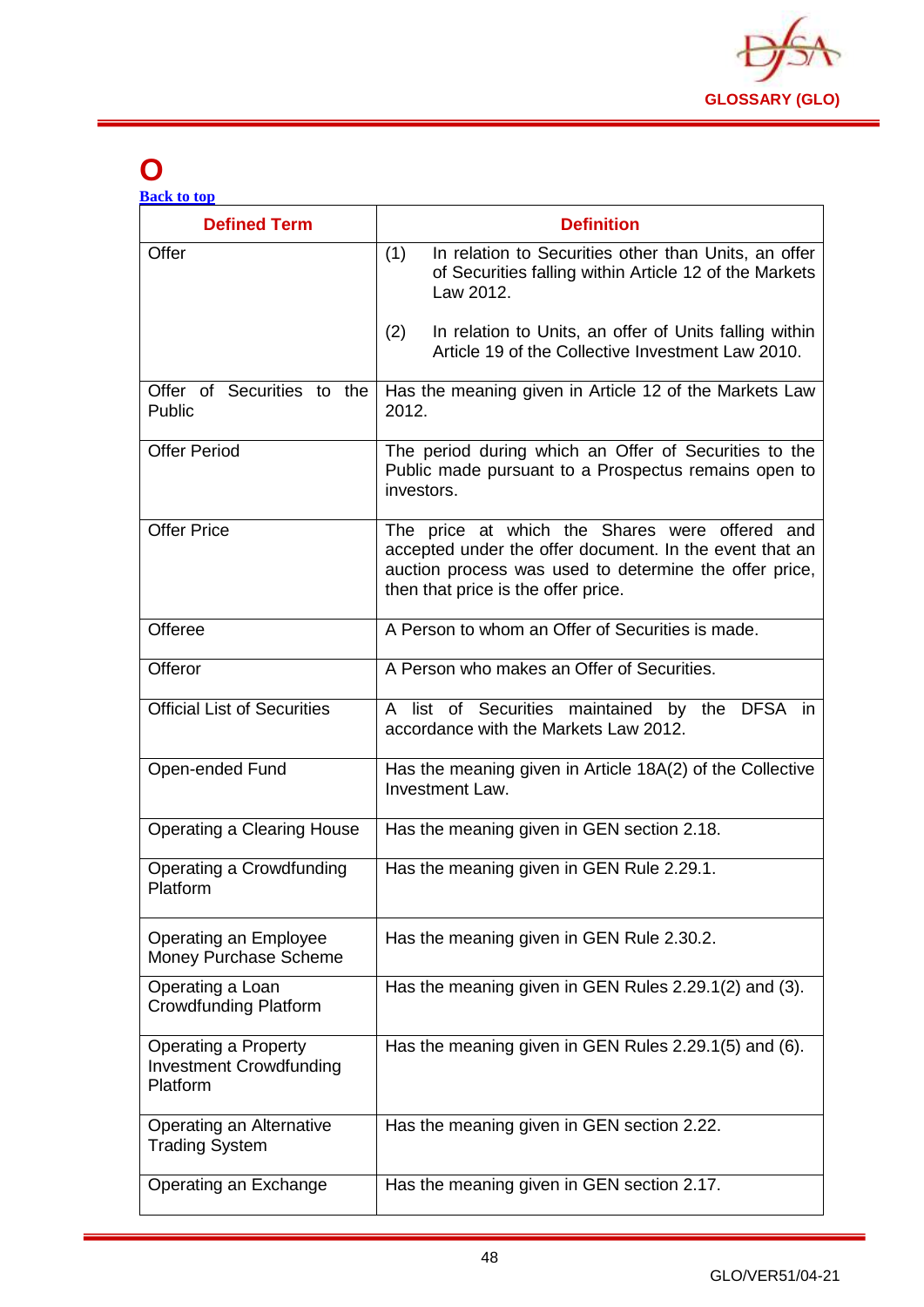

| <b>Defined Term</b>                                     | <b>Definition</b>                                                                                                                                                                                                                                                                                                         |
|---------------------------------------------------------|---------------------------------------------------------------------------------------------------------------------------------------------------------------------------------------------------------------------------------------------------------------------------------------------------------------------------|
| Operating an Investment<br><b>Crowdfunding Platform</b> | Has the meaning given in GEN Rules 2.29.1(4) and (6).                                                                                                                                                                                                                                                                     |
| Operator                                                | Has the meaning given in COB Rule 12.1.2                                                                                                                                                                                                                                                                                  |
| Option                                                  | Has the meaning given in GEN Rule A2.3.1(a).                                                                                                                                                                                                                                                                              |
| <b>Ordinary Resolution</b>                              | In relation to a company, a resolution passed by a<br>simple majority of such shareholders of that company as<br>(being entitled to do so) vote in person or, where proxies<br>are allowed, by proxy, at a general meeting for which<br>notice specifying the intention to propose the resolution<br>has been duly given. |
| <b>Organised Trading Facility</b>                       | Pursuant to GEN Rule 2.22.1(b), a system which brings<br>together multiple third party buying and selling interests<br>in Investments, in accordance with its discretionary<br>rules, in a way that results in a contract in respect of<br>such Investments.                                                              |
| <b>OTF</b>                                              | An Organised Trading Facility.                                                                                                                                                                                                                                                                                            |
| <b>Outsourcing Agreement</b>                            | An agreement in writing entered into by an Fund<br>Manager or Trustee with a Service Provider in relation<br>to outsourced functions, which fulfils the criteria in CIR<br>App 1.                                                                                                                                         |
| <b>Own Account Transaction</b>                          | A transaction Executed by the Authorised Firm for its<br>own benefit or for the benefit of its Associate.                                                                                                                                                                                                                 |
| <b>Owner's Equity</b>                                   | In relation to a Takaful Insurer, the amount of the assets,<br>less the liabilities, of the Insurer that are not attributed to<br>the insurance fund of the Insurer.                                                                                                                                                      |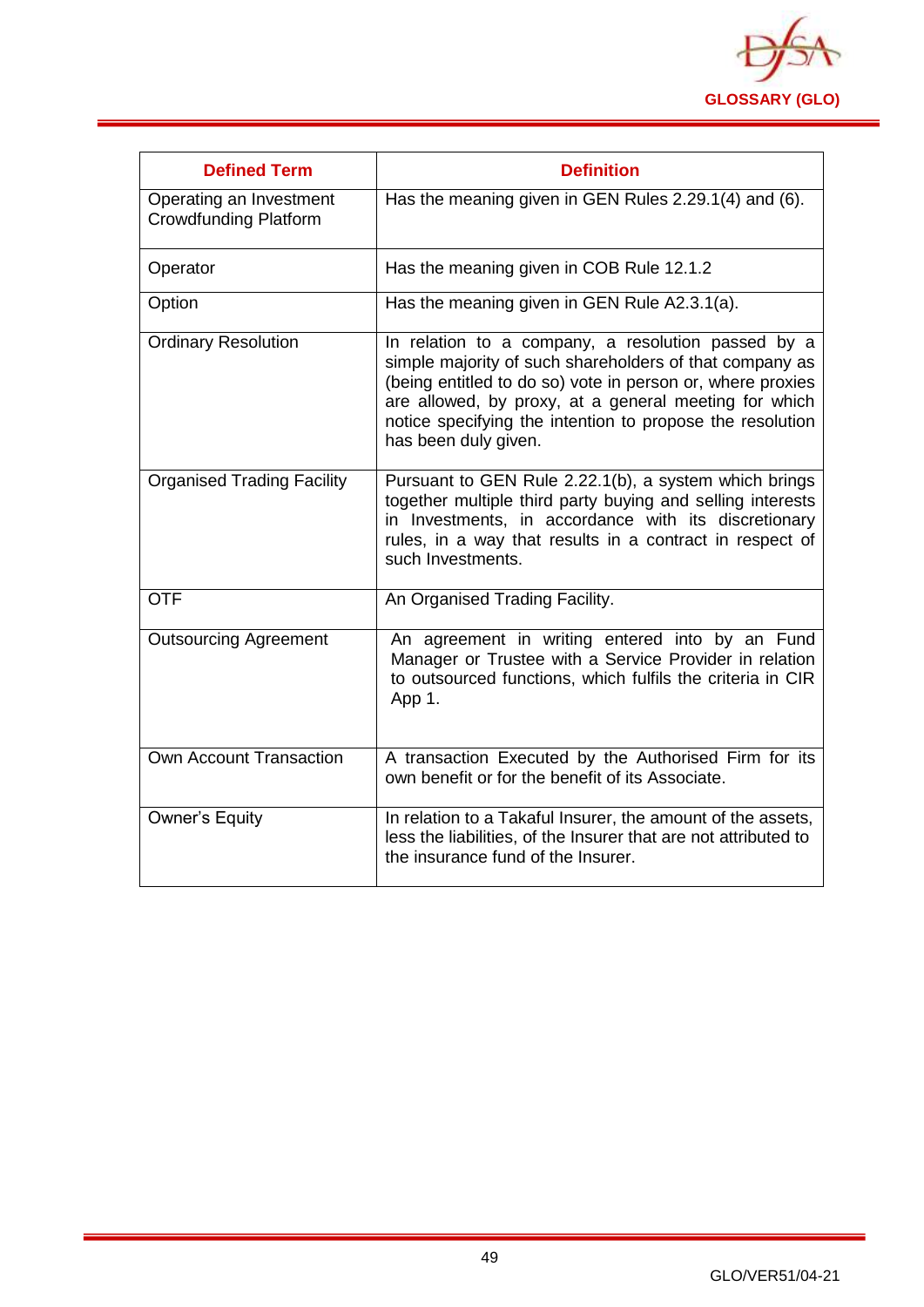

### **P**

| <b>Back to top</b> |  |  |
|--------------------|--|--|
|                    |  |  |
|                    |  |  |

| <b>Defined Term</b>                    | <b>Definition</b>                                                                                                                                                                               |
|----------------------------------------|-------------------------------------------------------------------------------------------------------------------------------------------------------------------------------------------------|
| Parent                                 | A Holding Company.                                                                                                                                                                              |
| <b>Participating Employer</b>          | Has the meaning given in GEN Rule 2.30.1.                                                                                                                                                       |
| Partner                                | In relation to an Undertaking which is a Partnership, a<br>Person occupying the position of a partner, by whatever<br>name called.                                                              |
| Partnership                            | Any partnership, including a partnership constituted<br>under the law of a country or territory outside the DIFC,<br>but not including a Limited Liability Partnership.                         |
| Passported Fund                        | Has the meaning given in FPR section 1.3.                                                                                                                                                       |
| <b>Payment Account</b>                 | Has the meaning given in GEN Rule 2.6.1(2)                                                                                                                                                      |
| <b>Payment Account Provider</b>        | A Person that provides or operates a Payment Account.                                                                                                                                           |
| <b>Payment Initiation Service</b>      | Has the meaning given in GEN Rule 2.32.1(4).                                                                                                                                                    |
| Payment Instrument                     | Has the meaning given in GEN Rule 2.6.1(2)                                                                                                                                                      |
| <b>Payment Order</b>                   | Has the meaning given in GEN Rule 2.6.1(2).                                                                                                                                                     |
| <b>Payment Schedule</b>                | Has the meaning given in COB Rule 12.1.2.                                                                                                                                                       |
| <b>Payment Service</b>                 | Has the meaning given in GEN Rule 2.6.1(2).                                                                                                                                                     |
| <b>Payment Service Provider</b>        | Has the meaning given in GEN Rule 2.6.1(2).                                                                                                                                                     |
| <b>Payment Transaction</b>             | Has the meaning given in GEN Rule 2.6.1(2).                                                                                                                                                     |
| Permanent Health Insurance             | Has the meaning given in GEN Rule A4.1.2(d).                                                                                                                                                    |
| <b>Permanent Share Capital</b>         | Ordinary paid-up share capital or similar shareholders' or<br>members' equity, including retained earnings, however<br>called.                                                                  |
| Person                                 | A Person includes any natural person, Body Corporate<br>body unincorporated, including a legal person,<br>or<br>Partnership, unincorporated<br>company,<br>association,<br>government or state. |
| <b>Personal Account</b><br>Transaction | A transaction undertaken by an Employee of an<br>Authorised Firm in a Investment, other than:                                                                                                   |
|                                        | a transaction in a government and public Security;<br>(a)                                                                                                                                       |
|                                        | (b)<br>a transaction in a life policy; or                                                                                                                                                       |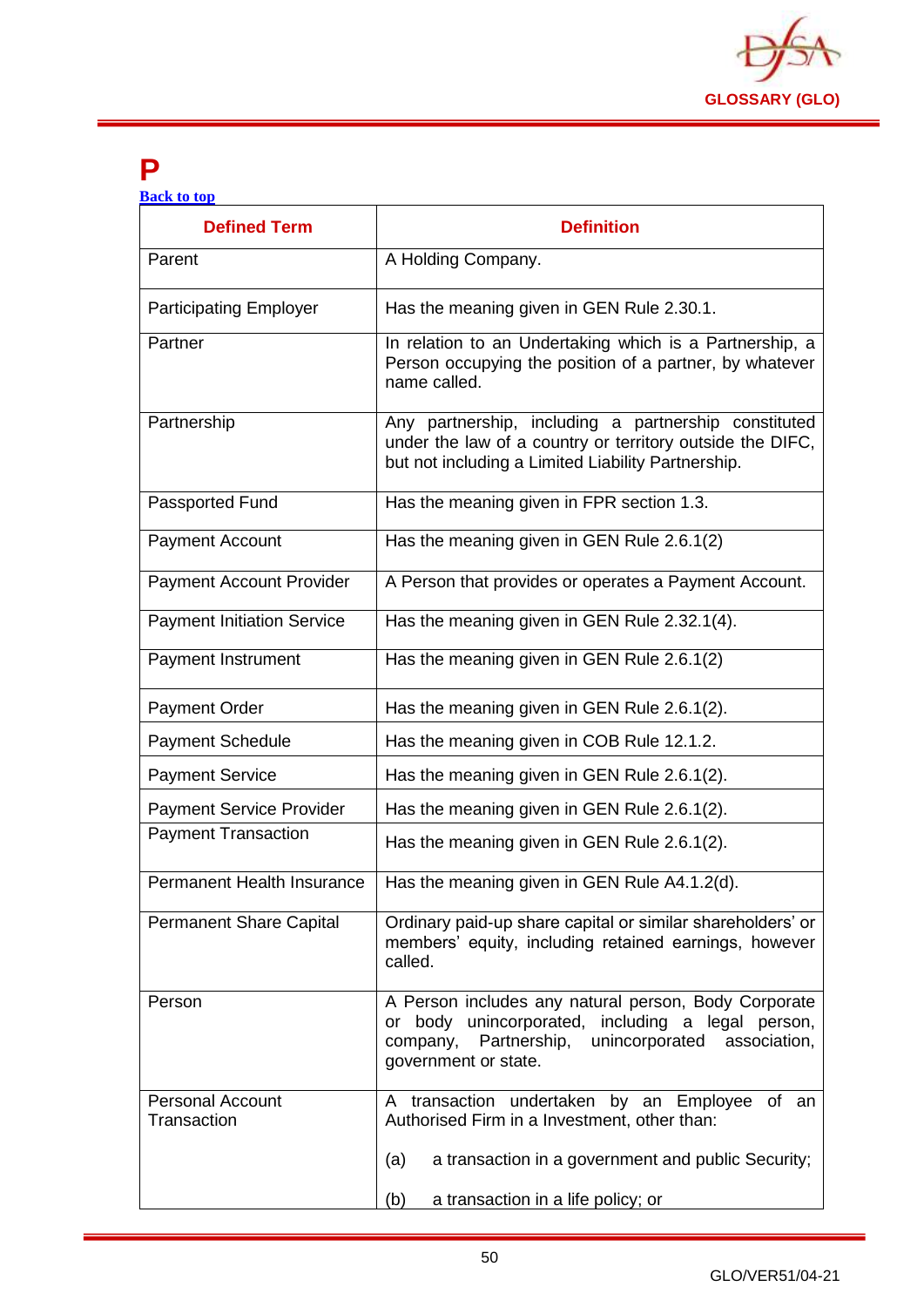

| <b>Defined Term</b>                                 | <b>Definition</b>                                                                                                                                                                                                                                                                                                                                                                                                                                                                                       |
|-----------------------------------------------------|---------------------------------------------------------------------------------------------------------------------------------------------------------------------------------------------------------------------------------------------------------------------------------------------------------------------------------------------------------------------------------------------------------------------------------------------------------------------------------------------------------|
|                                                     | (c)<br>a discretionary transaction if there is no prior<br>with the Employee and the<br>communication<br>discretion is not exercised by the Authorised Firm.                                                                                                                                                                                                                                                                                                                                            |
| Persons Undertaking Key<br><b>Control Functions</b> | Persons undertaking compliance, risk management,<br>internal audit and similar control functions.                                                                                                                                                                                                                                                                                                                                                                                                       |
| <b>PIB</b>                                          | The Prudential - Investment, Insurance Intermediation<br>and Banking module of the Rulebook.                                                                                                                                                                                                                                                                                                                                                                                                            |
| PIN                                                 | The Prudential - Insurance Business module of the<br>Rulebook.                                                                                                                                                                                                                                                                                                                                                                                                                                          |
| Policyholder                                        | Includes a potential policyholder.                                                                                                                                                                                                                                                                                                                                                                                                                                                                      |
| <b>Policy Benefit</b>                               | An amount payable under an insurance contract as a<br>result of the occurrence of an event insured under the<br>contract.                                                                                                                                                                                                                                                                                                                                                                               |
| <b>Politically Exposed Person</b><br>(PEP)          | Means a natural person (and includes, where relevant, a<br>family member or close associate) who is or has been<br>entrusted with a prominent public function, including but<br>not limited to, a head of state or of government, senior<br>politician, senior government, judicial or military official,<br>ambassador, senior executive of a<br>state<br>owned<br>corporation, or an important political party official, but not<br>middle ranking or more junior individuals in these<br>categories. |
| <b>Practice Note</b>                                | Guidelines issued from time to time by the DFSA to<br>assist a Registered Auditor in applying a relevant<br>standard.                                                                                                                                                                                                                                                                                                                                                                                   |
| <b>Preliminary Notice</b>                           | a written notice given by the DFSA to a Person pursuant<br>to paragraph 4(1) of Schedule 3 to the Regulatory Law<br>2004.                                                                                                                                                                                                                                                                                                                                                                               |
| <b>Premium Liability</b>                            | The liability referred to in PIN Rule 5.4.7.                                                                                                                                                                                                                                                                                                                                                                                                                                                            |
| <b>Price Information Provider</b>                   | (1)<br>In CIR, has the meaning given to that term in CIR<br>Rule 13.9.4(2).                                                                                                                                                                                                                                                                                                                                                                                                                             |
|                                                     | In AMI, has the meaning given to that term in Rule<br>(2)<br>$A2.1.2(2)$ .                                                                                                                                                                                                                                                                                                                                                                                                                              |
| <b>Price Sensitive Information</b>                  | Information of a type which is liable to cause substantial<br>movement in the price of Securities or (in the case of<br>Debentures) to affect significantly the ability of the Issuer<br>to meet its commitments.                                                                                                                                                                                                                                                                                       |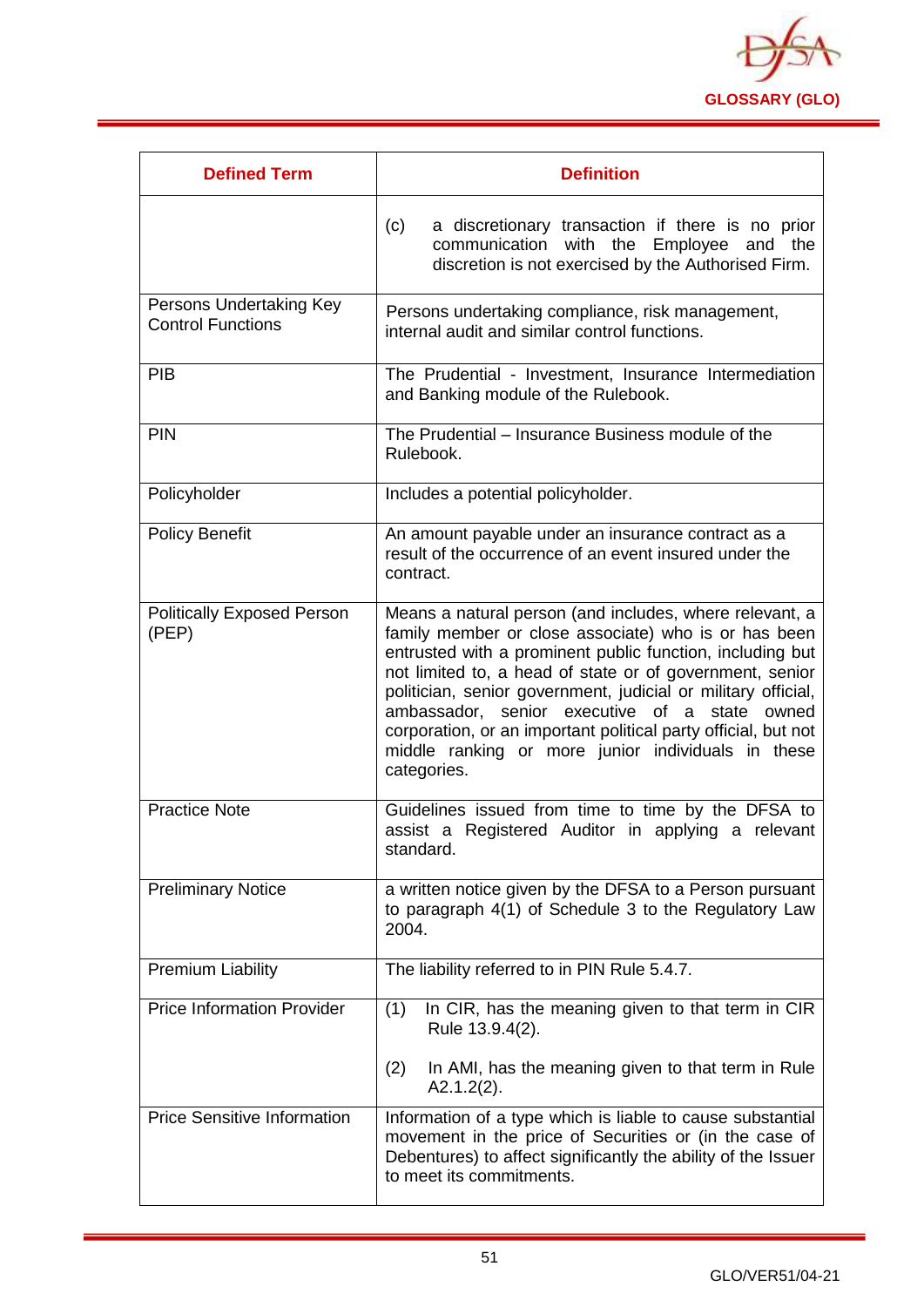

| <b>Defined Term</b>                | <b>Definition</b>                                                                                                                                                                                                              |  |
|------------------------------------|--------------------------------------------------------------------------------------------------------------------------------------------------------------------------------------------------------------------------------|--|
| <b>Price Stabilisation</b>         | The activity of stabilising the price of an Eligible Security<br>in the manner described in the PRS Module.                                                                                                                    |  |
| <b>Principal Representative</b>    | An individual designated by a Representative Office in<br>accordance with REP.                                                                                                                                                 |  |
| Principle                          | In relation to an Authorised Firm or Authorised<br>(1)<br>Individual, a principle prescribed in GEN chapter<br>4.                                                                                                              |  |
|                                    | (2)<br>In relation to an Audit Principal, a principle<br>prescribed in AUD section 2.6.                                                                                                                                        |  |
| <b>Private Equity Fund</b>         | Has the meaning given in CIR Rule 3.1.6                                                                                                                                                                                        |  |
| <b>Private Placement</b>           | An Offer made to a Person who is likely to be interested<br>in the Offer having regard to:                                                                                                                                     |  |
|                                    | (i)<br>previous contact between the Person making<br>the Offer and that Person;                                                                                                                                                |  |
|                                    | (ii)<br>a professional or other connection between the<br>Person making the Offer and that Person; or                                                                                                                          |  |
|                                    | (iii)<br>statements or actions by that Person that<br>indicate that he is interested in Offers of that<br>kind.                                                                                                                |  |
| <b>Private Trust Company</b>       | Means a body corporate the purpose of which is solely<br>to provide trust business services in respect of a specific<br>trust or trusts:                                                                                       |  |
|                                    | of which a Family Member of a Single Family or<br>(a)<br>a Family Entity related to a Single Family is the<br>settlor; and                                                                                                     |  |
|                                    | the beneficiaries are all:<br>(b)                                                                                                                                                                                              |  |
|                                    | (i)<br>charities; or                                                                                                                                                                                                           |  |
|                                    | (ii)<br>Family Members, Family Entities, or Family<br>Fiduciary Structures of that Single Family.                                                                                                                              |  |
| <b>Privileged Communication</b>    | A privilege arising from the provision of professional<br>legal advice and any other like privilege properly<br>applicable at law to the communication in question, but<br>does not include a general duty of confidentiality. |  |
| <b>Professional Client</b>         | A Client specified under COB Rule 2.3.3.                                                                                                                                                                                       |  |
| <b>Profit Equalisation Reserve</b> | Represents<br>appropriated<br>of<br>the<br>amount<br>the<br>out<br>Mudaraba<br>income,<br>before<br>allocating the<br>Mudarib's                                                                                                |  |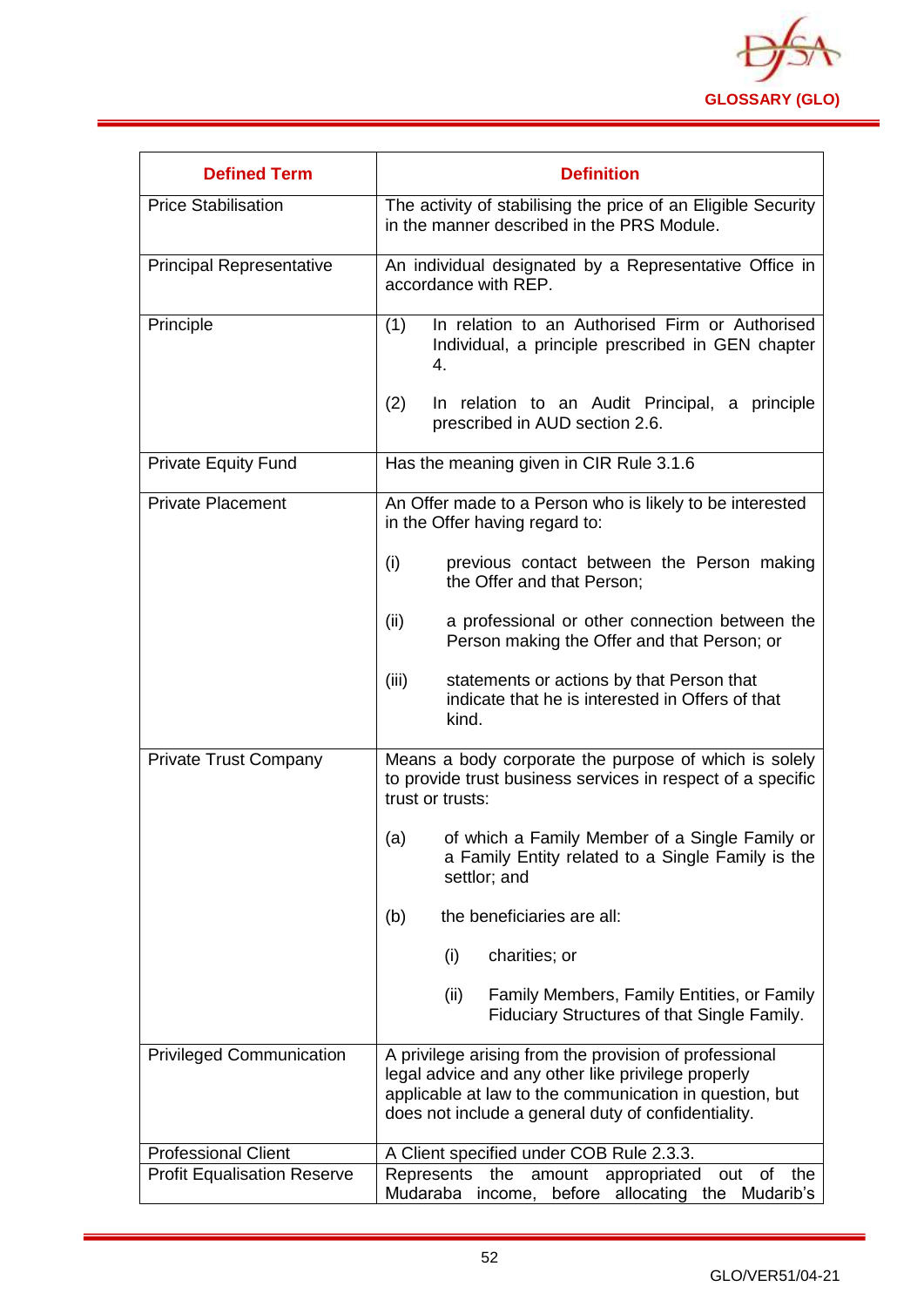

| <b>Defined Term</b>                                        | <b>Definition</b>                                                                                                                                                                                                                             |  |
|------------------------------------------------------------|-----------------------------------------------------------------------------------------------------------------------------------------------------------------------------------------------------------------------------------------------|--|
|                                                            | share, in order to maintain a certain level of investment<br>returns for investment account holders and to increase<br>owners' equity.                                                                                                        |  |
| <b>Profit Sharing Investment</b><br>Account (PSIA)         | An account or portfolio managed:                                                                                                                                                                                                              |  |
|                                                            | in relation to property of any kind, including the<br>(a)<br>currency of any country or territory, held for or<br>within the account or portfolio;                                                                                            |  |
|                                                            | in accordance with Shari'a and held out as such;<br>(b)<br>and                                                                                                                                                                                |  |
|                                                            | under the term of an agreement whereby:<br>(c)                                                                                                                                                                                                |  |
|                                                            | the investor agrees to share any profit with<br>(i)<br>the manager of the account or portfolio in<br>accordance with a predetermined specified<br>percentage or ratio; and                                                                    |  |
|                                                            | (ii)<br>the investor agrees that he alone will bear<br>any losses in the absence of negligence or<br>breach of contract on the part of the<br>manager.                                                                                        |  |
| Promote                                                    | In relation to a Passported Fund, has the meaning given<br>in FPR section 1.3.                                                                                                                                                                |  |
| Property                                                   | (1) In relation to AML, has the meaning given in Articles<br>$(1)$ and $(2)$ of the U.A.E. Federal Law No.20 of 2018;<br>and                                                                                                                  |  |
|                                                            | (2) In relation to Property Investment Crowdfunding, has<br>the meaning given in GEN Rule 2.29.1(7).                                                                                                                                          |  |
| <b>Property Fund</b>                                       | Has the meaning given in CIR Rule 3.1.7                                                                                                                                                                                                       |  |
| <b>Property Investment</b><br>Crowdfunding                 | Has the meaning given in GEN Rules 2.29.1(5) and (6).                                                                                                                                                                                         |  |
| <b>Property Investment</b><br><b>Crowdfunding Operator</b> | A Person who is authorised under a Licence to operate a<br>Property Investment Crowdfunding Platform.                                                                                                                                         |  |
| <b>Property Investment</b><br><b>Crowdfunding Platform</b> | An electronic platform or a facility referred to in GEN<br>Rules 2.29.1(5) and (6).                                                                                                                                                           |  |
| <b>Property Related Assets</b>                             | Assets which are Shares, Debentures or Warrants which<br>are issued by a Body Corporate, a substantial activity of<br>which relates to investment in Real Property and<br>Certificates which confer rights in respect of such<br>Investments. |  |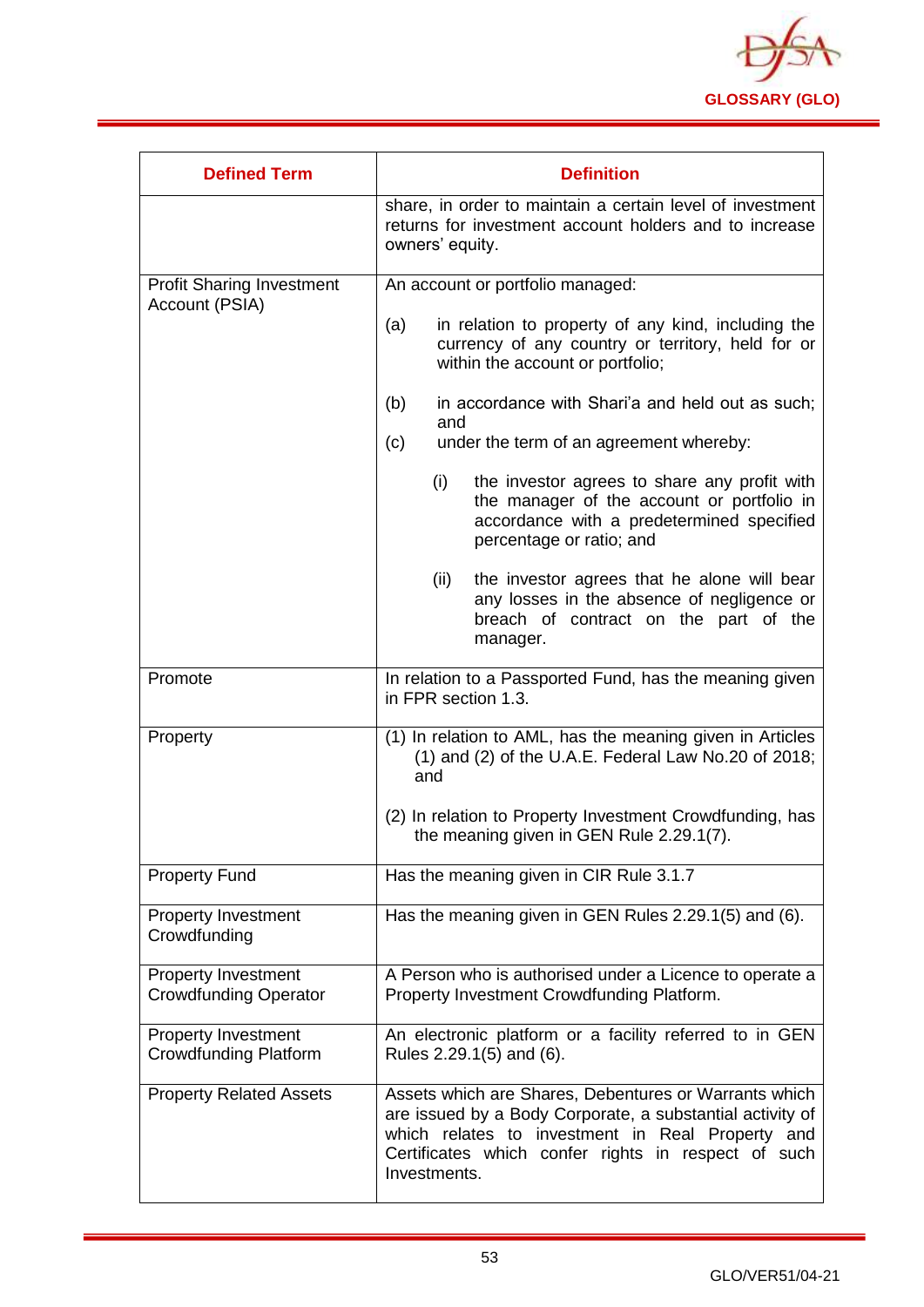

| <b>Defined Term</b>                     | <b>Definition</b>                                                                                                                                                                                                                                                                                  |
|-----------------------------------------|----------------------------------------------------------------------------------------------------------------------------------------------------------------------------------------------------------------------------------------------------------------------------------------------------|
| Prospectus                              | In relation to an Offer of Securities to the Public, a<br>(1)<br>document containing the information specified in<br>Article 15 of the Markets Law 2012 and the MKT<br>Rules, and includes a Supplementary Prospectus.                                                                             |
|                                         | (2)<br>In relation to a Fund, a document containing the<br>prescribed<br>under the<br>information<br>Collective<br>Investment Law 2010<br>and the CIR<br>Rules.<br>Short<br>including<br>Form<br>Prospectus<br>a<br>or<br>Supplementary Prospectus.                                                |
| Prospectus Offer                        | An Offer of Securities referred to in Article 14(4)(a) of the<br>Markets Law 2012.                                                                                                                                                                                                                 |
| <b>Protected Cell Company</b>           | A company incorporated as, or converted into, a<br>Protected Cell Company in accordance with<br>the<br>of the Regulations<br>made<br>provisions<br>under<br>the<br>Companies Law.                                                                                                                  |
| <b>Protection Buyer</b>                 | The Counterparty to a Credit Derivative contract that<br>wishes to reduce the exposure to Credit Risk by<br>protecting itself from potential loss suffered as a result of<br>deterioration in the creditworthiness of the reference<br>assets.                                                     |
| <b>Protection Seller</b>                | The Counterparty to a Credit Derivative contract that<br>wishes to take on Credit Risk arises from potential loss<br><b>of</b><br>deterioration<br>suffered<br>result<br>in<br>the<br>as<br>a<br>creditworthiness of the reference assets in return for<br>compensation from the Protection Buyer. |
| <b>Providing Credit</b>                 | Has the meaning given in GEN section 2.5.                                                                                                                                                                                                                                                          |
| <b>Providing Custody</b>                | Has the meaning given in GEN section 2.13.                                                                                                                                                                                                                                                         |
| <b>Providing Fund</b><br>Administration | Has the meaning given in GEN section 2.24                                                                                                                                                                                                                                                          |
| <b>Providing Money Services</b>         | Has the meaning given in GEN section 2.6.1.                                                                                                                                                                                                                                                        |
| <b>Providing Trust Services</b>         | Has the meaning given in GEN section 2.23.                                                                                                                                                                                                                                                         |
| <b>PRU</b>                              | The Prudential Returns module of the Sourcebook.                                                                                                                                                                                                                                                   |
| <b>Prudential Context</b>               | In relation to activities carried on by a Authorised Firm,<br>the context in which the activities might have, or might<br>reasonably be regarded as likely to have, a negative<br>effect on:                                                                                                       |
|                                         | confidence in the financial stability of the DIFC;<br>(a)                                                                                                                                                                                                                                          |
|                                         | the ability of the Authorised Firm to meet the<br>(b)<br>applicable DFSA requirements and<br>standards                                                                                                                                                                                             |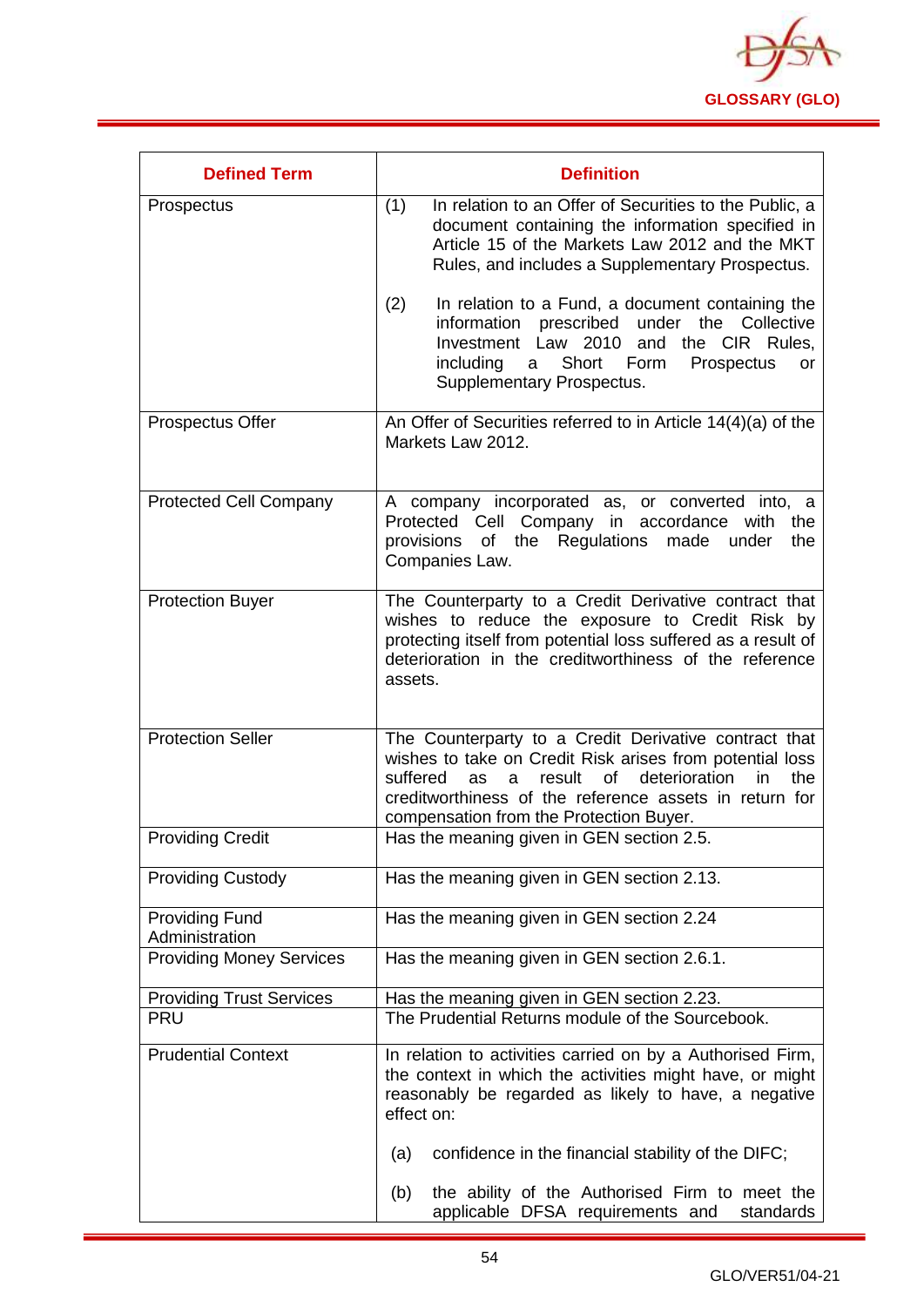

| <b>Defined Term</b>                             | <b>Definition</b>                                                                                                                                                                                                                                                                                                                                                                                                     |
|-------------------------------------------------|-----------------------------------------------------------------------------------------------------------------------------------------------------------------------------------------------------------------------------------------------------------------------------------------------------------------------------------------------------------------------------------------------------------------------|
|                                                 | Firm's<br>the<br>Authorised<br>financial<br>relating to<br>resources; or                                                                                                                                                                                                                                                                                                                                              |
|                                                 | the fitness and propriety of the Authorised Firm to<br>(c)<br>remain authorised.                                                                                                                                                                                                                                                                                                                                      |
| <b>PSIA</b>                                     | <b>Profit Sharing Investment Account.</b>                                                                                                                                                                                                                                                                                                                                                                             |
| <b>PSIAr</b>                                    | Profit Sharing Investment Account received<br>on a<br>restricted basis.                                                                                                                                                                                                                                                                                                                                               |
| <b>PSIAu</b>                                    | Profit Sharing Investment Account received on an<br>unrestricted basis.                                                                                                                                                                                                                                                                                                                                               |
| <b>Public Appearance</b>                        | Any participation in an interview which is part of a<br>seminar, forum, radio, television, website, newspaper,<br>journal, magazine, or other periodical or other public<br>speaking activity, or the writing of an article for a<br>newspaper, journal, magazine<br>website,<br>or<br>other<br>periodical in which an Investment Analyst makes a<br>recommendation or offers an opinion concerning an<br>Investment. |
| <b>Public Fund</b>                              | (1) In relation to a Passported Fund, has the meaning<br>given in FPR section 1.3; and                                                                                                                                                                                                                                                                                                                                |
|                                                 | (2) In any other case, has the meaning given in Article<br>16(1) of the Collective Investment Law 2010.                                                                                                                                                                                                                                                                                                               |
| <b>Public Listed Company</b>                    | Has the meaning given in Schedule 1 to the Regulatory<br>Law 2004.                                                                                                                                                                                                                                                                                                                                                    |
| Public<br>Listed<br>Company<br>Auditor's Report | A report referred to in MKT Rule 5.2.7(b).                                                                                                                                                                                                                                                                                                                                                                            |
| <b>Public Property Fund</b>                     | Is a Public Fund which is also a Property Fund                                                                                                                                                                                                                                                                                                                                                                        |
| Public REIT                                     | A Public Fund that is a Real Estate Investment Trust<br>(REIT).                                                                                                                                                                                                                                                                                                                                                       |
| <b>Public Sector Entities</b>                   | Bodies owned by central or regional governments or<br>Local Authorities which perform regulatory and other<br>non-commercial functions.                                                                                                                                                                                                                                                                               |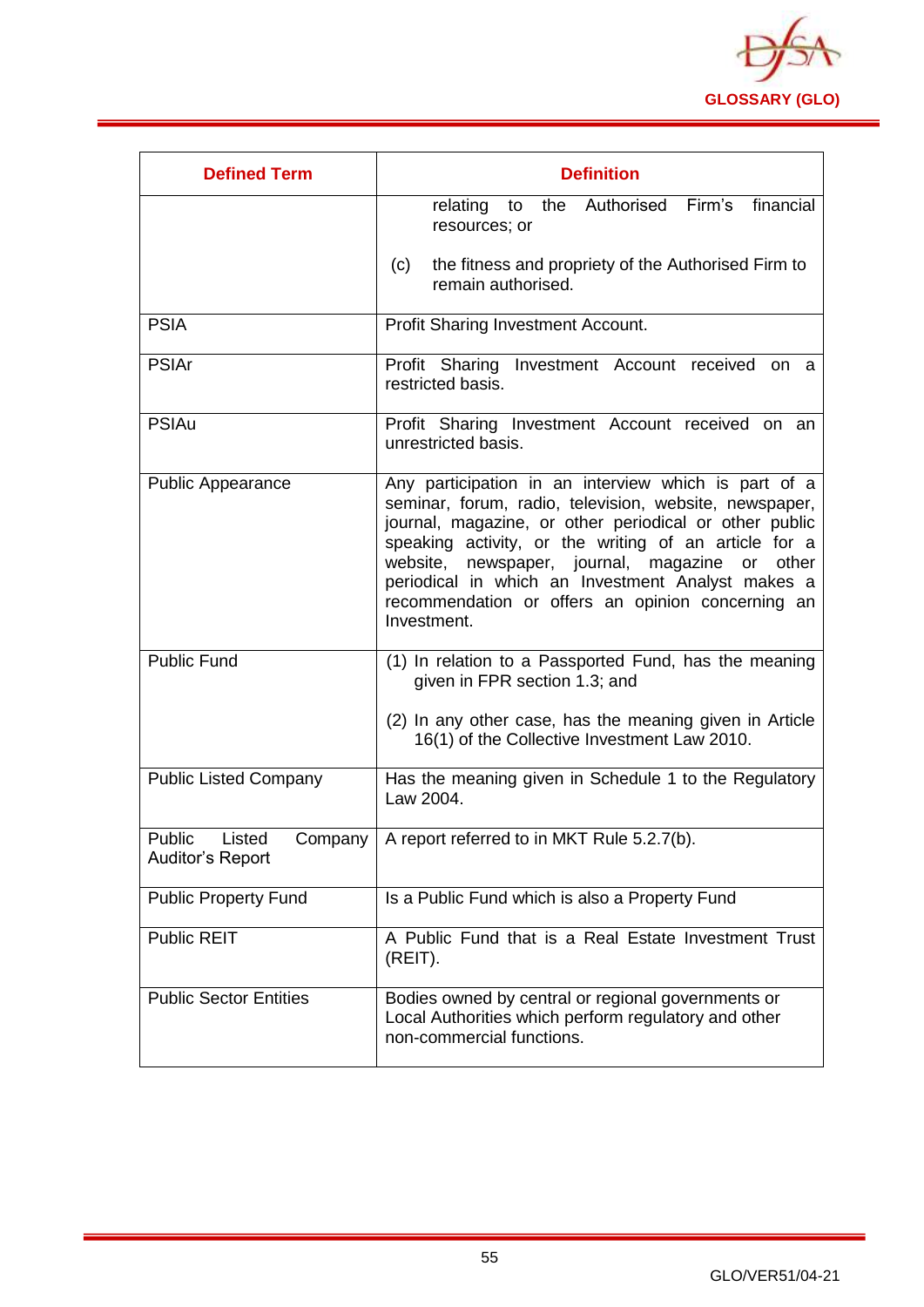

#### **Q [Back to top](#page-1-0)**

| <b>Defined Term</b>                | <b>Definition</b>                                                                                                                                                                                                                                                                       |
|------------------------------------|-----------------------------------------------------------------------------------------------------------------------------------------------------------------------------------------------------------------------------------------------------------------------------------------|
| <b>Qualified Investor Fund</b>     | Has the meaning given in Article 16(5) of the Collective<br>Investment Law 2010.                                                                                                                                                                                                        |
| <b>Qualifying Holding</b>          | Any holding in the capital of a non-financial Undertaking<br>of which the Authorised Firm is a controller.                                                                                                                                                                              |
| <b>Quarterly Regulatory Return</b> | A quarterly return of the type specified in PIN Rule<br>A10.3.1.                                                                                                                                                                                                                        |
| <b>Quiet Period</b>                | In relation to an initial public offering of securities, the<br>period beginning on the day of publication of listing<br>particulars or a prospectus relating to the offering of that<br>Investment and ending 30 days after the day on which<br>the Investment is admitted to trading. |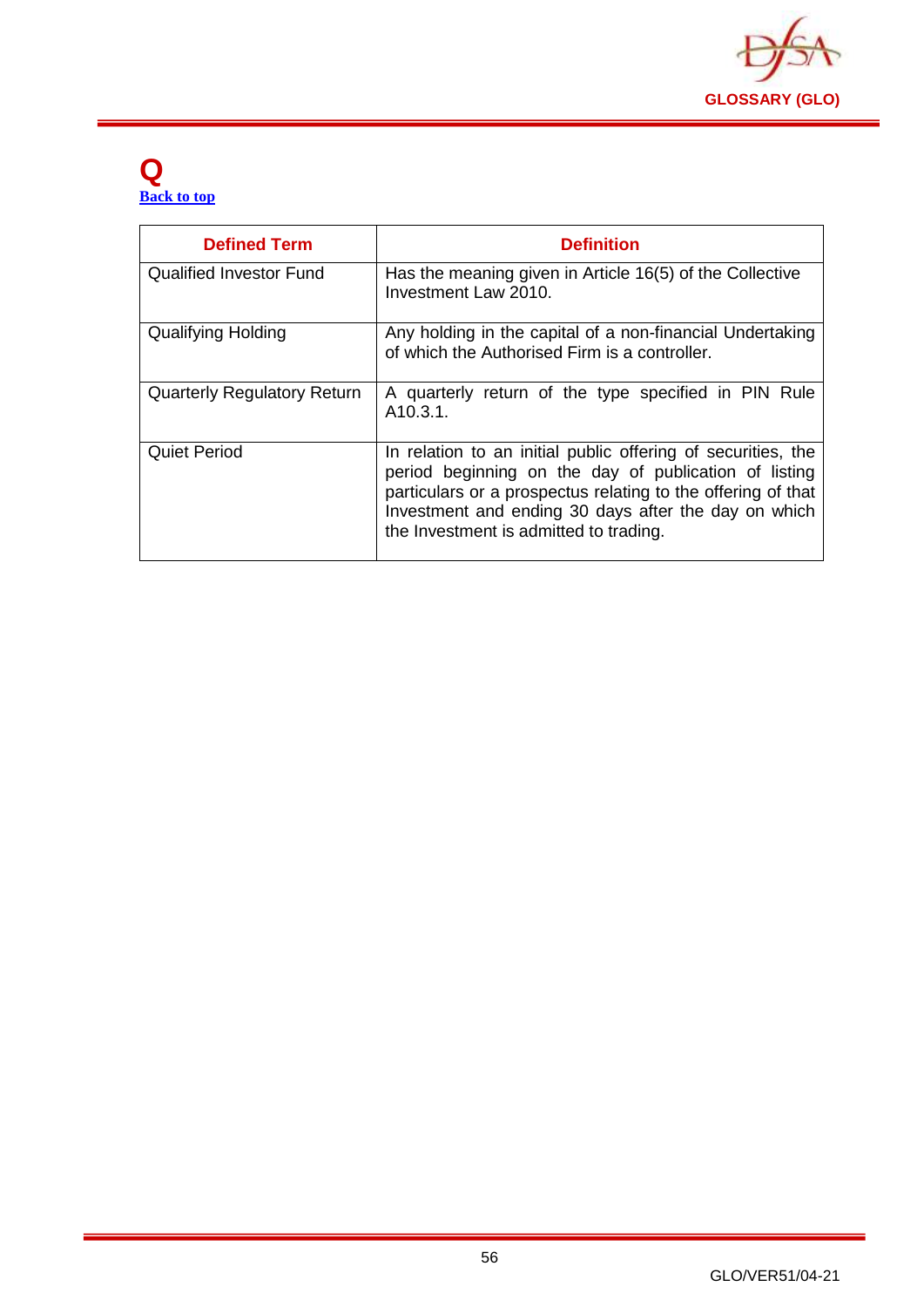

#### **R [Back to top](#page-1-0)**

| <b>Defined Term</b>                            | <b>Definition</b>                                                                                                                                                                                                                                                                                                                                                                        |
|------------------------------------------------|------------------------------------------------------------------------------------------------------------------------------------------------------------------------------------------------------------------------------------------------------------------------------------------------------------------------------------------------------------------------------------------|
| <b>RAR</b>                                     | The Recovery and Resolution Module of the DFSA<br>Rulebook.                                                                                                                                                                                                                                                                                                                              |
| Rated                                          | In the case of an instrument or a counterparty, assigned<br>a rating by a Rating Agency in respect of the<br>counterparty credit risk associated with the instrument or<br>counterparty.                                                                                                                                                                                                 |
| <b>Rating Action</b>                           | Has the meaning given to it in COB Rule 8.3.5(2).                                                                                                                                                                                                                                                                                                                                        |
| <b>Rating Agency</b>                           | Standard & Poor's, Moody's, AM Best, Fitch Ratings or<br>another agency approved in writing by the DFSA.                                                                                                                                                                                                                                                                                 |
| <b>Rating Analyst</b>                          | Has the meaning given to it in COB Rule 8.3.1(3).                                                                                                                                                                                                                                                                                                                                        |
| <b>Rating Subject</b>                          | Has the meaning given to it in GEN Rule 2.27.1(3).                                                                                                                                                                                                                                                                                                                                       |
| <b>Readily Realisable</b><br><b>Securities</b> | A government or public Security denominated in the<br>currency of the country of its issuer, or any other<br>Security which is admitted to official listing on an<br>exchange in a Zone 1 country and regularly traded on or<br>under the rules of such an exchange.                                                                                                                     |
| Real Estate Investment Trust                   | Has the meaning given in CIR Rule 3.1.8                                                                                                                                                                                                                                                                                                                                                  |
| <b>Real Property</b>                           | Land or buildings, whether freehold or leasehold, where<br>the unexpired term of any lease exceeds 20 years.                                                                                                                                                                                                                                                                             |
| <b>REC</b>                                     | The Recognition module of the Rulebook.                                                                                                                                                                                                                                                                                                                                                  |
| <b>Recognised Body</b>                         | Has the meaning given in Article 37(3)(a) of the Markets<br>Law 2012.                                                                                                                                                                                                                                                                                                                    |
| Recognised Jurisdiction                        | In CIR, in relation to a Foreign Fund, means a<br>(a)<br>jurisdiction which has been recognised by the<br>under Article 55 of the Collective<br>DFSA<br>Investment Law 2010 or, pursuant to Article 1(b)<br>of that law, under Article 20 of the Collective<br>Investment Law 2006.<br>In relation to an EMP Scheme established<br>(b)<br>outside the DIFC, a jurisdiction that the DFSA |
|                                                | confirms in writing is acceptable to the DFSA, as<br>providing equivalent regulation as provided under<br>the DFSA regime.                                                                                                                                                                                                                                                               |
| Recognised Jurisdiction<br>Notice              | A notice issued by the DFSA, pursuant Article 55 of the<br>Collective Investment Law 2010 or, pursuant to Article                                                                                                                                                                                                                                                                        |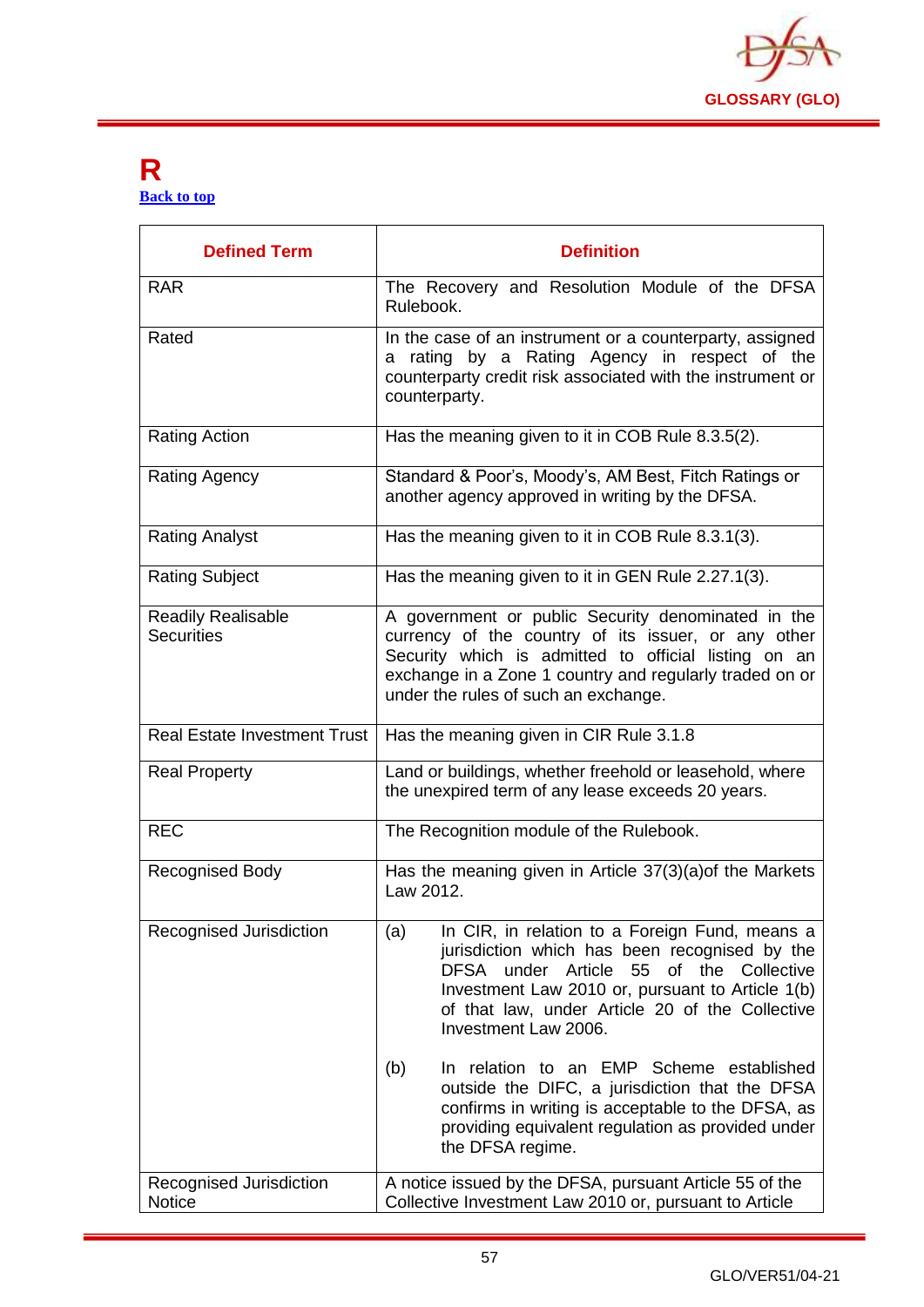

| <b>Defined Term</b>                           | <b>Definition</b>                                                                                                                                                                                                                             |
|-----------------------------------------------|-----------------------------------------------------------------------------------------------------------------------------------------------------------------------------------------------------------------------------------------------|
|                                               | 1(b) of that law, under to Article 20 of the Collective<br>Investment Law 2006, listing countries and territories<br>which are Recognised Jurisdictions and Foreign Funds<br>which are Designated Funds in respect of these<br>jurisdictions. |
| <b>Recognised Member</b>                      | Has the meaning given in Article 37(3)(b) of the Markets<br>Law 2012.                                                                                                                                                                         |
| <b>Recognised Person</b>                      | A Recognised Body or a Recognised Member.                                                                                                                                                                                                     |
| <b>Recognised Professional</b><br><b>Body</b> | A full member of IFAC.                                                                                                                                                                                                                        |
| Recognised Professional<br>Qualification      | A qualification conferred by a Recognised Professional<br>Body.                                                                                                                                                                               |
| <b>Recognised Supervisory</b><br>Authority    | Means any government or quasi-government financial<br>services regulator in a Zone 1 country or such other<br>countries as the DFSA may accept.                                                                                               |
| Recognition                                   | The status acquired by a Person who is admitted to the<br>list of Recognised Persons pursuant to Article 37(5) of<br>the Markets Law 2012.                                                                                                    |
| <b>Recognition Criteria</b>                   | Has the meaning in REC Rule 2.4 or 2.5.                                                                                                                                                                                                       |
| Reference Asset                               | The asset against which payments under a Derivative<br>contract are calculated.                                                                                                                                                               |
| <b>Reference Date</b>                         | The date as at which an actuarial investigation is<br>performed for the purposes of PIN section 7.3.                                                                                                                                          |
| <b>Reference Entity</b>                       | The entity against which payments under a Derivative<br>contract are calculated.                                                                                                                                                              |
| <b>Registered Auditor</b>                     | Has the meaning given in Article 97 of the Regulatory<br>Law 2004.                                                                                                                                                                            |
| <b>Registration Statement</b>                 | In relation to a Prospectus structured as multiple<br>documents, the document referred to in MKT Rule<br>$2.5.1(3)(b)$ .                                                                                                                      |
| <b>Regulated Exchange</b>                     | regulated by a Financial Services<br>An exchange<br>Regulator.                                                                                                                                                                                |
| <b>Regulated Financial</b><br>Institution     | A Person who does not hold a Licence but who is<br>authorised in a jurisdiction other than the DIFC to carry<br>on any financial service by another Financial Services<br>Regulator.                                                          |
| Regulation                                    | <b>DIFC</b><br>Legislation made under any<br>law that is not                                                                                                                                                                                  |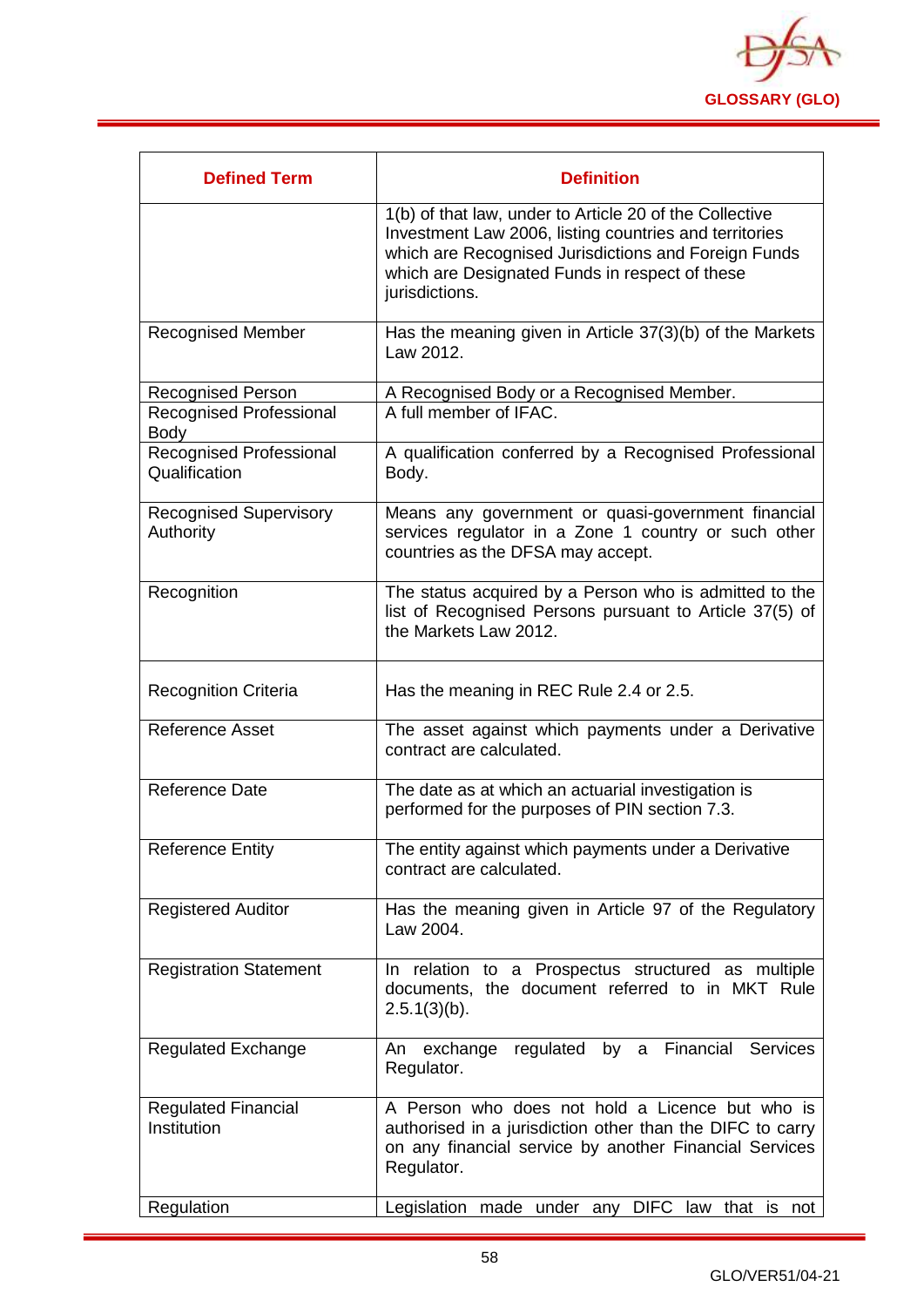

| <b>Defined Term</b>                               | <b>Definition</b>                                                                                                                                                                                                                                             |
|---------------------------------------------------|---------------------------------------------------------------------------------------------------------------------------------------------------------------------------------------------------------------------------------------------------------------|
|                                                   | administered by the DFSA.                                                                                                                                                                                                                                     |
| Regulators                                        | In addition to the DFSA, regulators with recognised<br>jurisdiction in relation to financial services, whether in the<br>DIFC or outside of the DIFC.                                                                                                         |
| <b>Regulatory Announcement</b><br><b>Services</b> | A service approved by the DFSA for the purposes of<br>making market disclosure of information pursuant to<br>MKT Rule 4.7.1(c).                                                                                                                               |
| <b>Regulatory Function</b>                        | In accordance with AMI Rule 4.4.1, in relation to an<br>Authorised Market Institution, means those functions<br>which directly contribute to the satisfaction by the<br>Authorised<br>Market<br><b>Institution</b><br>of<br>its<br>Licensing<br>Requirements. |
| <b>Regulatory Law</b>                             | The Regulatory Law 2004.                                                                                                                                                                                                                                      |
| <b>Regulatory Returns Auditor's</b><br>Report     | A report referred to in GEN Rule 8.6.1(b).                                                                                                                                                                                                                    |
| <b>REITS</b>                                      | A Real Estate Investment Trust.                                                                                                                                                                                                                               |
| Related                                           | In respect of one entity, the first entity, being in the<br>position relative to that entity of:                                                                                                                                                              |
|                                                   | a second entity that is a Subsidiary, Associate or<br>(a)<br>Holding Company of the first entity;                                                                                                                                                             |
|                                                   | a second entity that is a Subsidiary or Associate of<br>(b)<br>the Holding Company of the first entity;                                                                                                                                                       |
|                                                   | a director or officer of the first entity or of an entity<br>(c)<br>that is related to the first entity by reason of (a) or<br>(b) above;                                                                                                                     |
|                                                   | the spouse or minor child of a natural person<br>(d)<br>referred to in (c) above; or                                                                                                                                                                          |
|                                                   | a company that is a Subsidiary of or subject to<br>(e)<br>significant influence by or from a natural person<br>referred to in (c) or (d) above.                                                                                                               |
| <b>Related Party</b>                              | In MKT, has the meaning given to that term in MKT<br>(1)<br>Rule 3.5.2(a) except in relation to a Rating Subject,<br>where it has the meaning given to it in COB Rule<br>$8.5.2(2)$ .                                                                         |
|                                                   | In CIR, in relation to a Fund:<br>(2)                                                                                                                                                                                                                         |
|                                                   | (a) its Fund Manager;                                                                                                                                                                                                                                         |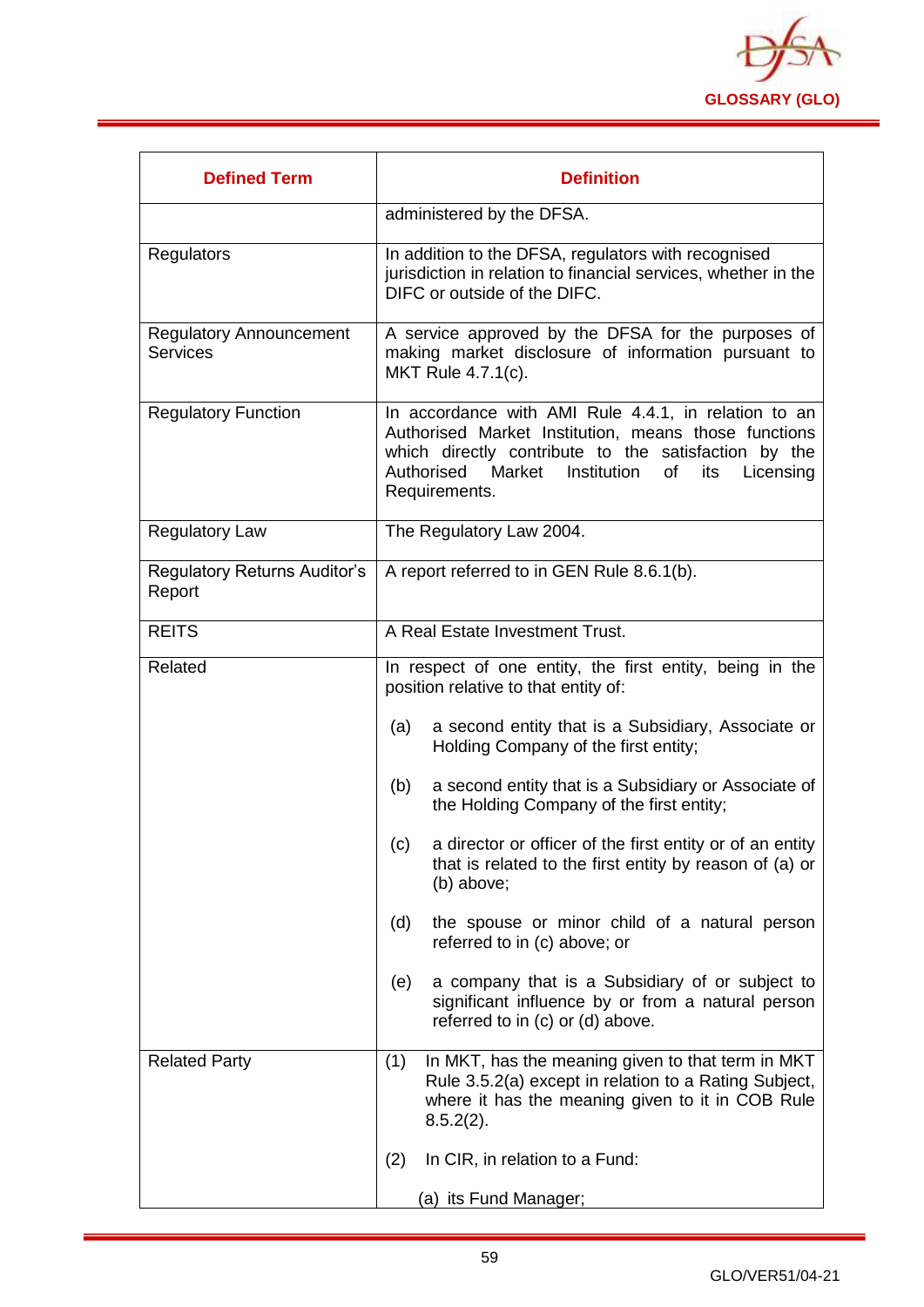

| <b>Defined Term</b>              | <b>Definition</b>                                                                                                                                                               |
|----------------------------------|---------------------------------------------------------------------------------------------------------------------------------------------------------------------------------|
|                                  | (b) its Governing Body;                                                                                                                                                         |
|                                  | (c) an individual director of a Corporate Director;                                                                                                                             |
|                                  | (d) its Custodian;                                                                                                                                                              |
|                                  | (e) its Trustee or other Persons providing oversight;                                                                                                                           |
|                                  | (f) any Advisor;                                                                                                                                                                |
|                                  | $(g)$ a holder of 5% or more of the Units of the Fund;<br>or                                                                                                                    |
|                                  | (h) an Associate of a Person in (a) to $(g)$ .                                                                                                                                  |
|                                  | (3) In CIR Rule 13.9.5, in relation to the ETF Fund<br>Manager:                                                                                                                 |
|                                  | (a) a member of the Fund Manager's Group;                                                                                                                                       |
|                                  | (b) a Controller of the Fund Manager;                                                                                                                                           |
|                                  | (c) a director or senior officer of the Fund Manager<br>or a family member of such director or senior<br>officer; or                                                            |
|                                  | (d) a business associate of the Fund Manager or, of<br>a person referred to in (c).                                                                                             |
|                                  | (4) In CIR, in relation to a Fund on a Fund Platform, any<br>other Fund on that Fund Platform.                                                                                  |
| <b>Related Party Transaction</b> | (1) in MKT, has the meaning given to that term in MKT<br>Rule 3.5.2(b).                                                                                                         |
|                                  | in CIR, in relation to a Fund, means:<br>(2)                                                                                                                                    |
|                                  | (a)<br>a transaction in respect of Fund Property<br>entered into by a Fund Manager with a Related<br>Party; or                                                                  |
|                                  | in CIR Rule 13.9.5, an arrangement referred to<br>(b)<br>in that Rule relating to an index or benchmark<br>that is entered into by an ETF Fund Manager<br>with a Related Party. |
|                                  | (3)<br>in COB, in relation to an Employee Money<br>Purchase Scheme, means a transaction relating<br>to property of the Scheme entered into by an                                |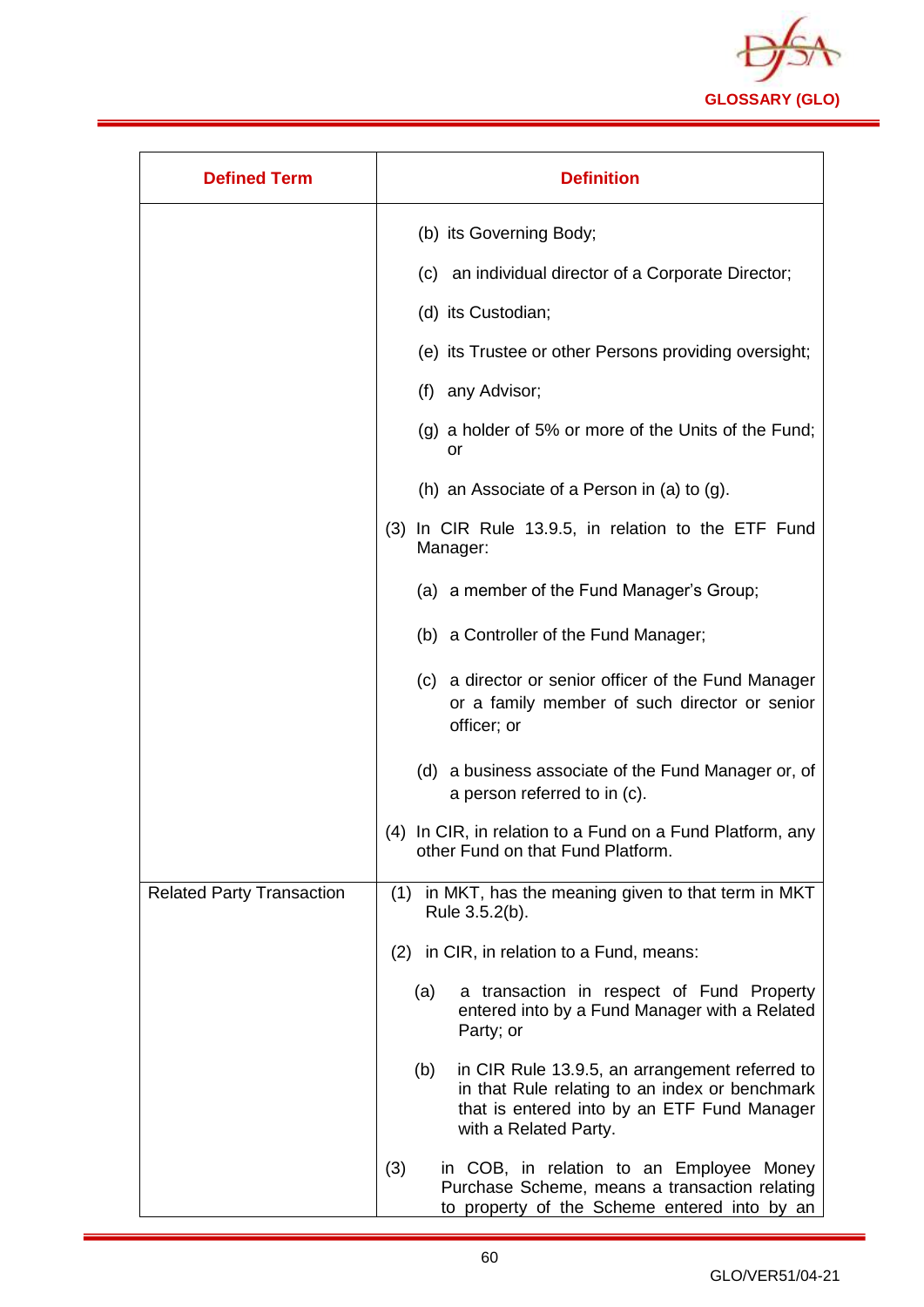

| <b>Defined Term</b>                                            | <b>Definition</b>                                                                                                                                         |
|----------------------------------------------------------------|-----------------------------------------------------------------------------------------------------------------------------------------------------------|
|                                                                | Operator or Administrator with a person who is<br>Related to the Operator or Administrator (as the<br>case may be).                                       |
| <b>Related Person</b>                                          | Has the meaning given in PIB Rule 4.4.6.                                                                                                                  |
| <b>Relevant Information</b>                                    | Has the meaning given to it in COB Rule 8.3.1(2)                                                                                                          |
| <b>Relevant Person</b>                                         | In AML, has the meaning in AML Rule 1.1.2.<br>(1)<br>(2)<br>In AUD, has the meaning in AUD Rule 1.1.2.                                                    |
| Remuneration                                                   | Any form of remuneration, including benefits of any kind.                                                                                                 |
| <b>Reporting Entity</b>                                        | Has the meaning given in Article 38 of the Markets Law<br>2012.                                                                                           |
| <b>Representative Office</b>                                   | A Person carrying on in the DIFC the Financial Service<br>of Operating a Representative Office for which it has<br>authorisation under its Licence.       |
| <b>Responsible Officer</b>                                     | The Licensed Function described in GEN Rule 7.4.9                                                                                                         |
| <b>Restricted Person</b>                                       | Has the meaning given to that term in MKT Rule<br>$3.4.1(2)$ .                                                                                            |
| <b>Restricted Profit Sharing</b><br><b>Investment Accounts</b> | A PSIA in respect of the investment account holder<br>imposes certain restrictions as to where, how and for<br>what purpose his funds are to be invested. |
| <b>Retail Client</b>                                           | A Client specified under COB Rule 2.3.2.                                                                                                                  |
| Return                                                         | Includes both Quarterly Regulatory Returns and Annual<br><b>Regulatory Returns.</b>                                                                       |
| <b>Risk Officer</b>                                            | The Key Individual function described in AMI Rule 5.3.7.                                                                                                  |
| Rule                                                           | Legislation made by the Board under Article 23 of the<br>Regulatory Law 2004 for the purposes of that law or any<br>law administered by the DFSA.         |
| <b>Rulebook</b>                                                | The DFSA Rulebook.                                                                                                                                        |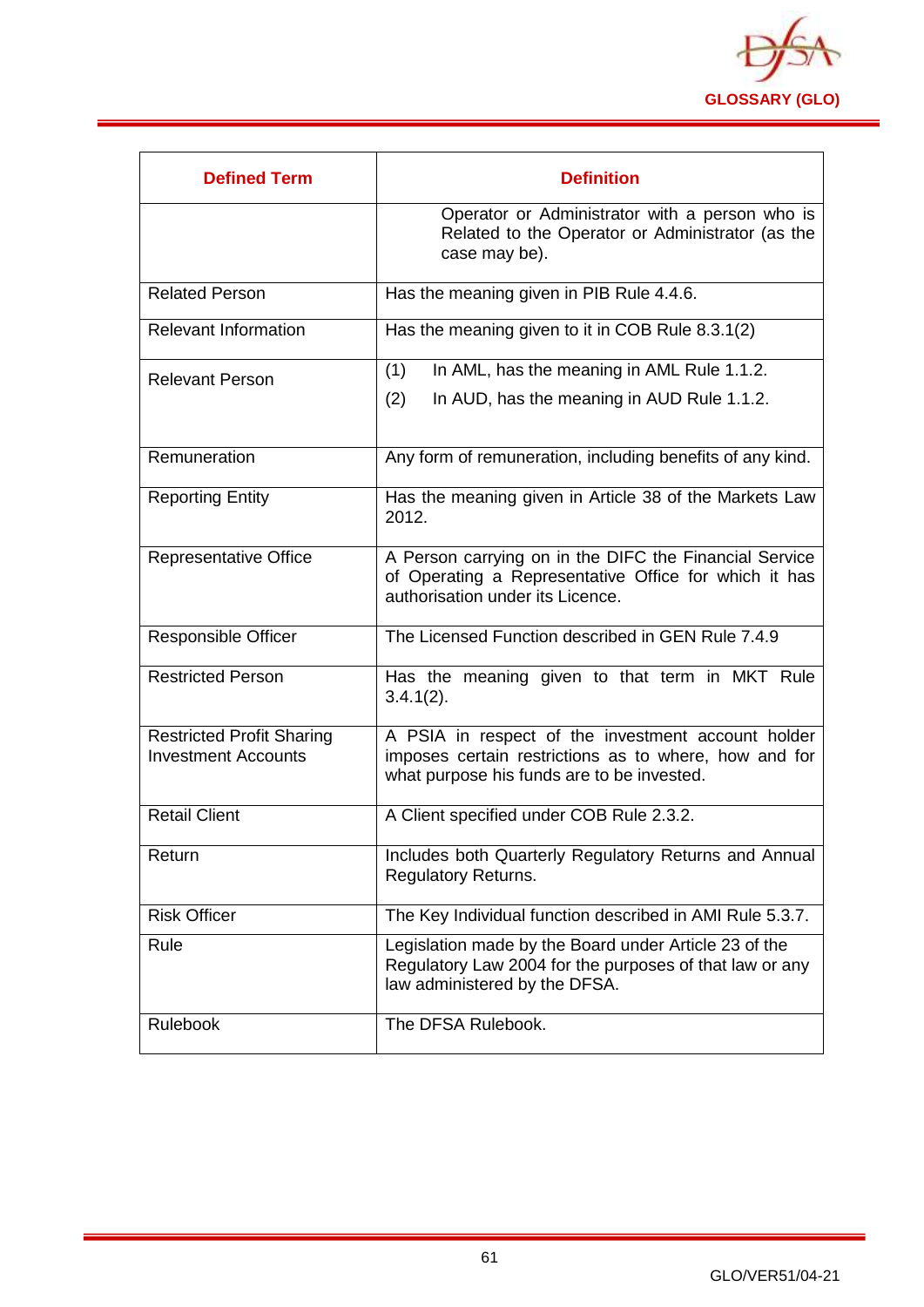

### **S**

**[Back to top](#page-1-0)**

| <b>Defined Term</b>                    | <b>Definition</b>                                                                                                                                                                                                     |
|----------------------------------------|-----------------------------------------------------------------------------------------------------------------------------------------------------------------------------------------------------------------------|
| Safe Custody Auditor's<br>Report       | A report referred to in GEN Rule 8.6.1(e).                                                                                                                                                                            |
| Safe Custody Investment                | Means a Client Investment held or to be held for<br>safekeeping by an Authorised Firm or Third Party Agent.                                                                                                           |
| <b>Safe Custody Provisions</b>         | The provisions under COB App6.                                                                                                                                                                                        |
| <b>SCA</b>                             | The Securities and Commodities Authority of the UAE.                                                                                                                                                                  |
| Schedule                               | In the case of a schedule referred to in the MKT module,<br>a schedule that forms part of that module.                                                                                                                |
| Scheme                                 | Has the meaning given in GEN Rule 2.30.1.                                                                                                                                                                             |
| Securities Exchange Bid                | Has the meaning given under Section 1.4 of TKO.                                                                                                                                                                       |
| <b>Securities Note</b>                 | In relation to a Prospectus structured as multiple<br>documents, the document referred to in MKT Rule<br>$2.5.1(3)(c)$ .                                                                                              |
| <b>Securities Settlement</b><br>System | Pursuant to GEN Rule 2.18.1(4), a system operated by a<br>Person which enables Investments held in accounts to<br>be transferred and settled by book entry according to a<br>set of predetermined multilateral rules. |
| Security                               | Has the meaning given in GEN Rule A2.1.2.                                                                                                                                                                             |
| <b>Segregated Account</b>              | An account established and maintained in accordance<br>with COB App5.                                                                                                                                                 |
| <b>Segregated Client</b>               | Has the meaning given in COB Rule A5.2.1(2).                                                                                                                                                                          |
| <b>Senior Executive Officer</b>        | In relation to:                                                                                                                                                                                                       |
|                                        | Authorised Firm, the Licensed Function<br>(a)<br>an<br>described in GEN Rule 7.4.2; and                                                                                                                               |
|                                        | Authorised<br>Market Institution, the<br>(b)<br>Key<br>an<br>Individual function described in AMI Rule 5.3.4.                                                                                                         |
| Senior Manager                         | In relation to an:                                                                                                                                                                                                    |
|                                        | Authorised Firm, the Licensed Function described<br>(a)<br>in GEN Rule 7.4.7; and                                                                                                                                     |
|                                        | Authorised Market Institution, an individual who is<br>(b)<br>responsible either alone or jointly with other<br>individuals for the management, supervision or                                                        |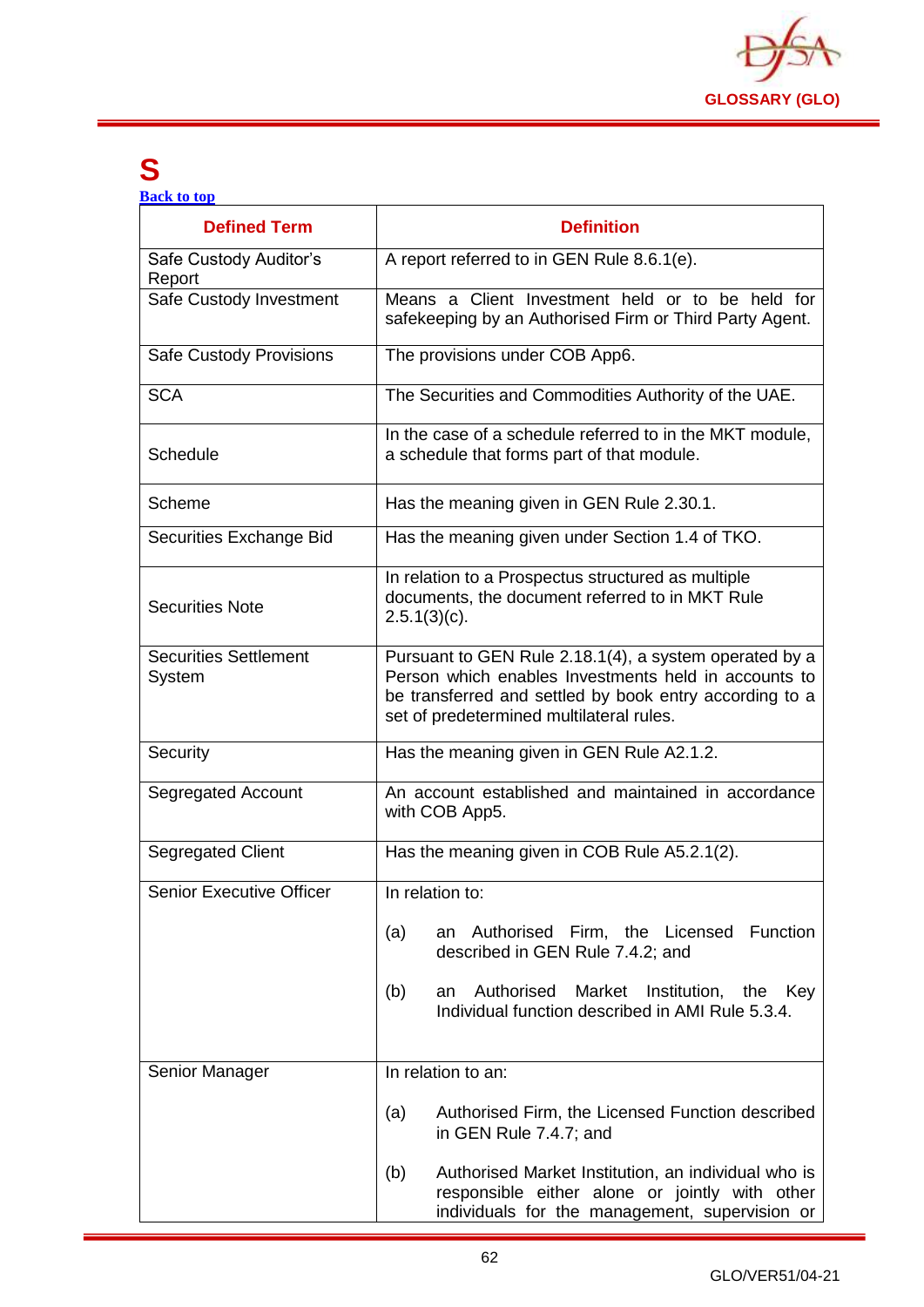

| <b>Defined Term</b>                        | <b>Definition</b>                                                                                                                                                                                                                                                                                                                                                                          |
|--------------------------------------------|--------------------------------------------------------------------------------------------------------------------------------------------------------------------------------------------------------------------------------------------------------------------------------------------------------------------------------------------------------------------------------------------|
|                                            | control of the Authorised Market Institution's<br>Financial Services and who is not a member of<br>the Governing Body.                                                                                                                                                                                                                                                                     |
| Service Provider                           | For the purpose of CIR, a Person who is delegated an<br>activity or outsourced a function by an Fund Manager or<br>Trustee under the terms of a Service Agreement, as<br>described in section 8.12 of CIR but does not include an<br>Incorporated Cell Company that is used by the Fund<br>Manager to perform any function relating to a Fund that<br>is an Incorporated Cell of that ICC. |
| Share                                      | Has the meaning given in GEN Rule A2.2.1(a).                                                                                                                                                                                                                                                                                                                                               |
| <b>Shareholder Statement</b>               | describes the Share<br>Means<br>a statement which<br>ownership profile of the Applicant prior to listing,<br>summarising the key classes of shareholder and<br>confirming that the Applicant complies with, or will<br>comply with, MKT Rule 9.3.10(1) on its date of<br>admission to the List.                                                                                            |
| Shari'a Supervisory Board                  | The board comprised of individuals appointed by an<br>Authorised Person and entrusted with the duty of<br>directing, reviewing and supervising the activities of the<br>Authorised Person conducting Islamic Financial<br>Business in order to ensure that the Authorised Person<br>in compliance with Shari'a.                                                                            |
| <b>Short Selling</b>                       | In relation to:                                                                                                                                                                                                                                                                                                                                                                            |
|                                            | an Authorised Firm, has the meaning given to that<br>(a)<br>term in COB Rule $9.6.6(3)$ ; and                                                                                                                                                                                                                                                                                              |
|                                            | an Authorised Market Institution, has the meaning<br>(b)<br>given to that term in AMI Rule 6.7.1(3).                                                                                                                                                                                                                                                                                       |
| Single Family                              | Has the meaning given to that term in the DIFC Single<br>Family Office Regulations.                                                                                                                                                                                                                                                                                                        |
| <b>Single Family Office</b>                | Has the meaning given to that term in the DIFC Single<br>Family Office Regulations.                                                                                                                                                                                                                                                                                                        |
| <b>Small or Medium-sized</b><br>Enterprise | In relation to:                                                                                                                                                                                                                                                                                                                                                                            |
|                                            | an Applicant for admission of Shares to the List,<br>(a)<br>has the meaning given in MKT Rule 1.3.3(1); and                                                                                                                                                                                                                                                                                |
|                                            | a Listed Entity that has Shares admitted to the<br>(b)<br>List, has the meaning given in MKT Rule 1.3.3(2).                                                                                                                                                                                                                                                                                |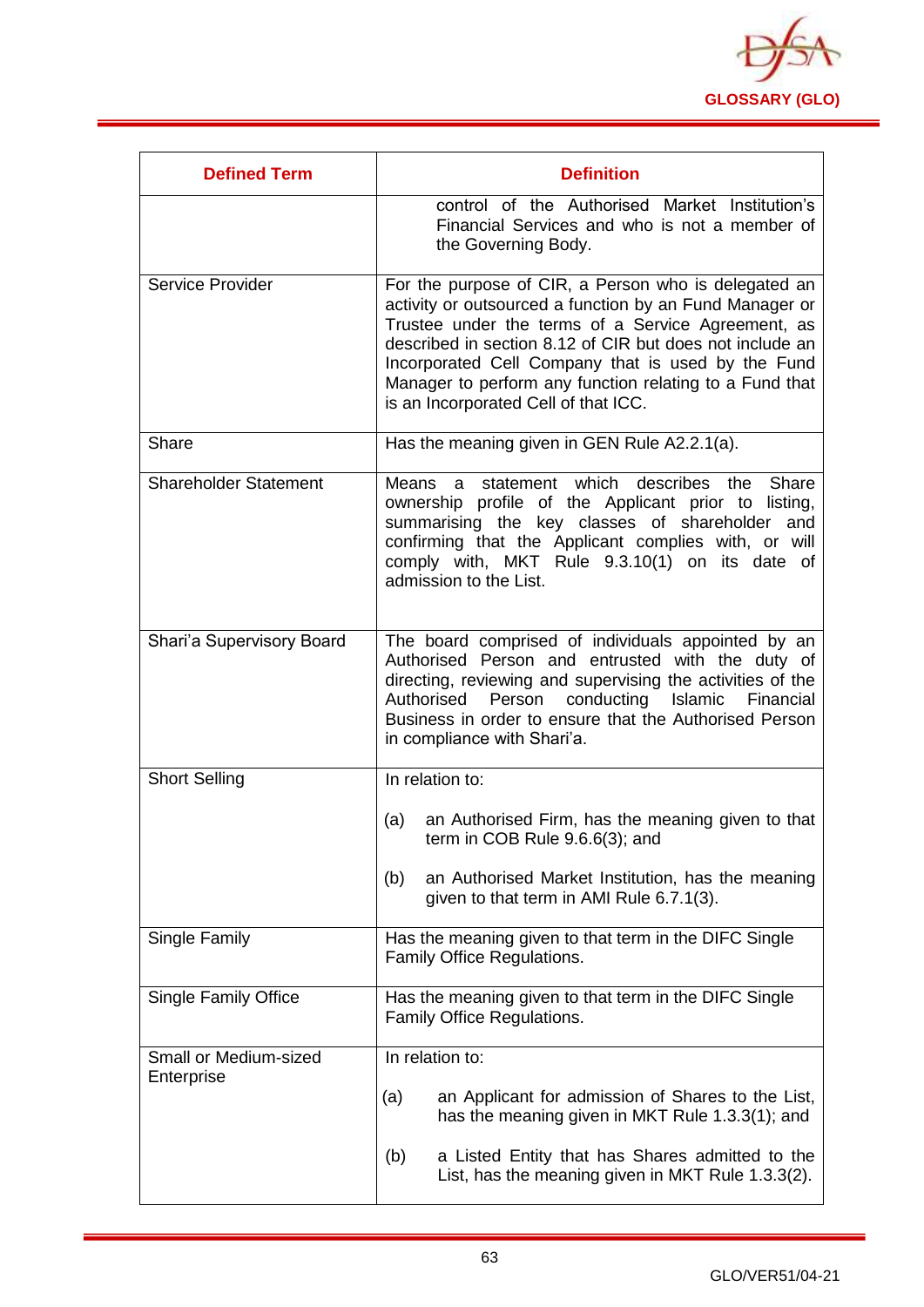

| <b>Defined Term</b>            | <b>Definition</b>                                                                                                                                                                                                                                                                                                                                                                           |
|--------------------------------|---------------------------------------------------------------------------------------------------------------------------------------------------------------------------------------------------------------------------------------------------------------------------------------------------------------------------------------------------------------------------------------------|
| <b>SME</b>                     | A Small or Medium-sized Enterprise.                                                                                                                                                                                                                                                                                                                                                         |
| Soft Dollar Agreement          | An agreement in any form under which an Authorised<br>Firm receives goods or services in return for Investment<br>Business put through or in the way of another Person.                                                                                                                                                                                                                     |
| Solvency Reference Date        | A date at which an Insurer's compliance with capital<br>adequacy requirements in PIN chapter 4 are assessed.                                                                                                                                                                                                                                                                                |
| <b>Special Purpose Vehicle</b> | In FER 1.2.7(3) and MKT App 5, a legal entity the<br>(1)<br>object and purpose of which is primarily to issue<br>Securities:                                                                                                                                                                                                                                                                |
|                                | In relation to Property Investment Crowdfunding, a<br>(2)<br>Body Corporate or a trust<br>that<br>has<br>been<br>established for the purpose of holding title to a<br>property for investors; and                                                                                                                                                                                           |
|                                | (3)<br>In any other case, a Body Corporate whose sole<br>purpose, either generally or when acting in a<br>particular capacity, is to carry out one or more of<br>the following functions:                                                                                                                                                                                                   |
|                                | issuing Investments;<br>(a)                                                                                                                                                                                                                                                                                                                                                                 |
|                                | or terminating or<br>redeeming<br>(b)<br>repurchasing,<br>whether with a view to re-issue or to cancellation,<br>an issue, in whole or par, of Investments; or                                                                                                                                                                                                                              |
|                                | (c)<br>transactions<br>entering<br>into<br>terminating<br>or<br>transactions involving Investments in connection<br>with the issue, redemption, termination or re-<br>purchase of Investments;                                                                                                                                                                                              |
|                                | and has been explicitly established for the purpose of:                                                                                                                                                                                                                                                                                                                                     |
|                                | (d)<br>securitising assets; or.                                                                                                                                                                                                                                                                                                                                                             |
|                                | investing in Real Property<br>(e)                                                                                                                                                                                                                                                                                                                                                           |
|                                | and, in the case of (d), has been assessed by a rating<br>agency.                                                                                                                                                                                                                                                                                                                           |
| <b>Special Resolution</b>      | (1)<br>In relation to a Domestic Fund, a resolution<br>passed by a majority of not less than 75% of the<br>votes validly cast (whether on a show of hands or<br>on a poll) for and against the resolution at a<br>general meeting or class meeting of Unitholders,<br>of which notice specifying the intention to propose<br>the resolution as a special resolution has been<br>duly given. |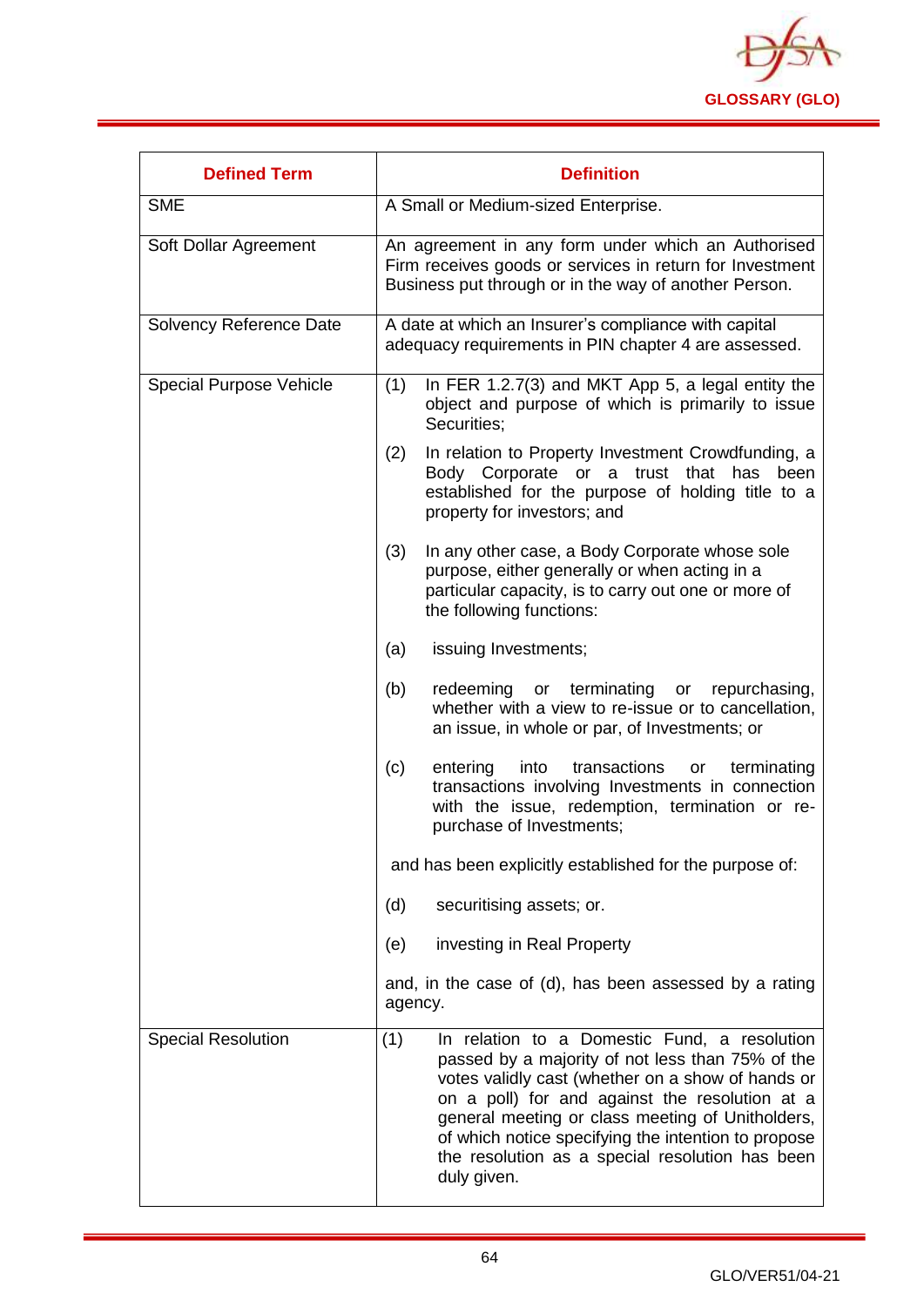

| <b>Defined Term</b>                                | <b>Definition</b>                                                                                                                                                                                                                                                                                                                                                                    |
|----------------------------------------------------|--------------------------------------------------------------------------------------------------------------------------------------------------------------------------------------------------------------------------------------------------------------------------------------------------------------------------------------------------------------------------------------|
|                                                    | In relation to a company (that is not a Domestic<br>(2)<br>Fund), a resolution passed by at least seventy<br>five per cent (75%) of the votes of such<br>Shareholders as (being entitled to do so) vote in<br>person or, where proxies are allowed, by proxy,<br>at a general meeting for which notice specifying<br>the intention to propose the resolution has been<br>duly given. |
| <b>Specific Risk</b>                               | The risk that losses on an Authorised Firm's net long or<br>short position in an individual equity or Security may<br>arise from a negative or positive price movement of that<br>equity or Security relative to the relevant market<br>generally.                                                                                                                                   |
| Sponsor                                            | An Authorised Firm that repackages third party assets<br>directly into a securitisation scheme. Where an<br>Authorised Firm repackages non-Investment Grade third<br>party assets, it may fall within the definition of an<br>Originator unless it originates or repackages no more<br>than 10% of the scheme's total assets.                                                        |
| <b>SSB</b>                                         | Shari'a Supervisory Board.                                                                                                                                                                                                                                                                                                                                                           |
| SSS                                                | A Securities Settlement System.                                                                                                                                                                                                                                                                                                                                                      |
| <b>Stabilisation Agent</b>                         | A Person appointed by a Stabilisation Manager under<br>PRS Rule 3.4.1 to assist him in conducting Price<br>Stabilisation.                                                                                                                                                                                                                                                            |
| <b>Stabilisation Manager</b>                       | A Person appointed by an Issuer of Shares under PRS<br>Rule 3.2.1 to conduct Price Stabilisation.                                                                                                                                                                                                                                                                                    |
| <b>Stabilisation Window</b>                        | The period of time specified in PRS Rule 1.4.1(2) during<br>which Price Stabilisation may occur.                                                                                                                                                                                                                                                                                     |
| <b>State</b>                                       | The U.A.E.                                                                                                                                                                                                                                                                                                                                                                           |
| <b>Statement by Directors</b>                      | The statement described under PIN section A10.5.                                                                                                                                                                                                                                                                                                                                     |
| <b>Statement of Recommended</b><br>Practice (SORP) | The Statement of Recommended Practice as issued and<br>amended from time to time by the Investment<br>Management Association (IMA) in the United Kingdom.                                                                                                                                                                                                                            |
| <b>Stored Value</b>                                | Has the meaning given in GEN Rule 2.6.1(2).                                                                                                                                                                                                                                                                                                                                          |
| <b>Stored Value Issuer</b>                         | A Person that issues Stored Value.                                                                                                                                                                                                                                                                                                                                                   |
| <b>Structured Product</b>                          | Has the meaning given in GEN Rule A2.2.1(f).                                                                                                                                                                                                                                                                                                                                         |
| Sub-Fund                                           | A separate pool of Fund Property within an Umbrella<br>Fund.                                                                                                                                                                                                                                                                                                                         |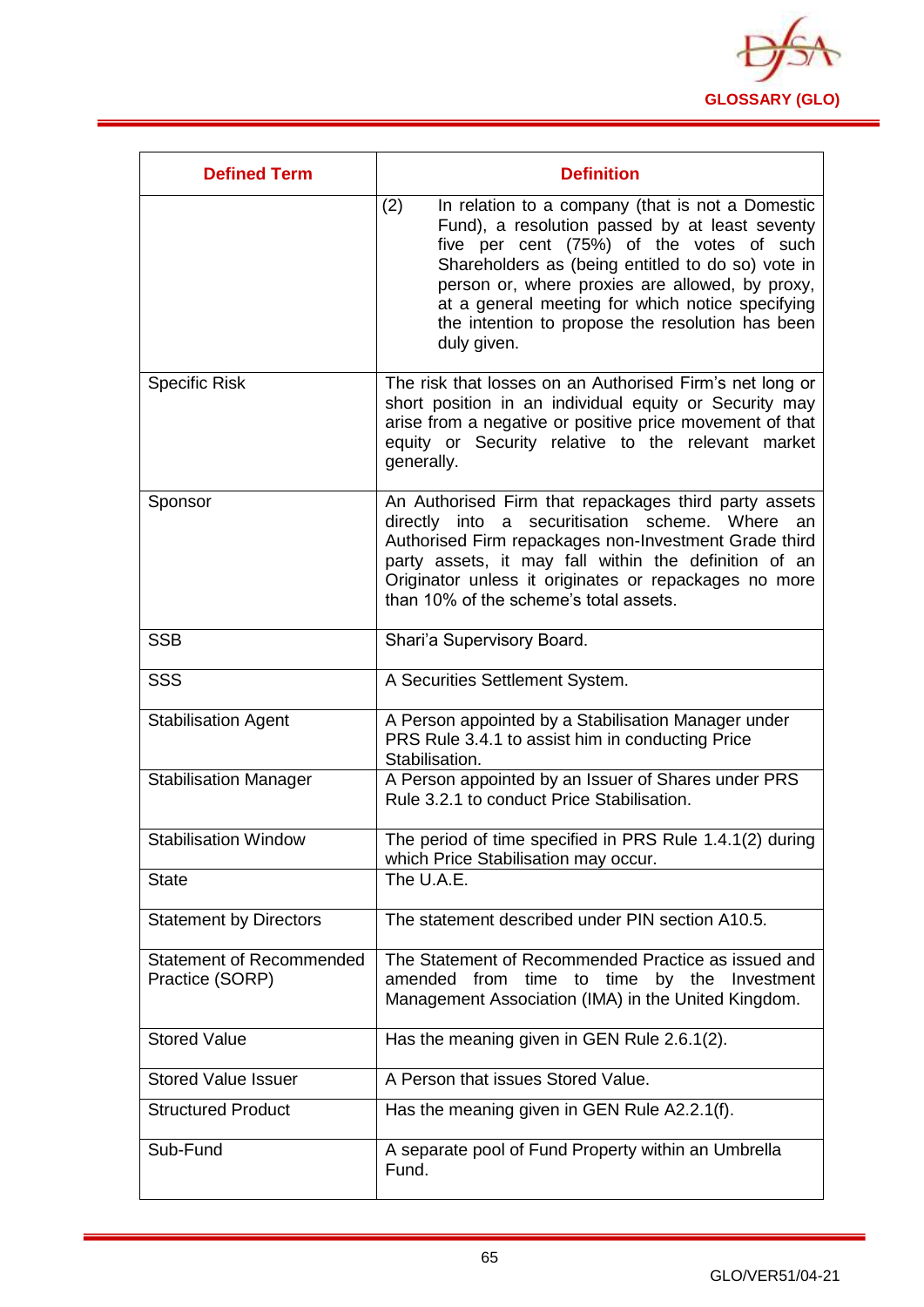

| <b>Defined Term</b>                        | <b>Definition</b>                                                                                                                                                                                                                                                                                                                                                |
|--------------------------------------------|------------------------------------------------------------------------------------------------------------------------------------------------------------------------------------------------------------------------------------------------------------------------------------------------------------------------------------------------------------------|
| Subsidiary                                 | Has the meaning given in Schedule 1 to the Companies<br>Law and, without limiting the generality of that definition,<br>is taken to include, in relation to a relevant Body<br>Corporate (the Holding Company), the Holding<br>Company's ultimate Subsidiary and any Subsidiary<br>between the Holding Company and the Holding<br>Company's ultimate Subsidiary. |
| Summary                                    | The document referred to in MKT Rule 2.5.2(1) or in CIR<br>Rule 14.3.1(d).                                                                                                                                                                                                                                                                                       |
| <b>Supplementary Notes</b>                 | A note which is supplementary to a Return.                                                                                                                                                                                                                                                                                                                       |
| <b>Supplementary Prospectus</b>            | An updated or replacement Prospectus produced in<br>accordance with Article 18 of the Markets Law 2012 or<br>Article 52 of the Collective Investment Law 2010, as<br>applicable.                                                                                                                                                                                 |
| <b>Suspicious Activity Report</b><br>(SAR) | Means a report in the prescribed format regarding<br>suspicious activity (including a suspicious transaction)<br>made to the AMLSCU under AML Rule 13.3.1(c).                                                                                                                                                                                                    |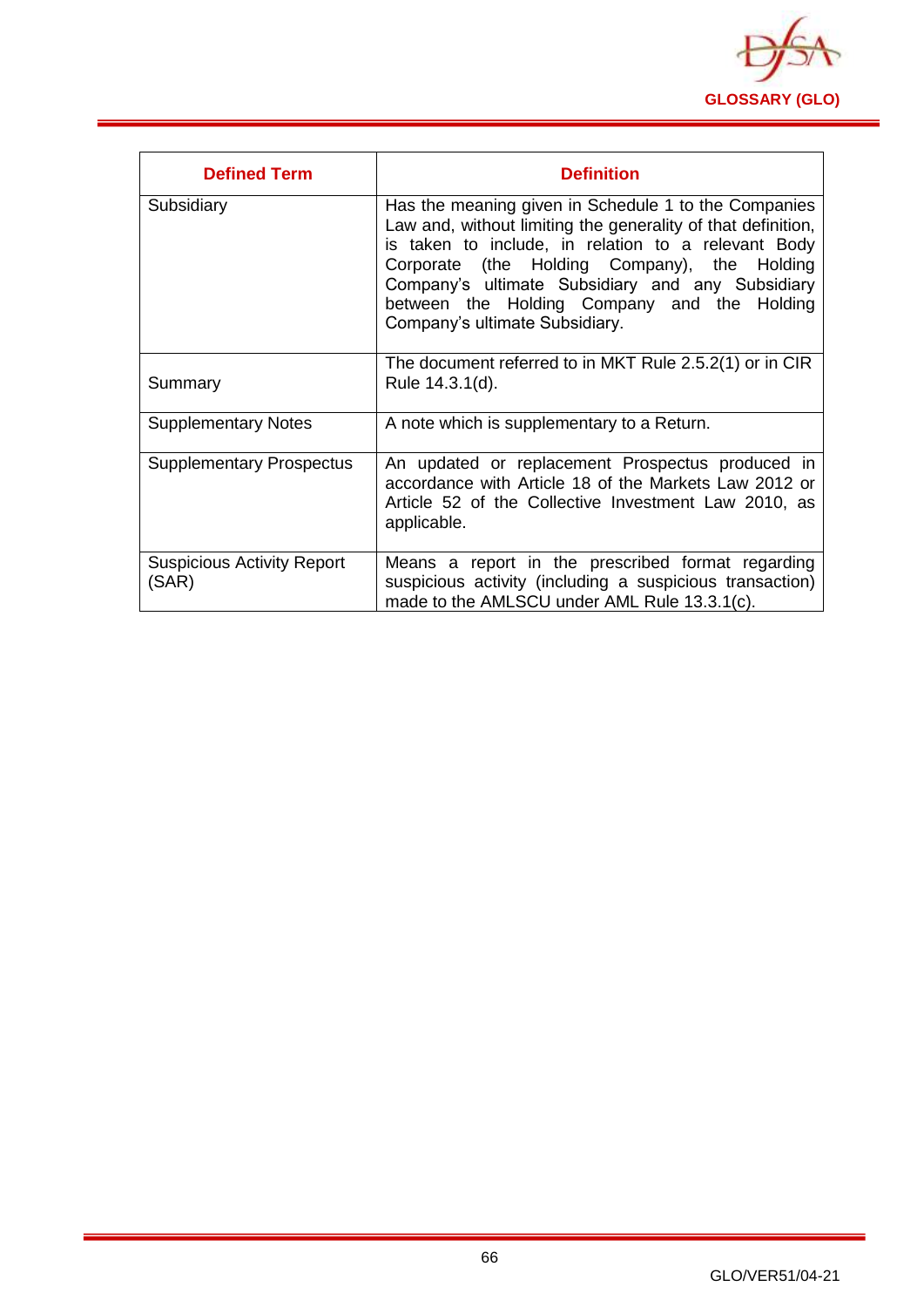

#### **T [Back to top](#page-1-0)**

| <b>Defined Term</b>                            | <b>Definition</b>                                                                                                                                                                                                                                                                                                                                                                      |
|------------------------------------------------|----------------------------------------------------------------------------------------------------------------------------------------------------------------------------------------------------------------------------------------------------------------------------------------------------------------------------------------------------------------------------------------|
| <b>Takaful Insurer</b>                         | An Insurer, any part of whose Insurance Business<br>consists of Takaful transactions.                                                                                                                                                                                                                                                                                                  |
| Takeover                                       | has the meaning given in the Markets Law 2012.                                                                                                                                                                                                                                                                                                                                         |
| <b>Takeover Principle</b>                      | means a takeover principle prescribed in Section 1.5 of<br>TKO in accordance with Article 53 of the Markets Law<br>2012.                                                                                                                                                                                                                                                               |
| Target                                         | includes a Reporting Entity subject to a Bid made under<br>TKO.                                                                                                                                                                                                                                                                                                                        |
| <b>Target Circular</b>                         | means a document circulated by the Governing Body of<br>a Target in response to a Takeover as described in<br>Section 8.2 of TKO.                                                                                                                                                                                                                                                      |
| <b>Third Party Agent</b>                       | In relation to a Client Account, means an Authorised<br>Firm or Regulated Financial Institution (including a bank,<br>custodian, an intermediate broker, a settlement agent, a<br>clearing house, an exchange and 'over the counter'<br>counterparty) that is a separate legal entity from the<br>Authorised Firm that is required under COB to establish<br>the Client Account.       |
| <b>Third Party Service Provider</b>            | In relation to an Employee Money Purchase Scheme,<br>has the meaning given in COB Rule 12.1.2.                                                                                                                                                                                                                                                                                         |
| <b>TKO</b>                                     | the Takeover Rules Module of the Rulebook.                                                                                                                                                                                                                                                                                                                                             |
| <b>Trade Repository</b>                        | Pursuant to GEN Rule 2.2.13, a Trade Repository is a<br>Person who maintains a centralised registry that<br>maintains an electronic database containing records of<br>transactions<br>Investments<br>and<br>over-the-counter<br>in<br>derivatives undertaken by other Persons including<br>Authorised<br>Persons,<br>Recognised<br>Persons<br>and<br>Regulated Financial Institutions. |
| <b>Trading Book</b>                            | The positions and exposures including, on and off-<br>balance sheet items eligible for inclusion in the Trading<br>Book, as described in PIB section 2.2.                                                                                                                                                                                                                              |
| Transaction                                    | Any transaction undertaken by an Authorised Firm in the<br>course of carrying on a Financial Service in or from the<br>DIFC.                                                                                                                                                                                                                                                           |
| <b>Trust Administration</b><br><b>Services</b> | The provision of Trust Administration Services include:                                                                                                                                                                                                                                                                                                                                |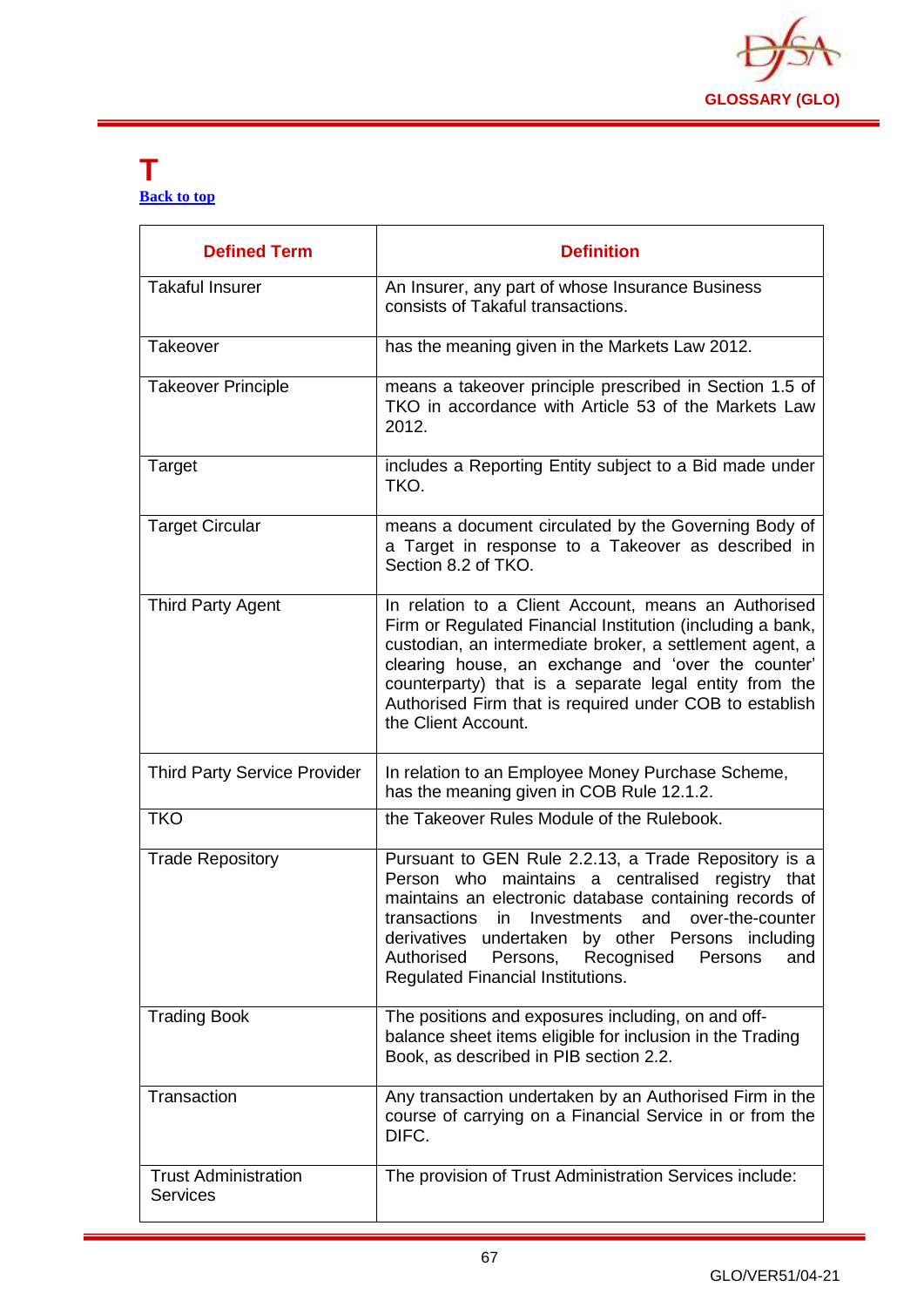

| <b>Defined Term</b>           | <b>Definition</b>                                                                                                                                                                                                                                                                                                                                                                                                                                                                                                                                                                                                     |
|-------------------------------|-----------------------------------------------------------------------------------------------------------------------------------------------------------------------------------------------------------------------------------------------------------------------------------------------------------------------------------------------------------------------------------------------------------------------------------------------------------------------------------------------------------------------------------------------------------------------------------------------------------------------|
|                               | the keeping of Accounting Records relating to an<br>(a)<br>express trust and the preparation of trust<br>accounts;<br>(b)<br>the preparation of trust instruments or other<br>documents relating to an express trust;<br>the management and administration of trust<br>(c)<br>assets subject to an express trust;<br>dealing with trust assets subject to an express<br>(d)<br>trust, including the investment, transfer and<br>disposal of such assets;<br>the distribution of trust assets subject to an<br>(e)<br>express trust; and<br>(f)<br>the payment of expenses or remuneration out of<br>an express trust. |
| <b>Trust Deed</b>             | A deed entered into by an Fund Manager and the<br>Trustee to create an Investment Trust.                                                                                                                                                                                                                                                                                                                                                                                                                                                                                                                              |
| <b>Trust Law</b>              | The Trust Law 2018.                                                                                                                                                                                                                                                                                                                                                                                                                                                                                                                                                                                                   |
| <b>Trust Service Provider</b> | An Authorised Firm which is authorised under its<br>Licence it to carry on the activity of Providing Trust<br>Services.                                                                                                                                                                                                                                                                                                                                                                                                                                                                                               |
| <b>Trustee</b>                | The Person, described under Article<br>18<br>οf<br>the<br>Investment Trust Law 2006 who is appointed under a<br>Trust Deed as the trustee of an Investment Trust to hold<br>the Fund's Property on trust for the Unitholders and to<br>oversee the operation of the Fund and, in relation to a<br>Domestic Fund, is authorised under its License to act as<br>the trustee of the Fund.                                                                                                                                                                                                                                |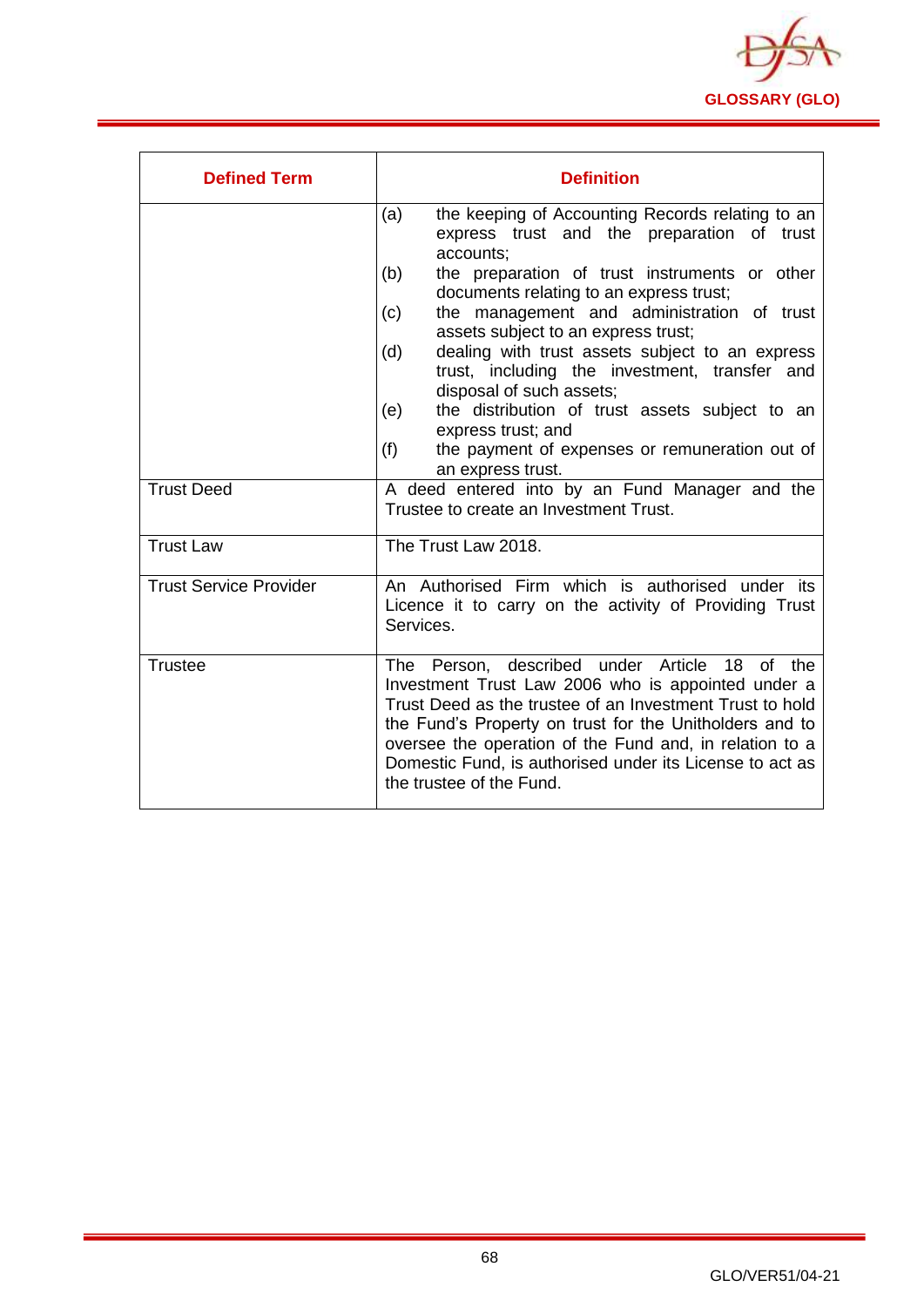

#### **U [Back to top](#page-1-0)**

| <b>Defined Term</b>                                             | <b>Definition</b>                                                                                                                                                                                                                                                                                            |
|-----------------------------------------------------------------|--------------------------------------------------------------------------------------------------------------------------------------------------------------------------------------------------------------------------------------------------------------------------------------------------------------|
| U.A.E.                                                          | United Arab Emirates.                                                                                                                                                                                                                                                                                        |
| <b>Umbrella Fund</b>                                            | Has the meaning given in CIR Rule 3.1.10                                                                                                                                                                                                                                                                     |
| Undertaking                                                     | Means:                                                                                                                                                                                                                                                                                                       |
|                                                                 | a Body Corporate or Partnership; or<br>(a)                                                                                                                                                                                                                                                                   |
|                                                                 | (b)<br>an unincorporated association carrying on a trade<br>or business, with or without a view to profit.                                                                                                                                                                                                   |
| Underwriting                                                    | An arrangement under which a party agrees to buy,<br>before issue, a specified quantity of Securities in an<br>issue of Securities on a given date at a given price, if no<br>other party has purchased or acquired them.                                                                                    |
| Unit                                                            | Has the meaning given in GEN Rule A2.2.1(e)                                                                                                                                                                                                                                                                  |
| Unitholder                                                      | In relation to a Fund, means any holder of a Unit in the<br>Fund or of any right or interest in such a Unit, and whose<br>name is entered on the Fund's register in relation to that<br>Unit.                                                                                                                |
| <b>Unrestricted Profit Sharing</b><br><b>Investment Account</b> | A PSIA in respect of which the investment account<br>holder authorises the Authorised Firm to invest the<br>account holder's funds in a manner which the Authorised<br>Firm deems appropriate without laying down any<br>restrictions as to where, how and for what purpose the<br>funds should be invested. |
| <b>US GAAP</b>                                                  | Generally Accepted Accounting Principles as issued and<br>amended from time to time by the Financial Accounting<br>Standards Board in the United States.                                                                                                                                                     |
| User                                                            | In relation to Providing Money Services or Arranging or<br>Advising on Money Services, means a Client using that<br>service and includes, in relation to a Payment Service, a<br>Person acting in the capacity of payer, payee or both.                                                                      |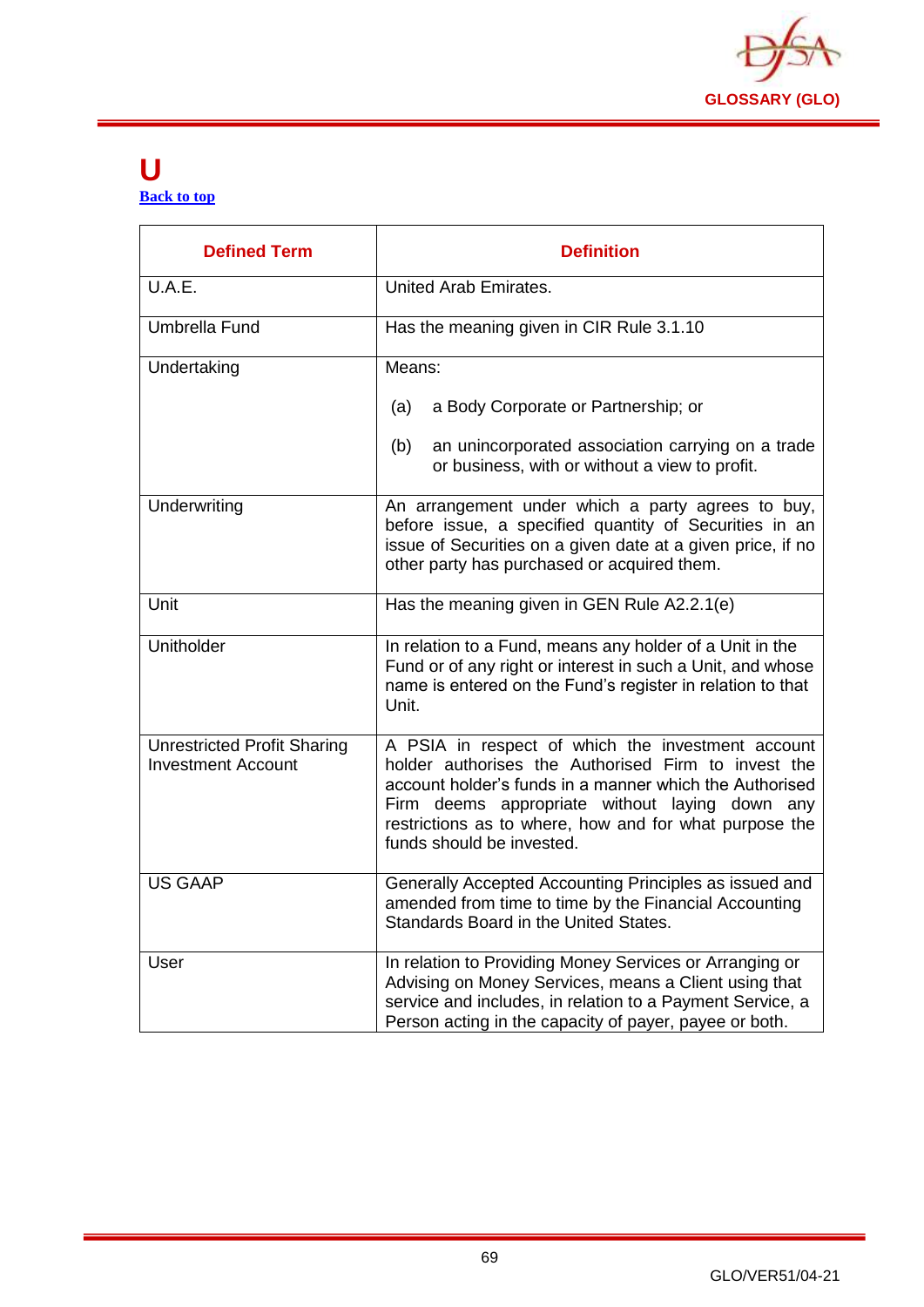

#### **V [Back to top](#page-1-0)**

| <b>Defined Term</b>  | <b>Definition</b>                                                                                                                          |
|----------------------|--------------------------------------------------------------------------------------------------------------------------------------------|
| Venture Capital Fund | Has the meaning given in CIR Rule 3.1.13.                                                                                                  |
| <b>Voluntary Bid</b> | A Bid made for acquisition of the equity Share capital of<br>a Reporting Entity where there is no obligation to extend<br>a Mandatory Bid. |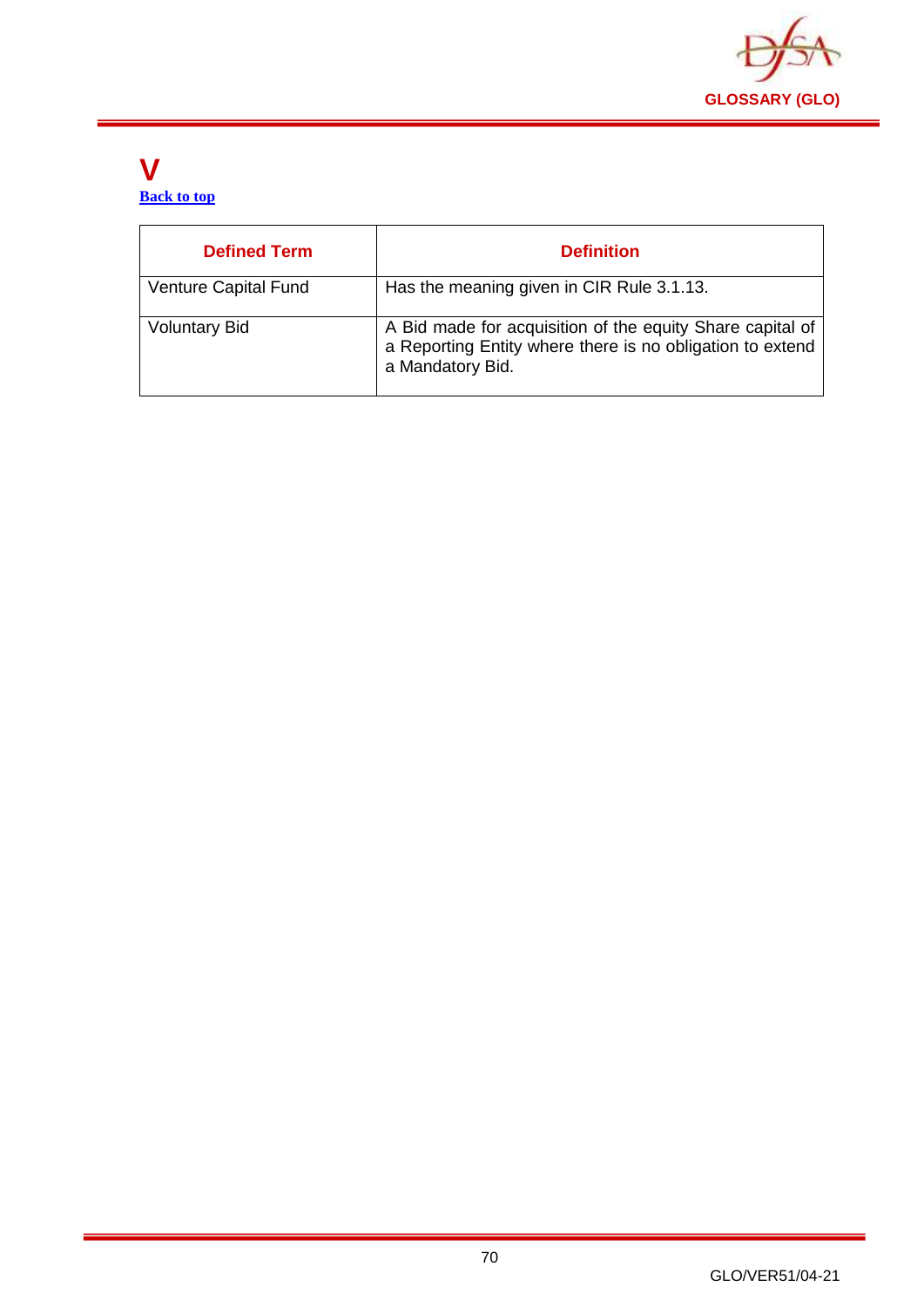

#### **W [Back to top](#page-1-0)**

| <b>Defined Term</b>   | <b>Definition</b>                                                                                                                                                                                                                                                                                                                                                                                    |
|-----------------------|------------------------------------------------------------------------------------------------------------------------------------------------------------------------------------------------------------------------------------------------------------------------------------------------------------------------------------------------------------------------------------------------------|
| Warrant               | Has the meaning given in GEN Rule A2.2.1(c).                                                                                                                                                                                                                                                                                                                                                         |
| <b>Working Papers</b> | Means all material (whether in the form of data stored on<br>paper, film, electronic media or other media or<br>otherwise) prepared by or for, or obtained by a<br>Registered Auditor in connection with, the performance<br>of the audit concerned and includes:<br>(a)<br>the record of audit procedures performed;<br>(b)<br>relevant audit evidence obtained; and<br>(c)<br>conclusions reached. |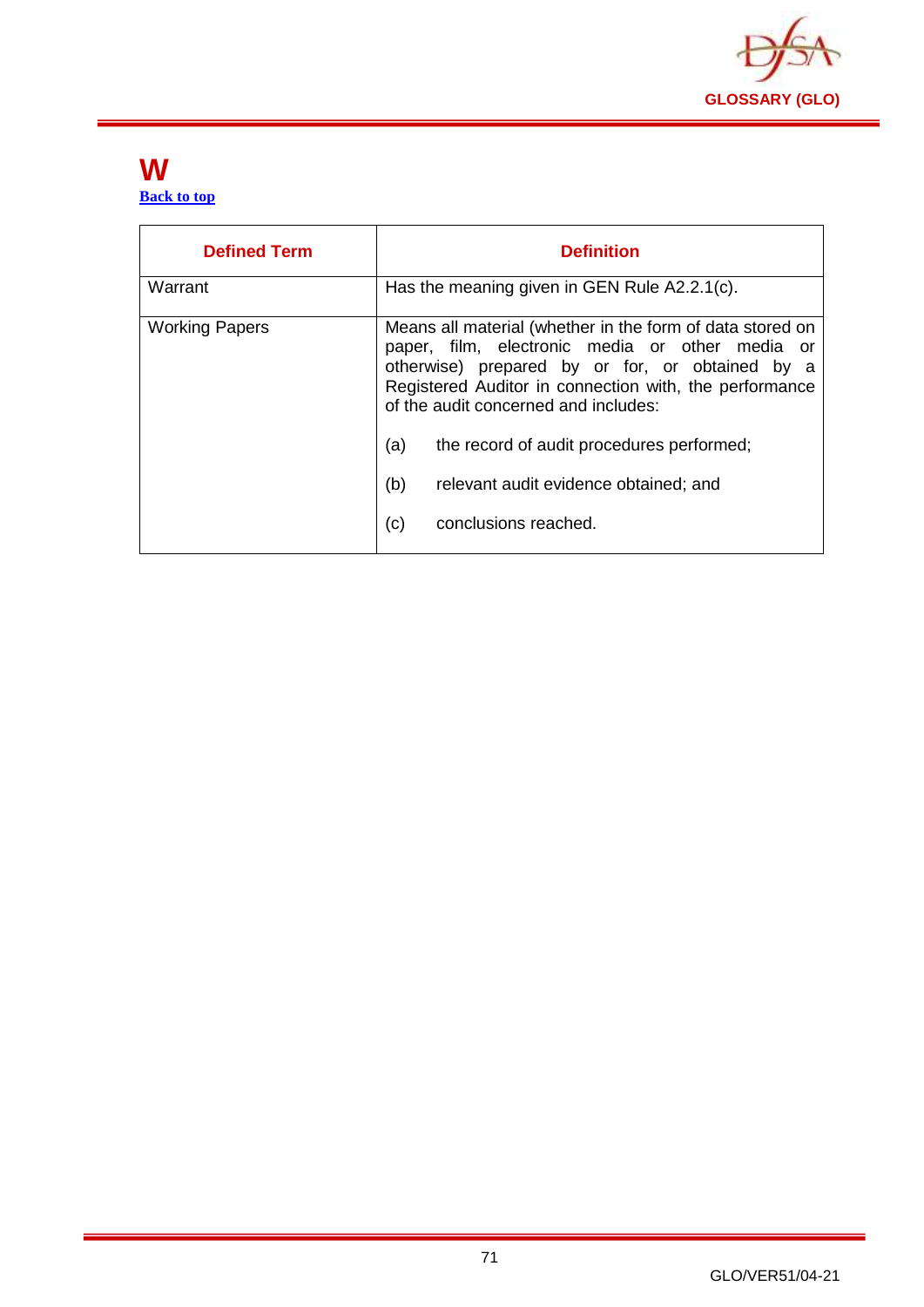

**X [Back to top](#page-1-0)**

[no definitions]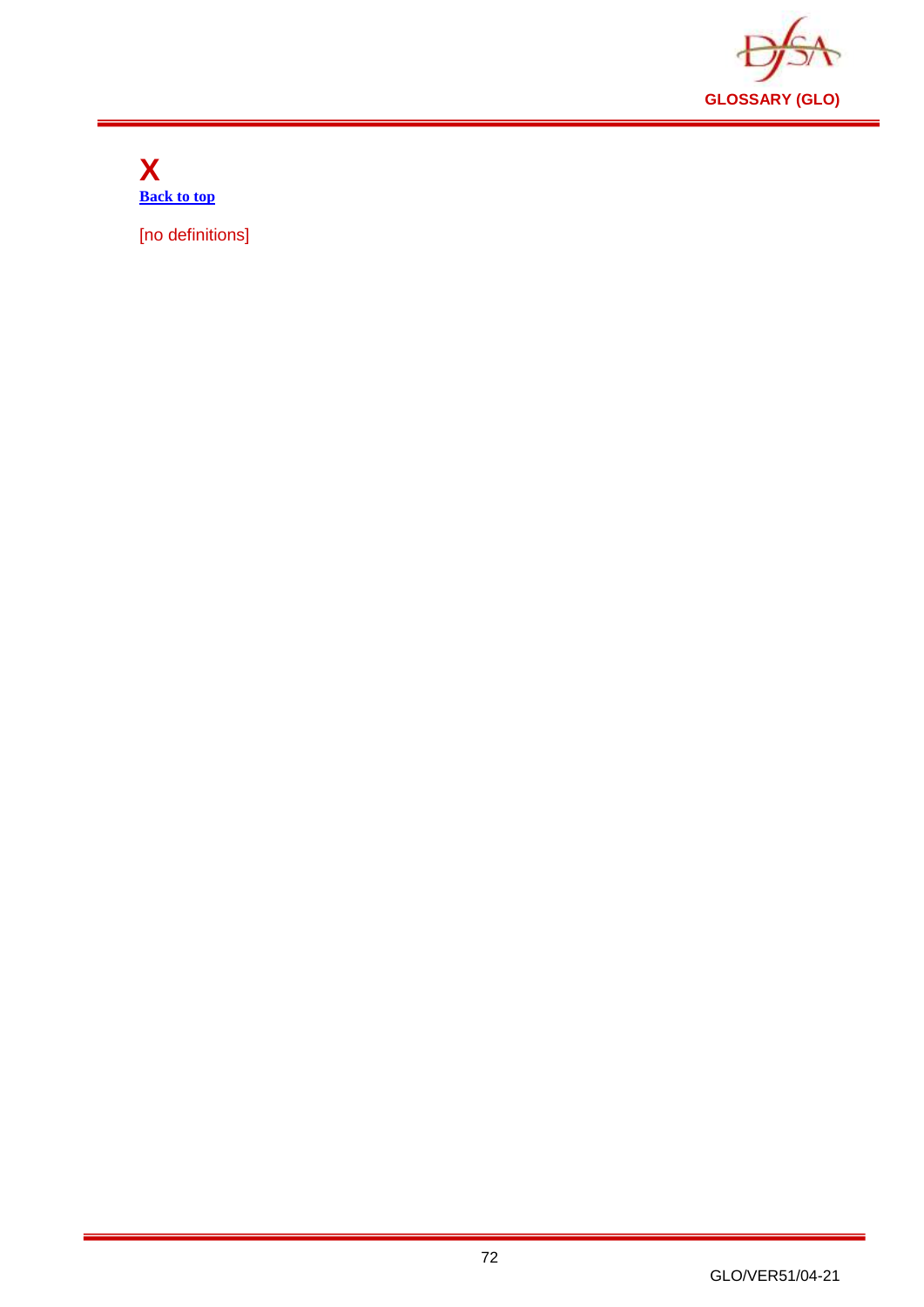

**Y [Back to top](#page-1-0)**

[no definitions]